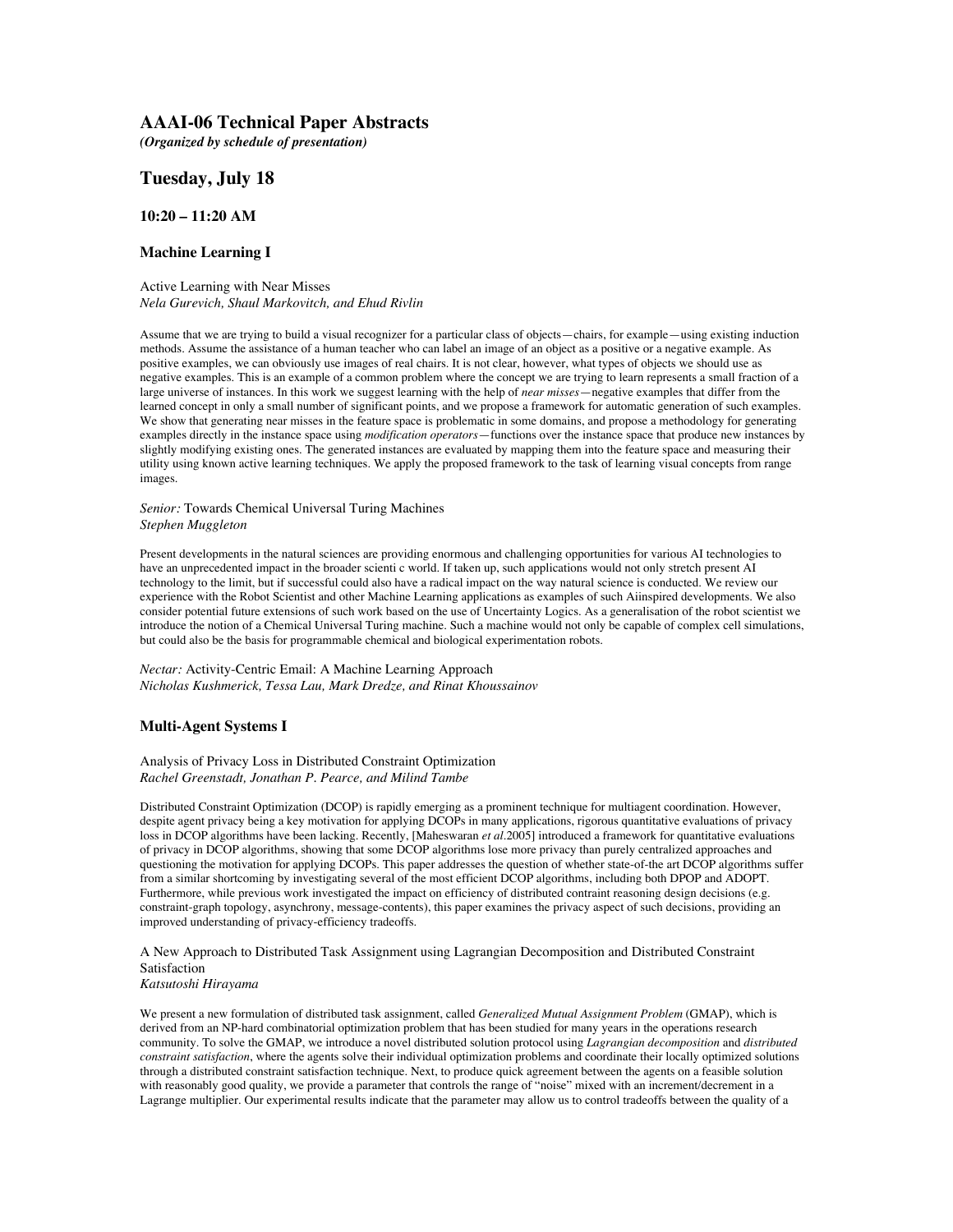solution and the cost of finding it.

#### Algorithms for Rationalizability and CURB Sets *Michael Benisch, George Davis, and Tuomas Sandholm*

Significant work has been done on computational aspects of solving games under various solution concepts, such as Nash equilibrium, subgame perfect Nash equilibrium, correlated equilibrium, and (iterated) dominance. However, the fundamental concepts of rationalizability and CURB (Closed Under Rational Behavior sets have not, to our knowledge, been studied from a computational perspective. First, for rationalizability we describe an LP-based polynomial algorithm that finds all strategies that are rationalizable against a mixture over a given set of opponent strategies. Then, we describe a series of increasingly sophisticated polynomial algorithms for finding all minimal CURB sets, one minimal CURB set, and the smallest minimal CURB set. Finally, we give theoretical results regarding the relationships between CURB sets and Nash equilibria, showing that finding a Nash equilibrium can be exponential only in the size of the smallest CURB set. We show that this can lead to an arbitrarily large reduction in the complexity of finding a Nash equilibrium. On the downside, we also show that the smallest CURB set can be arbitrarily larger than the supports of the enclosed Nash equilibrium.

### **Planning**

#### *Senior:* Deconstructing Planning as Satisfiability *Henry Kautz*

The idea of encoding planning as satisfiability was proposed in 1992 as a method for generating interesting SAT problems, but did not appear to be a practical approach to planning (Kautz & Selman 1992). This changed in 1996, when Satplan was shown to be competitive with current planning technology, leading to a mini-explosion of interest in the approach (Kautz & Selman 1996). Within a few years, however, heuristic search planning appeared to be vastly superior to planning as satisfiability, and many researchers wrote off the earlier success of the approach as a fluke. It was therefore rather surprising when Satplan won first place for optimal STRIPS planning in the 2004 ICAPS planning competition (Edelkamp et al. 2004). This talk will attempt to deconstruct the reasons for Satplan's successes and failures, and discuss ways the approach might be extended to handle "open" domains, metric constraints, and domain symmetries.

#### Factored Planning: How, When, and When Not *Ronen I. Brafman and Carmel Domshlak*

Automated domain factoring, and planning methods that utilize them, have long been of interest to planning researchers. Recent work in this area yielded new theoretical insight and algorithms, but left many questions open: How to decompose a domain into factors? How to work with these factors? And whether and when decomposition-based methods are useful? This paper provides theoretical analysis that answers many of these questions: it proposes a novel approach to factored planning; proves its theoretical superiority over previous methods; provides insight into how to factor domains; and uses its novel complexity results to analyze when factored planning is likely to perform well, and when not. It also establishes the key role played by the domain's causal graph in the complexity analysis of planning algorithms.

### A Modular Action Description Language *Vladimir Lifschitz and Wanwan Ren*

"Toy worlds" involving actions, such as the blocks world and the Missionaries and Cannibals puzzle, are often used by researchers in the areas of common- sense reasoning and planning to illustrate and test their ideas. We would like to create a database of generalpurpose knowledge about actions that encodes com- mon features of many action domains of this kind, in the same way as abstract algebra and topology repre- sent common features of specific number systems. This paper is a report on the first stage of this project—the design of an action description language in which this database will be written. The new language is an ex- tension of the action language C+. Its main distinctive feature is the possibility of referring to other action descriptions in the definition of a new action domain.

## **Natural Language I**

### Corpus-based and Knowledge-based Measures of Text Semantic Similarity *Rada Mihalcea, Courtney Corley, and Carlo Strapparava*

This paper presents a method for measuring the semantic similarity of texts, using corpus-based and knowledge-based measures of similarity. Previous work on this problem has focused mainly on either large documents (e.g. text classification, information retrieval) or individual words (e.g. synonymy tests). Given that a large fraction of the information available today, on the Web and elsewhere, consists of short text snippets (e.g. abstracts of scientific documents, imagine captions, product descriptions), in this paper we focus on measuring the semantic similarity of short texts. Through experiments performed on a paraphrase data set, we show that the semantic similarity method outperforms methods based on simple lexical matching, resulting in up to 13% error rate reduction with respect to the traditional vector-based similarity metric.

Learning Noun-Modifier Semantic Relations with Corpus-based and *WordNet*-based Features *Vivi Nastase, Jelber Sayyad-Shirabad, Marina Sokolova, and Stan Szpakowicz*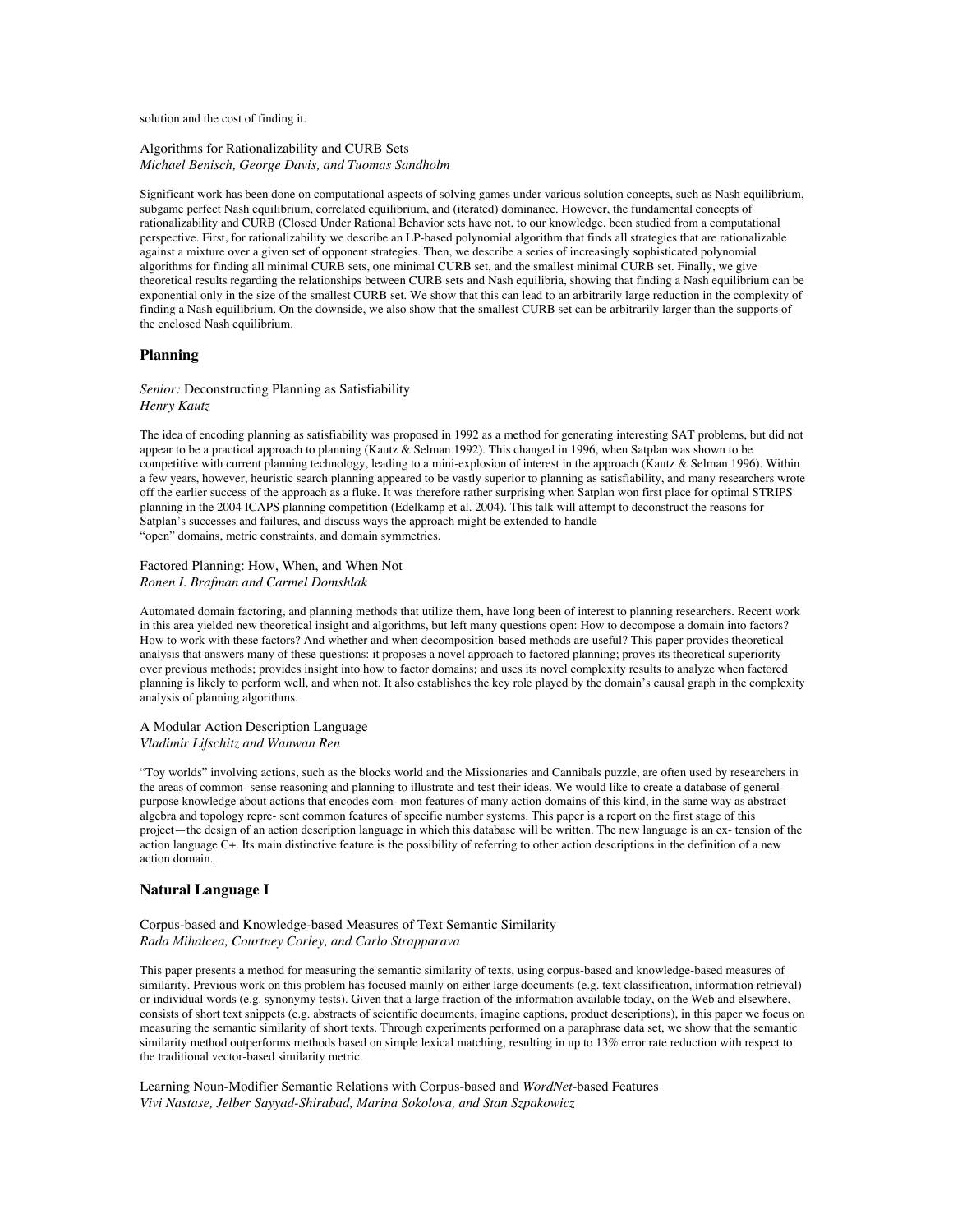We study the performance of two representations of word meaning in learning noun-modi er semantic relations. One representation is based on lexical resources, in particular *WordNet*, the other ñ on a corpus. We experimented with decision trees, instance-based learning and Support Vector Machines. All these methods work well in this learning task. We report high precision, recall and F-score, and small variation in performance across several 10-fold cross-validation runs. The corpus-based method has the advantage of working with data without word-sense annotations and performs well over the baseline. The *WordNet*-based method, requiring wordsense annotated data, has higher precision.

#### Negation, Contrast and Contradiction in Text Processing *Sanda Harabagiu, Andrew Hickl, and Finley Lacatusu*

This paper describes a framework for recognizing contradictions between multiple text sources by relying on three forms of linguistic information: (a) negation; (b) antonymy; and (c) semantic and pragmatic information associated with the discourse relations. Two views of contradictions are considered, in which a novel method of recognizing contrast and of nding antonymies are described. Contradictions are used for informing fusion operators in question answering. Our experiments show promising results for the detection of contradictions.

### **Special Track on AI & the Web: Collaborative Filtering**

### Model-Based Collaborative Filtering as a Defense against Profile Injection Attacks *Bamshad Mobasher, Robin Burke, and JJ Sandvig*

The open nature of collaborative recommender systems allows attackers who inject biased profile data to have a significant impact on the recommendations produced. Standard memory-based collaborative filtering algorithms, such as knearest neighbor, have been shown to be quite vulnerable to such attacks. In this paper, we examine the robustness of model-based recommendation algorithms in the face of profile injection attacks. In particular, we consider two recommendation algorithms, one based on k-means clustering and the other based on Probabilistic Latent Semantic Analysis (PLSA). These algorithms aggregate similar users into user segments that are compared to the profile of an active user to generate recommendations. Traditionally, model-based algorithms have been used to alleviate the scalability problems associated with memory-based recommender systems. We show, empirically, that these algorithms also offer significant improvements in stability and robustness over the standard knearest neighbor approach when attacked. Furthermore, our results show that, particularly, the PLSA-based approach can achieve comparable recommendation accuracy.

### Bookmark Hierarchies and Collaborative Recommendation *Ben Markines, Lubomira Stoilova, and Filippo Menczer*

GiveALink.org is a social bookmarking site where users may donate and view their personal bookmark files online securely. The bookmarks are analyzed to build a new generation of intelligent information retrieval techniques to recommend, search, and personalize the Web. GiveALink does not use tags, content, or links in the submittedWeb pages. Instead we present a semantic similarity measure for URLs that takes advantage both of the hierarchical structure in the bookmark files of individual users, and of collaborative filtering across users. In addition, we build a recommendation and search engine from ranking algorithms based on popularity and novelty measures extracted from the similarity-induced network. Search results can be personalized using the bookmarks submitted by a user. We evaluate a subset of the proposed ranking measures by conducting a study with human subjects.

### Mixed Collaborative and Content-Based Filtering with User-Contributed Semantic Features *Matthew Garden and Gregory Dudek*

We describe a recommender system which uses a unique combination of content-based and collaborative methods to suggest items of interest to users, and also to learn and exploit item semantics. Recommender systems typically use techniques from collaborative filtering, in which proximity measures between users are formulated to generate recommendations, or content-based filtering, in which users are compared directly to items. Our approach uses similarity measures between users, but also directly measures the attributes of items that make them appealing to specific users. This can be used to directly make recommendations to users, but equally importantly it allows these recommendations to be justified. We introduce a method for predicting the preference of a user for a movie by estimating the user's attitude toward features with which other users have described that movie. We show that this method allows for accurate recommendations for a sub-population of users, but not for the entire user population. We describe a hybrid approach in which a userspecific recommendation mechanism is learned and experimentally evaluated. It appears that such a recommender system can achieve significant improvements in accuracy over alternative methods, while also retaining other advantages.

## **IAAI-06: Knowledge-Based Systems**

#### Case-Based Reasoning for General Electric Appliance Customer Support *William Cheetham*

A case-based reasoning system was created to support customers who purchased appliances from General Electric. When a customer calls General Electric for help, a call-taker uses the system to diagnose the problem and step the customer through its solution. The system has been in use by 300 call-takers since 1999. It has resulted in a 20 percent increase in the probability the customer's problem can be solved over the phone. This has greatly improved customer satisfaction and saved GE \$44.5 million between 2000 and 2005 from reduced cost of visits of field service technician to customer's homes.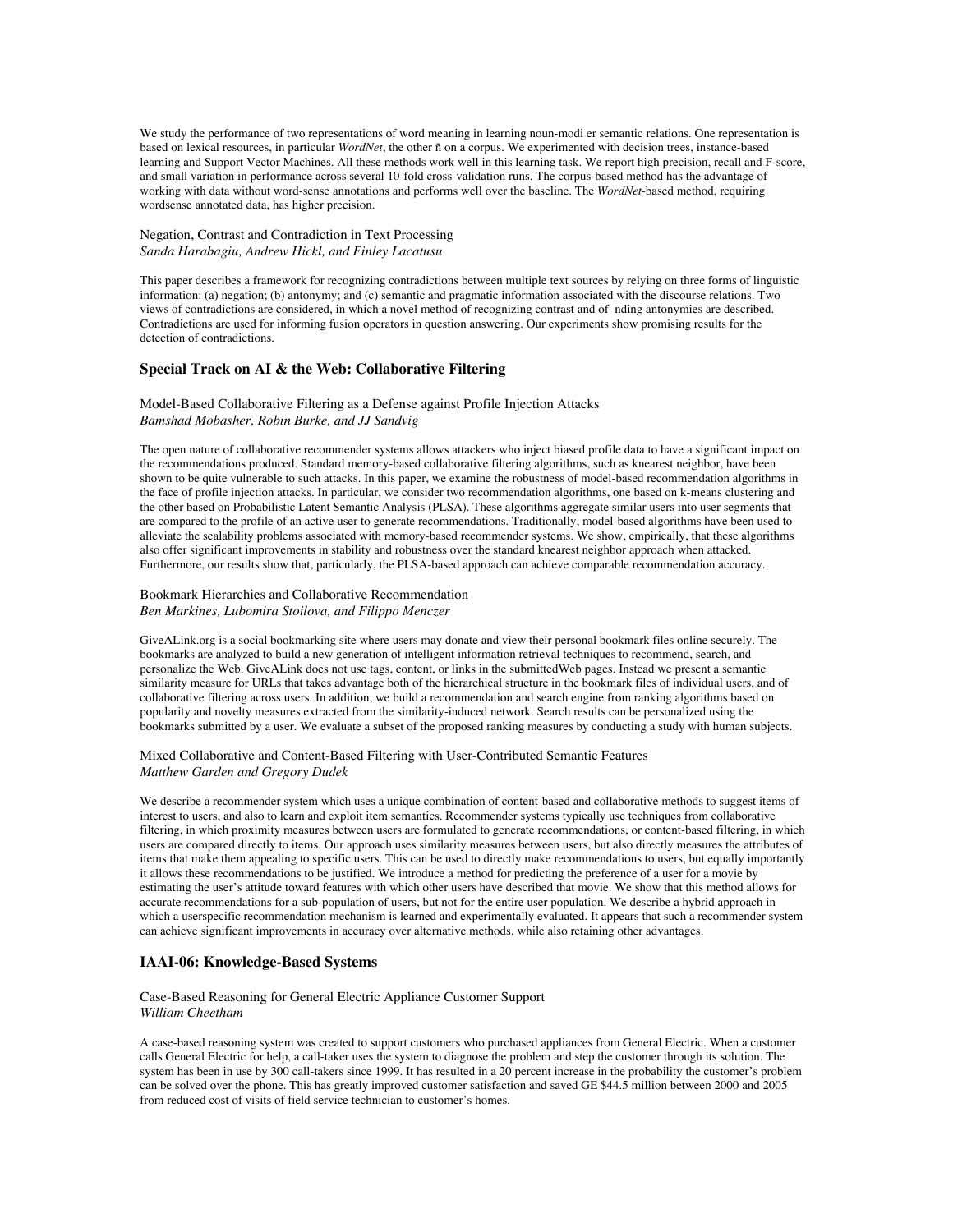### Heuristic Search and Information Visualization Methods for School Redistricting *Marie desJardins, Blazej Bulka, Ryan Carr, Andrew Hunt, Priyang Rathod, and Penny Rheingans*

We describe an application of AI search and information visualization techniques to the problem of school redistricting, in which students are assigned to home schools within a county or school district. This is a multicriteria optimization problem in which competing objectives must be considered, such as school capacity, busing costs, and socioeconomic distribution. Because of the complexity of the decision-making problem, tools are needed to help end users generate, evaluate, and compare alternative school assignment plans. A key goal of our research is to aid users in nding multiple qualitatively different redistricting plans that represent different tradeoffs in the decision space. We present heuristic search methods that can be used to nd a set of qualitatively different plans, and give empirical results of these search methods on population data from the school district of Howard County, Maryland. We show the resulting plans using novel visualization methods that we have developed for summarizing and comparing alternative plans.

# **11:30 AM – 12:30 PM**

## **Machine Learning II**

An Efficient Algorithm for Local Distance Metric Learning *Liu Yang, Rong Jin, Rahul Sukthankar, and Yi Liu*

Learning application-specific distance metrics from labeled data is critical for both statistical classification and information retrieval. Most of the earlier work in this area has focused on finding metrics that simultaneously optimize compactness and separability in a *global* sense. Specifically, such distance metrics attempt to keep all of the data points in each class close together while ensuring that data points from different classes are separated. However, particularly when classes exhibit multimodal data distributions, these goals conflict and thus cannot be simultaneously satisfied. This paper proposes a Local Distance Metric (LDM) that aims to optimize local compactness and local separability. We present an efficient algorithm that employs eigenvector analysis and bound optimization to learn the LDMfrom training data in a probabilistic framework. We demonstrate that LDM achieves significant improvements in both classification and retrieval accuracy compared to global distance learning and kernel-based KNN.

### Efficient *L*1 Regularized Logistic Regression *Su-In Lee, Honglak Lee, Pieter Abbeel, and Andrew Y. Ng*

*L*1 regularized logistic regression is now a workhorse of machine learning: it is widely used for many classification problems, particularly ones with many features. *L*1 regularized logistic regression requires solving a convex optimization problem. However, standard algorithms for solving convex optimization problems do not scale well enough to handle the large datasets encountered in many practical settings. In this paper, we propose an efficient algorithm for *L*1 regularized logistic regression. Our algorithm iteratively approximates the objective function by a quadratic approximation at the current point, while maintaining the *L*1 constraint. In each iteration, it uses the efficient LARS (Least Angle Regression) algorithm to solve the resulting *L*1 constrained quadratic optimization problem. Our theoretical results show that our algorithm is guaranteed to converge to the global optimum. Our experiments show that our algorithm significantly outperforms standard algorithms for solving convex optimization problems. Moreover, our algorithm outperforms four previously published algorithms that were specifically designed to solve the *L*1 regularized logistic regression problem.

*Senior:* Knowledge Infusion *Leslie G. Valiant*

The question of how machines can be endowed with the ability to acquire and robustly manipulate commonsense knowledge is a fundamental scienti c problem. Here we formulate an approach to this problem that we call knowledge infusion. We argue that robust logic offers an appropriate semantics for this endeavor because it supports provably ef cient algorithms for a basic set of necessary learning and reasoning tasks. We observe that multiple concepts can be learned simultaneously from a common data set in a data ef cient manner. We also point out that the preparation of appropriate teaching materials for training systems constructed according to these principles raises new challenges.

## **Multi-Agent Systems II**

### Overlapping Coalition Formation for Efficient Data Fusion in Multi-Sensor Networks *Viet Dung Dang, Rajdeep K. Dash, Alex Rogers, and Nicholas R. Jennings*

This paper develops new algorithms for coalition formation within multi-sensor networks tasked with performing widearea surveillance. Specifically, we cast this application as an instance of coalition formation, with overlapping coalitions. We show that within this application area sub-additive coalition valuations are typical, and we thus use this structural property of the problem to derive two novel algorithms (an approximate greedy one that operates in polynomial time and has a calculated bound to the optimum, and an optimal branch-and-bound one) to find the optimal coalition structure in this instance. We empirically evaluate the performance of these algorithms within a generic model of a multi-sensor network performing wide area surveillance. These results show that the polynomial algorithm typically generated solutions much closer to the optimal than the theoretical bound, and prove the effectiveness of our pruning procedure.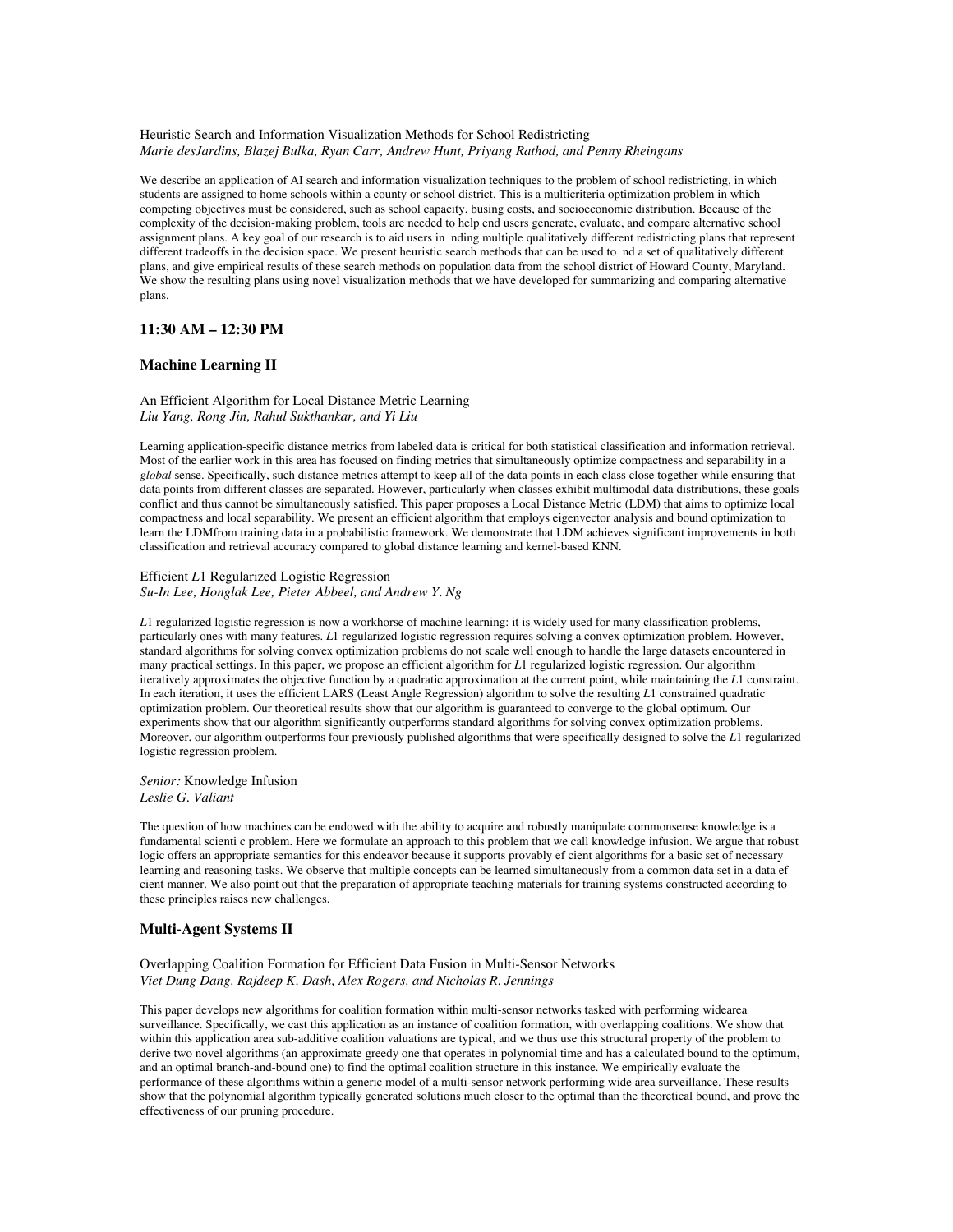### Multiparty Proactive Communication: A Perspective for Evolving Shared Mental Models *Kaivan Kamali, Xiaocong Fan, and John Yen*

Helping behavior in effective teams is enabled by some overlapping "shared mental models" that are developed and maintained by members of the team. In this paper, we take the perspective that multiparty "proactive" communication is critical for establishing and maintaining such a shared mental model among teammates, which is the basis for agents to offer proactive help and to achieve coherent teamwork. We first provide formal semantics for multiparty proactive performatives within a team setting. We then examine how such performatives result in updates to mental model of teammates, and how such updates can trigger helpful behaviors from other teammates.

## From Centralized to Distributed Selective Overhearing *Gery Gutnik and Gal A. Kaminka*

Overhearing is an approach for monitoring open, distributed, multi-agent systems by listening to the routine communications taking place within them. Previous investigations of overhearing assumed that all inter-agent communications are accessible to a single overhearing agent. However, as multiagent systems grow both in size and distribution two problems arise. First, in large-scale settings, an overhearing agent cannot monitor all agents and their conversations, and must therefore be selective in carefully choosing its targets. Second, a single overhearer would encounter difficulties overhearing agents acting in a geographically-distributed environment. This paper tackles these challenges by addressing distributed teams of overhearing agents involved in selective overhearing. Building on prior work on centralized selective overhearing, we consider the consequences of transitioning from overhearing teams working in a centrally-coordinated manner to distributed overhearing teams. In doing so, we distinguish the various factors influencing the level of distribution within these teams and determine their importance in terms of effective selective overhearing.

## **Planning: Plan Recognition**

Sensor-Based Understanding of Daily Life via Large-Scale Use of Common Sense *William Pentney, Ana-Maria Popescu, Shiaokai Wang, Henry Kautz, and Matthai Philipose*

The use of large quantities of common sense has long been thought to be critical to the automated understanding of the world. To this end, various groups have collected repositories of common sense in machinereadable form. However, efforts to apply these large bodies of knowledge to enable correspondingly largescale sensor-based understanding of the world have been few. Challenges have included semantic gaps between facts in the repositories and phenomena detected by sensors, fragility of reasoning in the face of noise, incompleteness of repositories, and slowness of reasoning with these large repositories. We show how to address these problems with a combination of novel sensors, probabilistic representation, web-scale information retrieval and approximate reasoning. In particular, we show how to use the 50,000-fact hand-entered Open- Mind Indoor Common Sense database to interpret sensor traces of day-to-day activities with 88% accuracy (which is easy) and 32/53% precision/recall (which is not).

## Fast Hierarchical Goal Schema Recognition *Nate Blaylock and James Allen*

We present our work on using statistical, corpus-based machine learning techniques to simultaneously recognize an agent's current goal schemas at various levels of a hierarchical plan. Our recognizer is based on a novel type of graphical model, a Cascading Hidden Markov Model, which allows the algorithmto do exact inference and make predictions at each level of the hierarchy in time quadratic to the number of possible goal schemas. We also report results of our recognizer's performance on a plan corpus.

## Reasoning about Partially Observed Actions *Megan Nance, Adam Vogel, and Eyal Amir*

*Partially observed actions* are observations of action executions in which we are uncertain about the identity of objects, agents, or locations involved in the actions (e.g., we know that action move(?o, ?x, ?y) occurred, but do not know ?o, ?y). *Observed-Action Reasoning* is the problem of reasoning about the world state after a sequence of partial observations of actions and states. In this paper we formalize Observed-Action Reasoning, prove intractability results for current techniques, and find tractable algorithms for STRIPS and other actions. Our new algorithms update a representation of all possible world states (the belief state) in logic using new logical constants for unknown objects. A straightforward application of this idea is incorrect, and we identify and add two key amendments. We also present successful experimental results for our algorithm in Blocks-world domains of varying sizes and in Kriegspiel (partially observable chess). These results are promising for relating sensors with symbols, partial-knowledge games, multi-agent decision making, and AI planning.

# **Natural Language II**

*Nectar:* Opinion Extraction and Summarization on the Web *Minqing Hu and Bing Liu*

The Web has become an excellent source for gathering consumer opinions. There are now numerous Web sources containing such opinions, e.g., product reviews, forums, discussion groups, and blogs. Techniques are now being developed to exploit these sources to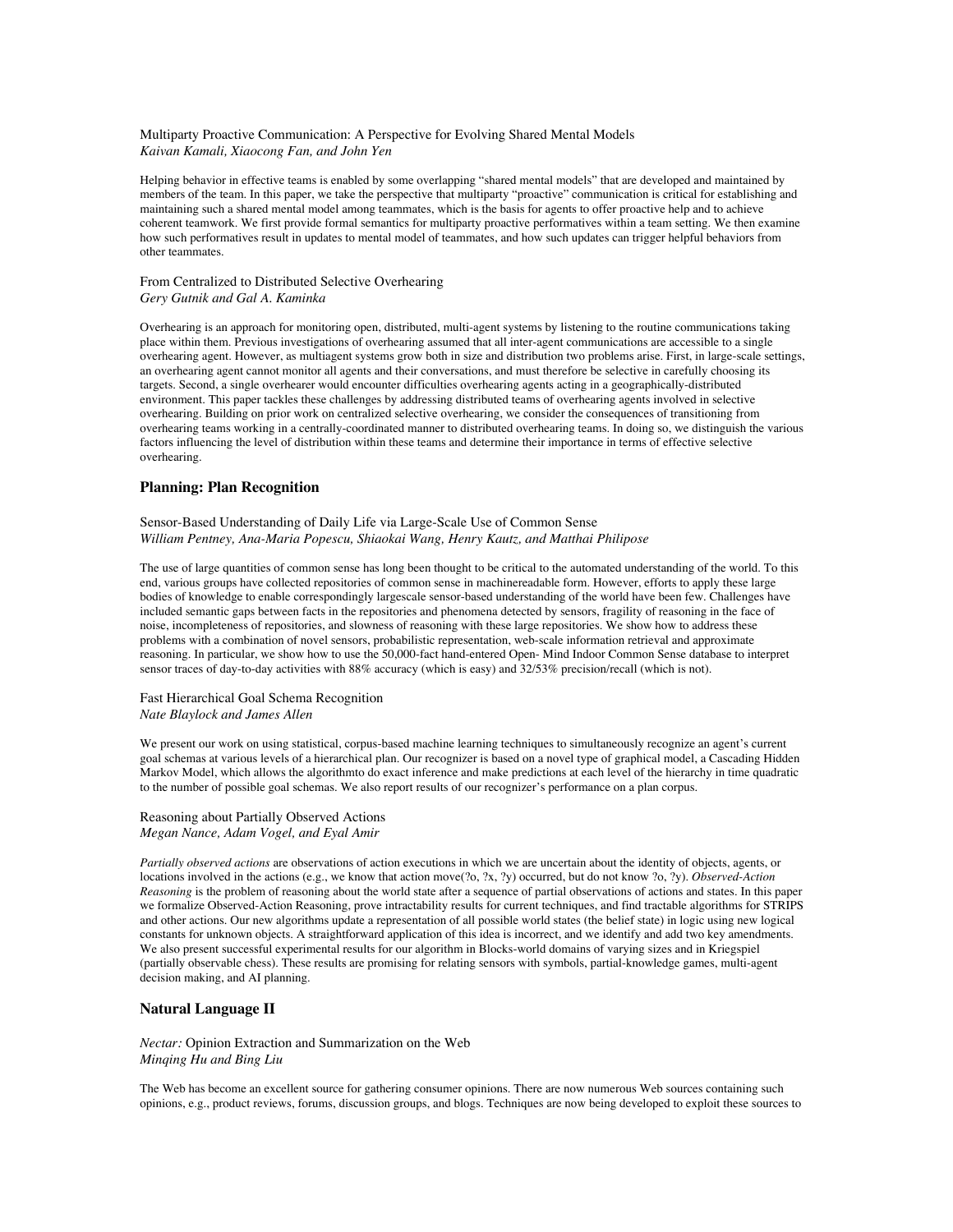help organizations and individuals to gain such important information easily and quickly. In this paper, we first discuss several aspects of the problem in the AI context, and then present some results of our existing work published in KDD-04 and WWW-05.

### Proposing a New Term Weighting Scheme for Text Categorization *Man Lan, Chew-Lim Tan, and Hwee-Boon Low*

In text categorization, term weighting methods assign appropriate weights to the terms to improve the classification performance. In this study, we propose an effective term weighting scheme, i.e. *tf.rf*, and investigate several widely-used unsupervised and supervised term weighting methods on two popular data collections in combination with SVM and *k*NN algorithms. From our controlled experimental results, not all supervised term weighting methods have a consistent superiority over unsupervised term weighting methods. Specifically, the three supervised methods based on the information theory, i.e. *tf.* 2, *tf.ig* and *tf.or*, perform rather poorly in all experiments. On the other hand, our proposed *tf.rf* achieves the best performance consistently and outperforms other methods substantially and significantly. The popularly-used *tf.idf* method has not shown a uniformly good performance with respect to different data corpora.

#### *Nectar:* Beyond Bags of Words: Modeling Implicit User Preferences in Information Retrieval *Donald Metzler and W. Bruce Croft*

#### This paper reports on recent work in the eld of information

retrieval that attempts to go beyond the overly simpli ed approach of representing documents and queries as bags of words. Simple models make it dif cult to accurately model a user's information need. The model presented in the paper is based on Markov random elds and allows almost arbitrary features to be encoded. This provides a powerful mechanism for modeling many of the implicit constraints a user has in mind when formulating a query. Simple instantiations of the model that consider dependencies between the terms in a query have shown to signi cantly outperform bag of words models. Further extensions of the model are possible to incorporate even more complex constraints based other domain knowledge. Finally, we describe what place our model has within the broader realm of arti cial intelligence and propose several open questions that may be of general interest to the eld.

### **Special Track on AI & the Web: Trust & Security**

#### Trust Representation and Aggregation in a Distributed Agent System *Yonghong Wang and Munindar P. Singh*

This paper considers a distributed system of software agents who cooperate in helping their users to find services, provided by different agents. The agents need to ensure that the service providers they select are trustworthy. Because the agents are autonomous and there is no central trusted authority, the agents help each other determine the trustworthiness of the service providers they are interested in. This help is rendered via a series of referrals to other agents, culminating in zero or more trustworthy service providers being identified. A trust network is a multiagent system where each agent potentially rates the trustworthiness of another agent. This paper develops a formal treatment of trust networks. At the base is a recently proposed representation of trust via a *probability certainty* distribution. The main contribution of this paper is the definition of two operators, *concatenation* and *aggregation*, using which trust ratings can be combined in a trust network. This paper motivates and establishes some important properties regarding these operators, thereby ensuring that trust can be combined correctly. Further, it shows that effects of malicious agents, who give incorrect information, are limited

#### Social Network-based Trust in Prioritized Default Logic *Yarden Katz and Jennifer Golbeck*

A drawback of traditional default logic is that there is no general mechanism for preferring one default rule over another. To remedy this problem, numerous default logics augmented with priority relations have been introduced. In this paper, we show how trust values, derived from web-based social networks, can be used to prioritize defaults. We provide a coupling between the method for computing trust values in social networks and the prioritized Reiter defaults of (Baader & Hollunder 1995), where specificity of terminological concepts is used to prioritize defaults. We compare our approach with specificity-based prioritization, and discuss how the two can be combined. Finally, we show how our approach can be applied to other variants of prioritized default logic.

#### Using Semantic Web Technologies for Policy Management on the Web *Lalana Kagal, Tim Berners-Lee, Dan Connolly, and Daniel Weitzner*

With policy management becoming popular as a means of providing flexible Web security, the number of policy languages being proposed for the Web is constantly increasing. We recognize the importance of policies for securing theWeb and believe that the future will only bring more policy languages. We do not, however, believe that users should be forced to conform the description of their policy relationships to a single standard policy language. Instead there should be a way of encompassing different policy languages and supporting heterogeneous policy systems. As a step in this direction, we propose Rein, a policy framework grounded in Semantic Web technologies, which leverages the distributed nature and linkability of theWeb to provideWeb-based policy management. Rein provides ontologies for describing policy domains in a decentralized manner and provides an engine for reasoning over these descriptions, both of which can be used to develop domain and policy language specific security systems. We describe the Rein policy framework and discuss how a Rein policy management systems can be developed for access control in an online photo sharing application.

## **IAAI-06: Data Mining**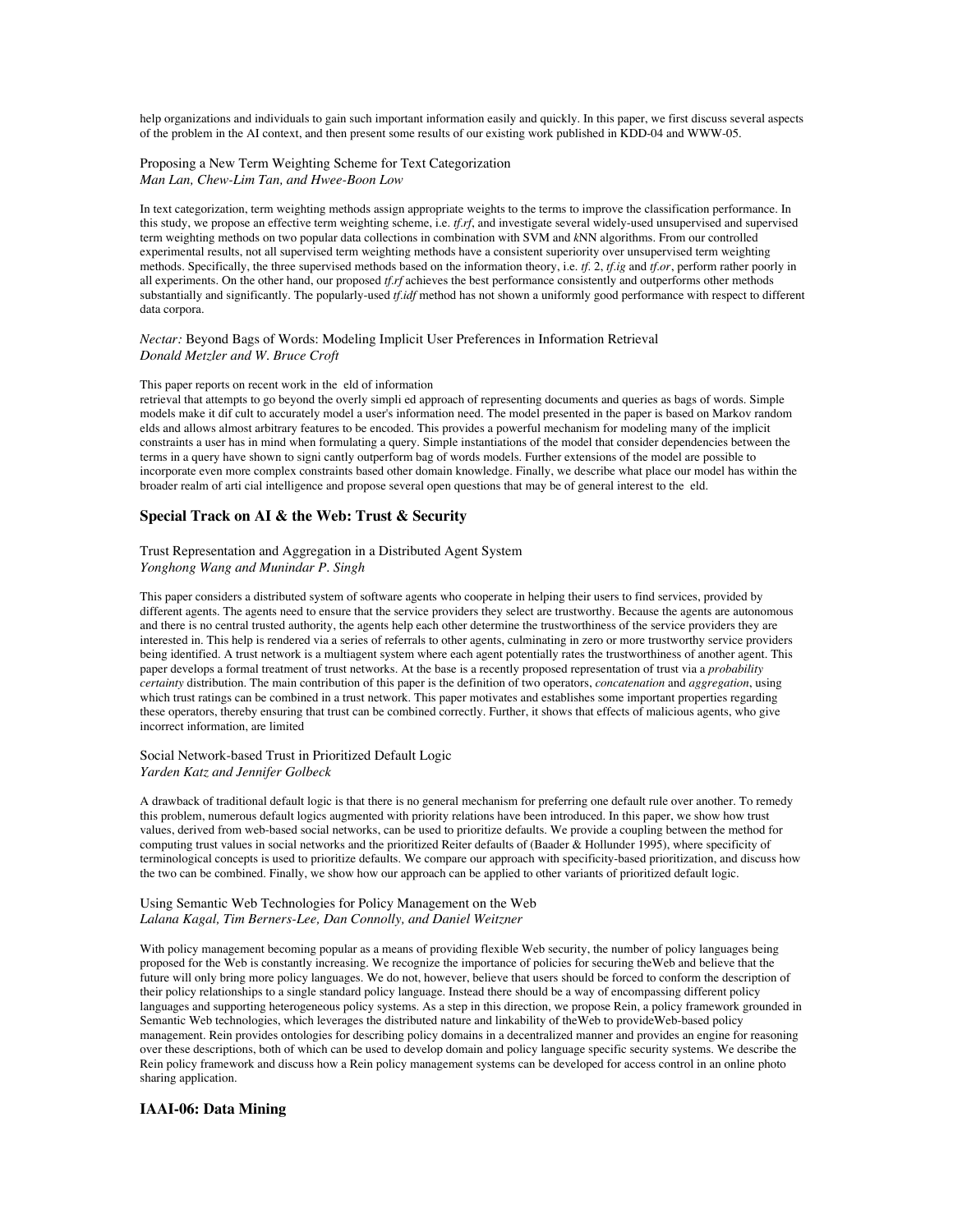Predicting Electricity Distribution Feeder Failures Using Machine Learning Susceptibility Analysis *Philip Gross, Albert Boulanger, Marta Arias, David Waltz, Philip M. Long, Charles Lawson, Roger Anderson, Matthew Koenig, Mark Mastrocinque, William Fairechio, John A. Johnson, Serena Lee, Frank Doherty, and Arthur Kressner*

A Machine Learning (ML) System known as ROAMS (Ranker for Open-Auto Maintenance Scheduling) was developed to create failure-susceptibility rankings for almost one thousand 13.8kV-27kV energy distribution feeder cables that supply electricity to the boroughs of New York City. In Manhattan, rankings are updated every 20 minutes and displayed on distribution system operators' screens. Additionally, a separate system makes seasonal predictions of failure susceptibility. These feeder failures, known as "Open Autos" or "O/As," are a significant maintenance problem. A year's sustained research has led to a system that demonstrates high accuracy: 75% of the feeders that actually failed over the summer of 2005 were in the 25% of feeders ranked as most at-risk. By the end of the summer, the 100 most susceptible feeders as ranked by the ML system were accounting for up to 40% of all O/As that subsequently occurred each day. The system's algorithm also identifies the factors underlying failures which change over time and with varying conditions (especially temperature), providing insights into the operating properties and failure causes in the feeder system.

## A Sequential Covering Evolutionary Algorithm for Expressive Music Performance *Rafael Ramirez, Amaury Hazan, Jordi Mariner, and Esteban Maestre*

In this paper, we describe an evolutionary approach to one of the most challenging problems in computer music: modeling the knowledge applied by a musician when performing a score of a piece in order to produce an expressive performance of the piece. We extract a set of acoustic features from Jazz recordings thereby providing a symbolic representation of the musician's expressive performance. By applying a sequential covering evolutionary algorithm to the symbolic representation, we obtain an expressive performance computational model capable of endowing a computer generated music performance with the timing and energy expressiveness that characterizes human generated music.

## **1:50 – 2:50 PM**

## **Machine Learning: Case-Based Reasoning and Analogy**

*Nectar:* Progress in Textual Case-Based Reasoning: Predicting the Outcome of Legal Cases from Text *Stefanie Brüninghaus and Kevin D. Ashley*

This paper reports on a project that explored reasoning with textual cases in the context of legal reasoning. The work is anchored in both Case-Based Reasoning (CBR) and AI and Law. It introduces the SMILE+IBP framework that generates a case-based analysis and prediction of the outcome of a legal case given a brief textual summary of the case facts. The focal research question in this work was to find a good text representation for text classification. An evaluation showed that replacing case-specific names by roles and adding NLP lead to higher performance for assigning CBR indices. The NLP-based representation produced the best results for reasoning with the automatically indexed cases.

*Nectar:* Optimizing Similarity Assessment in Case-Based Reasoning *Armin Stahl and Thomas Gabel*

The definition of accurate similarity measures is a key issue of every Case-Based Reasoning application. Although some approaches to optimize similarity measures automatically have already been applied, these approaches are not suited for all CBR application domains. On the one hand, they are restricted to classification tasks. On the other hand, they only allow optimization of feature weights. We propose a novel learning approach which addresses both problems, i.e. it is suited for most CBR application domains beyond simple classification and it enables learning of more sophisticated similarity measures.

Strategy Variations in Analogical Problem Solving *Tom Y. Ouyang and Kenneth D. Forbus*

While it is commonly agreed that analogy is useful in human problem solving, exactly how analogy can and should be used remains an intriguing problem. VanLehn (1998) for instance argues that there are differences in how novices and experts use analogy, but the VanLehn and Jones (1993) Cascade model does not implement these differences. This paper analyzes several variations in strategies for using analogy to explore possible sources of novice/expert differences. We describe a series of ablation experiments on an expert model to examine the effects of strategy variations in using analogy in problem solving. We provide evidence that failing to use qualitative reasoning when encoding problems, being careless in validating analogical inferences, and not using multiple retrievals can degrade the efficiency of problem-solving.

## **Human Computer Interaction & Cognitive Modeling: Life-Like Characters & Music**

Using Anticipation to Create Believable Behaviour *Carlos Martinho and Ana Paiva*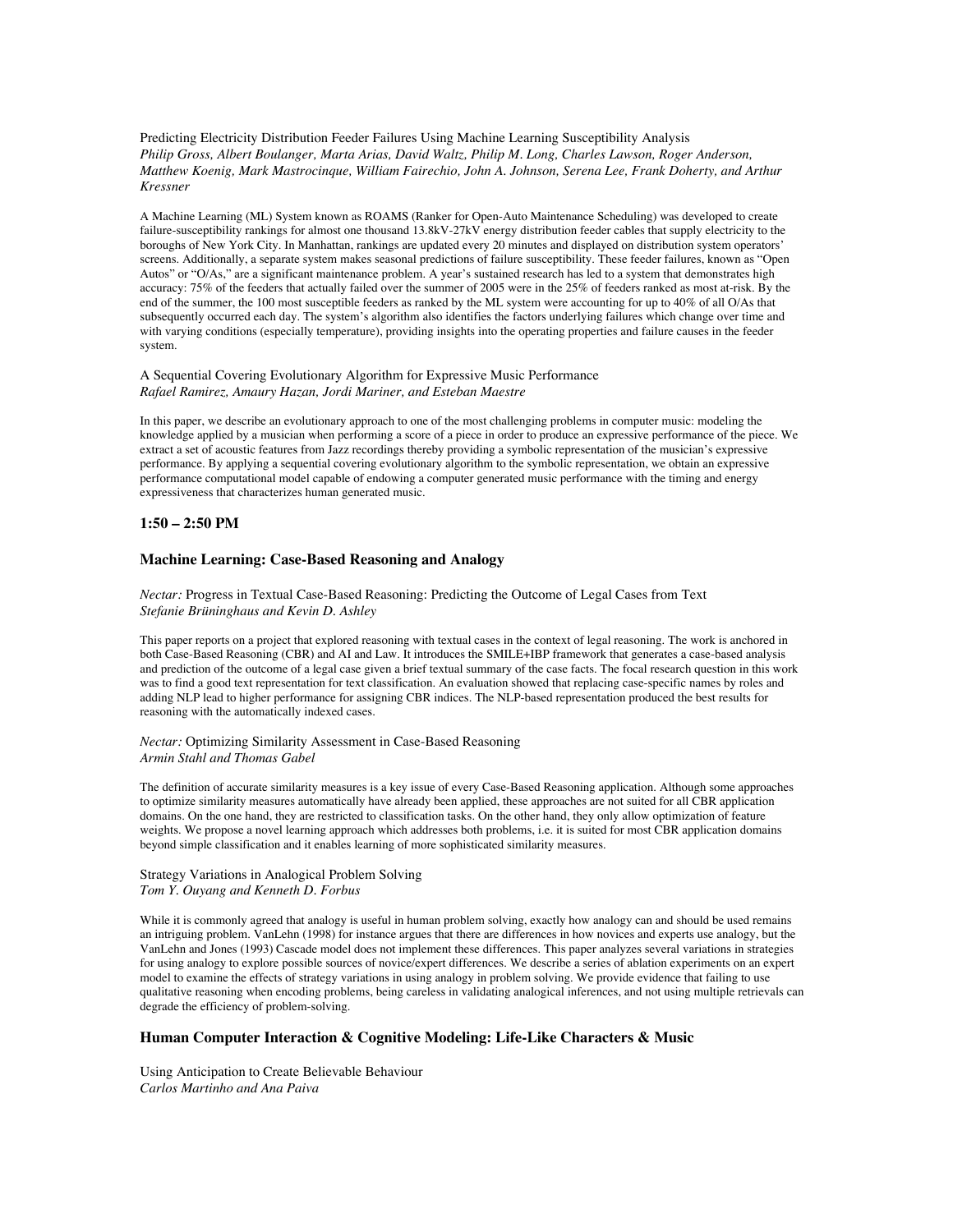Although anticipation is an important part of creating believable behaviour, it has had but a secondary role in the field of life-like characters. In this paper, we show how a simple anticipatory mechanism can be used to control the behaviour of a synthetic character implemented as a software agent, without disrupting the user's suspension of disbelief. We describe the emotivector, an anticipatory mechanism coupled with a sensor, that: (1) uses the history of the sensor to anticipate the next sensor state; (2) interprets the mismatch between the prediction and the sensed value, by computing its attention grabbing potential and associating a basic qualitative sensation with the signal; (3) sends its interpretation along with the signal. When a signal from the sensor reaches the processing module of the agent, it carries recommendations such as: "you should seriously take this signal into consideration, as it is much better than we had expected" or "just forget about this one, it is as bad as we predicted". We delineate several strategies to manage several emotivectors at once and show how one of these strategies (meta-anticipation) transparently introduces the concept of uncertainty. Finally, we describe an experiment in which an emotivector-controlled synthetic character interacts with the user in the context of a wordpuzzle game and present the evaluation supporting the adequacy of our approach.

### *Senior:* Virtual Humans *William R. Swartout*

Imagine a simulated world where the characters you interact with are almost human – they converse with you in English, they understand the world they are in, can reason about what to do, and they exhibit emotions. Some of these characters may be your friends, while others will oppose you. Unlike current video games, being successful in this world won't just be a matter of who is quickest on the draw or most adroit at solving puzzles, instead it will be the person who understands the social fabric and cultural context and can use interpersonal skills most effectively. Such a simulation could open up whole new horizons for education, entertainment and simulation. And, given recent advances in AI and graphics, it may not be too far off.

#### *Nectar:* TempoExpress: An Expressivity-Preserving Musical Tempo Transformation System *Maarten Grachten, Josep-Lluís Arcos, and Ramon López de Mántaras*

The research described in this paper focuses on global tempo transformations of monophonic audio recordings of saxophone jazz performances. More concretely, we have investigated the problem of how a performance played at a particular tempo can be automatically rendered at another tempo while preserving its expressivity. To do so we have developed a case-based reasoning system called TempoExpress. The results we have obtained have been extensively compared against a standard technique called uniform time stretching (UTS), and show that our approach is superior to UTS.

## **Planning: Robust Planning**

### Contingent Planning with Goal Preferences *Dmitry Shaparau, Marco Pistore, and Paolo Traverso*

The importance of the problems of contingent planning with actions that have non-deterministic effects and of planning with goal preferences has been widely recognized, and several works address these two problems separately. However, combining conditional planning with goal preferences adds some new difficulties to the problem. Indeed, even the notion of optimal plan is far from trivial, since plans in nondeterministic domains can result in several different behaviors satisfying conditions with different preferences. Planning for optimal conditional plans must therefore take into account the different behaviors, and conditionally search for the highest preference that can be achieved. In this paper, we address this problem. We formalize the notion of optimal conditional plan, and we describe a correct and complete planning algorithm that is guaranteed to find optimal solutions. We implement the algorithm using BDD-based techniques, and show the practical potentialities of our approach through a preliminary experimental evaluation.

### Exploration of the Robustness of Plans *Maria Fox, Richard Howey, and Derek Long*

This paper considers the problem of stochastic robustness testing for plans. As many authors have observed, unforeseen executiontime variations, both in the effects of actions and in the times at which they occur, can result in a plan failing to execute correctly even when it is valid with respect to a domain model. In this paper we contrast the validation of a plan with respect to a domain model, confirming soundness, with the validation with respect to an execution model, which we call robustness. We describe a Monte Carlo probing strategy that takes a hypothesis testing approach to confirming the robustness of a plan. An important contribution of the work is that we draw links between the robustness of plans and the notion of the "fuzzy" robustness of traces through timed hybrid automata, introduced by Gupta *et al*. We show that robustness depends on the metric used to define the set of plans that are probed, and that the most appropriate metric depends on the capabilities of the executive and the way in which it will interpret and execute the plan.

### Robust Execution on Contingent, Temporally Flexible Plans *Stephen A. Block, Andreas F. Wehowsky, and Brian C. Williams*

Many applications of autonomous agents require groups to work in tight coordination. To be dependable, these groups must plan, carry out and adapt their activities in a way that is robust to failure and uncertainty. Previous work has produced contingent plan execution systems that provide robustness during their plan extraction phase, by choosing between functionally redundant methods, and during their execution phase, by dispatching temporally flexible plans. Previous contingent execution systems use a centralized architecture in which a single agent conducts planning for the entire group. This can result in a communication bottleneck at the time when plan activities are passed to the other agents for execution, and state information is returned. This paper introduces the plan extraction component of a robust, distributed executive for contingent plans. Contingent plans are encoded as Temporal Plan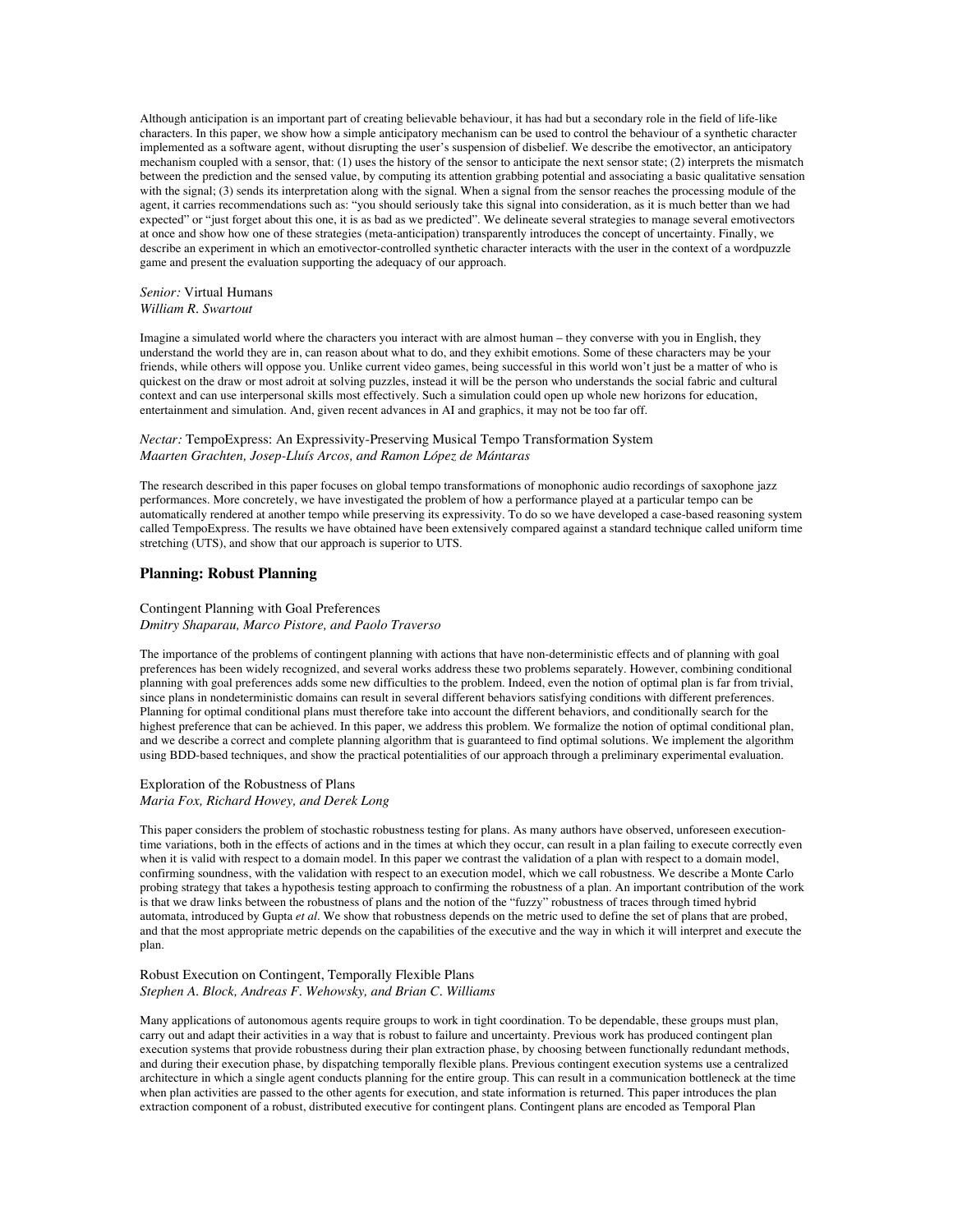Networks (TPNs), which use a non-deterministic choice operator to compose temporally flexible plan fragments into a nested hierarchy of contingencies. To execute a TPN, the TPN is first distributed over multiple agents, by creating a hierarchical ad-hoc network and by mapping the TPN onto this hierarchy. Second, candidate plans are extracted from the TPN using a distributed, parallel algorithm that exploits the structure of the TPN. Third, the temporal consistency of each candidate plan is tested using a distributed Bellman-Ford algorithm. Each stage of plan extraction distributes communication to adjacent agents in the TPN, and in so doing eliminates communication bottlenecks. In addition, the distributed algorithm reduces the computational load on each agent. The algorithm is empirically validated on a range of randomly generated contingent plans.

### **Natural Language III**

### *Senior:* Machine Reading *Oren Etzioni, Michele Banko, and Michael J. Cafarella*

The time is ripe for the AI community to set its sights on *Machine Reading*---the automatic, unsupervised understanding of text. In this paper, we place the notion of "Machine Reading" in context, describe progress towards this goal by the KnowItAll research group at the University of Washington, and highlight several central research questions.

# *Nectar:* A Look at Parsing and Its Applications *Matthew Lease, Eugene Charniak, Mark Johnson, and David McClosky*

This paper provides a brief introduction to recent work in statistical parsing and its applications. We highlight successes to date, remaining challenges, and promising future work.

Societal Grounding Is Essential to Meaningful Language Use *David DeVault, Iris Oved, and Matthew Stone*

Language engineers often point to tight connections between their systems' linguistic representations and accumulated sensor data as a sign that their systems really mean what they say. While we believe such connections are an important piece in the puzzle of meaning, we argue that perceptual grounding alone does not suf ce to explain the speci c, stable meanings human speakers attribute to each other. Instead, human attributions of meaning depend on a process of *societal grounding* by which individual language speakers coordinate their perceptual experience and linguistic usage with other members of their linguistic communities. For system builders, this suggests that implementing a strategy of societal grounding would justify the attribution of *bona de* linguistic meaning to a system even if it had little perceptual experience and only modest perceptual accuracy. We illustrate the importance and role of societal grounding using an implemented dialogue system that collaboratively identi es visual objects with human users.

## **Special Track on AI & the Web: Ontologies**

OntoSearch: A Full-Text Search Engine for the Semantic Web *Xing Jiang and Ah-Hwee Tan*

OntoSearch, a full-text search engine that exploits ontological knowledge for document retrieval, is presented in this paper. Different from other ontology based search engines, OntoSearch does not require a user to specify the associated concepts of his/her queries. Domain ontology in OntoSearch is in the form of a semantic network. Given a keyword based query, OntoSearch infers the related concepts through a spreading activation process in the domain ontology. To provide personalized information access, we further develop algorithms to learn and exploit user ontology model based on a customized view of the domain ontology. The proposed system has been applied to the domain of searching scientific publications in the ACM Digital Library. The experimental results support the efficacy of the OntoSearch system by using domain ontology and user ontology for enhanced search performance.

## Towards Modeling Threaded Discussions using Induced Ontology Knowledge *Donghui Feng, Jihie Kim, Erin Shaw, and Eduard Hovy*

The rapid growth of the Web has made itself a huge and valuable knowledge base. Among them, biographical information is of great interest to society. However, there has not been an efficient and complete approach to automated biography creation by querying the web. This paper describes an automatic web-based question answering system for biographical queries. Ad-hoc improvements on pattern learning approaches are proposed for mining biographical knowledge. Using bootstrapping, our approach learns surface text patterns from the web, and applies the learned patterns to extract relevant information. To reduce human labeling cost, we propose a new IDF-inspired reranking approach and compare it with pattern's precisionbased re-ranking approach. A comparative study of the two re-ranking models is conducted. The tested system produces promising results for answering biographical queries.

#### Inexact Matching of Ontology Graphs Using Expectation-Maximization *Prashant Doshi and Christopher Thomas*

We present a new method for mapping ontology schemas that address similar domains. The problem of ontology mapping is crucial since we are witnessing a decentralized development and publication of ontological data. We formulate the problem of inferring a match between two ontologies as a maximum likelihood problem, and solve it using the technique of expectation-maximization (EM). Specifically, we adopt directed graphs as our model for ontologies and use a generalized version of EM to arrive at a mapping between the nodes of the graphs. We exploit the structural and lexical similarity between the graphs, and improve on previous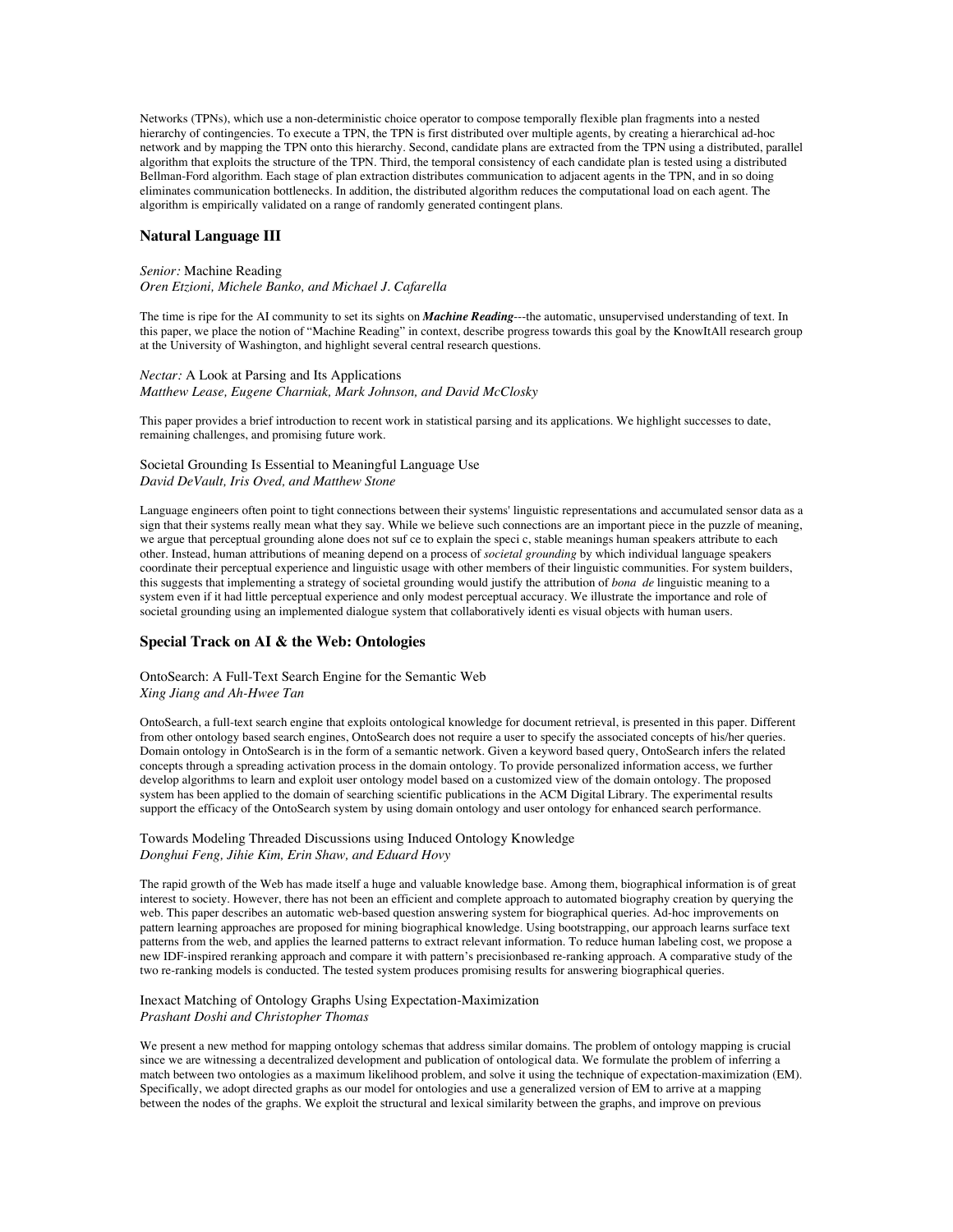approaches by generating a many-one correspondence between the concept nodes. We provide preliminary experimental results in support of our method and outline its limitations.

### **3:00 – 4:00 PM**

### **Machine Learning: Decision Trees & Association Rules**

### Minimum Description Length Principle: Generators Are Preferable to Closed Patterns *Jinyan Li, Haiquan Li, Limsoon Wong, Jian Pei, and Guozhu Dong*

The generators and the unique closed pattern of an equivalence class of itemsets share a common set of transactions. The generators are the minimal ones among the equivalent itemsets, while the closed pattern is the maximum one. As a generator is usually smaller than the closed pattern in cardinality, by the Minimum Description Length Principle, the generator is preferable to the closed pattern in inductive inference and classification. To efficiently discover frequent generators from a large dataset, we develop a depth-first algorithm called Gr-growth. The idea is novel in contrast to traditional breadth-first bottom-up generator-mining algorithms. Our extensive performance study shows that Gr-growth is significantly faster (an order or even two orders of magnitudes when the support thresholds are low) than the existing generator mining algorithms. It can be also faster than the state-of-the-art frequent closed itemset mining algorithms such as FPclose and CLOSET+

### *Nectar:* When a Decision Tree Learner Has Plenty of Time *Saher Esmeir and Shaul Markovitch*

The majority of the existing algorithms for learning decision trees are greedy—a tree is induced top-down, making locally optimal decisions at each node. In most cases, however, the constructed tree is not globally optimal. Furthermore, the greedy algorithms require a fixed amount of time and are not able to generate a better tree if additional time is available. To overcome this problem, we present a lookahead-based algorithm for anytime induction of decision trees which allows trading computational speed for tree quality. The algorithm uses a novel strategy for evaluating candidate splits; a stochastic version of ID3 is repeatedly invoked to estimate the size of the tree in which each split results, and the split that minimizes the expected size is preferred. Experimental results indicate that for several hard concepts, our proposed approach exhibits good anytime behavior and yields significantly better decision trees when more time is available.

#### Anytime Induction of Decision Trees: An Iterative Improvement Approach *Saher Esmeir and Shaul Markovitch*

Most existing decision tree inducers are very fast due to their greedy approach. In many real-life applications, however, we are willing to allocate more time to get better decision trees. Our recently introduced LSID3 contract anytime algorithm allows computation speed to be traded for better tree quality. As a contract algorithm, LSID3 must be allocated its resources a priori, which is not always possible. In this work, we present IIDT, a general framework for interruptible induction of decision trees that need not be allocated resources a priori. The core of our proposed framework is an iterative improvement algorithm that repeatedly selects a subtree whose reconstruction is expected to yield the highest marginal utility. The algorithm then rebuilds the subtree with a higher allocation of resources. IIDT can also be configured to receive training examples as they become available, and is thus appropriate for incremental learning tasks. Empirical evaluation with several hard concepts shows that IIDT exhibits good anytime behavior and significantly outperforms greedy inducers when more time is available. A comparison of IIDT to several modern decision tree learners showed it to be superior.

## **Human Computer Interaction & Cognitive Modeling: Intelligent User Interfaces**

### Evaluating Preference-based Search Tools: A Tale of Two Approaches *Paolo Viappiani, Boi Faltings, and Pearl Pu*

People frequently use the world-wide web to find their most preferred item among a large range of options. We call this task *preference-based search*. The most common tool for preference-based search on the WWW today obtains users' preferences by asking them to fill in a form. It then returns a list of items that most closely match these preferences. Recently, several researchers have proposed tools for preference-based search that elicit preferences from the critiques a user actively makes on examples shown to them. We carried out a user study in order to compare the performance of traditional preference-based search tools using form-filling with two different versions of an example-critiquing tool. The results show that example critiquing achieves almost three times the decision accuracy, while requiring only slightly higher interaction effort.

### Extracting Knowledge about Users' Activities from Raw Workstation Contents *Tom M. Mitchell, Sophie H. Wang, Yifen Huang, and Adam Cheyer*

A long-standing goal of AI is the development of intelligent workstation-based personal agents to assist users in their daily lives. A key impediment to this goal is the unrealistic cost of developing and maintaining a detailed knowledge base describing the user's different activities, and which people, meetings, emails, etc. are affiliated with each such activity. This paper presents a clustering approach to automatically acquiring such a knowledge base by analyzing the raw contents of the workstation, including emails, contact person names, and online calendar meetings. Our approach analyzes the distribution of email words, the social network of email senders and recipients, and the results of Google Desktop Search queried with text from online calendar entries and person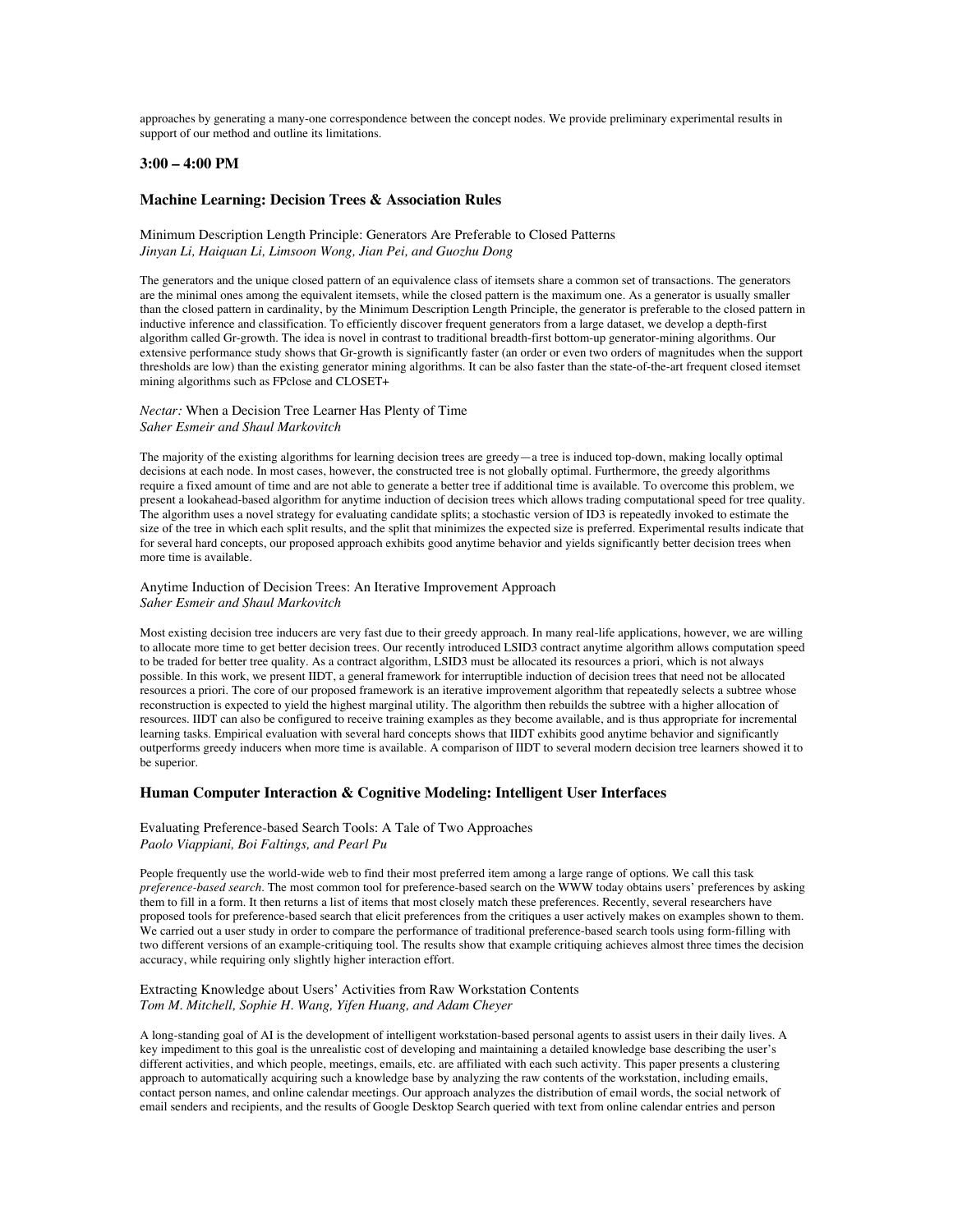contact names. For each cluster it constructs, the program outputs a frame-based representation of the corresponding user activity. This paper describes our approach and experimentally assesses its performance over the workstations of three different users.

*Nectar:* Lessons on Applying Automated Recommender Systems to Information-Seeking Tasks *Joseph A. Konstan, Sean M. McNee, Cai-Nicolas Ziegler, Roberto Torres, Nishikant Kapoor, and John T. Riedl*

Automated recommender systems predict user preferences by applying machine learning techniques to data on products, users, and past user preferences for products. Such systems have become increasingly popular in entertainment and e-commerce domains, but have thus far had little success in information-seeking domains such as identifying published research of interest. We report on several recent publications that show how recommenders can be extended to more effectively address informationseeking tasks by expanding the focus from accurate prediction of user preferences to identifying a useful set of items to recommend in response to the user's specific information need. Specific research demonstrates the value of diversity in recommendation lists, shows how users value lists of recommendations as something different from the sum of the individual recommendations within, and presents an analytic model for customizing a recommender to match user information-seeking needs.

## **Planning under Uncertainty**

Compiling Uncertainty Away: Solving Conformant Planning Problems using a Classical Planner (Sometimes) *Héctor Palacios and Héctor Geffner*

Even under polynomial restrictions on plan length, conformant planning remains a very hard computational problem as plan verification itself can take exponential time. This heavy price cannot be avoided in general although in many cases conformant plans are verifiable efficiently by means of simple forms of disjunctive inference. This raises the question of whether it is possible to identify and use such forms of inference for developing an efficient but incomplete planner capable of solving non-trivial problems quickly. In this work, we show that this is possible by mapping conformant into classical problems that are then solved by an off-theshelf classical planner. The formulation is sound as the classical plans obtained are all conformant, but it is incomplete as the inverse relation does not always hold. The translation accommodates 'reasoning by cases' by means of an 'split-protectand- merge' strategy; namely, atoms L/Xi that represent conditional beliefs 'if Xi then L' are introduced in the classical encoding, that are combined by suitable actions to yield the literal L when the disjunction  $X1 - \cdots - Xn$  holds and certain invariants in the plan are verified. Empirical results over a wide variety of problems illustrate the power of the approach.

Probabilistic Temporal Planning with Uncertain Durations *Mausam and Daniel S. Weld*

Few temporal planners handle both concurrency and uncertain durations, but these features commonly co-occur in realworld domains. In this paper, we discuss the challenges caused by concurrent, durative actions whose durations are uncertain. We present five implemented algorithms, including DURprun, a planner guaranteed to find the optimal policy. An empirical comparison reveals that DURexp, our fastest planner, obtains orders of magnitude speed-up compared to DURprun—with little loss in solution quality. Importantly, our algorithms can handle probabilistic effects in addition to stochastic durations, and they are effective even when duration distributions are multi-modal.

PPCP: Efficient Probabilistic Planning with Clear Preferences in Partially-Known Environments *Maxim Likhachev and Anthony Stentz*

For most real-world problems the agent operates in only *partially*- known environments. Probabilistic planners can reason over the missing information and produce plans that take into account the uncertainty about the environment. Unfortunately though, they can rarely scale up to the problems that are of interest in real-world. In this paper, however, we show that for a certain subset of problems we can develop a very efficient probabilistic planner. The proposed planner, called PPCP, is applicable to the problems for which it is clear what values of the missing information would result in the best plan. In other words, there exists a clear preference for the actual values of the missing information. For example, in the problem of robot navigation in partially-known environments it is always preferred to find out that an initially unknown location is traversable rather than not. The planner we propose exploits this property by using a series of deterministic A\*-like searches to construct and refine a policy in anytime fashion. On the theoretical side, we show that once converged, the policy is guaranteed to be optimal under certain conditions. On the experimental side, we show the power of PPCP on the problem of robot navigation in partially-known terrains. The planner can scale up to very large environments with thousands of initially unknown locations. We believe that this is several orders of magnitude more unknowns than what the current probabilistic planners developed for the same problem can handle. Also, despite the fact that the problem we experimented on in general does not satisfy the conditions for the solution optimality, PPCP still produces the solutions that are nearly always optimal.

#### **Knowledge-Based Systems**

Merging Stratified Knowledge Bases under Constraints *Guilin Qi, Weiru Liu, and David A. Bell*

In this paper, we propose a family of operators for merging stratified knowledge bases under integrity constraints. The operators are defined in a model-theoretic way. Our merging operators can be used to merge stratified knowledge bases where no numerical information is available. Furthermore, the original knowledge bases to be merged can be individually inconsistent. Both logical properties and computational complexity issues of the operators are studied.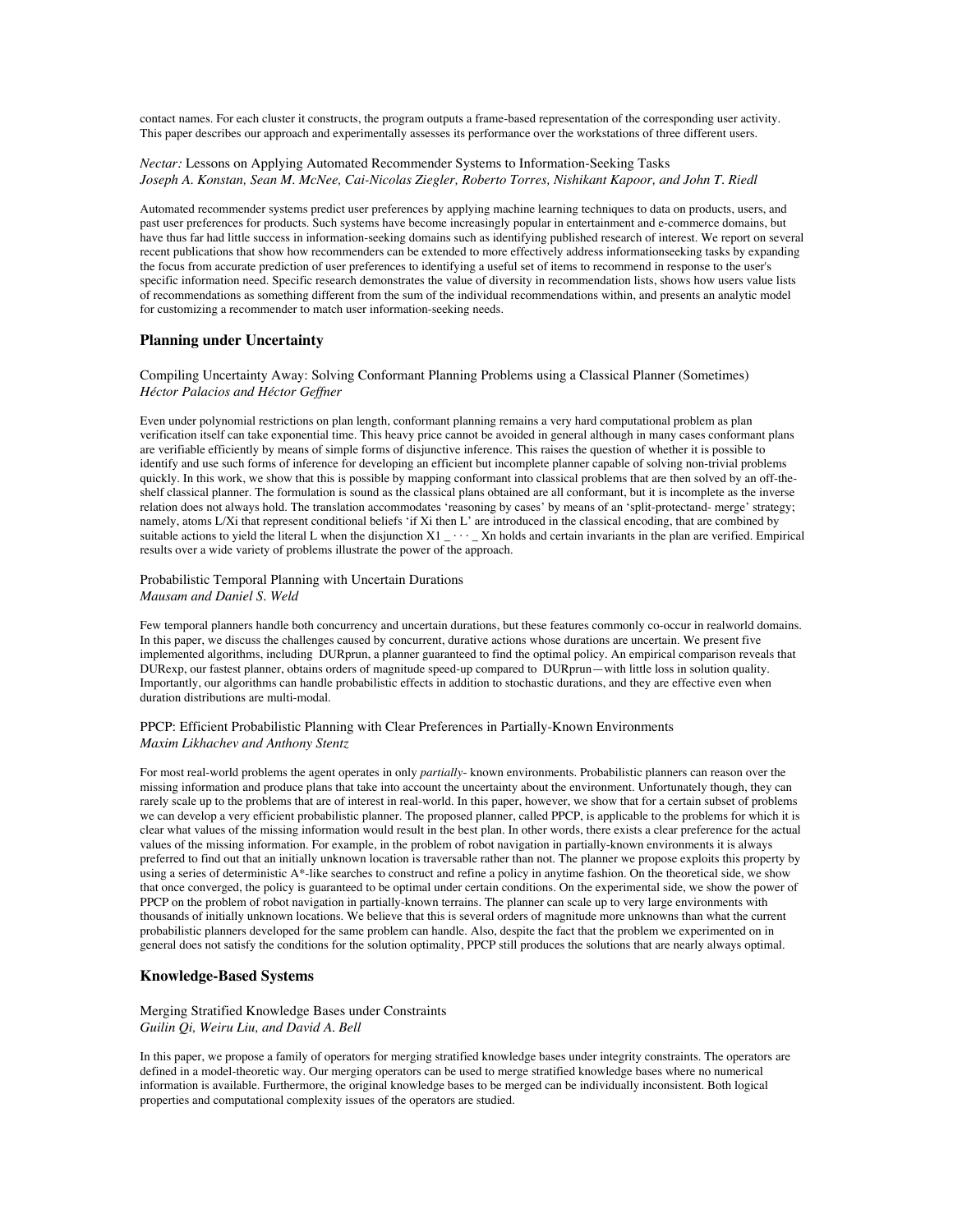*Nectar:* Large Scale Knowledge Base Systems: An Empirical Evaluation Perspective *Yuanbo Guo, Abir Qasem, and Jeff Heflin*

In this paper, we discuss how our work on evaluating Semantic Web knowledge base systems (KBSs) contributes to address some broader AI problems. First, we show how our approach provides a benchmarking solution to the Semantic Web, a new application area of AI. Second, we discuss how the approach is also beneficial in a more traditional AI context. We focus on issues such as scalability, performance tradeoffs, and the comparison of different classes of systems.

A Unified Knowledge Based Approach for Sense Disambiguation and Semantic Role Labeling *Peter Z. Yeh, Bruce Porter, and Ken Barker*

In this paper, we present a unified knowledge based approach for sense disambiguation and semantic role labeling. Our approach performs both tasks through a single algorithm that matches candidate semantic interpretations to background knowledge to select the best matching candidate. We evaluate our approach on a corpus of sentences collected from various domains and show how our approach performs well on both sense disambiguation and semantic role labeling.

### **Special Track on AI & the Web: Using the Web as a Knowledge Source**

# Overcoming the Brittleness Bottleneck using Wikipedia: Enhancing Text Categorization with Encyclopedic Knowledge

*Evgeniy Gabrilovich and Shaul Markovitch*

When humans approach the task of text categorization, they interpret the specific wording of the document in the much larger context of their background knowledge and experience. On the other hand, state-of-the-art information retrieval systems are quite brittle—they traditionally represent documents as bags of words, and are restricted to learning from individual word occurrences in the (necessarily limited) training set. For instance, given the sentence "Wal-Mart supply chain goes real time", how can a text categorization system know that Wal-Mart manages its stock with RFID technology? And having read that "Ciprofloxacin belongs to the quinolones group", how on earth can a machine know that the drug mentioned is an antibiotic produced by Bayer? In this paper we present algorithms that can do just that. We propose to enrich document representation through automatic use of a vast compendium of human knowledge—an encyclopedia. We apply machine learning techniques to Wikipedia, the largest encyclopedia to date, which surpasses in scope many conventional encyclopedias and provides a cornucopia of world knowledge. EachWikipedia article represents a concept, and documents to be categorized are represented in the rich feature space of words and relevant Wikipedia concepts. Empirical results confirm that this knowledge-intensive representation brings text categorization to a qualitatively new level of performance across a diverse collection of datasets.

WikiRelate! Computing Semantic Relatedness Using Wikipedia *Michael Strube and Simone Paolo Ponzetto*

Wikipedia provides a knowledge base for computing word relatedness in a more structured fashion than a search engine and with more coverage than WordNet. In this work we present experiments on using Wikipedia for computing semantic relatedness and compare it to WordNet on various benchmarking datasets. Existing relatedness measures perform better using Wikipedia than a baseline given by Google counts, and we show that Wikipedia outperforms WordNet when applied to the largest available dataset designed for that purpose. The best results on this dataset are obtained by integrating Google, WordNet and Wikipedia based measures. We also show that including Wikipedia improves the performance of an NLP application processing naturally occurring texts.

## Organizing and Searching the World Wide Web of Facts – Step One: The One-Million Fact Extraction Challenge *Marius Pasca, Dekang Lin, Jeffrey Bigham, Andrei Lifchits, and Alpa Jain*

Due to the inherent dif culty of processing noisy text, the potential of the Web as a decentralized repository of human knowledge remains largely untapped duringWeb search. The access to billions of binary relations among named entities would enable new search paradigms and alternative methods for presenting the search results. A rst concrete step towards building large searchable repositories of factual knowledge is to derive such knowledge automatically at large scale from textual documents. Generalized contextual extraction patterns allow for fast iterative progression towards extracting one million facts of a given type (e.g., Person-BornIn-Year) from 100 million Web documents of arbitrary quality. The extraction starts from as few as 10 seed facts, requires no additional input knowledge or annotated text, and emphasizes scale and coverage by avoiding the use of syntactic parsers, named entity recognizers, gazetteers, and similar text processing tools and resources.

## **IAAI-06: Biomedical Applications 1**

## Visual Explanation of Evidence with Additive Classifiers *Brett Poulin, Roman Eisner, Duane Szafron, Paul Lu, Russ Greiner, D. S. Wishart, Alona Fyshe, Brandon Pearcy, Cam MacDowell, and John Anvik*

Machine-learned classifiers are important components of many data mining and knowledge discovery systems. In several application domains, an explanation of the classifier's reasoning is critical for the classifier's acceptance by the end-user. We describe a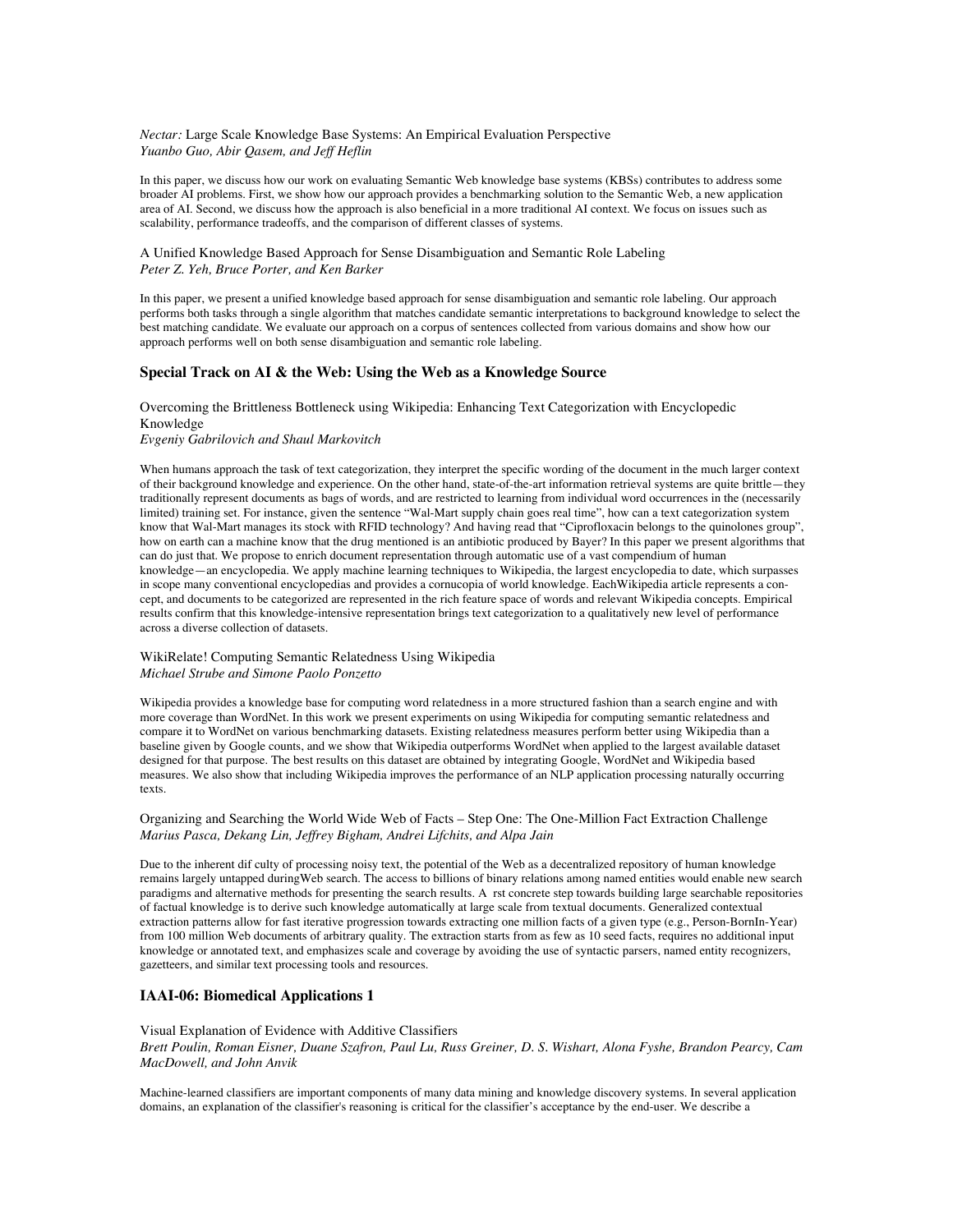framework, ExplainD, for explaining decisions made by classifiers that use additive evidence. ExplainD applies to many widely used classifiers, including linear discriminants and many additive models. We demonstrate our ExplainD framework using implementations of naïve Bayes, linear support vector machine, and logistic regression classifiers on example applications. ExplainD uses a simple graphical explanation of the classification process to provide visualizations of the classifier decisions, visualization of the evidence for those decisions, the capability to speculate on the effect of changes to the data, and the capability, wherever possible, to drill down and audit the source of the evidence. We demonstrate the effectiveness of ExplainD in the context of a deployed web-based system (Proteome Analyst) and using a downloadable Python-based implementation.

### MedEthEx: A Prototype Medical Ethics Advisor *Michael Anderson, Susan Leigh Anderson, and Chris Armen*

As part of a larger Machine Ethics Project, we are developing an ethical advisor that provides guidance to health care workers faced with ethical dilemmas. *MedEthEx* is an implementation of Beauchamp's and Childress' Principles of Biomedical Ethics that harnesses machine learning techniques to abstract decision principles from cases in a particular type of dilemma with conflicting *prima facie* duties and uses these principles to determine the correct course of action in similar and new cases. We believe that accomplishing this will be a useful first step towards creating machines that can interact with those in need of health care in a way that is sensitive to ethical issues that may arise.

## **4:20 – 5:20 PM**

## **Machine Learning: Dimensionality Reduction**

Tensor Embedding Methods *Guang Dai and Dit-Yan Yeung*

Over the past few years, some embedding methods have been proposed for feature extraction and dimensionality reduction in various machine learning and pattern classification tasks. Among the methods proposed are Neighborhood Preserving Embedding (NPE), Locality Preserving Projection (LPP) and Local Discriminant Embedding (LDE) which have been used in such applications as face recognition and image/video retrieval. However, although the data in these applications are more naturally represented as higher-order tensors, the embedding methods can only work with vectorized data representations which may not capture well some useful information in the original data. Moreover, highdimensional vectorized representations also suffer from the curse of dimensionality and the high computational demand. In this paper, we propose some novel tensor embedding methods which, unlike previous methods, take data directly in the form of tensors of arbitrary order as input. These methods allow the relationships between dimensions of a tensor representation to be efficiently characterized. Moreover, they also allow the intrinsic local geometric and topological properties of the manifold embedded in a tensor space to be naturally estimated. Furthermore, they do not suffer from the curse of dimensionality and the high computational demand. We demonstrate the effectiveness of the proposed tensor embedding methods on a face recognition application and compare them with some previous methods. Extensive experiments show that our methods are not only more effective but also more efficient.

### *Nectar:* Embedding Heterogeneous Data Using Statistical Models *Amir Globerson, Gal Chechik, Fernando Pereira, and Naftali Tishby*

Embedding algorithms are a method for revealing low dimensional structure in complex data. Most embedding algorithms are designed to handle objects of a single type for which pairwise distances are speci<sup>-</sup>ed. Here we describe a method for embedding objects of di®erent types (such as authors and terms) into a single common Euclidean space based on their co-occurrence statistics. The joint distributions of the heterogenous objects are modeled as exponentials of squared Euclidean distances in a low-dimensional embedding space. This construction links the problem to convex optimization over positive semide־nite matrices. We quantify the performance of our method on two text datasets, and show that it consistently and signi<sup>-</sup>cantly outperforms standard methods of statistical correspondence modeling, such as multidimensional scaling and correspondence analysis.

*Nectar:* An Introduction to Nonlinear Dimensionality Reduction by Maximum Variance Unfolding *Kilian Q. Weinberger and Lawrence K. Saul*

Many problems in AI are simplified by clever representations of sensory or symbolic input. How to discover such representations automatically, from large amounts of unlabeled data, remains a fundamental challenge. The goal of statistical methods for dimensionality reduction is to detect and discover low dimensional structure in high dimensional data. In this paper, we review a recently proposed algorithm— maximum variance unfolding—for learning faithful low dimensional representations of high dimensional data. The algorithm relies on modern tools in convex optimization that are proving increasingly useful in many areas of machine learning.

## **Model-Based Systems**

A Causal Analysis Method for Concurrent Hybrid Automata *Michael W. Hofbaur and Franz Wotawa*

Modern artifacts are typically composed of many system components and exhibit a complex pattern of continuous/ discrete behaviors. A concurrent hybrid automaton is a powerful modeling concept to capture such a system's behavior in terms a concurrent composition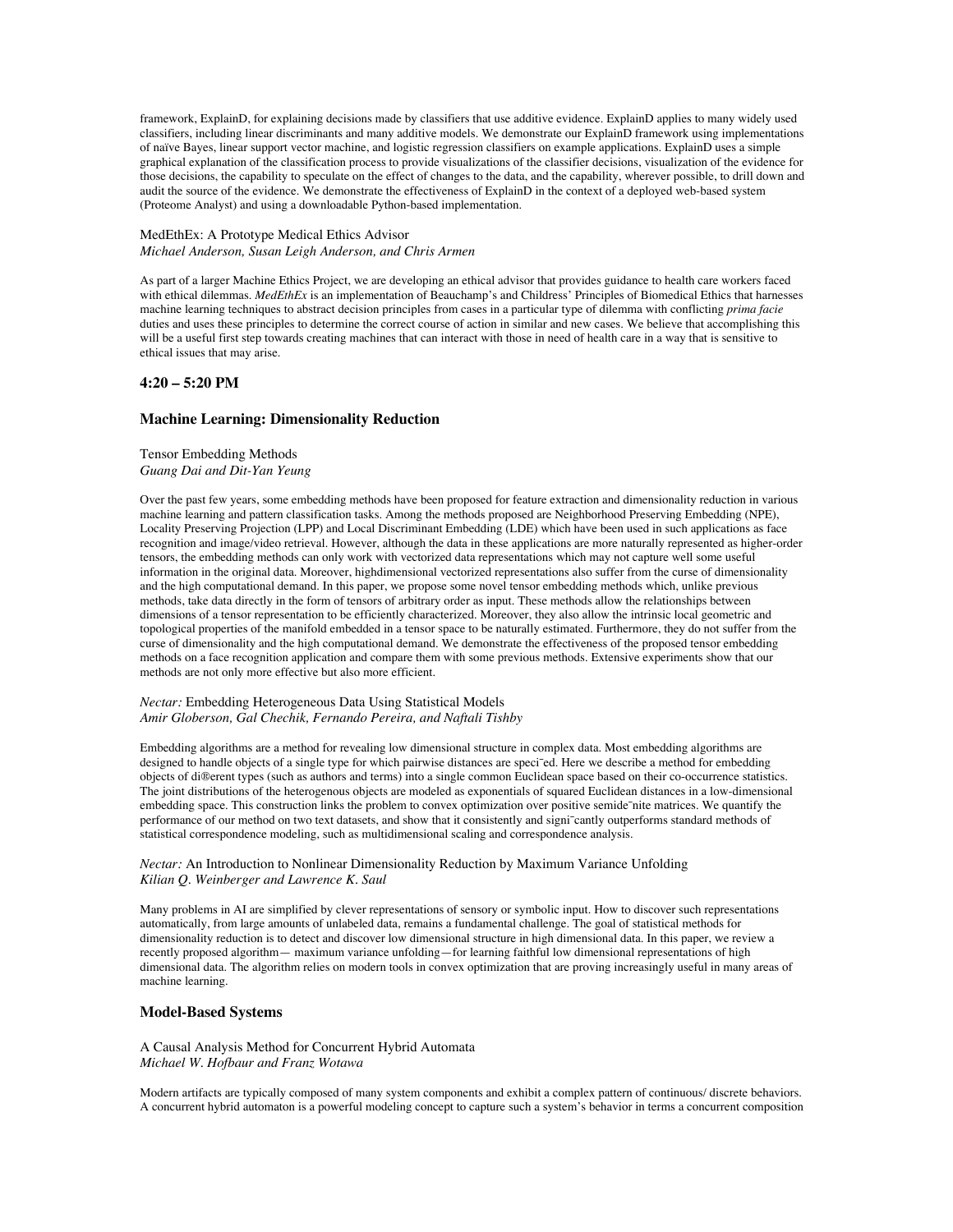of hybrid automata for the individual system components. Because of the potentially large number of modes of the concurrent automaton model it is non-trivial to validate the composition such that every possible operational mode leads to a causally valid dynamic model for the overall system. This paper presents a novel model analysis method that validates the automata composition without the necessity to analyze a prohibitively large number of modes. We achieve this by formulating the exhaustive causal analysis of hybrid automata as a diagnosis problem. This provides causal specifications of the component automata and enables us to efficiently calculate the causal relationships for their concurrent composition and thus validate a concurrent automaton model.

## Approximate Compilation for Embedded Model-based Reasoning *Barry O'Sullivan and Gregory M. Provan*

The use of embedded technology has become widespread. Many complex engineered systems comprise embedded features to perform self-diagnosis or self-reconfiguration. These features require fast response times in order to be useful in domains where embedded systems are typically deployed. Researchers often advocate the use of compilation-based approaches to store the set of environments (resp. solutions) to a diagnosis (resp. reconfiguration) problem, in some compact representation. However, the size of a compiled representation may be exponential in the treewidth of the problem. In this paper we propose a novel method for compiling the most preferred environments in order to reduce the large space requirements of our compiled representation. We show that approximate compilation is an effective means of generating the highest-valued environments, while obtaining a representation whose size can be tailored to any embedded application. The method also provides a graceful way to tradeoff space requirements with the completeness of our coverage of the environment space.

## A Two-Step Hierarchical Algorithm for Model-Based Diagnosis *Alexander Feldman and Arjan van Gemund*

For many large systems the computational complexity of complete model-based diagnosis is prohibitive. In this paper we investigate the speedup of the diagnosis process by exploiting the hierarchy/locality as is typically present in wellengineered systems. The approach comprises a compile-time and a run-time step. In the first step, a hierarchical CNF representation of the system is compiled to hierarchical DNF of adjustable hierarchical depth. In the second step, the diagnoses are computed from the hierarchical DNF and the actual observations. Our hierarchical algorithm, while sound and complete, allows large models to be diagnosed, where compiletime investment directly translates to run-time speedup. The benefits of our approach are illustrated by using weak-fault models of real-world systems, including the ISCAS-85 combinatorial circuits. Even for these non-optimally partitioned problems the speedup compared to traditional approaches ranges in the hundreds.

## **Perception & Cognition**

### Self-Supervised Acquisition of Vowels in American English *Michael H. Coen*

This paper presents a self-supervised framework for perceptual learning based upon correlations in different sensory modalities. We demonstrate this with a system that has learned the vowel structure of American English – i.e., the number of vowels and their phonetic descriptions – by simultaneously watching and listening to someone speak. It is highly non-parametric, knowing neither the number of vowels nor their input distributions in advance, and it has no prior linguistic knowledge. This work is the first example of unsupervised phonetic acquisition of which we are aware, outside of that done by human infants. This system is based on the crossmodal clustering framework introduced by [4], which has been significantly enhanced here. This paper presents our results and focuses on the mathematical framework that enables this type of intersensory selfsupervised learning.

## *Senior:* Multimodal Cognitive Architecture: Making Perception More Central to Intelligent Behavior *B. Chandrasekaran*

I propose that the notion of cognitive state be broadened from the current predicate-symbolic, Language-of-Thought framework to a multi-modal one, where perception and kinesthetic modalities *participate* in thinking. In contrast to the roles assigned to perception and motor activities as modules external to central cognition in the currently dominant theories in AI and Cognitive Science, in the proposed approach, central cognition incorporates parts of the perceptual machinery. I motivate and describe the proposal schematically, and describe the implementation of a bi-modal version in which a diagrammatic representation component is added to the cognitive state. The proposal explains our rich multimodal internal experience, and can be a key step in the realization of embodied agents. The proposed multimodal cognitive state can significantly enhance the agent's problem solving.

#### *Nectar:* Laughing with HAHAcronym, a Computational Humor System *Oliviero Stock and Carlo Strapparava*

Computational humor is a challenge with implications for many classical elds in AI such as, for example, natural language processing, intelligent human-computer interaction, reasoning, not to mention cognitive science, linguistics and psychology. In this paper we summarize our experience in developing HAHAcronym, a system devoted to produce humorous acronyms, and we discuss some concrete prospects for this eld.

## **Information Integration**

Compilation of Query-Rewriting Problems into Tractable Fragments of Propositional Logic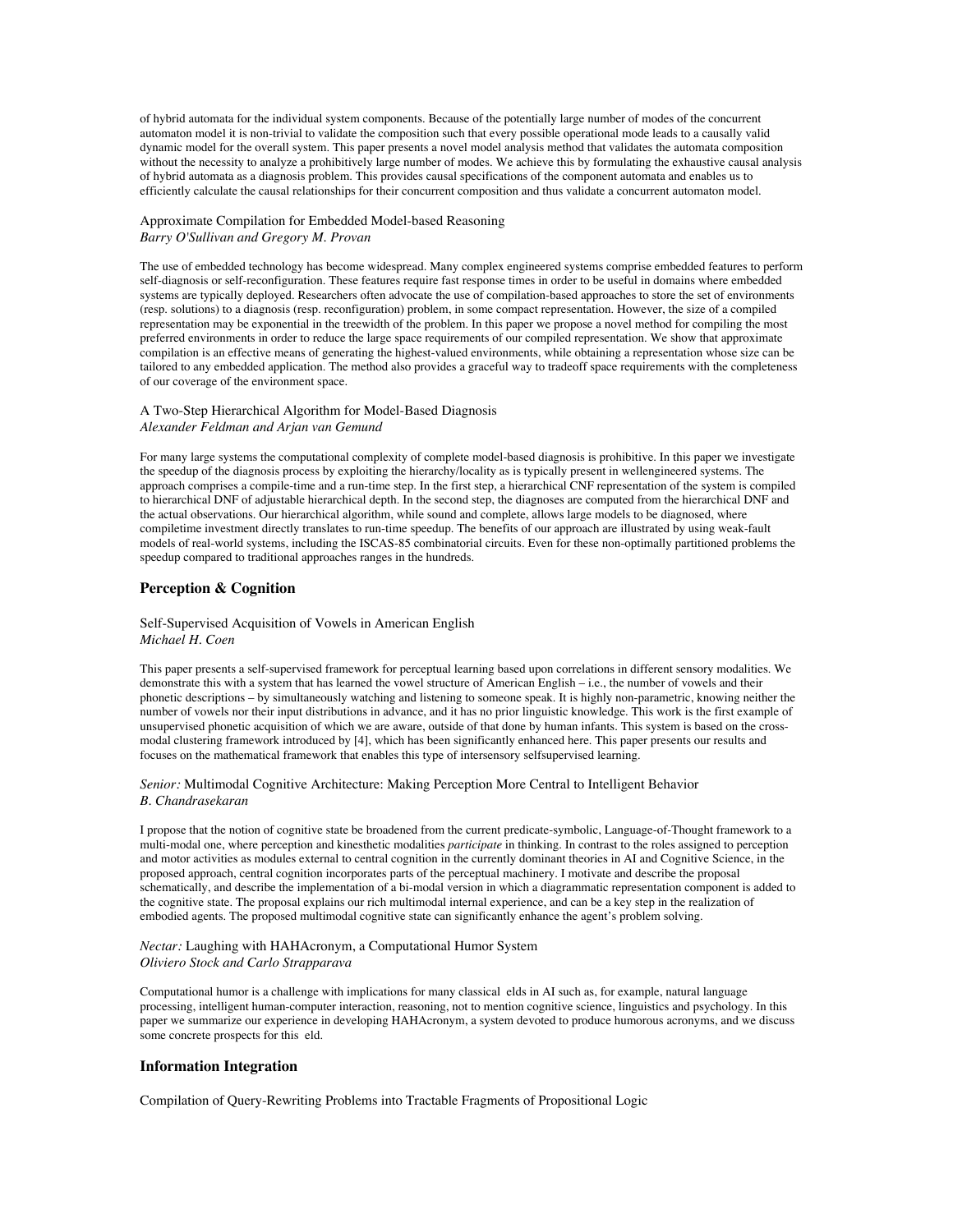#### *Yolifé Arvelo, Blai Bonet, and María Esther Vidal*

We consider the problem of rewriting a query efficiently using materialized views. In the context of information integration, this problem has received significant attention in the scope of emerging infrastructures such as WWW, Semantic Web, Grid, and P2P which require efficient algorithms. The problem is in general intractable, and the current algorithms do not scale well when the number of views or the size of the query grow. We show however that this problem can be encoded as a propositional theory in CNF such that its models are in correspondence with the rewritings of the query. The theory is then compiled into a normal form, that is called d-DNNF and supports several operations like model counting and enumeration in polynomial time (in the size of the compiled theory), for computing the rewritings. Although this method is also intractable in the general case, it is not necessarily so in all cases. We have developed, along these lines and from offthe- shelf propositional engines, novel algorithms for finding maximally-contained rewritings of the query given the set of accessible resources (views). The algorithms scale much better than the current state-of-the-art algorithm, the MiniCon algorithm, over a large number of benchmarks and show in some cases improvements in performance of a couple ordersof- magnitude.

### *Nectar:* Supporting Queries with Imprecise Constraints *Ullas Nambiar and Subbarao Kambhampati*

In this paper, we motivate the need for and challenges involved in supporting imprecise queries over Web databases. Then we briefly explain our solution, AIMQ - a domain independent approach for answering imprecise queries that automatically learns query relaxation order by using approximate functional dependencies. We also describe our approach for learning similarity between values of categorical attributes. Finally, we present experimental results demonstrating the robustness, efficiency and effectiveness of AIMQ.

## Classification Spanning Private Databases *Ke Wang, Yabo Xu, Rong She, and Philip S. Yu*

In this paper, we study the classification problem involving information spanning multiple private databases. The privacy challenges lie in the facts that data cannot be collected in one place and the classifier itself may disclose private information. We present a novel solution that builds the same decision tree classifier as if data are collected in a central place, but preserves the privacy of participating sites.

### **Special Track on AI & the Web: Information Extraction**

### Table Extraction Using Spatial Reasoning on the CSS2 Visual Box Model *Wolfgang Gatterbauer and Paul Bohunsky*

Tables on web pages contain a huge amount of semantically explicit information, which makes them a worthwhile target for automatic information extraction and knowledge acquisition from theWeb. However, the task of table extraction from web pages is difficult, because of HTML's design purpose to convey visual instead of semantic information. In this paper, we propose a robust technique for table extraction from arbitrary web pages. This technique relies upon the positional information of visualized DOM element nodes in a browser and, hereby, separates the intricacies of code implementation from the actual intended visual appearance. The novel aspect of the proposed web table extraction technique is the effective use of spatial reasoning on the CSS2 visual box model, which shows a high level of robustness even without any form of learning (F-measure 90%). We describe the ideas behind our approach, the tabular pattern recognition algorithm operating on a double topographical grid structure and allowing for effective and robust extraction, and general observations on web tables that should be borne in mind by any automatic web table extraction mechanism.

#### Mining Comparative Sentences and Relations *Nitin Jindal and Bing Liu*

This paper studies a text mining problem, *comparative sentence mining* (CSM). A comparative sentence expresses an ordering relation between two sets of entities with respect to some common features. For example, the comparative sentence "*Canon's optics are better than those of Sony and Nikon*" expresses the comparative relation: (*better*, {*optics*}, {*Canon*}, {*Sony*, *Nikon*}). Given a set of evaluative texts on the Web, e.g., reviews, forum postings, and news articles, the task of comparative sentence mining is (1) to identify comparative sentences from the texts and (2) to extract comparative relations from the identified comparative sentences. This problem has many applications. For example, a product manufacturer wants to know customer opinions of its products in comparison with those of its competitors. In this paper, we propose two novel techniques based on two new types of sequential rules to perform the tasks. Experimental evaluation has been conducted using different types of evaluative texts from the Web. Results show that our techniques are very promising.

### *Nectar:* Overview of AutoFeed: An Unsupervised Learning System for Generating Webfeeds *Bora Gazen and Steven Minton*

The AutoFeed system automatically extracts data from semi-structured web sites. Previously, researchers have developed two types of supervised learning approaches for extracting web data: methods that create precise, site-specific extraction rules and methods that learn less-precise site-independent extraction rules. In either case, significant training is required. AutoFeed follows a third, more ambitious approach, in which unsupervised learning is used to analyze sites and discover their structure. Our method relies on a set of heterogeneous "experts", each of which is capable of identifying certain types of generic structure. Each expert represents its discoveries as "hints". Based on these hints, our system clusters the pages and identifies semi-structured data that can be extracted. To identify a good clustering, we use a probabilistic model of the hint-generation process. This paper summarizes our formulation of the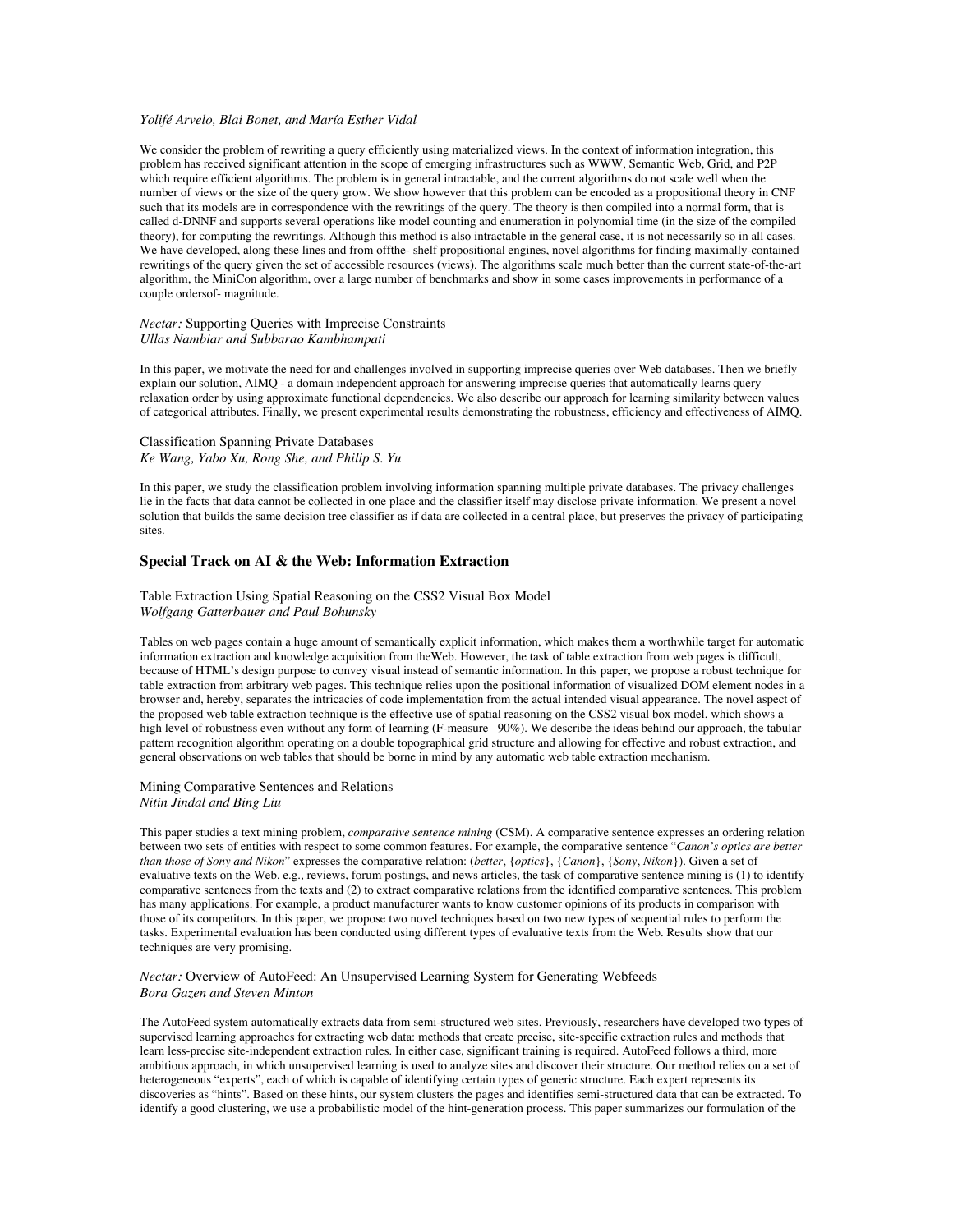fully-automatic web-extraction problem, our clustering approach, and our results on a set of experiments.

#### **IAAI-06: Software Agents**

### Building Explainable Artificial Intelligence Systems *Mark G. Core, H. Chad Lane, Michael van Lent, Dave Gomboc, Steve Solomon, and Milton Rosenberg*

As artificial intelligence (AI) systems and behavior models in military simulations become increasingly complex, it has been difficult for users to understand the activities of computer-controlled entities. Prototype explanation systems have been added to simulators, but designers have not heeded the lessons learned from work in explaining expert system behavior. These new explanation systems are not modular and not portable; they are tied to a particular AI system. In this paper, we present a modular and generic architecture for explaining the behavior of simulated entities. We describe its application to the Virtual Humans, a simulation designed to teach soft skills such as negotiation and cultural awareness.

### Local Negotiation in Cellular Networks: From Theory to Practice *Raz Lin, Daphna Dor-Shifer, Sarit Kraus, and David Sarne*

This paper describes a novel negotiation protocol for cellular networks, which intelligently improves the performance of the network. Our proposed reactive mechanism enables the dynamic adaptation of the base stations to continuous changes in service demands, thereby improving the overall network performance. This mechanism is important when a frequent global optimization is infeasible or substantially costly. The proposed local negotiation mechanism is incorporated into a simulated network based on cutting-edge industry technologies. Experimental results suggest a rapid adjustment to changes in bandwidth demand and overall improvement in the number of served users over time. Although we tested our algorithm based on the service level, which is measured as the number of covered handsets, our algorithm supports negotiation for any set of parameters, aiming to optimize network's performance according to any measure of performance specified by the service provider.

# **Wednesday, July 19**

# **10:20 – 11:20 AM**

### **Machine Learning: Reinforcement Learning I**

#### Mixtures of Predictive Linear Gaussian Models for Nonlinear, Stochastic Dynamical Systems *David Wingate and Satinder Singh*

The Predictive Linear Gaussian model (or PLG) improves upon traditional linear dynamical system models by using a *predictive* representation of state, which makes consistent parameter estimation possible without any loss of modeling power and while using fewer parameters. This work extends the PLG to model nonlinear dynamical systems through the use of a kernelized, nonlinear mixture technique. The resulting generative model has been named the ìMPLG,î for ìMixture of PLGs.î We also develop a novel technique to perform inference in the model, which consists of a hybrid of sigma-point approximations and analytical statistics. We show that the technique leads to fast and accurate approximations, and that it is general enough to be applied in other contexts. We empirically explore the MPLG and demonstrate its viability on several realworld and synthetic tasks.

#### Representing Systems with Hidden State *Christopher Hundt, Prakash Panagaden, Joelle Pineau, and Doina Precup*

We discuss the problem of finding a good state representation in stochastic systems with observations. We develop a duality theory that generalizes existing work in predictive state representations as well as automata theory. We discuss how this theoretical framework can be used to build learning algorithms, approximate planning algorithms as well as to deal with continuous observations.

## Decision Tree Methods for Finding Reusable MDP Homomorphisms *Alicia Peregrin Wolfe and Andrew G. Barto*

State abstraction is a useful tool for agents interacting with complex environments. Good state abstractions are compact, reuseable, and easy to learn from sample data. This paper combines and extends two existing classes of state abstraction methods to achieve these criteria. The first class of methods search for MDP homomorphisms (Ravindran 2004), which produce models of reward and transition probabilities in an abstract state space. The second class of methods, like the UTree algorithm (McCallum 1995), learn compact models of the value function quickly from sample data. Models based on MDP homomorphisms can easily be extended such that they are usable across tasks with similar reward functions. However, value based methods like UTree cannot be extended in this fashion. We present results showing a new, combined algorithm that fulfills all three criteria: the resulting models are compact, can be learned quickly from sample data, and can be used across a class of reward functions.

## **Knowledge Representation I**

Towards an Axiom System for Default Logic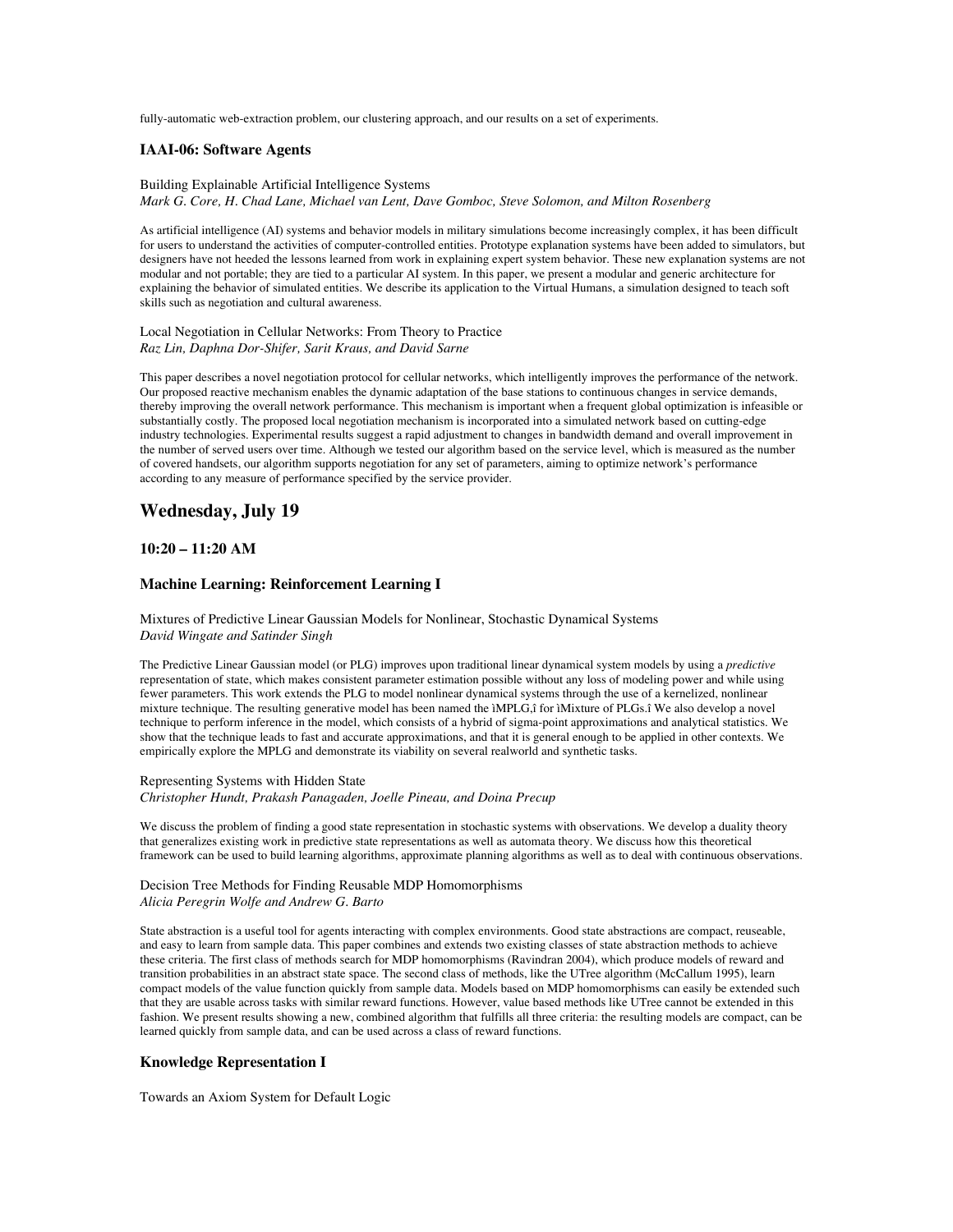#### *Gerhard Lakemeyer and Hector J. Levesque*

Recently, Lakemeyer and Levesque proposed a logic of onlyknowing which precisely captures three forms of nonmonotonic reasoning: Moore's Autoepistemic Logic, Konolige's variant based on moderately grounded expansions, and Reiter's default logic. Defaults have a uniform representation under all three interpretations in the new logic. Moreover, the logic itself is monotonic, that is, nonmonotonic reasoning is cast in terms of validity in the classical sense. While Lakemeyer and Levesque gave a model-theoretic account of their logic, a proof-theoretic characterization remained open. This paper fills that gap for the propositional subset: a sound and complete axiom system in the new logic for all three varieties of default reasoning. We also present formal derivations for some examples of default reasoning. Finally we present evidence that it is unlikely that a complete axiom system exists in the first-order case, even when restricted to the simplest forms of default reasoning.

## Forgetting and Conflict Resolving in Disjunctive Logic Programming *Thomas Eiter and Kewen Wang*

We establish a declarative theory of forgetting for disjunctive logic programs. The suitability of this theory is justified by a number of desirable properties. In particular, one of our results shows that our notion of forgetting is completely captured by the classical forgetting. A transformation-based algorithm is also developed for computing the result of forgetting. We also provide an analysis of computational complexity. As an application of our approach, a fairly general framework for resolving conflicts in inconsistent knowledge bases represented by disjunctive logic programs is defined. The basic idea of our framework is to weaken the preferences of each agent by forgetting certain knowledge that causes inconsistency. In particular, we show how to use the notion of forgetting to provide an elegant solution for preference elicitation in disjunctive logic programming.

### Finding Maximally Satisfiable Terminologies for the Description Logic *ALC Thomas Meyer, Kevin Lee, Richard Booth, and Jeff Z. Pan*

For ontologies represented as Description Logic Tboxes, optimised DL reasoners are able to detect logical errors, but there is comparatively limited support for resolving such problems. One possible remedy is to weaken the available information to the extent that the errors disappear, but to limit the weakening process as much as possible. The most obvious way to do so is to remove just enough Tbox sentences to eliminate the errors. In this paper we propose a tableaulike procedure for finding maximally conceptsatisfiable terminologies represented in the description logic ALC. We discuss some optimisation techniques, and report on preliminary, but encouraging, experimental results.

## **Search: Games I**

Overconfidence or Paranoia? Search in Imperfect-Information Games *Austin Parker, Dana Nau, and VS Subrahmanian*

We derive a recursive formula for expected utility values in imperfect- information game trees, and an imperfectinformation game tree search algorithm based on it. The formula and algorithm are general enough to incorporate a wide variety of opponent models. We analyze two opponent models. The "paranoid" model is an information-set analog of the minimax rule used in perfect-information games. The "overconfident" model assumes the opponent moves randomly. Our experimental tests in the game of kriegspiel chess (an imperfect-information variant of chess) produced surprising results: (1) against each other, and against one of the kriegspiel algorithms presented at IJCAI-05, the overconfident model usually outperformed the paranoid model; (2) the performance of both models depended greatly on how well the model corresponded to the opponent's behavior. These results suggest that the usual assumption of perfect-information game tree search—that the opponent will choose the best possible move—isn't as useful in imperfect-information games.

Properties of Forward Pruning in Game-Tree Search *Yew Jin Lim and Wee Sun Lee*

Forward pruning, or selectively searching a subset of moves, is now commonly used in game-playing programs to reduce the number of nodes searched with manageable risk. Forward pruning techniques should consider how pruning errors in a game-tree search propagate to the root to minimize the risk of making errors. In this paper, we explore forward pruning using theoretical analyses and Monte Carlo simulations and report on two findings. Firstly, we find that pruning errors propagate differently depending on the player to move, and show that pruning errors on the opponent's moves are potentially more serious than pruning errors on the player's own moves. This suggests that pruning on the player's own move can be performed more aggressively compared to pruning on the opponent's move. Secondly, we examine the ability of the minimax search to filter away pruning errors and give bounds on the rate of error propagation to the root. We find that if the rate of pruning error is kept constant, the growth of errors with the depth of the tree dominates the filtering effect, therefore suggesting that pruning should be done more aggressively near the root and less aggressively near the leaves.

RankCut — A Domain Independent Forward Pruning Method for Games *Yew Jin Lim and Wee Sun Lee*

Forward pruning, also known as selective search, is now employed in many strong game-playing programs. In this paper, we introduce RankCut – a domain independent forward pruning technique which makes use of move ordering, and prunes once no better move is likely to be available. Since gameplaying programs already perform move ordering to improve the performance of search, this information is available at no extra cost. As RankCut uses additional information untapped by current forward pruning techniques,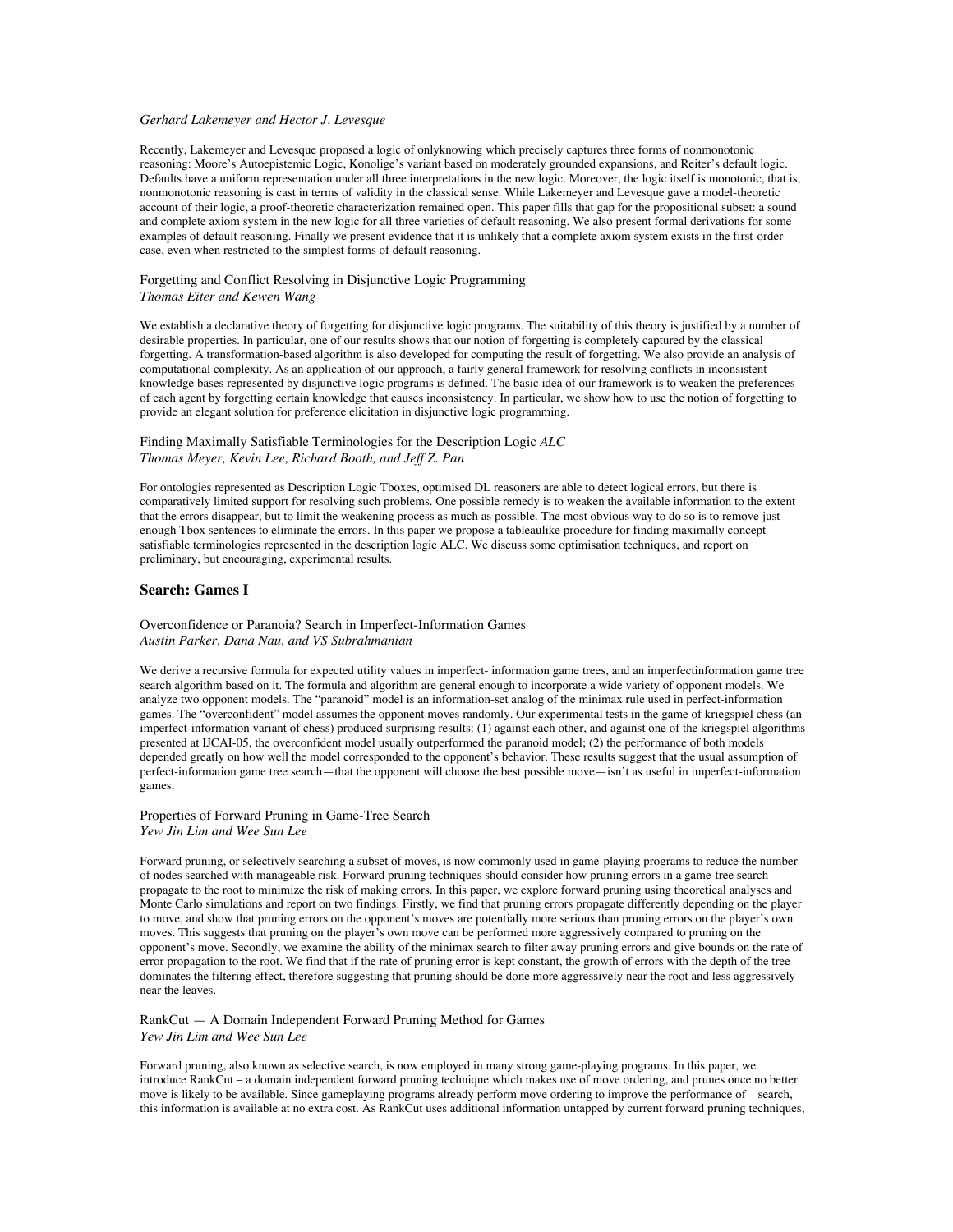RankCut is a complementary forward pruning method that can be used with existing methods, and is able to achieve improvements even when conventional pruning techniques are simultaneously employed. We implemented RankCut in a modern open-source chess program, CRAFTY. RankCut reduces the game-tree size by approximately 10%-40% for search depths 8-12 while retaining tactical reliability, when implemented alongside CRAFTY's existing forward pruning techniques.

### **Constraint Satisfaction I**

### Temporal Preference Optimization as Weighted Constraint Satisfaction *Michael D. Moffitt and Martha E. Pollack*

We present a new efficient algorithm for obtaining utilitarian optimal solutions to Disjunctive Temporal Problems with Preferences (DTPPs). The previous state-of-the-art system achieves temporal preference optimization using a SAT formulation, with its creators attributing its performance to advances in SAT solving techniques. We depart from the SAT encoding and instead introduce the Valued DTP (VDTP). In contrast to the traditional semiring-based formalism that annotates legal tuples of a constraint with preferences, our framework instead assigns elementary costs to the constraints themselves. After proving that the VDTP can express the same set of utilitarian optimal solutions as the DTPP with piecewise-constant preference functions, we develop a method for achieving *weighted constraint satisfaction* within a meta-CSP search space that has traditionally been used to solve DTPs without preferences. This allows us to directly incorporate several powerful techniques developed in previous decision-based DTP literature. Finally, we present empirical results demonstrating that an implementation of our approach consistently outperforms the SAT-based solver by orders of magnitude.

#### Simple Randomized Algorithms for Tractable Row and Tree Convex Constraints *T. K. Satish Kumar*

We identify tractable classes of constraints based on the following simple property of a constraint: "At every infeasible point, there exist two directions such that with respect to any other feasible point, moving along at least one of these two directions decreases a certain distance metric to it". We show that connected row convex (CRC) constraints, arc-consistent consecutive tree convex (ACCTC) constraints, etc fit this characterization, and are therefore amenable to extremely simple polynomial-time randomized algorithms—the complexities of which are shown to be much less than that of the corresponding (known) deterministic algorithms and the (generic) lower bounds for establishing path-consistency. On a related note, we also provide a simple polynomial-time deterministic algorithm for finding tree embeddings of variable domains (if they exist) for establishing tree convexity in pathconsistent networks.

#### Length-Lex Ordering for Set CSPs *Carmen Gervet and Pascal van Hentenryck*

Combinatorial design problems arise in many application areas and are naturally modelled in terms of set variables and constraints. Traditionally, the domain of a set variable is specified by two sets (R,E) and denotes all sets containing R and disjoint from E. This representation has inherent difficulties in handling cardinality and lexicographic constraints so important in combinatorial design. This paper takes a dual view of set variables. It proposes a representation that encodes directly cardinality and lexicographic information, by totally ordering a set domain with a length-lex ordering. The solver can then enforce bound-consistency on all unary constraints in time ˜O(k) where k is the set cardinality. In analogy with finite-domain solvers, non-unary constraints can be viewed as inference rules generating new unary constraints. The resulting set solver achieves a pruning (at least) comparable to the hybrid domain of Sadler and Gervet at a fraction of the computational cost.

## **Special Track on AI & the Web: Information Retrieval**

#### Minimally Invasive Randomization fro Collecting Unbiased Preferences from Clickthrough Logs *Filip Radlinski and Thorsten Joachims*

Clickthrough data is a particularly inexpensive and plentiful resource to obtain implicit relevance feedback for improving and personalizing search engines. However, it is well known that the probability of a user clicking on a result is strongly biased toward documents presented higher in the result set irrespective of relevance. We introduce a simple method to modify the presentation of search results that provably gives relevance judgments that are unaffected by presentation bias under reasonable assumptions. We validate this property of the training data in interactive real world experiments. Finally, we show that using these unbiased relevance judgments learning methods can be guaranteed to converge to an ideal ranking given sufficient data.

#### Predicting Task-Specific Webpages for Revisiting *Arwen Twinkle Lettkeman, Simone Stumpf, Jed Irvine, and Jonathan Herlocker*

With the increased use of the web has come a corresponding increase in information overload that users face when trying to locate specific webpages, especially as a majority of visits to webpages are revisits. While automatically created browsing history lists offer a potential low-cost solution to re-locating webpages, even short browsing sessions generate a glut of webpages that do not relate to the user's information need or have no revisit value. We address how we can better support web users who want to return to information on a webpage that they have previously visited by building more useful history lists. The paper reports on a combination technique that semi-automatically segments the webpage browsing history list into tasks, applies heuristics to remove webpages that carry no intrinsic revisit value, and uses a learning model, sensitive to individual users and tasks, that predicts which webpages are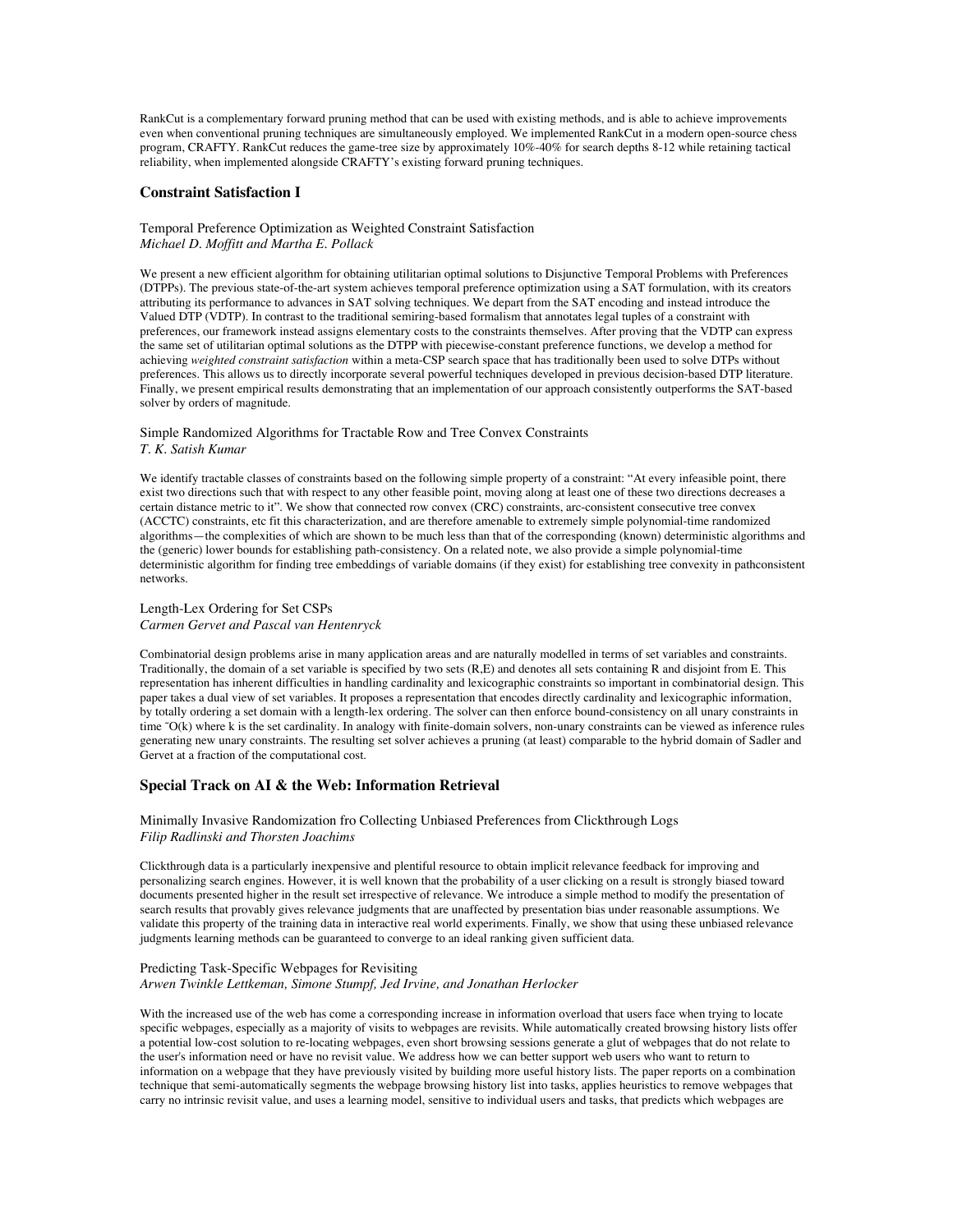likely to be revisited again. We present results from an empirical evaluation that report the likely revisit need of users and that show that adequate overall prediction accuracy can be achieved. This approach can be used to increase utility of history lists by removing information overload to users when revisiting webpages.

Improve Web Search Using Image Snippets *Xiao-Bing Xue, Zhi-Hua Zhou, and Zhongfei (Mark) Zhang*

The Web has become the largest information repository over the world. Therefore, effectively and efficiently searching the Web becomes a key challenge. Previous research on Web search mainly attempts to exploit the text in the Web pages and the link information between the pages. This paper shows that theWeb search performance can be enhanced if image information is considered. In detail, a new Web search framework is proposed, where *image snippets* are extracted for the Web pages, which are then provided along with text snippets to the user such that it is much easier and more accurate for the user to identify theWeb pages he or she expects and to reformulate the initial query. Experimental evaluations demonstrate the promise of the proposed framework.

# **11:30 AM – 12:30 PM**

## **Machine Learning: Reinforcement Learning II**

### Optimal Unbiased Estimators for Evaluating Agent Performance *Martin Zinkevich, Michael Bowling, Nolan Bard, Morgan Kan, and Darse Billings*

Evaluating the performance of an agent or group of agents can be, by itself, a very challenging problem. The stochastic nature of the environment plus the stochastic nature of agents' decisions can result in estimates with intractably large variances. This paper examines the problem of finding low variance estimates of agent performance. In particular, we assume that some agent-environment dynamics are known, such as the random outcome of drawing a card or rolling a die. Other dynamics are unknown, such as the reasoning of a human or other black-box agent. Using the known dynamics, we describe the complete set of all unbiased estimators, that is, for any possible unknown dynamics the estimate's expectation is always the agent's expected utility. Then, given a belief about the unknown dynamics, we identify the unbiased estimator with minimum variance. If the belief is correct our estimate is optimal, and if the belief is wrong it is at least unbiased. Finally, we apply our unbiased estimator to the game of poker, demonstrating dramatically reduced variance and faster evaluation.

#### *Nectar:* Real-Time Evolution of Neural Networks in the NERO Video Game *Kenneth O. Stanley, Bobby D. Bryant, Igor Karpov, and Risto Miikkulainen*

A major goal for AI is to allow users to interact with agents that learn in real time, making new kinds of interactive simulations, training applications, and digital entertainment possible. This paper describes such a learning technology, called real-time NeuroEvolution of Augmenting Topologies (rtNEAT), and describes how rtNEAT was used to build the NeuroEvolving Robotic Operatives (NERO) video game. This game represents a new genre of *machine learning games* where the player trains agents in real time to perform challenging tasks in a virtual environment. Providing laymen the capability to effectively train agents in real time with no prior knowledge of AI or machine learning has broad implications, both in promoting the field of AI and making its achievements accessible to the public at large.

### Sample-Efficient Evolutionary Function Approximation for Reinforcement Learning *Shimon Whiteson and Peter Stone*

Reinforcement learning problems are commonly tackled with temporal difference methods, which attempt to estimate the agent's optimal value function. In most real-world problems, learning this value function requires a function approximator, which maps stateaction pairs to values via a concise, parameterized function. In practice, the success of function approximators depends on the ability of the human designer to select an appropriate representation for the value function. A recently developed approach called evolutionary function approximation uses evolutionary computation to automate the search for effective representations. While this approach can substantially improve the performance of TD methods, it requires many sample episodes to do so. We present an enhancement to evolutionary function approximation that makes it much more sample-efficient by exploiting the off-policy nature of certain TD methods. Empirical results in a server job scheduling domain demonstrate that the enhanced method can learn better policies than evolution or TD methods alone and can do so in many fewer episodes than standard evolutionary function approximation.

## **Knowledge Representation II**

### Explaining Qualitative Decision under Uncertainty by Argumentation *Leila Amgoud and Henri Prade*

Decision making under uncertainty is usually based on the comparative evaluation of different alternatives by means of a decision criterion. In a qualitative setting, pessimistic and optimistic criteria have been proposed. In that setting, the whole decision process is compacted into a criterion formula on the basis of which alternatives are compared. It is thus impossible for an end user to understand why an alternative is good, or better than another. Besides, argumentation is a powerful tool for explaining inferences, decisions, etc. This paper articulates optimistic and pessimistic decision criteria in terms of an argumentation process that consists of constructing arguments in favor/against decisions, evaluating the strengths of those arguments, and comparing pairs of alternatives on the basis of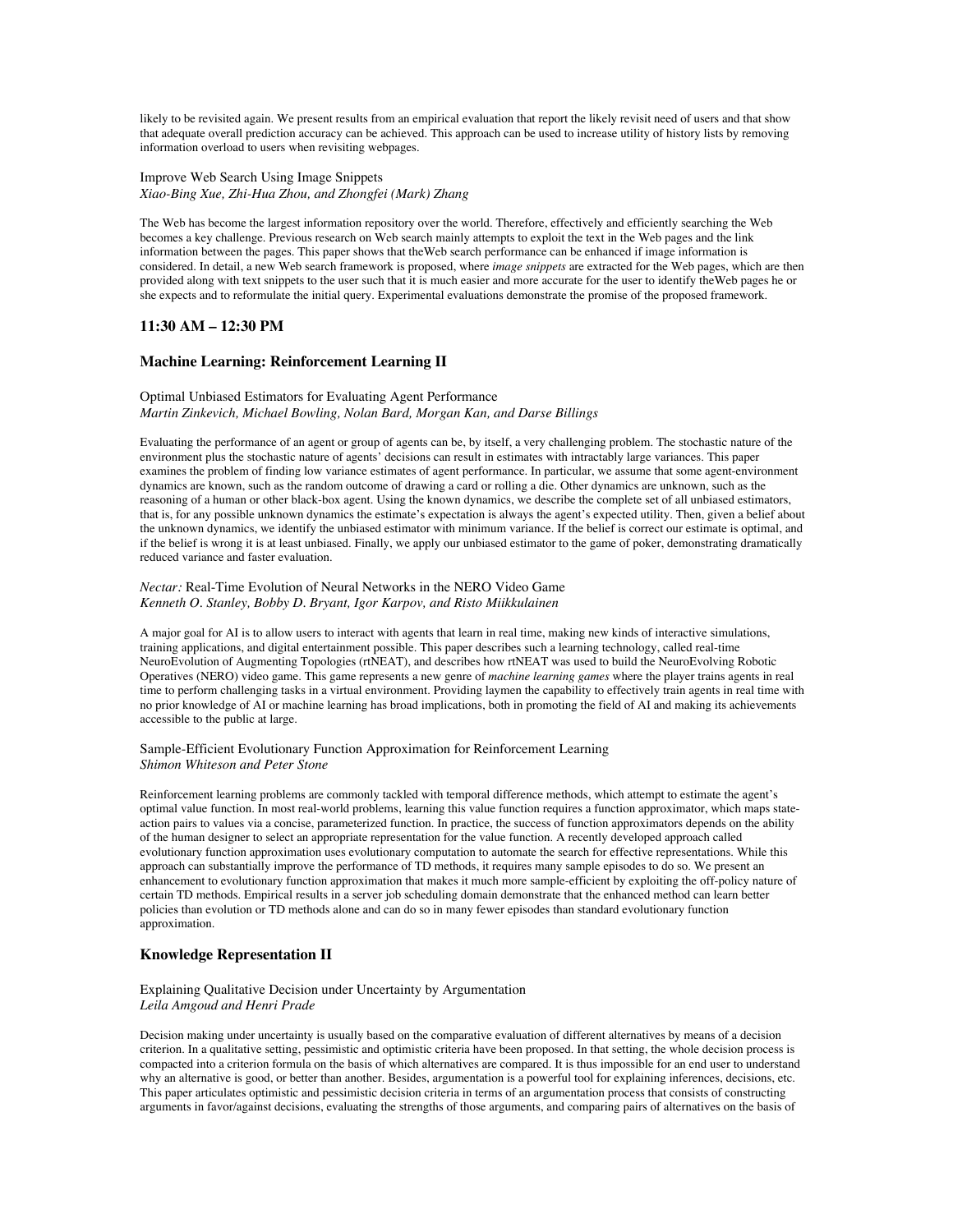their supporting/ attacking arguments.

#### On the Complexity of Linking Deductive and Abstract Argument Systems *Michael Wooldridge, Paul E. Dunne, and Simon Parsons*

We investigate the computational complexity of a number of questions relating to deductive argument systems, in particular the complexity of linking deductive and more abstract argument systems. We start by presenting a simple model of deductive arguments based on propositional logic, and define logical equivalence and defeat over individual arguments. We then extend logical equivalence to sets of arguments, and show that the problem of checking equivalence of argument sets is co-NP-complete. We also show that the problem of checking that an argument set contains no two logically equivalent arguments is NP-complete, while the problem of checking that a set of arguments is maximal (i.e., that no argument could be added without such an argument being logically equivalent to one that is already present) is co-NPcomplete. We then show that checking whether a digraph over an argument set is sound with respect to the defeat relation is co-NP-complete, while the problem of showing that such a digraph is complete is NPcomplete, and the problem of showing both soundness and completeness is D*p*-complete.

#### Model-Checking Memory Requirements of Resource-Bounded Reasoners *Alexandre Albore, Natasha Alechina, Piergiorgio Bertoli, Chiara Ghidini, Brian Logan, and Luciano Serafini*

Memory bounds may limit the ability of a reasoner to make inferences and therefore affect the reasoner's usefulness. In this paper, we propose a framework to automatically verify the reasoning capabilities of propositionalmemory- bounded reasoners which have a sequential architecture. Our framework explicitly accounts for the use of memory both to store facts and to support backtracking in the course of deductions. We describe an implementation of our framework in which proof existence is recast as a strong planning problem, and present results of experiments using the MBP planner which indicate that memory bounds may not be trivial to infer even for simple problems, and that memory bounds and length of derivations are closely interrelated.

## **Search: Games II**

## Prob-Maxn: Playing N-Player Games with Opponent Models *Nathan Sturtevant, Martin Zinkevich, and Michael Bowling*

Much of the work on opponent modeling for game tree search has been unsuccessful. In two-player, zero-sum games, the gains from opponent modeling are often outweighed by the cost of modeling. Opponent modeling solutions simply cannot search as deep as the highly optimized minimax search with alpha-beta pruning. Recent work has begun to look at the need for opponent modeling in nplayer or generalsum games. We introduce a probabilistic approach to opponent modeling in n-player games called prob-maxn, which can robustly adapt to unknown opponents. We implement prob-maxn in the game of Spades, showing that prob-maxn is highly effective in practice, beating out the maxn and softmaxn algorithms when faced with unknown opponents.

#### On Strictly Competitive Multi-Player Games *Felix Brandt, Felix Fischer, and Yoav Shoham*

We embark on an initial study of a new class of strategic (normal-form) games, so-called ranking games, in which the payoff to each agent solely depends on his position in a ranking of the agents induced by their actions. This definition is motivated by the observation that in many strategic situations such as parlor games, competitive economic scenarios, and some social choice settings, players are merely interested in performing optimal *relative* to their opponents rather than in absolute measures. A simple but important subclass of ranking games are single-winner games where in any outcome one agent wins and all others lose. We investigate the computational complexity of a variety of common game-theoretic solution concepts in ranking games and deliver hardness results for iterated weak dominance and mixed Nash equilibria when there are more than two players and pure Nash equilibria when the number of players is unbounded. This dashes hope that multi-player ranking games can be solved efficiently, despite the structural restrictions of these games.

#### A Polynomial-Time Algorithm for Action Graph Games *Albert Xin Jiang and Kevin Leyton-Brown*

Action-Graph Games (AGGs) (Bhat & Leyton-Brown 2004) are a fully expressive game representation which can compactly express strict and context-speci c independence and anonymity structure in players' utility functions. We present an ef cient algorithm for computing expected payoffs under mixed strategy pro les. This algorithm runs in time polynomial in the size of the AGG representation (which is itself polynomial in the number of players when the in-degree of the action graph is bounded). We also present an extension to the AGG representation which allows us to compactly represent a wider variety of structured utility functions

### **Constraint Satisfaction II**

Exploiting Tree Decomposition and Soft Local Consistency In Weighted CSP *Simon de Givry, Thomas Schiex, and Gérard Verfaillie*

Several recent approaches for processing graphical models (constraint and Bayesian networks) simultaneously exploit graph decomposition and local consistency enforcing. Graph decomposition exploits the problem structure and offers space and time complexity bounds while hard information propagation provides practical improvements of space and time behavior inside these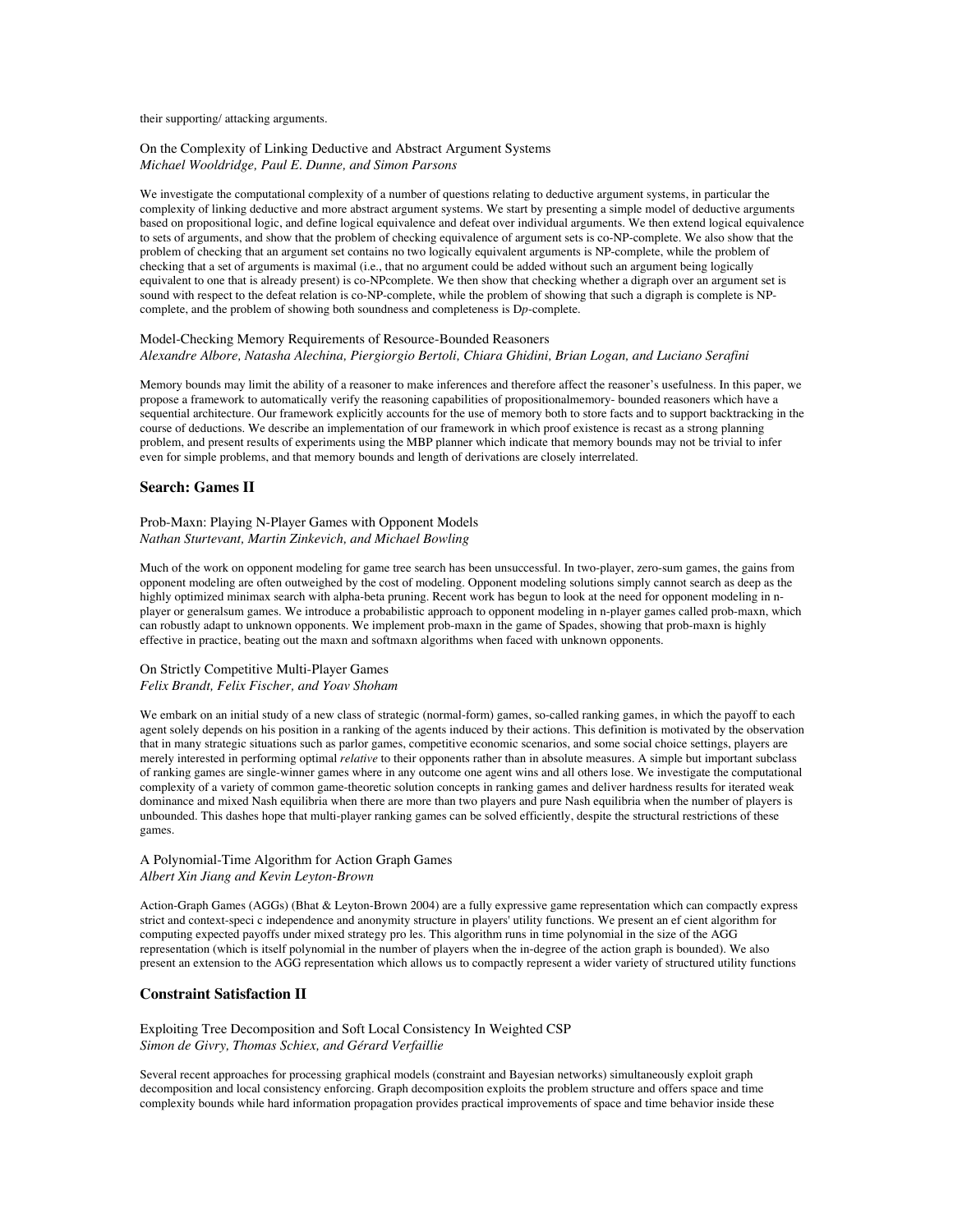theoretical bounds. Concurrently, the extension of local consistency to weighted constraint networks has led to important improvements in branch and bound based solvers. Indeed, soft local consistencies give incrementally computed strong lower bounds providing inexpensive yet powerful pruning and better informed heuristics. In this paper, we consider combinations of tree decomposition based approaches and soft local consistency enforcing for solving weighted constraint problems. The intricacy of weighted information processing leads to different approaches, with different theoretical properties. It appears that the most promising combination sacrifices a bit of theory for improved practical efficiency.

## Weighted Constraint Satisfaction with Set Variables *J. H. M. Lee and C. F. K. Siu*

Set variables are ubiquitous in modeling (soft) constraint problems, but efforts on practical consistency algorithms forWeighted Constraint Satisfaction Problems (WCSPs) have only been on integer variables. We adapt the classical notion of set bounds consistency for WCSPs, and propose efficient representation schemes for set variables and common unary, binary, and ternary set constraints, as well as cardinality constraints. Instead of reasoning consistency on an entire set variable directly, we propose local consistency check at the set element level, and demonstrate that this apparent "micro"- management of consistency does imply set bounds consistency at the variable level. In addition, we prove that our framework captures classical CSPs with set variables, and degenerates to the classical case when the weights in the problem contain only 0 and *>*. Last but not least, we verify the feasibility and efficiency of our proposal with a prototype implementation, the efficiency of which is competitive against ILOG Solver on classical problems and orders of magnitude better than WCSP models using 0-1 variables to simulate set variables on soft problems.

### An Efficient Way of Breaking Value Symmetries *Jean-François Puget*

Several methods for breaking value symmetries have been proposed recently in the constraint programming community. They can be used in conjunction with variable symmetry breaking methods. However, this combination does not break all symmetries in general. We present a combination of lex constraints and element constraints that can be used to break all combinations of variable and value symmetries. It is the first time to our knowledge that it is possible to break all combinations of value and variable symmetries by adding constraints. This method is quite efficient when the number of symmetries is not too large, as shown by experiments using graceful graph problems. We also present a new global constraint that deals with the case where there are too many value symmetries. Experiments show that this is highly effective.

## **Special Track on AI & the Web: Information Interaction**

### Using Semantics to Identify Web Objects

*Nathanael Chambers, James Allen, Lucian Galescu, Hyuckchul Jung, and William Taysom*

Many common web tasks can be automated by algorithms that are able to identify web objects relevant to the user's needs. This paper presents a novel approach to web object identification that finds relationships between the user's actions and linguistic information associated with web objects. From a single training example involving demonstration and a natural language description, we create a parameterized object description. The approach performs as well as a popular web wrapper on a routine task, but it has the additional capability of performing in dynamic environments and the attractive property of being reusable in other domains without additional training.

#### Automatically Labeling the Inputs and Outputs of Web Services *Kristina Lerman, Anon Plangprasopchok, and Craig A. Knoblock*

Information integration systems combine data from multiple heterogeneous Web services to answer complex user queries, provided a user has semantically modeled the service first. To model a service, the user has to specify semantic types of the input and output data it uses and its functionality. As large number of new services come online, it is impractical to require the user to come up with a semantic model of the service or rely on the service providers to conform to a standard. Instead, we would like to automatically learn the semantic model of a new service. This paper addresses one part of the problem: namely, automatically recognizing semantic types of the data used by Web services. We describe a metadatabased classification method for recognizing input data types using only the terms extracted from aWeb Service Definition file. We then verify the classifier's predictions by invoking the service with some sample data of that type. Once we discover correct classification, we invoke the service to produce output data samples. We then use content-based classifiers to recognize semantic types of the output data. We provide performance results of both classification methods and validate our approach on several live Web services.

#### Spinning Multiple Social Networks for Semantic Web

*Yutaka Matsuo, Masahiro Hamasaki, Yoshiyuki Nakamura, Takuichi Nishimura, Kôiti Hasida, Hideaki Takeda, Junichiro Mori, Danushka Bollegala, and Mitsuru Ishizuka*

Social networks are important for the Semantic Web. Several means can be used to obtain social networks: using social networking services, aggregating Friendof- a-Friend (FOAF) documents, mining text information on the Web or in e-mail messages, and observing face-to-face communication using sensors. Integrating multiple social networks is a key issue for further utilization of social networks in the Semantic Web. This paper describes our attempt to extract, analyze and integrate multiple social networks from the same community: user-registered *knows* networks, web-mined *collaborator* networks, and face-to-face *meets* networks. We operated a social network-based community support system called *Polyphonet* at the 17th, 18th and 19th Annual Conferences of the Japan Society of Artificial Intelligence (JSAI2003, JSAI2004, and JSAI2005) and at The International Conference on Ubiquitous Computing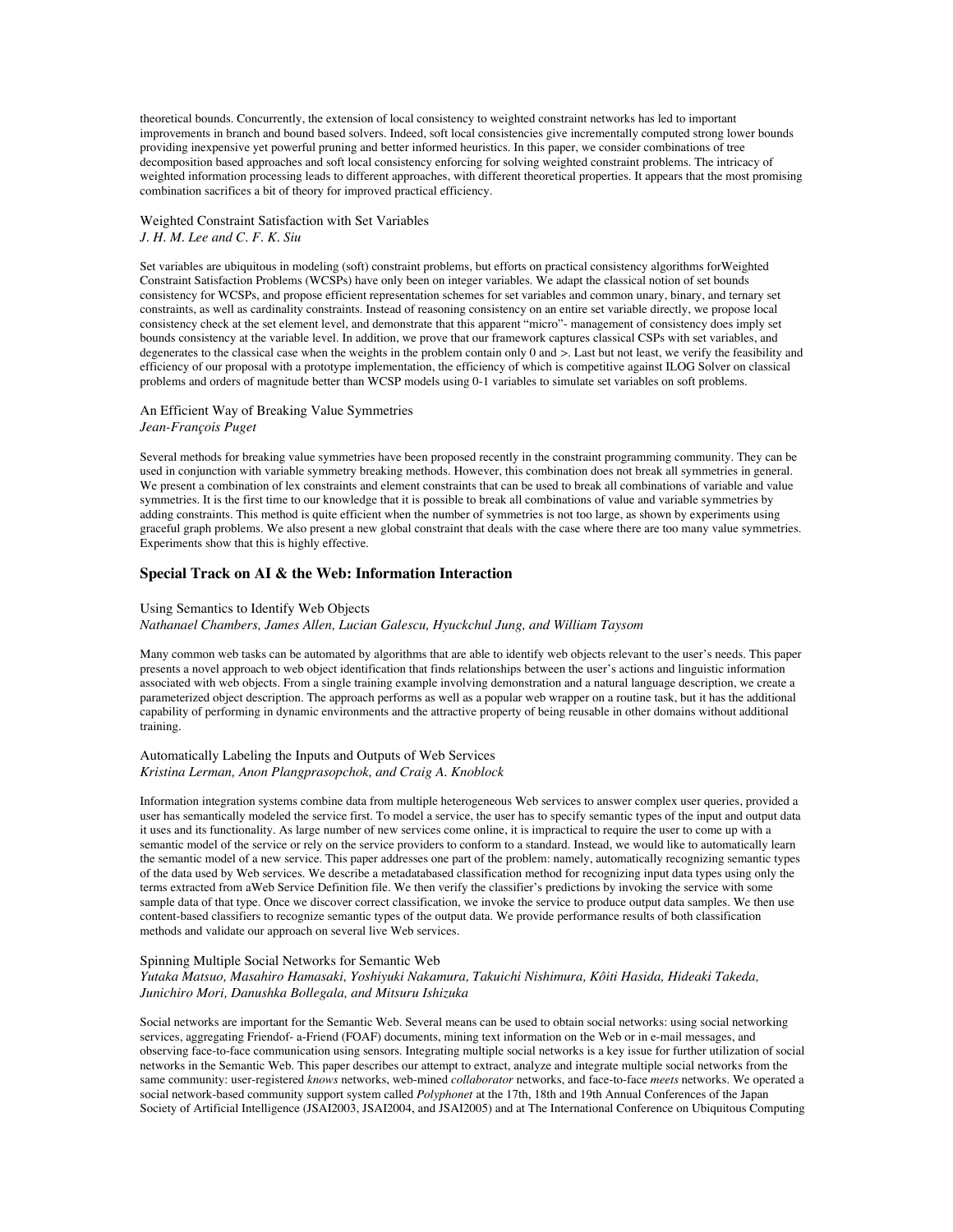(UbiComp 2005). Multiple social networks were obtained and analyzed. We discuss the integration of multiple networks based on the analyses.

## **IAAI-06: Biomedical Applications 2**

CM-Extractor: An Application for Automating Medical Quality Measures Abstraction in a Hospital Setting *Mark L. Morsch, Joel L. Vengco, Ronald E. Sheffer, Jr., and Daniel T. Heinze*

In the US, health care providers are required to report evidence-based quality measures to various governmental and independent regulatory agencies. Abstracting appropriate facts from a patient's medical record provides the data for these measures. Finding and maintaining qualified staff for this vital function is a challenge to many healthcare providers. Emerging systems and technologies in large-scale clinical repositories and AI techniques for information extraction have the potential to make the process of collecting measures more consistent, accurate and efficient. This paper presents CM-Extractor, a computerized system that automates the process of quality measures abstraction using natural language processing and a rule-based approach. An evaluation of a deployed system used for hospital inpatient cases is discussed. The results showed that the NLP performed with high accuracy across multiple types of medical documents, and users were able to significantly improve productivity. Challenges remain in the areas of availability of electronic patient data and a model for deploying and supporting solutions on a large scale.

### Monitoring Food Safety by Detecting Patterns in Consumer Complaints *Artur Dubrawski, Kimberly Elenberg, Andrew Moore, and Maheshkumar Sabhnani*

#### EPFC (Emerging Patterns in Food Complaints) is the

analytical component of the Consumer Complaint Monitoring System, designed to help the food safety officials to efficiently and effectively monitor incoming reports of adverse effects of food on its consumers. These reports, collected in a passive surveillance mode, contain multi-dimensional, heterogeneous and sparse snippets of specific information about the consumers' demographics, the kinds, brands and sources of the food involved, symptoms of possible sickness, characteristics of foreign objects which could have been found in food, involved locations and times of occurrences, etc. Statistical data mining component of the system empowers its users, allowing for increased accuracy, specificity and timeliness of detection of naturally occurring problems as well as of potential acts of agro-terrorism. The system's main purpose is to enhance discovery and mitigation of food borne threats to public health in the USDA Food Safety Inspection Service regulated products. As such, it is being envisioned as one of the key components of the nationwide bio-security protection infrastructure. It has been accepted for use and it is currently going through the final stages of deployment. This paper explains the motivation, key design concepts and reports the system's utility and performance observed so far.

## **1:50 – 2:50 PM**

### **Machine Learning: Transfer Learning**

Cross-Domain Knowledge Transfer Using Structured Representations *Samarth Swarup and Sylvian R. Ray*

Previous work in knowledge transfer in machine learning has been restricted to tasks in a single domain. However, evidence from psychology and neuroscience suggests that humans are capable of transferring knowledge across domains. We present here a novel learning method, based on neuroevolution, for transferring knowledge across domains. We use many-layered, sparsely-connected neural networks in order to learn a structural representation of tasks. Then we mine frequent sub-graphs in order to discover subnetworks that are useful for multiple tasks. These sub-networks are then used as primitives for speeding up the learning of subsequent related tasks, which may be in different domains.

Using Homomorphisms to Transfer Options across Continuous Reinforcement Learning Domains *Vishal Soni and Satinder Singh*

We examine the problem of Transfer in Reinforcement Learning and present a method to utilize knowledge acquired in one Markov Decision Process (MDP) to bootstrap learning in a more complex but related MDP. We build on work in model minimization in Reinforcement Learning to define relationships between state-action pairs of the two MDPs. Our main contribution in this work is to provide a way to compactly represent such mappings using relationships between state variables in the two domains. We use these functions to transfer a learned policy in the first domain into an option in the new domain, and apply intra-option learning methods to bootstrap learning in the new domain. We first evaluate our approach in the well known Blocksworld domain. We then demonstrate that our approach to transfer is viable in a complex domain with a continuous state space by evaluating it in the Robosoccer Keepaway domain.

Value-Function-Based Transfer for Reinforcement Learning Using Structure Mapping *Yaxin Liu and Peter Stone*

Transfer learning concerns applying knowledge learned in one task (the source) to improve learning another related task (the target). In this paper, we use structure mapping, a psychological and computational theory about analogy making, to find mappings between the source and target tasks and thus construct the transfer functional automatically. Our structure mapping algorithm is a specialized and optimized version of the structure mapping engine and uses heuristic search to find the best maximal mapping. The algorithm takes as input the source and target task specifications represented as qualitative dynamic Bayes networks, which do not need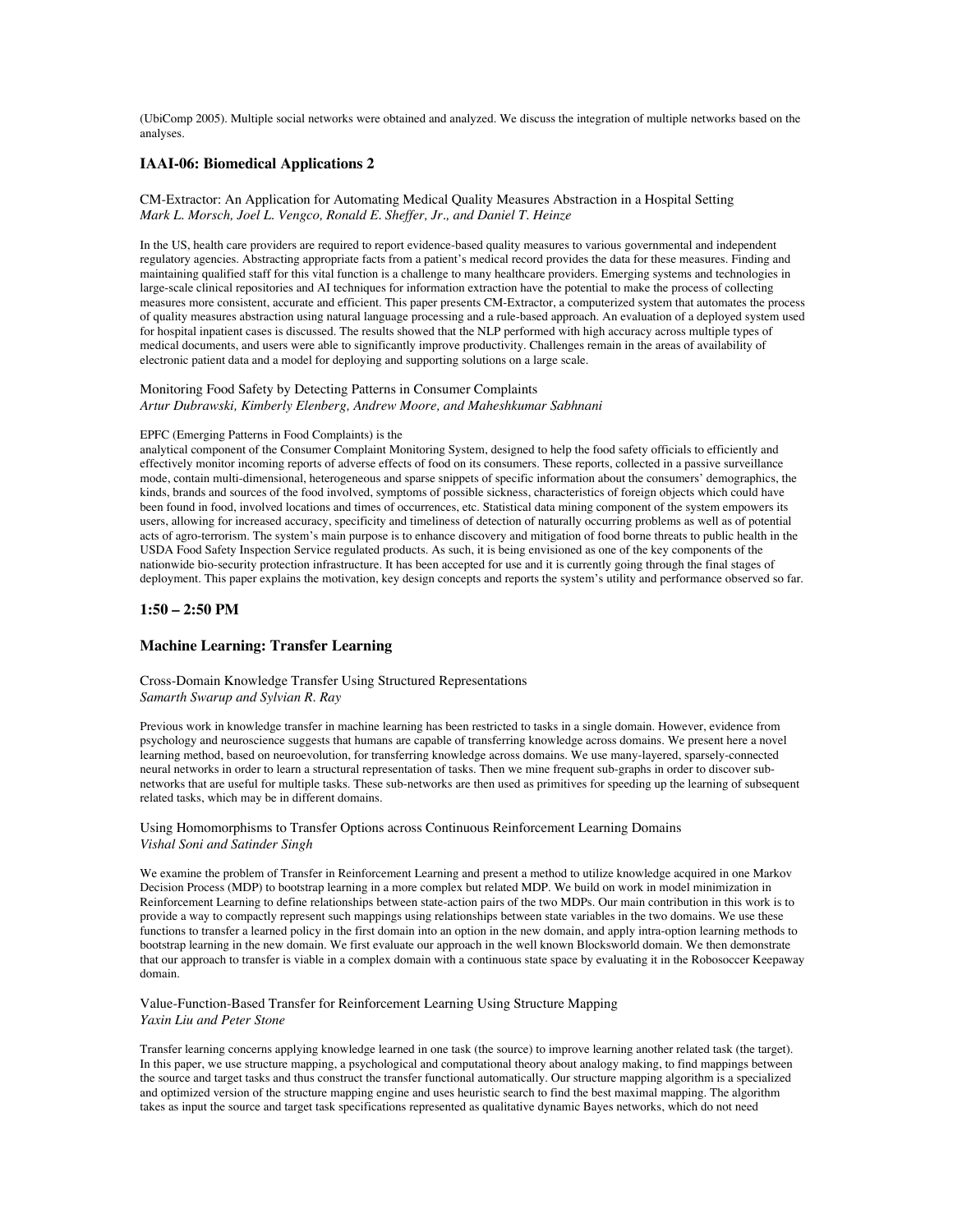probability information. We apply this method to the Keepaway task from RoboCup simulated soccer and compare the result from automated transfer to that from handcoded transfer.

### **Game Theory I**

*Senior:* Methods for Empirical Game-Theoretic Analysis *Michael P. Wellman*

An emerging empirical methodology bridges the gap between game theory and simulation for practical strategic reasoning.

### Impersonation-Based Mechanisms *Moshe Babaioff, Ron Lavi, and Elan Pavlov*

In this paper we present a general scheme to create mechanisms that approximate the social welfare in the presence of selfish (but rational) behavior of agents. The usual approach is to design truthful mechanisms in which an agent can only lose by impersonating as another agent. In contrast, our approach is to *allow* an agent to impersonate several different agents. We design the mechanisms such that only a limited set of impersonations are reasonable to rational agents. Our mechanisms make sure that for *any* choice of such impersonations by the agents, an approximation to the social welfare is achieved. We demonstrate our results on the well studied domain of Combinatorial Auctions (CA). Our mechanisms are algorithmic implementations, a notion recently suggested in (Babaioff, Lavi, & Pavlov 2006).

### Strong Mediated Equilibrium *Dov Monderer and Moshe Tennenholtz*

Providing agents with strategies that will be robust against deviations by coalitions is central to the design of multi-agent agents. However, such strategies, captured by the notion of strong equilibrium, rarely exist. This paper suggests the use of mediators in order to enrich the set of situations where we can obtain stability against deviations by coalitions. A mediator is a reliable entity, which can ask the agents for the right to play on their behalf, and is guaranteed to behave in a prespecified way based on messages received from the agents. However, a mediator can not enforce behavior; that is, agents can play in the game directly without the mediator's help. We prove some general results about mediators, and concentrate on the notion of strong mediated equilibrium; we show that desired behaviors, which are stable against deviations by coalitions, can be obtained using mediators in a rich class of settings.

## **Search: Games & Applications**

### An Efficient Algorithm for Scatter Chart Labeling *Sebastian Theophil and Arno Schödl*

This paper presents an efficient algorithm for a new variation of the *point feature labeling problem*. The goal is to position the largest number of point labels such that they do not intersect each other or their points. First we present an algorithm using a greedy algorithm with limited lookahead. We then present an algorithm that iteratively regroups labels, calling the first algorithm on each group, thereby identifying a close to optimal labeling order. The presented algorithm is being used in a commercial product to label charts, and our evaluation shows that it produces results far superior to those of other labeling algorithms.

### Monte Carlo Go Has a Way to Go *Haruhiro Yoshimoto, Kazuki Yoshizoe, Tomoyuki Kaneko, Akihiro Kishimoto, and Kenjiro Taura*

Monte Carlo Go is a promising method to improve the performance of computer Go programs. This approach determines the next move to play based on many Monte Carlo samples. This paper examines the relative advantages of additional samples and enhancements for Monte Carlo Go. By parallelizing Monte Carlo Go, we could increase sample sizes by two orders of magnitude. Experimental results obtained in 9 *°—* 9 Go show strong evidence that there are trade-offs among these advantages and performance, indicating a way for Monte Carlo Go to go.

### A Competitive Texas Hold'em Poker Player via Automated Abstraction and Real-Time Equilibrium Computation *Andrew Gilpin and Tuomas Sandholm*

We present a game theory-based heads-up Texas Hold'em poker player, *GS1*. To overcome the computational obstacles stemming from Texas Hold'em's gigantic game tree, the player employs our *automated* abstraction techniques to reduce the complexity of the strategy computations. Texas Hold'em consists of four betting rounds. Our player solves a large linear program (offline) to compute strategies for the abstracted first and second rounds. After the second betting round, our player updates the probability of each possible hand based on the observed betting actions in the first two rounds as well as the revealed cards. Using these updated probabilities, our player computes in *real-time* an equilibrium approximation for the last two abstracted rounds. We demonstrate that our player, which incorporates very little poker-specific knowledge, is competitive with leading poker-playing programs which incorporate extensive domain knowledge, as well as with advanced human players.

## **Markov Decision Processes**

Compact, Convex Upper Bound Iteration for Approximate POMDP Planning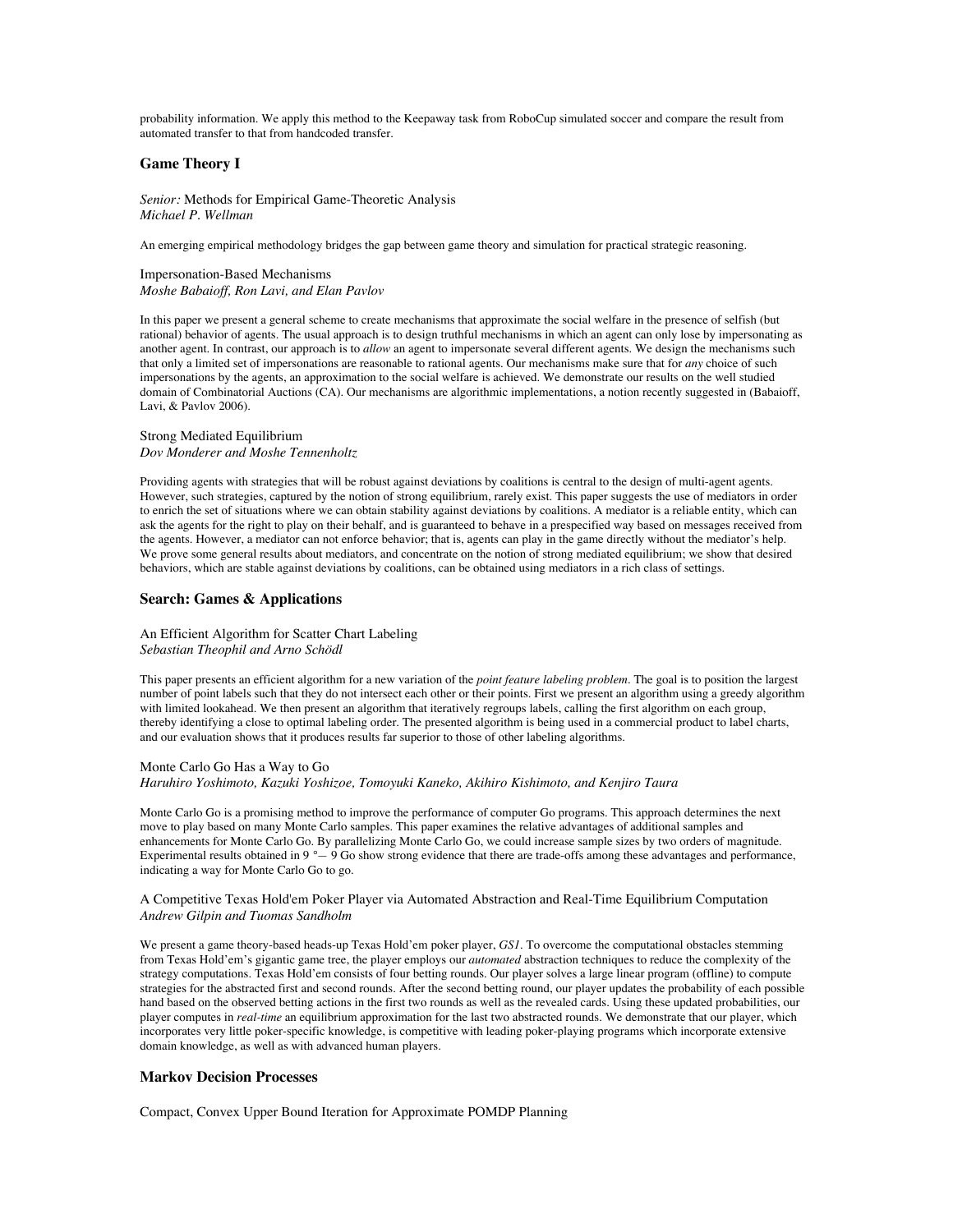## *Tao Wang, Pascal Poupart, Michael Bowling, and Dale Schuurmans*

Partially observable Markov decision processes (POMDPs) are an intuitive and general way to model sequential decision making problems under uncertainty. Unfortunately, even approximate planning in POMDPs is known to be hard, and developing heuristic planners that can deliver reasonable results in practice has proved to be a significant challenge. In this paper, we present a new approach to approximate value-iteration for POMDP planning that is based on quadratic rather than piecewise linear function approximators. Specifically, we approximate the optimal value function by a convex upper bound composed of a fixed number of quadratics, and optimize it at each stage by semidefinite programming. We demonstrate that our approach can achieve competitive approximation quality to current techniques while still maintaining a bounded size representation of the function approximator. Moreover, an upper bound on the optimal value function can be preserved if required. Overall, the technique requires computation time and space that is only linear in the number of iterations (horizon time).

## Point-based Dynamic Programming for DEC-POMDPs *Daniel Szer and François Charpillet*

We introduce point-based dynamic programming (DP) for decentralized partially observable Markov decision processes (DEC-POMDPs), a new discrete DP algorithmfor planning strategies for cooperativemulti-agent systems. Our approach makes a connection between optimal DP algorithms for partially observable stochastic games, and point-based approximations for singleagent POMDPs. We show for the first time how relevant multi-agent belief states can be computed. Building on this insight, we then show how the linear programming part in current multi-agent DP algorithms can be avoided, and how multi-agent DP can thus be applied to solve larger problems. We derive both an optimal and an approximated version of our algorithm, and we show its efficiency on test examples from the literature.

### On the Difficulty of Achieving Equilibrium in Interactive POMDPs *Prashant Doshi and Piotr J. Gmytrasiewicz*

We analyze the asymptotic behavior of agents engaged in an infinite horizon partially observable stochastic game as formalized by the interactive POMDP framework. We show that when agents' initial beliefs satisfy a truth compatibility condition, their behavior converges to a subjective \_-equilibrium in a finite time, and subjective equilibrium in the limit. This result is a generalization of a similar result in repeated games, to partially observable stochastic games. However, it turns out that the equilibrating process is difficult to demonstrate computationally because of the difficulty in coming up with initial beliefs that are both natural and satisfy the truth compatibility condition. Our results, therefore, shed some negative light on using equilibria as a solution concept for decision making in partially observable stochastic games.

## **Special Track on Integrated Intelligent Capabilities: Agent Architectures**

### A Unified Cognitive Architecture for Physical Agents *Pat Langley and Dongkyu Choi*

In this paper we describe Icarus, a cognitive architecture for physical agents that integrates ideas from a number of traditions, but that has been especially in uenced by results from cognitive psychology. We review Icarus' commitments to memories and representations, then present its basic processes for performance and learning. We illustrate the architecture's behavior on a task from in-city driving that requires interaction among its various components. In addition, we discuss Icarus' consistency with qualitative ndings about the nature of human cognition. In closing, we consider the framework's relation to other cognitive architectures that have been proposed in the literature.

#### TacTex-05: A Champion Supply Chain Management Agent *David Pardoe and Peter Stone*

Supply chains are ubiquitous in the manufacturing of many complex products. Traditionally, supply chains have been created through the interactions of human representatives of the companies involved, but advances in autonomous agent technologies have sparked an interest in automating the process. The Trading Agent Competition Supply Chain Management (TAC SCM) scenario provides a unique testbed for studying supply chain management agents. This paper introduces TacTex-05 (the champion agent from the 2005 competition), describes its constituent intelligent components, and examines the success of the complete agent through analysis of competition results and controlled experiments.

### QUICR-Learning for Multi-Agent Coordination *Adrian K. Agogino and Kagan Tumer*

Coordinating multiple agents that need to perform a sequence of actions to maximize a system level reward requires solving two distinct credit assignment problems. First, credit must be assigned for an action taken at time step t that results in a reward at time step  $t0 > t$ . Second, credit must be assigned for the contribution of agent i to the overall system performance. The first credit assignment problem is typically addressed with temporal difference methods such as Q-learning. The second credit assignment problem is typically addressed by creating custom reward functions. To address both credit assignment problems simultaneously, we propose the "Q Updates with Immediate Counterfactual Rewards-learning" (QUICR-learning) designed to improve both the convergence properties and performance of Q-learning in large multi-agent problems. QUICR-learning is based on previous work on single-timestep counterfactual rewards described by the collectives framework. Results on a traffic congestion problem shows that QUICRlearning is significantly better than a Qlearner using collectives-based (single-time-step counterfactual) rewards. In addition QUICR-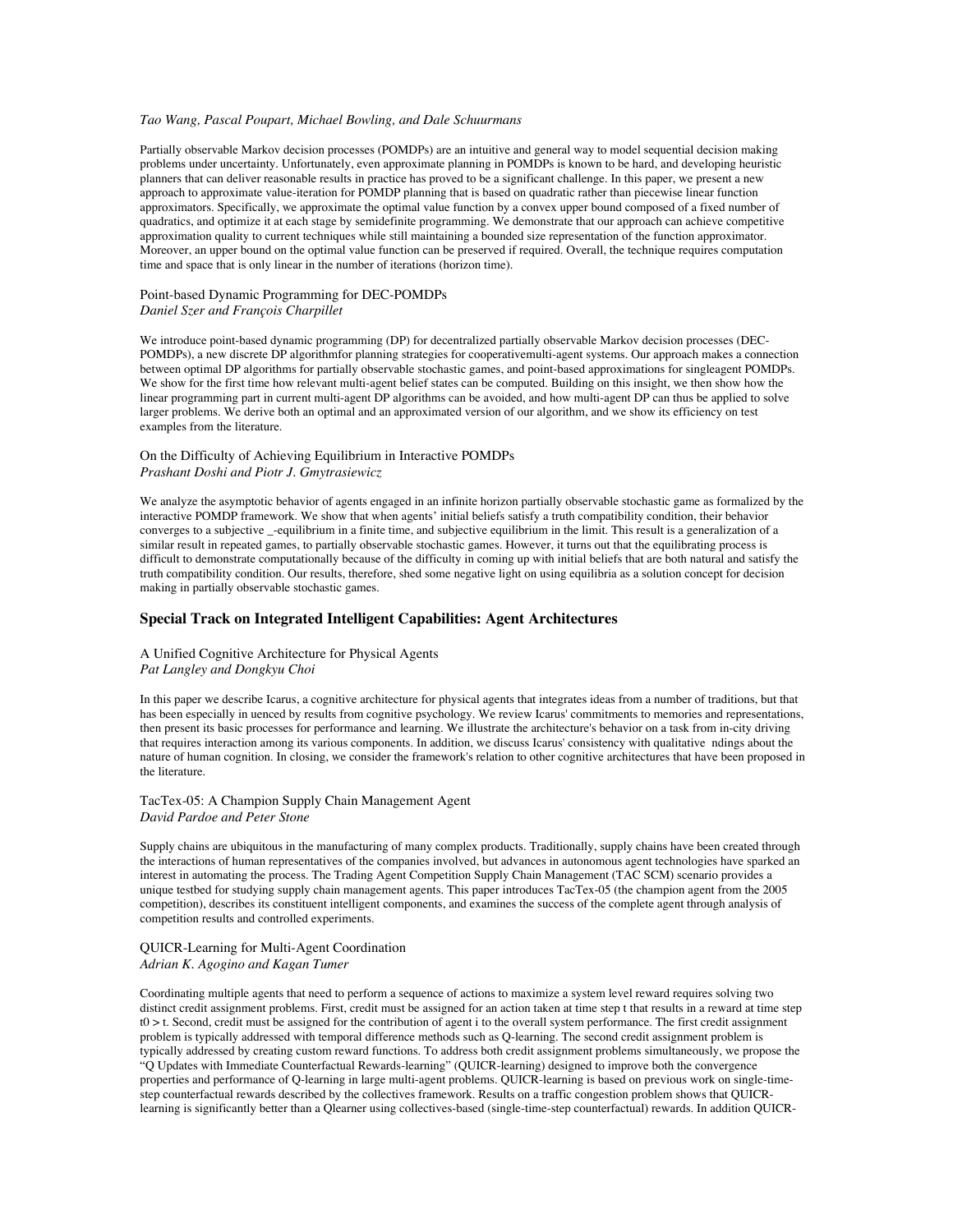learning provides significant gains over conventional and local Q-learning. Additional results on a multi-agent grid-world problem show that the improvements due to QUICR-learning are not domain specific and can provide up to a ten fold increase in performance over existing methods.

## **IAAI-06: Constraint-Based Systems**

Constraint-Based Random Stimuli Generation for Hardware Verification *Yehuda Naveh, Michal Rimon, Itai Jaeger, Yoav Katz, Michael Vinov, Eitan Marcus, and Gil Shurek*

We report on random stimuli generation for hardware verification in IBM as a major application of various artificial intelligence technologies, including knowledge representation, expert systems, and constraint satisfaction. The application has been developed for almost a decade, with huge payoffs. Research and development around this application is still thriving, as we continue to cope with the ever-increasing complexity of modern hardware systems and demanding business environments.

#### AWDRAT: A Cognitive Middleware System for Information Survivability

*Howard Shrobe, Robert Laddaga, Bob Balzer, Neil Goldman, Dave Wile, Marcelo Tallis, Tim Hollebeek, and Alexander Egyed*

The Infrastructure of modern society is controlled by software systems that are vulnerable to attacks. Many such attacks, launched by "recreational hackers" have already led to severe disruptions and significant cost. It, therefore, is critical that we find ways to protect such systems and to enable them to continue functioning even after a successful attack. This paper describes AWDRAT, a middleware system for providing survivability to both new and legacy applications. AWDRAT stands for Architectural-differencing, Wrappers, Diagnosis, Recovery, Adaptive software, and Trust-modeling. AWDRAT uses these techniques to gain visibility into the execution of an application system and to compare the application's actual behavior to that which is expected. In the case of a deviation, AWDRAT conducts a diagnosis that figures out which computational resources are likely to have been compromised and then adds these assessments to its trust-model. The trust model in turn guides the recovery process, particularly by guiding the system in its choice among functionally equivalent methods and resources. AWDRAT has been used on an example application system, a graphical editor for constructing mission plans. We present data showing the effectiveness of AWDRAT in detecting a variety of compromises to the application system.

### **3:00 – 4:00 PM**

### **Machine Learning: SVM Learning & Kernels**

A Simple and Effective Method for Incorporating Advice into Kernel Methods *Richard Maclin, Jude Shavlik, Trevor Walker, and Lisa Torrey*

We propose a simple mechanism for incorporating advice (prior knowledge), in the form of simple rules, into support-vector methods for both classification and regression. Our approach is based on introducing inequality constraints associated with datapoints that match the advice. These constrained datapoints can be standard examples in the training set, but can also be unlabeled data in a semisupervised, advice-taking approach. Our new approach is simpler to implement and more efficiently solved than the knowledge-based support vector classification methods of Fung, Mangasarian and Shavlik (2002; 2003) and the knowledge-based support vector regression method of Mangasarian, Shavlik, and Wild (2004), while performing approximately as well as these more complex approaches. Experiments using our new approach on a synthetic task and a reinforcementlearning problem within the RoboCup soccer simulator show that our advice-taking method can significantly outperform a method without advice and perform similarly to prior advice-taking, support-vector machines.

## Robust Support Vector Machine Training via Convex Outlier Ablation *Linli Xu, Koby Crammer, and Dale Schuurmans*

One of the well known risks of large margin training methods, such as boosting and support vector machines (SVMs), is their sensitivity to outliers. These risks are normally mitigated by using a soft margin criterion, such as hinge loss, to reduce outlier sensitivity. In this paper, we present a more direct approach that explicitly incorporates outlier suppression in the training process. In particular, we show how outlier detection can be encoded in the large margin training principle of support vector machines. By expressing a convex relaxation of the joint training problem as a semidefinite program, one can use this approach to robustly train a support vector machine while suppressing outliers. We demonstrate that our approach can yield superior results to the standard soft margin approach in the presence of outliers.

#### kFOIL: Learning Simple Relational Kernels

*Niels Landwehr, Andrea Passerini, Luc De Raedt, and Paolo Frasconi*

A novel and simple combination of inductive logic programming with kernel methods is presented. The kFOIL algorithm integrates the well-known inductive logic programming system FOIL with kernel methods. The feature space is constructed by leveraging FOIL search for a set of relevant clauses. The search is driven by the performance obtained by a support vector machine based on the resulting kernel. In this way, kFOIL implements a dynamic propositionalization approach. Both classification and regression tasks can be naturally handled. Experiments in applying kFOIL to wellknown benchmarks in chemoinformatics show the promise of the approach.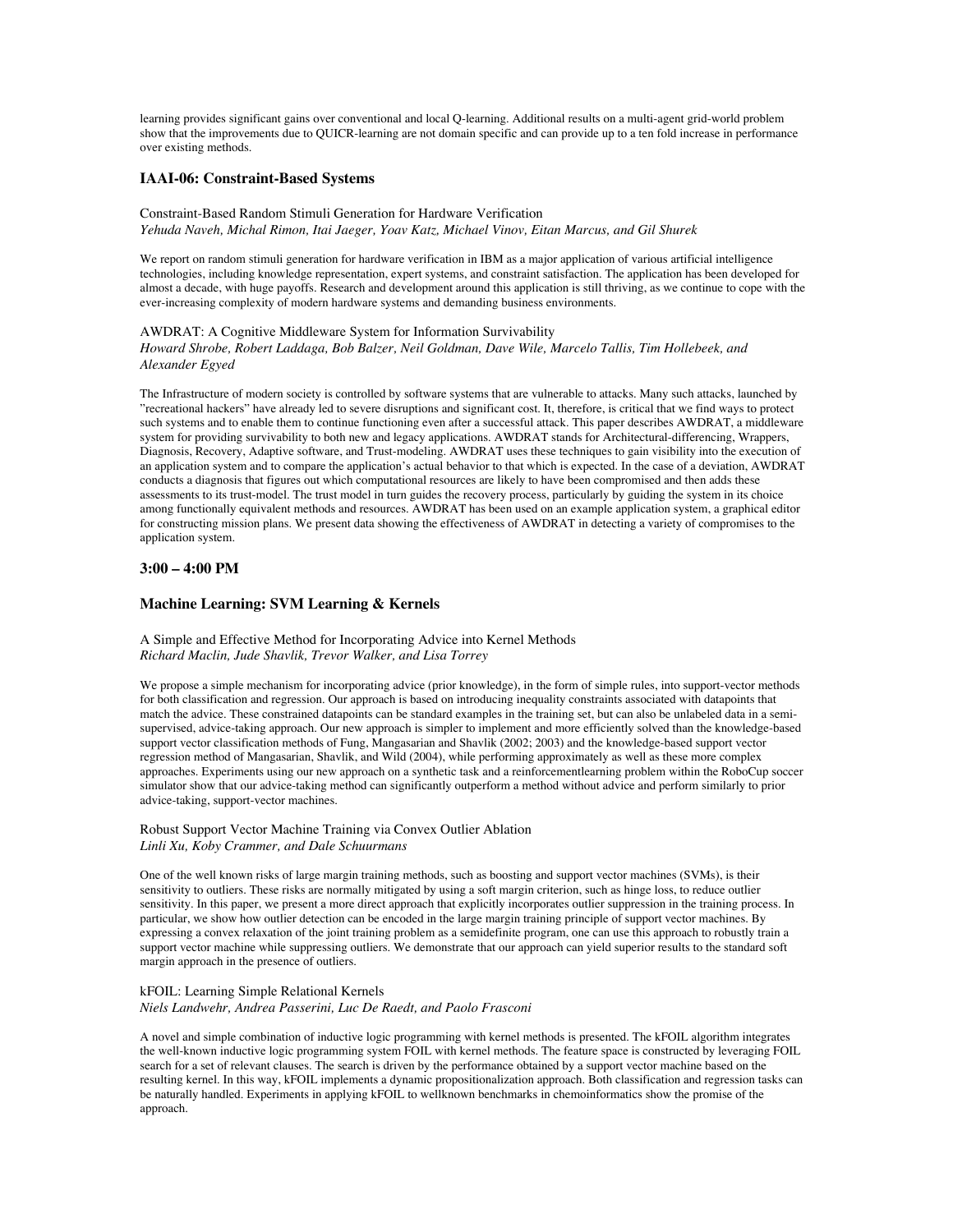## **Game Theory II**

Nonexistence of Voting Rules That Are Usually Hard to Manipulate *Vincent Conitzer and Tuomas Sandholm*

Aggregating the preferences of self-interested agents is a key problem for multiagent systems, and one general method for doing so is to vote over the alternatives (candidates). Unfortunately, the Gibbard-Satterthwaite theorem shows that when there are three or more candidates, all reasonable voting rules are manipulable (in the sense that there exist situations in which a voter would benefit from reporting its preferences insincerely). To circumvent this impossibility result, recent research has investigated whether it is possible to make finding a beneficial manipulation computationally hard. This approach has had some limited success, exhibiting rules under which the problem of finding a beneficial manipulation is NPhard, #P-hard, or even PSPACE-hard. Thus, under these rules, it is unlikely that a computationally efficient algorithm can be constructed that *always* finds a beneficial manipulation (when it exists). However, this still does not preclude the existence of an efficient algorithm that *often* finds a successful manipulation (when it exists). There have been attempts to design a rule under which finding a beneficial manipulation is *usually* hard, but they have failed. To explain this failure, in this paper, we show that it is in fact impossible to design such a rule, if the rule is also required to satisfy another property: a large fraction of the manipulable instances are both weakly monotone, and allow the manipulators to make either of exactly two candidates win. We argue why one should expect voting rules to have this property, and show experimentally that common voting rules clearly satisfy it. We also discuss approaches for potentially circumventing this impossibility result.

### Robust Mechanisms for Information Elicitation *Aviv Zohar and Jeffrey S. Rosenschein*

We study information elicitation mechanisms in which a principal agent attempts to elicit the private information of other agents using a carefully selected payment scheme based on proper scoring rules. Scoring rules, like many other mechanisms set in a probabilistic environment, assume that all participating agents share some common belief about the underlying probability of events. In real-life situations however, the underlying distributions are not known precisely, and small differences in beliefs of agents about these distributions may alter their behavior under the prescribed mechanism. We propose designing elicitation mechanisms that will be robust to small changes in belief. We show how to algorithmically design such mechanisms in polynomial time using tools of stochastic programming and convex programming, and discuss implementation issues for multiagent scenarios.

## The Complexity of Bribery in Elections

*Piotr Faliszewski, Edith Hemaspaandra, and Lane A. Hemaspaandra*

We study the complexity of influencing elections through bribery: How computationally complex is it for an external actor to determine whether by a certain amount of bribing voters a specified candidate can be made the election's winner? We study this problem for election systems as varied as scoring protocols and Dodgson voting, and in a variety of settings regarding homogeneousvs.-nonhomogeneous electorate bribability, bounded-size-vs.-arbitrary-sized candidate sets, weighted-vs.-unweighted voters, and succinct-vs.- nonsuccinct input specification. We obtain both polynomialtime bribery algorithms and proofs of the intractability of bribery, and indeed our results show that the complexity of bribery is extremely sensitive to the setting. For example, we find settings in which bribery is NP-complete but manipulation (by voters) is in P, and we find settings in which bribing weighted voters is NPcomplete but bribing voters with individual bribe thresholds is in P. For the broad class of elections (including plurality, Borda, kapproval, and veto) known as scoring protocols, we prove a dichotomy result for bribery of weighted voters: We find a simple-toevaluate condition that classifies every case as either NP-complete or in P.

### **Search I**

#### Estimating Search Tree Size *Philip Kilby, John Slaney, Sylvie Thiébaux, and Toby Walsh*

We propose two new online methods for estimating the size of a backtracking search tree. The first method is based on a weighted sample of the branches visited by chronological backtracking. The second is a recursive method based on assuming that the unexplored part of the search tree will be similar to the part we have so far explored. We compare these methods against an old method due to Knuth based on random probing. We show that these methods can reliably estimate the size of search trees explored by both optimization and decision procedures. We also demonstrate that these methods for estimating search tree size can be used to select the algorithm likely to perform best on a particular problem instance.

### Planning with First-Order Temporally Extended Goals using Heuristic Search *Jorge A. Baier and Sheila A. McIlraith*

Temporally extended goals (TEGs) refer to properties that must hold over intermediate and/or nal states of a plan. The problem of planning with TEGs is of renewed interest because it is at the core of planning with temporal preferences. Currently, the fastest domain-independent classical planners employ some kind of heuristic search. However, existing planners for TEGs are not heuristic and are only able to prune the search space by progressing the TEG. In this paper we propose a method for planning with TEGs using heuristic search. We represent TEGs using a rich and compelling subset of a rst-order linear temporal logic. We translate a planning problem with TEGs to a classical planning problem. With this translation in hand, we exploit heuristic search to determine a plan. Our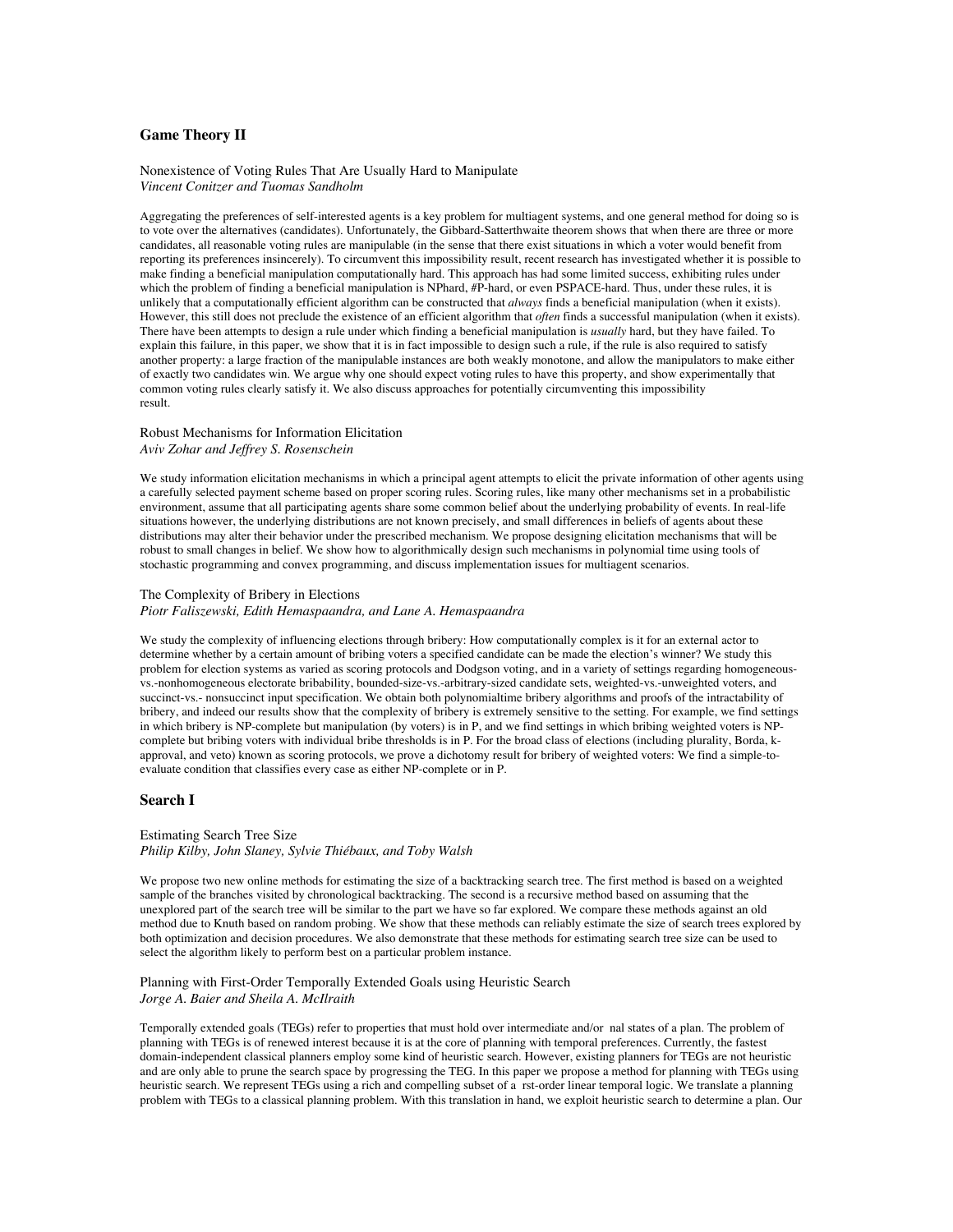translation relies on the construction of a parameterized nondeterministic nite automaton for the TEG. We have proven the correctness of our algorithm and analyzed the complexity of the resulting representation. The translator is fully implemented and available. Our approach consistently outperforms TLPLAN on standard benchmark domains, often by orders of magnitude.

Dual Search in Permutation State Spaces *Uzi Zahavi, Ariel Felner, Robert Holte, and Jonathan Schaeffer*

Geometrical symmetries are commonly exploited to improve the efficiency of search algorithms. We introduce a new logical symmetry in permutation state spaces which we call *duality*. We show that each state has a *dual* state. Both states share important attributes and these properties can be used to improve search efficiency. We also present a new search algorithm, *dual search*, which switches between the original state and the dual state when it seems likely that the switch will improve the chances of a cutoff. The decision of when to switch is very important and several policies for doing this are investigated. Experimental results show significant improvements for a number of applications.

## **Constraint Satisfaction III**

*Senior:* Constraints: The Ties that Bind *Eugene C. Freuder*

Constraints can serve as a unifying force in artificial intelligence. The Artificial Intelligence community, and the AAAI conference in particular, has long been concerned with counteracting the tendency towards fragmentation, and refocusing on the seminal vision of a unified machine intelligence. The Senior Member Presentation Track itself is one welcome effort in that direction. The purpose of this paper is to delineate the roles that constraint modeling and reasoning can play in pursuing this integrative agenda.

Local-Search techniques for Boolean Combinations of Pseudo-Boolean Constraints *Lengning Liu and Miroslaw Truszczynski*

Some search problems are most directly specified by boolean combinations of pseudo-boolean constraints. We study a logic PL(PB) whose formulas are of this form, and design local-search methods to compute models of PL(PB)- theories. In our approach we view a PL(PB)-theory T as a data structure — a concise representation of a certain propositional CNF theory cl (T) logically equivalent to T. We show that parameters needed by local-search algorithms for CNF theories, such as walksat, can be estimated on the basis of T, without the need to compute cl (T) explicitly. Since cl (T) is often much larger than T, running search based on T promises performance gains. Our experimental results confirm this expectation.

### A Quadratic Propagator for the Inter-Distance Constraint *Claude-Guy Quimper, Alejandro López-Ortiz, and Gilles Pesant*

We present a new propagator achieving bound consistency for the INTER-DISTANCE constraint. This constraint ensures that, among a set of variables  $X1$ ; : : : ;Xn, the difference between two variables is at least p. This restriction models, in particular, scheduling problems in which tasks require p contiguous units of a resource to be completed. Until now, the best known propagator for bound consistency had time complexity O(n3). In this work we propose a quadratic propagator for the same level of consistency. We then show that this theoretical gain gives savings of an order of magnitude in our benchmark of scheduling problems.

# **Special Track on Integrated Intelligent Capabilities: Integrated Natural Language Processing**

### Deeper Natural Language Processing for Evaluating Student Answers in Intelligent Tutoring Systems *Vasile Rus and Art C. Graesser*

This paper addresses the problem of evaluating students' answers in intelligent tutoring environments with mixed-initiative dialogue by modelling it as a textual entailment problem. The problem of meaning representation and inference is a pervasive challenge in any integrated intelligent system handling communication. For intelligent tutorial dialogue systems, we show that entailment cases can be detected at various dialog turns during a tutoring session. We report the performance of a lexico-syntactic approach on a set of entailment cases that were collected from a previous study we conducted with AutoTutor.

### Walk the Talk: Connecting Language, Knowledge, and Action in Route Instructions *Matt MacMahon, Brian Stankiewicz, and Benjamin Kuipers*

Following verbal route instructions requires knowledge of language, space, action and perception. We present MARCO, an agent that follows free-form, natural language route instructions by representing and executing a sequence of compound action specifications that model which actions to take under which conditions. MARCO infers implicit actions from knowledge of both linguistic conditional phrases and from spatial action and local configurations. Thus, MARCO performs explicit actions, implicit actions necessary to achieve the stated conditions, and exploratory actions to learn about the world. We gathered a corpus of 786 route instructions from six people in three large-scale virtual indoor environments. Thirty-six other people followed these instructions and rated them for quality. These human participants finished at the intended destination on 69% of the trials. MARCO followed the same instructions in the same environments, with a success rate of 61%. We measured the efficacy of action inference with MARCO variants lacking action inference: executing only explicit actions, MARCO succeeded on just 28% of the trials. For this task, inferring implicit actions is essential to follow poor instructions, but is also crucial for many highly-rated route instructions.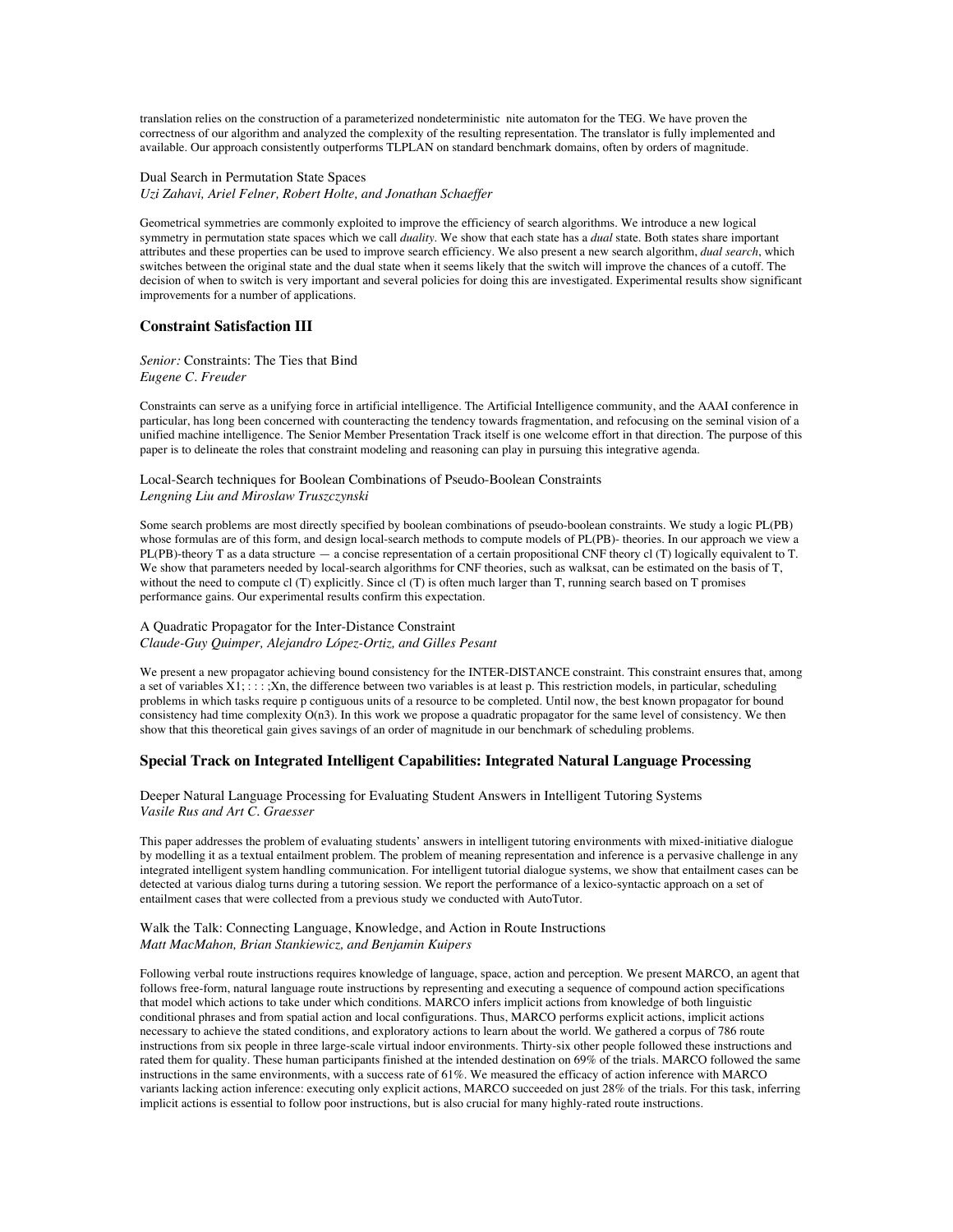Integrating Joint Intention Theory, Belief Reasoning, and Communicative Action for Generating Team-Oriented Dialogue

*Rajah Annamalai Subramanian, Sanjeev Kumar, and Philip Cohen*

The goal of this research is to develop an architecture that can guide an agent during collaborative teamwork. The architecture should generate communication and dialogue during the performance of collaborative multi-agent tasks as a byproduct of the agent's rationally pursuing its intentions. This paper describes how a joint intention interpreter that is integrated with a reasoner over beliefs and communicative acts can form the core of a dialogue engine. As an interpreter of joint actions, the architecture enables agent programmers to describe a domain declaratively, specifying an agent's individual and joint intentions, plans and actions at a high level. The interpreter attempts to fulfill the agent's individual and joint intentions, subject to its beliefs and mutual beliefs. As a consequence, the system engages in dialogue through the planning and execution of communicative acts necessary to attain the collaborative task at hand. The dialogue engine is general enough to be applicable to both agent-agent and agent-human teams. The system has been implemented in a combination of Java and Prolog, and can be shown to obey the predictions of joint intention.

## **IAAI-06: Knowledge-Based Systems 2**

### Machine Translation for Manufacturing: A Case Study at Ford Motor Company *Nestor Rychtyckyj*

Machine Translation was one of the first applications of Artificial Intelligence technology that was deployed to solve real-world problems. Since the early 1960s, researchers have been building and utilizing computer systems that can translate from one language to another without extensive human intervention. In the late 1990s, Ford Vehicle Operations began working with Systran Software Inc to adapt and customize their Machine Translation (MT) technology in order to translate Ford's vehicle assembly build instructions from English to German, Spanish, Dutch and Portuguese. The use of Machine Translation (MT) was made necessary by the vast amount of dynamic information that needed to be translated in a timely fashion. Our MT system has already translated over 5 million instructions into these target languages and is an integral part of our manufacturing process planning to support Ford's assembly plants in Europe, Mexico and South America. In this paper, we focus on how AI techniques, such as knowledge representation (Iwanska & Shapiro 2000) and natural language processing (Gazdar & Mellish 1989), can improve the accuracy of Machine Translation in a dynamic environment such as auto manufacturing.

#### Ontology Based Semantic Modeling for Chinese Ancient Architectures *Yong Liu, Congfu Xu, Qiong Zhang, and Yunhe Pan*

Modeling complex architectures is quite challenging. We introduce a novel intelligent system, which can generate semi-style or semistructure Chinese ancient architectures automatically. By using an ontology based approach to analyze the styles of different architectures, geometry primitives (e.g. point, line, triangle, etc.) are converted into semantic architecture components (e.g. window, gate, roof, etc.) as knowledge. The following modeling process can be performed at different semantic levels, and it is appealing to users having domain knowledge. This intelligent architecture modeling system has been successfully applied in the digital heritage project for ancient architectures in southeast China.

#### **4:20 – 5:20 PM**

#### **Machine Learning: Unsupervised & Semi-Supervised Learning**

Clustering by Exceptions *Fabrizio Angiulli*

A density-based clustering algorithm, called OUTCLUST, is presented. The algorithm exploits a notion of local density in order to find homogeneous groups of objects as opposite to objects mostly deviating from the overall population. The proposed algorithm tries to simultaneously consider several features of real data sets, namely finding clusters of different shapes and densities in high dimensional data in presence of noise. It is shown that the method is able to identify very meaningful clusters, and experimental comparison with partitioning, hierarchial, and density-based clustering algorithms, is presented, pointing out that the algorithm achieves good clustering quality.

#### Learning Systems of Concepts with an Infinite Relational Model *Charles Kemp, Joshua B. Tenenbaum, Thomas L. Griffiths, Takeshi Yamada, and Naonori Ueda*

Relationships between concepts account for a large proportion of semantic knowledge. We present a nonparametric Bayesian model that discovers systems of related concepts. Given data involving several sets of entities, our model discovers the kinds of entities in each set and the relations between kinds that are possible or likely. We apply our approach to four problems: clustering objects and features, learning ontologies, discovering kinship systems, and discovering structure in political data.

Semi-supervised Multi-label Learning by Constrained Non-negative Matrix Factorization *Yi Liu, Rong Jin, and Liu Yang*

We present a novel framework for multi-label learning that explicitly addresses the challenge arising from the large number of classes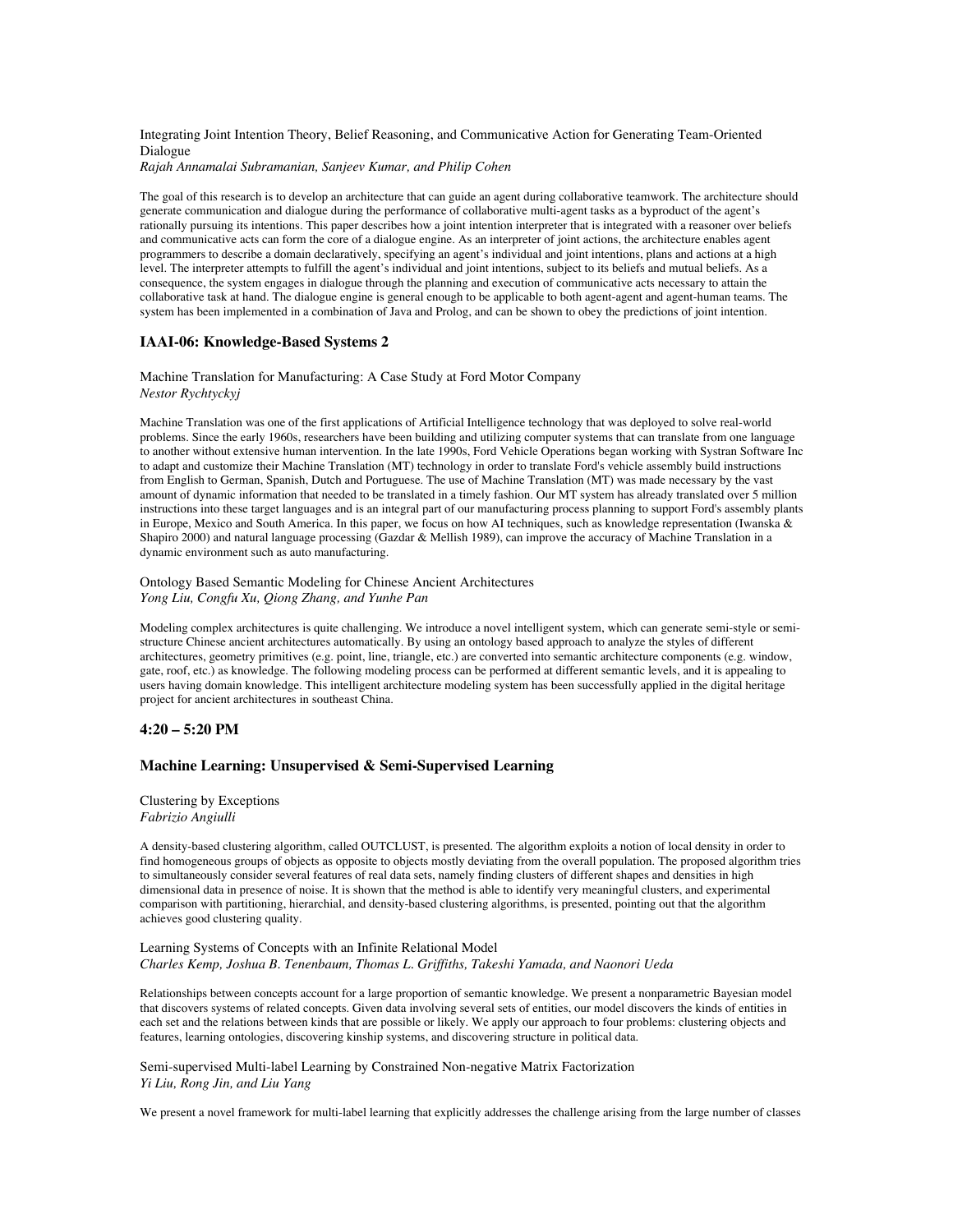and a small size of training data. The key assumption behind this work is that two examples tend to have large overlap in their assigned class memberships if they share high similarity in their input patterns. We capitalize this assumption by first computing two sets of similarities, one based on the input patterns of examples, and the other based on the class memberships of the examples. We then search for the optimal assignment of class memberships to the unlabeled data that minimizes the difference between these two sets of similarities. The optimization problem is formulated as a constrained Non-negative Matrix Factorization (NMF) problem, and an algorithm is presented to efficiently find the solution. Compared to the existing approaches for multi-label learning, the proposed approach is advantageous in that it is able to explore both the unlabeled data and the correlation among different classes simultaneously. Experiments with text categorization show that our approach performs significantly better than several state-of-the-art classification techniques when the number of classes is large and the size of training data is small.

## **Game Theory III**

## A Computational Model of Logic-Based Negotiation *Dongmo Zhang and Yan Zhang*

This paper presents a computational model of negotiation based on Nebel's syntax-based belief revision. The model guarantees a unique bargaining solution for each bargaining game without using lotteries. Its game-theoretic properties are discussed against the existence and uniqueness of Nash equilibrium and subgame perfect equilibrium. We also study essential computational properties in relation to our negotiation model. In particular, we show that the deal membership checking is DP-complete and the corresponding agreement inference problem is P 2 -hard.

#### Regret-based Incremental Partial Revelation Mechanisms *Nathanaël Hyafil and Craig Boutilier*

Classic direct mechanisms suffer from the drawback of requiring full type (or utility function) revelation from participating agents. In complex settings with multi-attribute utility, assessing utility functions can be very difficult, a problem addressed by recent work on preference elicitation. In this work we propose a framework for incremental, partial revelation mechanisms and study the use of *minimax regret* as an optimization criterion for allocation determination with type uncertainty. We examine the incentive properties of incremental mechanisms when minimax regret is used to determine allocations with no additional elicitation of payment information, and when additional payment information is obtained. We argue that elicitation effort can be focused simultaneously on reducing allocation and payment uncertainty.

#### *Nectar:* Handling Self-Interest in Groups, with Minimal Cost *Ruggiero Cavallo*

In group decision-making problems that involve selfinterested agents with private information, reaching socially optimal outcomes requires aligning the goals of individuals with the welfare of the entire group. The well-known VCG mechanism achieves this by requiring specific payments from agents to a central coordinator. However, when the goal of coordination is to allow the group to jointly realize the greatest possible welfare, these payments amount to an unwanted cost of implementation, or waste. While it has often been stated that the payments VCG prescribes are *necessary* in order to implement the socially optimal outcome in dominant strategies without running a deficit, this is in fact not generally true. (Cavallo 2006) specified the mechanism that requires the minimal payments among all mechanisms that are socially optimal, never run a deficit, and are ex post individual rational with an anonymity property. The mechanism achieves significant savings over VCG in a broad range of practically relevant domains, including allocation problems, by using information about the structure of valuations in the domain. This paper gives a high-level overview of that result, and discusses some potential applications to AI.

## **Search II**

#### DD\* Lite: Efficient Incremental Search with State Dominance *G. Ayorkor Mills-Tettey, Anthony Stentz, and M. Bernardine Dias*

This paper presents DD\* Lite, an efficient incremental search algorithm for problems that can capitalize on state dominance. Dominance relationships between nodes are used to prune graphs in search algorithms. Thus, exploiting state dominance relationships can considerably speed up search problems in large state spaces, such as mobile robot path planning considering uncertainty, time, or energy constraints. Incremental search techniques are useful when changes can occur in the search graph, such as when re-planning paths for mobile robots in partially known environments. While algorithms such as D\* and D\* Lite are very efficient incremental search algorithms, they cannot be applied as formulated to search problems in which state dominance is used to prune the graph. DD<sup>\*</sup> Lite extends D<sup>\*</sup> Lite to seamlessly support reasoning about state dominance. It maintains the algorithmic simplicity and incremental search capability of D\* Lite, while resulting in orders of magnitude increase in search efficiency in large state spaces with dominance. We illustrate the efficiency of DD<sup>\*</sup> Lite with simulation results from applying the algorithm to a path planning problem with time and energy constraints. We also prove that DD<sup>\*</sup> Lite is sound, complete, optimal, and efficient.

### Domain-Independent Structured Duplicate Detection *Rong Zhou and Eric A. Hansen*

The scalability of graph-search algorithms can be greatly extended by using external memory, such as disk, to store generated nodes. We consider structured duplicate detection, an approach to external-memory graph search that limits the number of slow disk I/O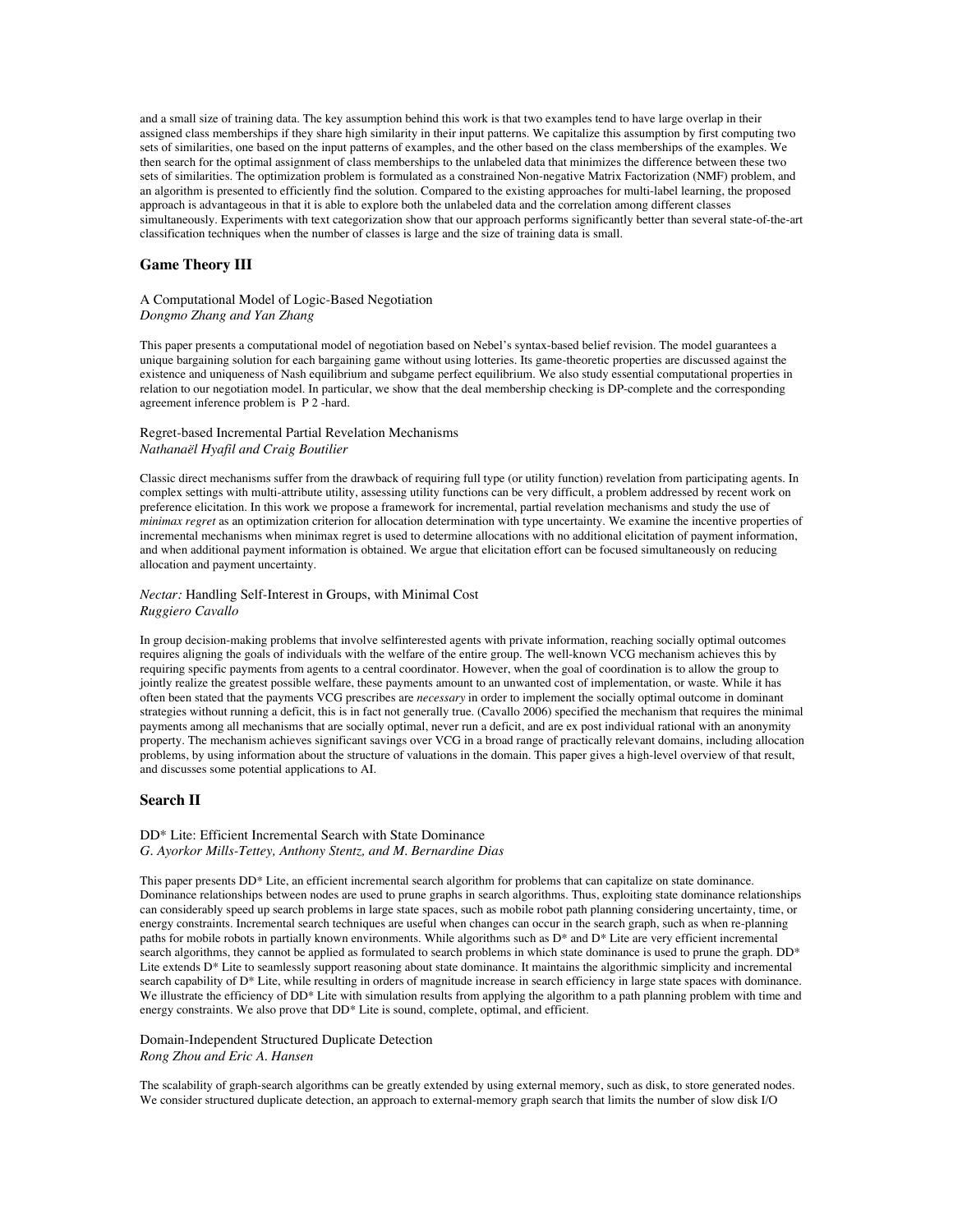operations needed to access search nodes stored on disk by using an abstract representation of the graph to localize memory references. For graphs with sufficient locality, structured duplicate detection outperforms other approaches to external-memory graph search. We develop an automatic method for creating an abstract representation that reveals the local structure of a graph. We then integrate this approach into a domain-independent STRIPS planner and show that it dramatically improves scalability for a wide range of planning problems. The success of this approach strongly suggests that similar local structure can be found in many other graphsearch problems.

### *Nectar:* A Breadth-First Approach to Memory-Efficient Graph Search *Rong Zhou and Eric A. Hansen*

Recent work shows that the memory requirements of A\* and related graph-search algorithms can be reduced substantially by only storing nodes that are on or near the search frontier, using special techniques to prevent node regeneration, and recovering the solution path by a divide-and-conquer technique. When this approach is used to solve graph-search problems with unit edge costs, we have shown that a breadth-first search strategy can be more memory-efficient than a best-first strategy. We provide an overview of our work using this approach, which we call breadth-first heuristic search.

## **Constraint Satisfaction IV**

### Improved Bounds for Computing Kemeny Rankings *Vincent Conitzer, Andrew Davenport, and Jayant Kalagnanam*

*Voting* (or *rank aggregation*) is a general method for aggregating the preferences of multiple agents. One voting rule of particular interest is the *Kemeny rule*, which minimizes the number of cases where the final ranking disagrees with a vote on the order of two alternatives. Unfortunately, Kemeny rankings are NP-hard to compute. Recent work on computing Kemeny rankings has focused on producing good bounds to use in search-based methods. In this paper, we extend on this work by providing various improved bounding techniques. Some of these are based on cycles in the pairwise majority graph, others are based on linear programs. We completely characterize the relative strength of all of these bounds and provide some experimental results.

### The Impact of Balancing on Problem Hardness in a Highly Structured Domain *Carlos Ansótegui, Ramón Béjar, César Fernàndez, Carla Gomes, and Carles Mateu*

Random problem distributions have played a key role in the study and design of algorithms for constraint satisfaction and Boolean satisfiability, as well as in our understanding of problem hardness, beyond standard worst-case complexity. We consider random problem distributions from a highly structured problem domain that generalizes the Quasigroup Completion problem (QCP) and Quasigroup with Holes (QWH), a widely used domain that captures the structure underlying a range of real-world applications. Our problem domain is also a generalization of the well-known Sudoku puzzle: we consider Sudoku instances of arbitrary order, with the additional generalization that the block regions can have rectangular shape, in addition to the standard square shape. We evaluate the computational hardness of Generalized Sudoku instances, for different parameter settings. Our experimental hardness results show that we can generate instances that are considerably harder than QCP/QWH instances of the same size. More interestingly, we show the impact of different balancing strategies on problem hardness. We also provide insights into backbone variables in Generalized Sudoku instances and how they correlate to problem hardness.

#### A BDD-Based Polytime Algorithm for Cost-Bounded Interactive Configuration *Tarik Hadzic and Henrik Reif Andersen*

*Interactive con gurators* are decision support systems assisting users in selecting values for parameters that respect given constraints. The underlying knowledge can be conveniently formulated as a Constraint Satisfaction Problem where the constraints are propositional formulas. The problem of interactive con guration was originally inspired by the *product con guration* problem with the emergence of the masscustomization paradigm in product manufacturing, but has also been applied to other tasks requiring user interaction, such as specifying services or setting up complex equipment. The user-friendly requirements of *complete*, *backtrack-free* and *real-time* interaction makes the problem computationally challenging. Therefore, it is bene cial to compile the con- guration constraints into a tractable representation such as Binary Decision Diagrams (BDD) (Bryant 1986) to support ef cient user interaction. The compilation deals with the NPhardness such that the online interaction is in polynomial time in the size of the BDD. In this paper we address the problem of extending con- gurators so that a user can interactively limit con guration choices based on a maximum cost (such as price or weight of a product) of any valid con guration, in a complete, backtrack-free and real-time manner. The current BDD compilation approach is not adequate for this purpose, since adding the total cost information to the constraints description can dramatically increase the size of the compiled BDD. We show how to extend this compilation approach to solve the problem while keeping the polynomial time guarantees.

## **Special Track on Integrated Intelligent Capabilities: Human-Robot Interaction**

#### Perspective Taking: An Organizing Principle for Learning in Human-Robot Interaction *Matt Berlin, Jesse Gray, Andrea L. Thomaz, and Cynthia Breazeal*

The ability to interpret demonstrations from the perspective of the teacher plays a critical role in human learning. Robotic systems that aim to learn effectively from human teachers must similarly be able to engage in perspective taking.We present an integrated architecture wherein the robot's cognitive functionality is organized around the ability to understand the environment from the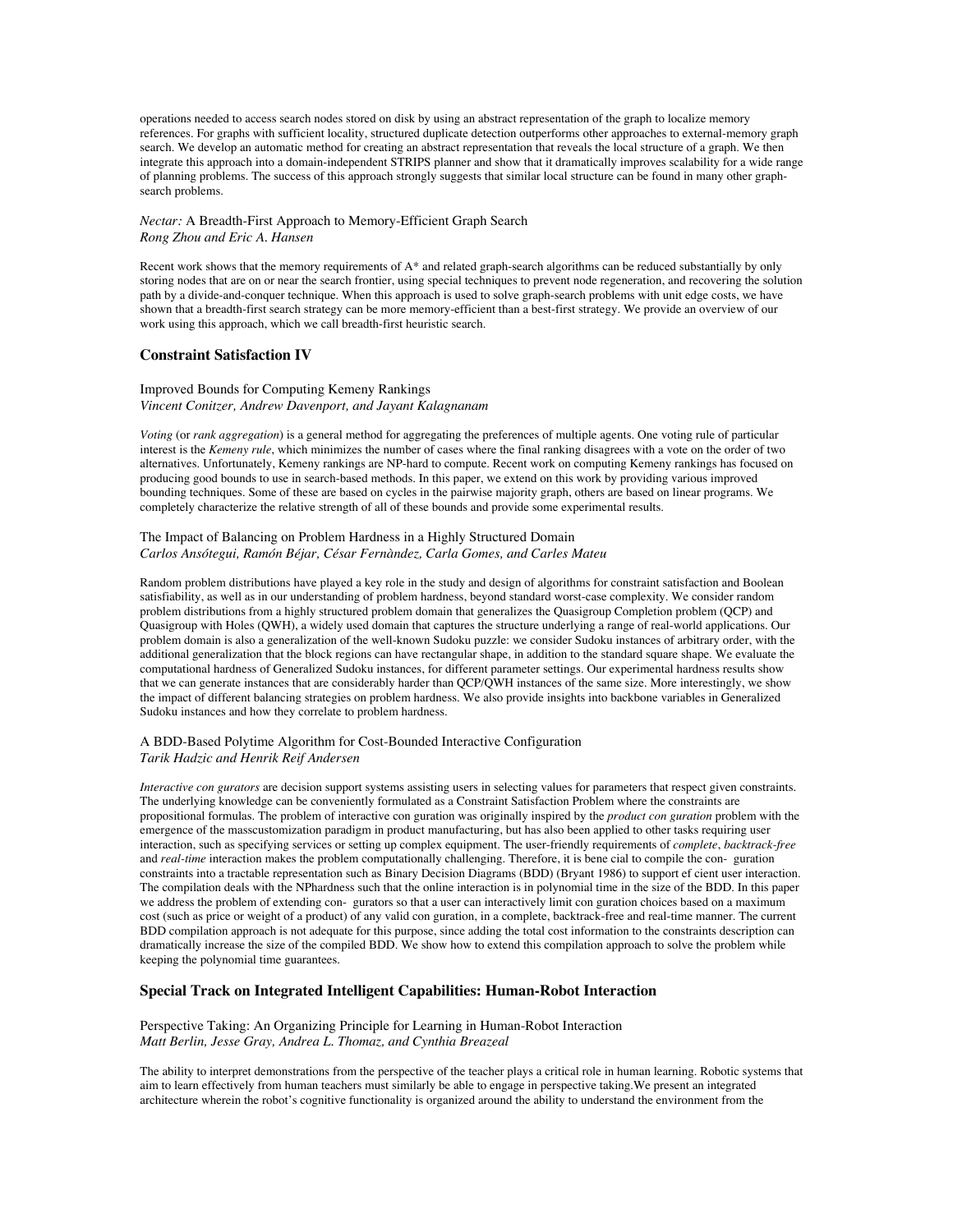perspective of a social partner as well as its own. The performance of this architecture on a set of learning tasks is evaluated against human data derived from a novel study examining the importance of perspective taking in human learning. Perspective taking, both in humans and in our architecture, focuses the agent's attention on the subset of the problem space that is important to the teacher. This constrained attention allows the agent to overcome ambiguity and incompleteness that can often be present in human demonstrations and thus learn what the teacher intends to teach.

Intuitive linguistic Joint Object Reference in Human-Robot Interaction: Human Spatial Reference Systems and Function-Based Categorization for Symbol Grounding *Reinhard Moratz*

The visionary goal of an easy to use service robot implies intuitive styles of interaction between humans and robots. Such natural interaction can only be achieved if means are found to bridge the gap between the forms of object perception and spatial knowledge maintained by such robots, and the forms of language, used by humans, to communicate such knowledge. Part of bridging this gap consists of allowing user and robot to establish joint reference on objects in the environment - without forcing the user to use unnatural means for object reference. We present an approach to establishing joint object reference which makes use of natural object classification and a computational model of basic intrinsic and relative reference systems. Our object recognition approach assigns natural categories (e.g. "desk", "chair", "table") to new objects based on their functional design. With basic objects within the environment classified, we can then make use of a computational reference model, to process natural projective relations (e.g. "the briefcase to the left of the chair"), allowing users to refer to objects which cannot be classified reliably by the recognition system alone.

## Know Thine Enemy: A Champion RoboCup Coach Agent *Gregory Kuhlmann, William B. Knox, and Peter Stone*

In a team-based multiagent system, the ability to construct a model of an opponent team's joint behavior can be useful for determining an agent's expected distribution over future world states, and thus can inform its planning of future actions. This paper presents an approach to team opponent modeling in the context of the RoboCup simulation coach competition. Specifically, it introduces an autonomous coach agent capable of analyzing past games of the current opponent, advising its own team how to play against this opponent, and identifying patterns or weaknesses on the part of the opponent. Our approach is fully implemented and tested within the RoboCup soccer server, and was the champion of the RoboCup 2005 simulation coach competition.

# **Thursday, July 20**

## **10:20 – 11:20 AM**

## **Machine Learning: Statistical Relational Learning**

#### Sound and Efficient Inference with Probabilistic and Deterministic Dependencies *Hoifung Poon and Pedro Domingos*

Reasoning with both probabilistic and deterministic dependencies is important for many real-world problems, and in particular for the emerging field of statistical relational learning. However, probabilistic inference methods like MCMC or belief propagation tend to give poor results when deterministic or near-deterministic dependencies are present, and logical ones like satisfiability testing are inapplicable to probabilistic ones. In this paper we propose MC-SAT, an inference algorithm that combines ideas from MCMC and satisfiability. MC-SAT is based on Markov logic, which defines Markov networks using weighted clauses in first-order logic. From the point of view ofMCMC,MC-SAT is a slice sampler with an auxiliary variable per clause, and with a satisfiabilitybased method for sampling the original variables given the auxiliary ones. From the point of view of satisfiability, MCSAT wraps a procedure around the SampleSAT uniform sampler that enables it to sample from highly non-uniform distributions over satisfying assignments. Experiments on entity resolution and collective classification problems show that MC-SAT greatly outperforms Gibbs sampling and simulated tempering over a broad range of problem sizes and degrees of determinism.

#### Memory-Efficient Inference in Relational Domains *Parag Singla and Pedro Domingos*

Propositionalization of a first-order theory followed by satisfiability testing has proved to be a remarkably efficient approach to inference in relational domains such as planning (Kautz & Selman 1996) and verification (Jackson 2000). More recently, weighted satisfiability solvers have been used successfully for MPE inference in statistical relational learners (Singla & Domingos 2005). However, fully instantiating a finite first-order theory requires memory on the order of the number of constants raised to the arity of the clauses, which significantly limits the size of domains it can be applied to. In this paper we propose LazySAT, a variation of the Walk- SAT solver that avoids this blowup by taking advantage of the extreme sparseness that is typical of relational domains (i.e., only a small fraction of ground atoms are true, and most clauses are trivially satisfied). Experiments on entity resolution and planning problems show that LazySAT reduces memory usage by orders of magnitude compared to Walk- SAT, while taking comparable time to run and producing the same solutions.

Identification and Evaluation of Weak Community Structures in Networks *Jianhua Ruan and Weixiong Zhang*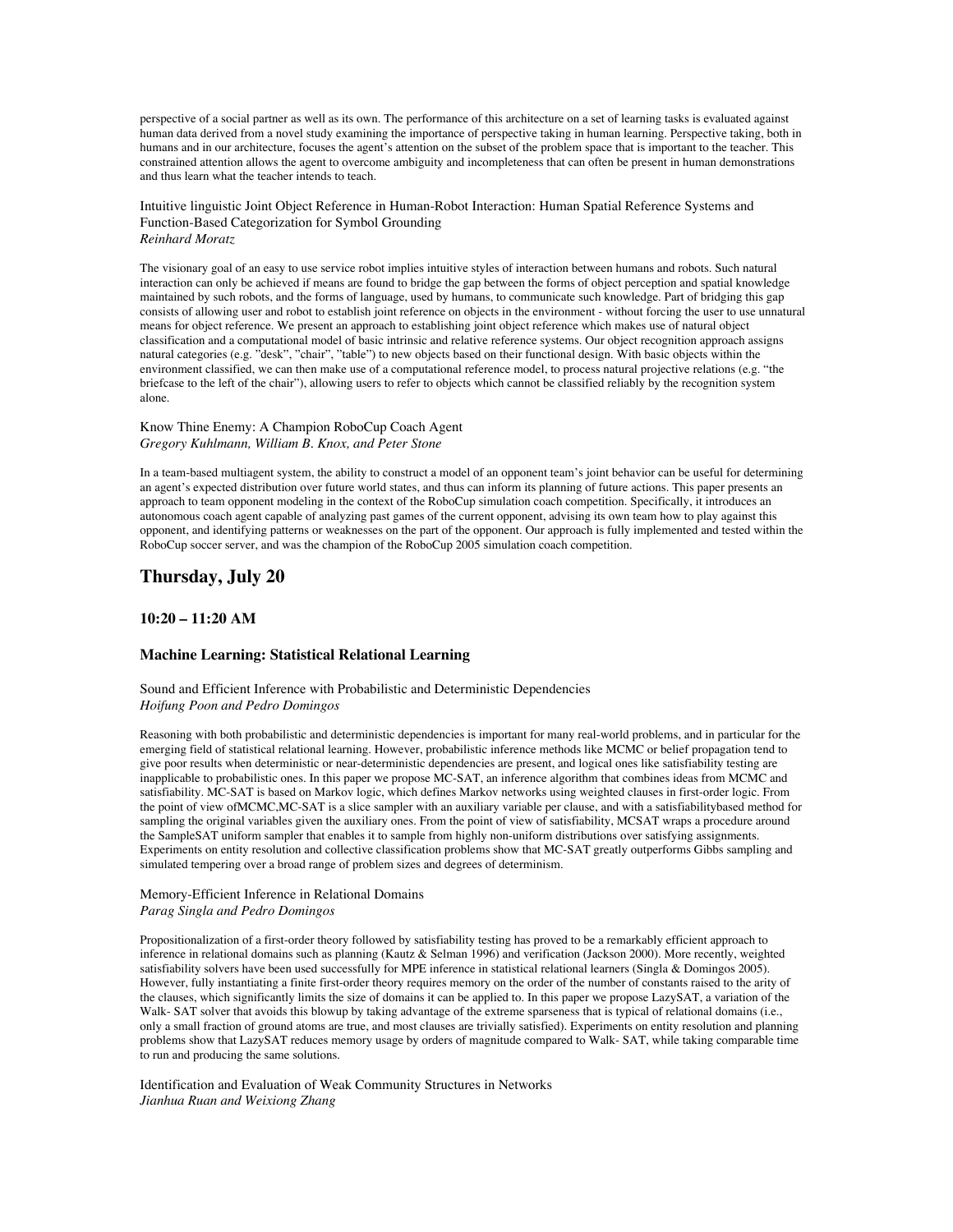Identifying intrinsic structures in large networks is a fundamental problem in many fields, such as engineering, social science and biology. In this paper, we are concerned with communities, which are densely connected sub-graphs in a network, and address two critical issues for finding community structures from large experimental data. First, most existing network clustering methods assume sparse networks and networks with strong community structures. In contrast, we consider sparse and dense networks with weak community structures. We introduce a set of simple operations that capture local neighborhood information of a node to identify weak communities. Second, we consider the issue of automatically determining the most appropriate number of communities, a crucial problem for all clustering methods. This requires to properly evaluate the quality of community structures. Built atop a function for network cluster evaluation by Newman and Girvan, we extend their work to weighted graphs. We have evaluated our methods on many networks of known structures, and applied them to analyze a collaboration network and a genetic network. The results showed that our methods can find superb community structures and correct numbers of communities. Comparing to the existing approaches, our methods performed significantly better on networks with weak community structures and equally well on networks with strong community structures.

## **Logic Programming**

### Elementary Sets of Logic Programs *Martin Gebser, Joohyung Lee, and Yuliya Lierler*

By introducing the concepts of a loop and a loop formula, Lin and Zhao showed that the answer sets of a nondisjunctive logic program are exactly the models of its Clark's completion that satisfy the loop formulas of all loops. Recently, Gebser and Schaub showed that the Lin-Zhao theorem remains correct even if we restrict loop formulas to a special class of loops called "elementary loops." In this paper, we simplify and generalize the notion of an elementary loop, and clarify its role. We propose the notion of an elementary set, which is almost equivalent to the notion of an elementary loop for nondisjunctive programs, but is simpler, and, unlike elementary loops, can be extended to disjunctive programs without producing unintuitive results. We show that the maximal unfounded elementary sets for the "relevant" part of a program are exactly the minimal sets among the nonempty unfounded sets. We also present a graph-theoretic characterization of elementary sets for nondisjunctive programs, which is simpler than the one proposed in (Gebser & Schaub 2005). Unlike the case of nondisjunctive programs, we show that the problem of deciding an elementary set is coNPcomplete for disjunctive programs.

## Answer Sets for Logic Programs with Arbitrary Abstract Constraint Atoms *Tran Cao Son, Enrico Pontelli, and Phan Huy Tu*

We present two equivalent approaches for defining answer sets for logic programs with *arbitrary* abstract constraint atoms (c-atoms). The first approach uses an immediate consequence operator for answer set checking, whose definition relies on the notion of *conditional satisfaction* of c-atoms w.r.t. a pair of interpretations. The second approach generalizes the notion of *well-supported* models of normal logic programs to programs with c-atoms. We prove that the newly defined semantics coincides with previously introduced semantics for logic programs with monotone c-atoms and extends the original answer set semantics for normal logic programs. We discuss different possibilities for treating negation-as-failure c-atoms and characterize situations in which they yield the same answer sets. We study some properties of answer sets of programs with c-atoms and relate our definition to several semantics for logic programs with aggregates.

### Bounded Treewidth as a Key to Tractability of Knowledge Representation and Reasoning *Georg Gottlob, Reinhard Pichler, and Fang Wei*

Several forms of reasoning in AI – like abduction, closed world reasoning, circumscription, and disjunctive logic programming – are well known to be intractable. In fact, many of the relevant problems are on the second or third level of the polynomial hierarchy. In this paper, we show how the powerful notion of treewidth can be fruitfully applied to this area. In particular, we show that all these problems become tractable (actually, even solvable in linear time), if the treewidth of the involved formulae (or of the disjunctive logic programs, resp.) is bounded by some constant. Experiments with a prototype implementation prove the feasibility of this new approach, in principle, and also give us hints for necessary improvements. In many areas of computer science, bounded treewidth has been shown to be a realistic and practically relevant restriction. We thus argue that bounded treewidth is a key factor in the development of efficient algorithms also in knowledge representation and reasoning – despite the high worst case complexity of the problems of interest.

### **Temporal Reasoning**

### Optimal Scheduling of Contract Algorithms for Anytime Problems *Alejandro López-Ortiz, Spyros Angelopoulos, and Angèle M. Hamel*

A *contract algorithm* is an algorithm which is given, as part of the input, a specified amount of allowable computation time. The algorithm must then compute a solution within the alloted time. An *interruptible* algorithm, in contrast, can be interrupted at an arbitrary point in time and must produce a solution. It is known that contract algorithms can simulate interruptible algorithms using iterative deepening techniques. This simulation is done at a penalty in the performance of the solution, as measured by the so-called acceleration ratio. In this paper we give matching (i.e. optimal) upper and lower bounds for the acceleration ratio under this simulation. This resolves an open conjecture of Bernstein et al. [IJCAI 2003] who gave an ingenious optimal schedule under the restricted setting of round robin and length-increasing processor schedules, but whose optimality in the general unrestricted case remained open.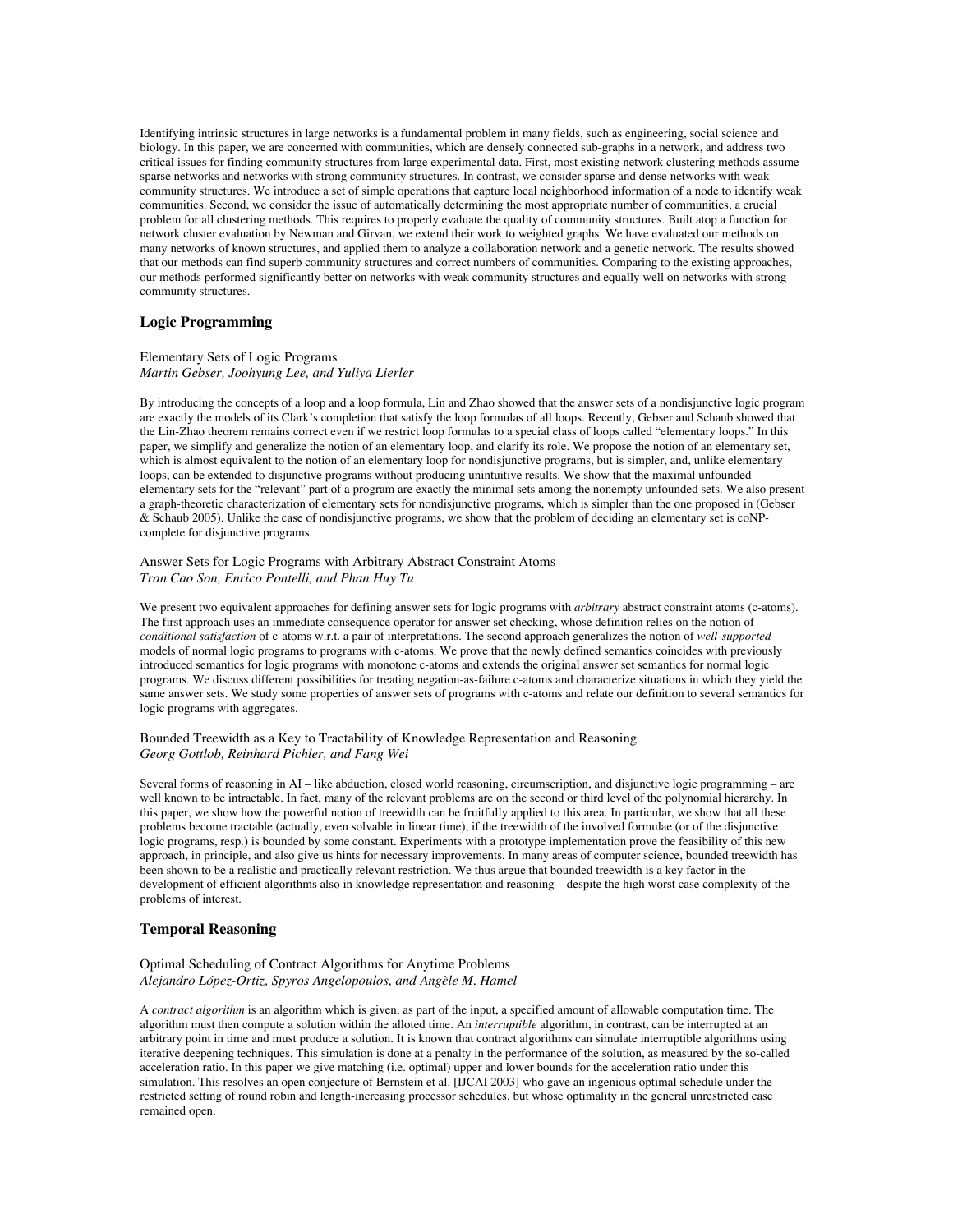Tractable Classes of Metric Temporal Problems with Domain Rules *T. K. Satish Kumar*

In this paper, we will deal with some important kinds of metric temporal reasoning problems that arise in many real-life situations. In particular, events  $X0, X1$ .  $\ldots$  XN are modeled as time points, and a constraint between the execution times of two events Xi and X<sub>i</sub> is either *simple temporal* (of the form Xi \_ Xj 2 [a, b]), or has a *connected* feasible region that can be expressed using a finite set of *domain rules* each in turn of the form Xi 2 [a, b] ! Xj 2 [c, d] (and conversely Xj 2 [e, f] ! Xi 2 [g, h]). We argue that such rules are useful in capturing important kinds of non-monotonic relationships between the execution times of events when they are governed by potentially complex (external) factors. Our polynomial-time (deterministic and randomized) algorithms for solving such problems therefore enable us to efficiently deal with very expressive representations of time.

## Learning Partially Observable Action Schemas *Dafna Shahaf and Eyal Amir*

We present an algorithm that derives actions' effects and preconditions in partially observable, relational domains. Our algorithm has two unique features: an expressive relational language, and an exact tractable computation. An actionschema language that we present permits learning of preconditions and effects that include implicit objects and unstated relationships between objects. For example, we can learn that replacing a blown fuse turns on all the lights whose switch is set to on. The algorithm maintains and outputs a relationallogical representation of all possible action-schema models after a sequence of executed actions and partial observations. Importantly, our algorithm takes polynomial time in the number of time steps and predicates. Time dependence on other domain parameters varies with the action-schema language. Our experiments show that the relational structure speeds up both learning and generalization, and outperforms propositional learning methods. It also allows establishing aprioriunknown connections between objects (e.g. light bulbs and their switches), and permits learning conditional effects in realistic and complex situations. Our algorithm takes advantage of a DAG structure that can be updated efficiently and preserves compactness of representation.

## **Robotics I**

*Senior:* Integrated AI in Space: The Autonomous Sciencecraft on Earth Observing One *Steve Chien*

The Earth Observing One spacecraft has been under the control of AI software for several years – experimentally since 2003 and since November 2004 as the primary operations system. This software includes: model-based planning and scheduling, procedural execution, and event detection software learned by support vector machine (SVM) techniques. This software has enabled a 100x increase in the mission science return per data downlinked and a >\$1M/year reduction in operations costs. In this paper we discuss the AI software used, the impact of the software, and lessons learned with implications for future AI research.

Exploiting Spatial and Temporal Flexibility for Plan Execution for Hybrid, Under-actuated Robots *Andreas G. Hofmann and Brian C. Williams*

Robotic devices, such as rovers and autonomous spacecraft, have been successfully controlled by plan execution systems that use plans with temporal flexibility to dynamically adapt to temporal disturbances. To date these execution systems apply to discrete systems that abstract away the detailed dynamic constraints of the controlled device. To control dynamic, under-actuated devices, such as agile bipedal walking machines, we extend this execution paradigm to incorporate detailed dynamic constraints. Building upon prior work on dispatchable plan execution, we introduce a novel approach to flexible plan execution of hybrid under-actuated systems that achieves robustness by exploiting spatial as well as temporal plan flexibility. To accomplish this, we first transform the highdimensional system into a set of low dimensional, weakly coupled systems. Second, to coordinate these systems such that they achieve the plan in real-time, we compile a plan into a *concurrent timed flow tube description.* This description represents all feasible control trajectories and their temporal coordination constraints, such that each trajectory satisfies all plan and dynamic constraints. Finally, the problem of runtime plan dispatching is reduced to maintaining state trajectories in their associated flow tubes, while satisfying the coordination constraints. This is accomplished through an efficient local search algorithm that adjusts a small number of control parameters in real-time. The first step has been published previously; this paper focuses on the last two steps. The approach is validated on the execution of a set of bipedal walking plans, using a high fidelity simulation of a biped.

## A Manifold Regularization Approach to Calibration Reduction for Sensor-Network Based Tracking *Jeffrey Junfeng Pan, Qiang Yang, Hong Chang, and Dit-Yan Yeung*

#### The ability to accurately detect the location of a mobile

node in a sensor network is important for many artificial intelligence (AI) tasks that range from robotics to context-aware computing. Many previous approaches to the location-estimation problem assume the availability of calibrated data. However, to obtain such data requires great effort. In this paper, we present a manifold regularization approach known as LeMan to calibration-effort reduction for tracking a mobile node in a wireless sensor network. We compute a subspace mapping function between the signal space and the physical space by using a small amount of labeled data and a large amount of unlabeled data. This mapping function can be used online to determine the location of mobile nodes in a sensor network based on the signals received. We use Crossbow MICA2 to setup the network and USB camera array to obtain the ground truth. Experimental results show that we can achieve a higher accuracy with much less calibration effort as compared to several previous systems.

#### **Game Playing and Hall of Champions**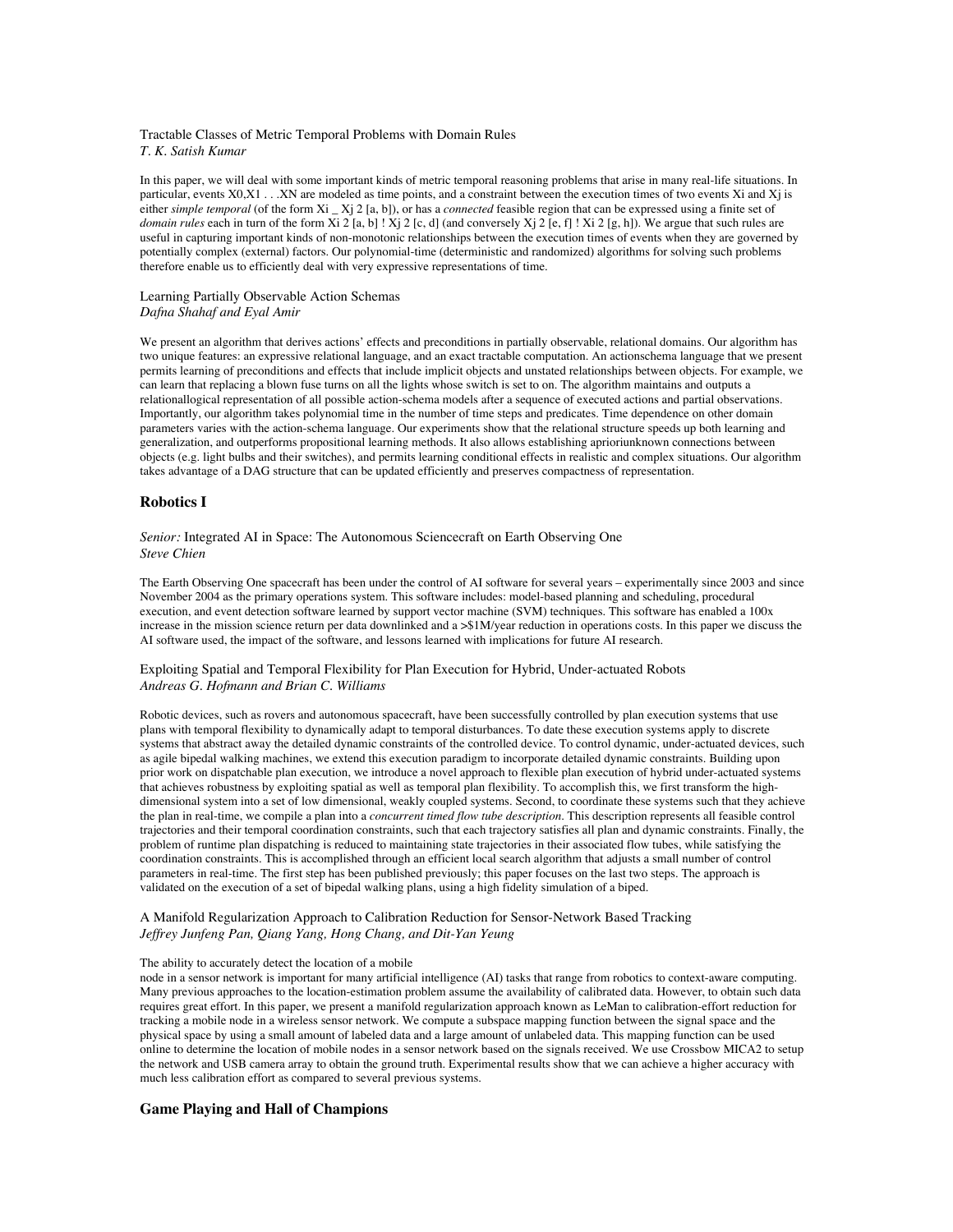### Automatic Heuristic Construction in a Complete General Game Player *Gregory Kuhlmann and Peter Stone*

Computer game players are typically designed to play a single game: today's best chess-playing programs cannot play checkers, or even tic-tac-toe. *General* Game Playing is the problem of designing an agent capable of playing many different previously unseen games. The first AAAI General Game Playing Competition was held at AAAI 2005 in order to promote research in this area. In this article, we survey some of the issues involved in creating a general game playing system and introduce our entry to that event. The main feature of our approach is a novel method for automatically constructing effective search heuristics based on the formal game description. Our agent is fully implemented and tested in a range of different games.

#### Winning the DARPA Grand Challenge with an AI Robot *Michael Montemerlo, Sebastian Thrun, Hendrik Dahlkamp, David Stavens, and Sven Strohband*

This paper describes the software architecture of Stanley, an autonomous land vehicle developed for high-speed desert driving without human intervention. The vehicle recently won the DARPA Grand Challenge, a major robotics competition. The article describes the software architecture of the robot, which relied pervasively on state-of-the-art AI technologies, such as machine learning and probabilistic reasoning.

## Running the Table: An AI for Computer Billiards *Michael Smith*

Billiards is a game of both strategy and physical skill. To succeed, a player must be able to select strong shots, and then execute them accurately and consistently. Several robotic billiards players have recently been developed. These systems address the task of executing shots on a physical table, but so far have incorporated little strategic reasoning. They require AI to select the 'best' shot taking into account the accuracy of the robotics, the noise inherent in the domain, the continuous nature of the search space, the difficulty of the shot, and the goal of maximizing the chances of winning. This paper develops and compares several approaches to establishing a strong AI for billiards. The resulting program, PickPocket, won the first international computer billiards competition.

# **IAAI-06: Knowledge-Based Agents**

Multiagent Coalition Formation for Computer-Supported Cooperative Learning *Leen-Kiat Soh, Nobel Khandaker, and Hong Jiang*

In this paper, we describe a computer-supported cooperative learning system in education and the results of its deployment. The system, called I-MINDS, consists of a set of teacher agents, group agents, and student agents. While the agents possess individual intelligent capabilities, the novel invention of I-MINDS lies in multiagent intelligence and coalition formation. I-MINDS supports student participation and collaboration and helps the instructor manage large, distance classrooms. Specifically, it uses a Vickrey auction-based and learning-enabled algorithm called VALCAM to form student groups in a structured cooperative learning setting. We have deployed I-MINDS in an introductory computer science course (CS1) and conducted experiments in the Spring and Fall semesters of 2005 to study how I-MINDS-supported collaboration fares against traditional, face-to-face collaboration. Results showed that students using I-MINDS performed (and outperformed in some aspects) as well as students in traditional settings.

## Design and Implementation of the CALO Query Manager

*Jose-Luis Ambite, Vinay K. Chaudhri, Richard Fikes, Jessica Jenkins, Sunil Mishra, Maria Muslea, Tomas Uribe, and Guizhen Yang*

We report on our experience in developing a query-answering system that integrates multiple knowledge sources. The system is based on a novel architecture for combining knowledge sources in which the sources can produce new subgoals as well as ground facts in the search for answers to existing subgoals. The system uses a query planner that takes into account different query-processing capabilities of individual sources and augments them gracefully. A reusable ontology provides a mediated schema that serves as the basis for integration. We have evaluated the system on a suite of test queries in a realistic application to verify the practicality of our approach.

## **11:30 AM – 12:30 PM**

## **Machine Learning: Evolutionary Computation**

A New Approach to Estimating the Expected First Hitting Time of Evolutionary Algorithms *Yang Yu and Zhi-Hua Zhou*

The *expected first hitting time* is an important issue in theoretical analyses of evolutionary algorithms since it implies the average computational time complexity. In this paper, by exploiting the relationship between the convergence rate and the expected first hitting time, a new approach to estimating the expected first hitting time is proposed. This approach is then applied to four evolutionary algorithms which involve operators of mutation, mutation with population, mutation with recombination, and timevariant mutation, respectively. The results show that the proposed approach is helpful for analyzing a broad range of evolutionary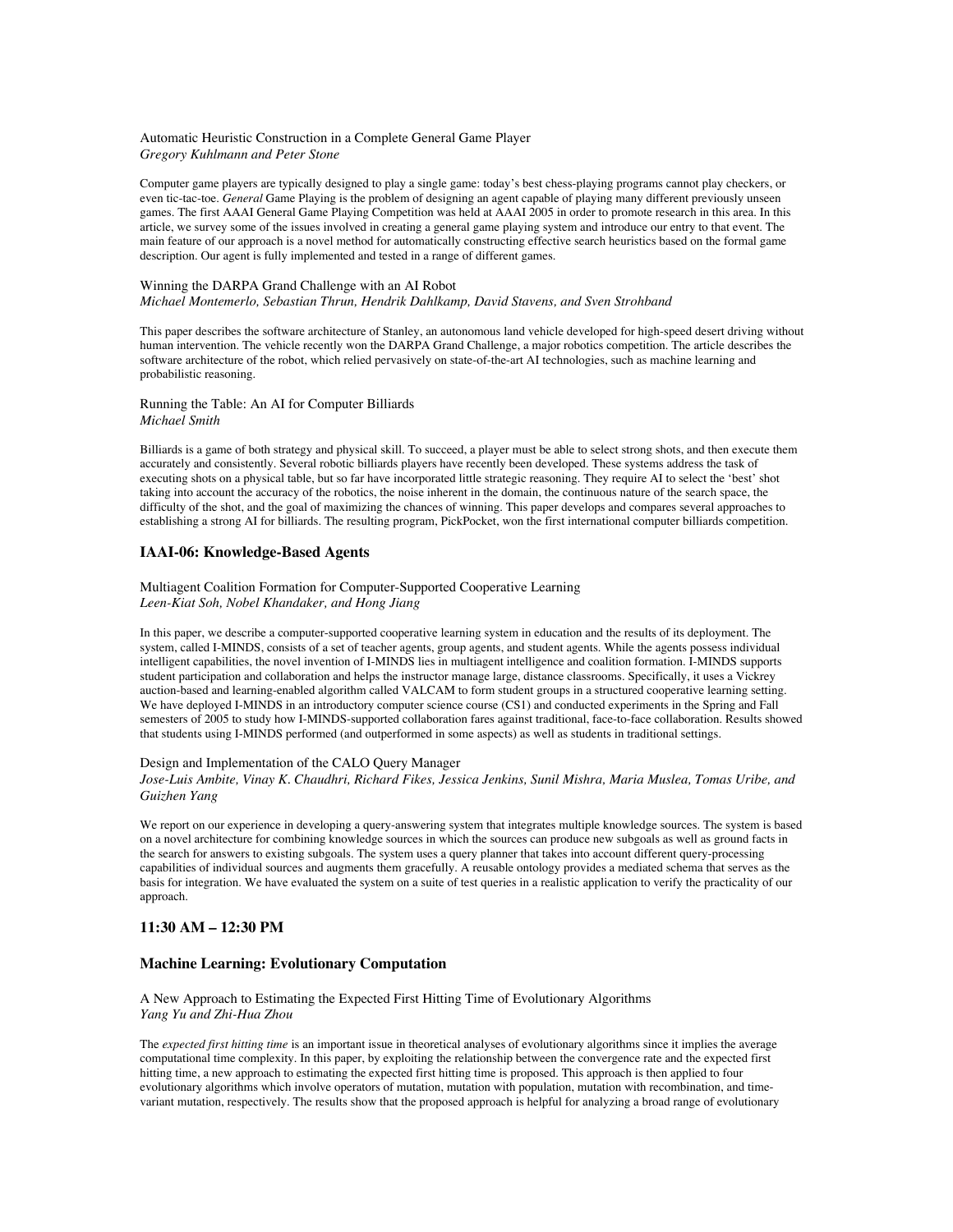#### algorithms.

#### Conflict Resolution and a Framework for Collaborative Interactive Evolution *Sean R. Szumlanski, Annie S. Wu, and Charles E. Hughes*

Interactive evolutionary computation (IEC) has proven useful in a variety of applications by combining the subjective evaluation of a user with the massive parallel search power of the genetic algorithm (GA). Here, we articulate a framework for an extension of IEC into collaborative interactive evolution, in which multiple users guide the evolutionary process. In doing so, we introduce the ability for users to combine their efforts for the purpose of evolving effective solutions to problems. This necessarily gives rise to the possibility of conflict between users. We draw on the salient features of the GA to resolve these conflicts and lay the foundation for this new paradigm to be used as a tool for conflict resolution in complex group-wise human-computer interaction tasks.

## A Direct Evolutionary Feature Extraction Algorithm for Classifying High Dimensional Data *Qijun Zhao, David Zhang, and Hongtao Lu*

Among various feature extraction algorithms, those based on genetic algorithms are promising owing to their potential parallelizability and possible applications in large scale and high dimensional data classification. However, existing genetic algorithm based feature extraction algorithms are either limited in searching optimal projection basis vectors or costly in both time and space complexities and thus not directly applicable to high dimensional data. In this paper, a direct evolutionary feature extraction algorithmis proposed for classifying high-dimensional data. It constructs projection basis vectors using the linear combination of the basis of the search space and the technique of orthogonal complement. It also constrains the search space when seeking for the optimal projection basis vectors. It evaluates individuals according to the classification performance on a subset of the training samples and the generalization ability of the projection basis vectors represented by the individuals. We compared the proposed algorithm with some representative feature extraction algorithms in face recognition, including the evolutionary pursuit algorithm, Eigenfaces, and Fisherfaces. The results on the widely-used Yale and ORL face databases show that the proposed algorithm has an excellent performance in classification while reducing the space complexity by an order of magnitude.

### **UAI: Decision Theory**

### Efficient Active Fusion for Decision-Making via VOI Approximation *Wenhui Liao and Qiang Ji*

Active fusion is a process that purposively selects the most informative information from multiple sources as well as combines these information for achieving a reliable result efficiently. This paper presents a general mathematical framework based on Influence Diagrams (IDs) for active fusion and timely decision making. Within this framework, an approximation algorithm is proposed to efficiently compute nonmyopic value-of-information (VOI) for multiple sensory actions. Meanwhile a sensor selection algorithm is proposed to choose optimal sensory action sets efficiently. Both the experiments with synthetic data and real data from a real-world application demonstrate that the proposed framework together with the algorithms are well suited to applications where the decision must be made efficiently and timely from dynamically available information of diverse and disparate sources.

#### CUI Networks: A Graphical Representation for Conditional Utility Independence *Yagil Engel and Michael P. Wellman*

We introduce CUI networks, a compact graphical representation of utility functions over multiple attributes. CUI networks model multiattribute utility functions using the well studied and widely applicable utility independence concept. We show how conditional utility independence leads to an effective functional decomposition that can be exhibited graphically, and how local, compact data at the graph nodes can be used to calculate joint utility. We discuss aspects of elicitation and network construction, and contrast our new representation with previous graphical preference modeling.

## *Nectar:* Preference Elicitation and Generalized Additive Utility *Darius Braziunas and Craig Boutilier*

Any automated decision support software must tailor its actions or recommendations to the preferences of different users. Thus it requires some *representation* of user preferences as well as a means of *eliciting* or otherwise learning the preferences of the specific user on whose behalf it is acting. While additive preference models offer a compact representation of multiattribute utility functions, and ease of elicitation, they are often overly restrictive. The more flexible generalized additive independence (GAI) model maintains much of the intuitive nature of additive models, but comes at the cost of much more complex elicitation. In this article, we summarize the key contributions of our earlier paper (UAI 2005): (a) the first elaboration of the semantic foundations of GAI models that allows one to engage in preference elicitation using *local* queries over small subsets of attributes rather than *global* queries over full outcomes; and (b) specific procedures for Bayesian preference elicitation of the parameters of a GAI model using such local queries.

## **Satisfiability I**

On the Use of Partially Ordered Decision Graphs in Knowledge Compilation and Quantified Boolean Formulae *Hélène Fargier and Pierre Marquis*

Decomposable Negation Normal Form formulae (DNNFs) form an interesting propositional fragment, both for efficiency and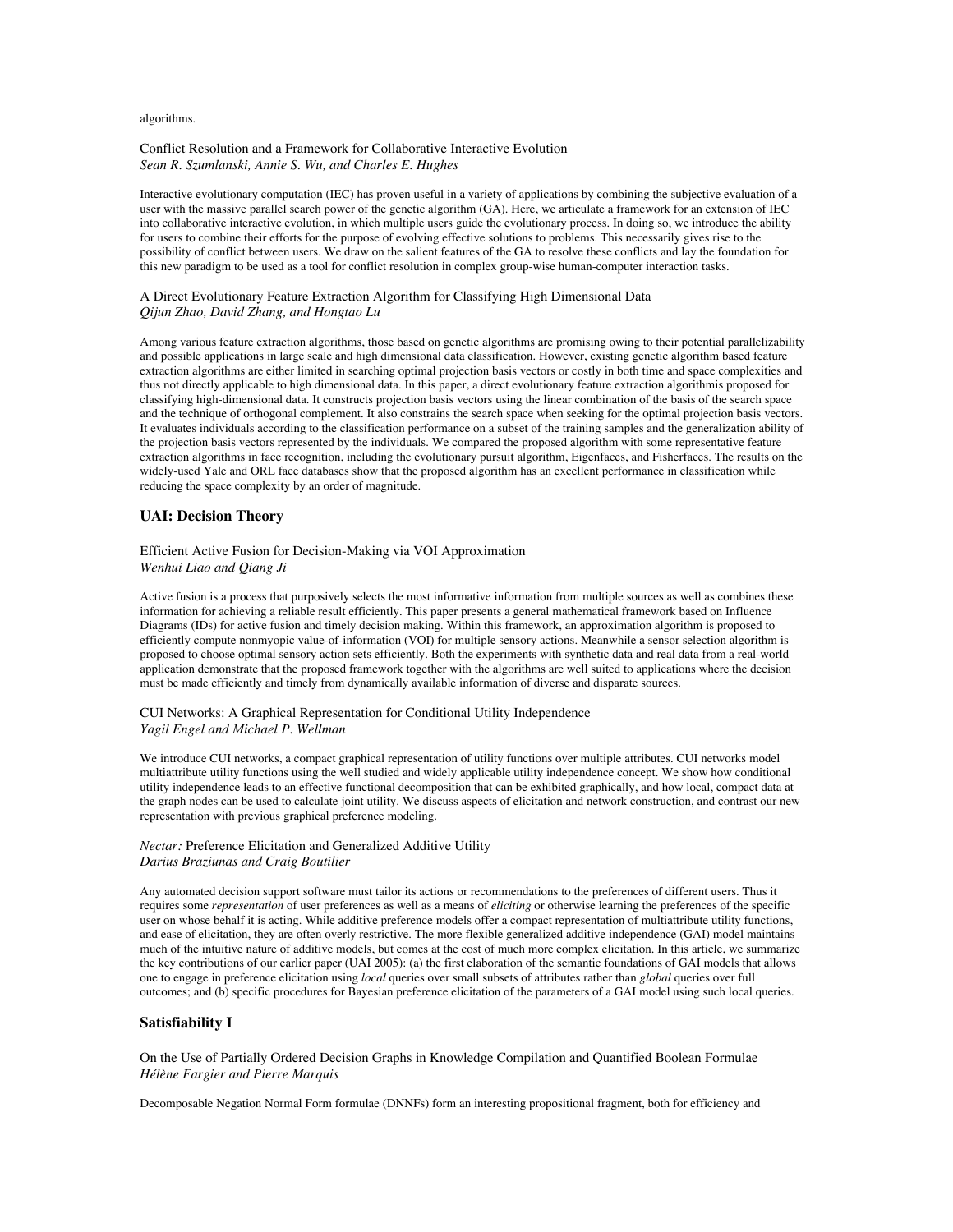succinctness reasons. A famous subclass of the *DNNF* fragment is the *OBDD* fragment which offers many polytime queries and transformations, including quantifier eliminations (under some ordering restrictions). Nevertheless, the decomposable AND nodes at work in OBDDs enable only sequential decisions: clusters of variables are never assigned "in parallel" like in full DNNFs. This is an serious drawback since succinctness for the full *DNNF* fragment relies on such a "parallelization property". This is why we suggest to go a step further, from (sequentially) ordered decision diagrams to (partially) ordered, decomposable decision graphs, in which any decomposable AND node is allowed, and not only assignment ones. We show that, like the *OBDD* fragment, such a new class offers many tractable queries and transformations, including quantifier eliminations under some ordering restrictions. Furthermore, we show that this class is strictly more succinct than *OBDD*.

Model Counting: A New Strategy for Obtaining Good Bounds *Carla P. Gomes, Ashish Sabharwal, and Bart Selman*

Model counting is the classical problem of computing the number of solutions of a given propositional formula. It vastly generalizes the NP-complete problem of propositional satis ability, and hence is both highly useful and extremely expensive to solve in practice. We present a new approach to model counting that is based on adding a carefully chosen number of so-called streamlining constraints to the input formula in order to cut down the size of its solution space in a controlled manner. Each of the additional constraints is a randomly chosen XOR or parity constraint on the problem variables, represented either directly or in the standard CNF form. Inspired by a related yet quite different theoretical study of the properties of XOR constraints, we provide a formal proof that with high probability, the number of XOR constraints added in order to bring the formula to the boundary of being unsatis able determines with high precision its model count. Experimentally, we demonstrate that this approach can be used to obtain good bounds on the model counts for formulas that are far beyond the reach of exact counting methods. In fact, we obtain the rst non-trivial solution counts for very hard, highly structured combinatorial problem instances. Note that unlike other counting techniques, such as Markov Chain Monte Carlo methods, we are able to provide highcon dence guarantees on the quality of the counts obtained.

## *Nectar:* Acquiring Constraint Networks Using a SAT-based Version Space Algorithm *Christian Bessiere, Remi Coletta, Frédéric Koriche, and Barry O'Sullivan*

Constraint programming is a commonly used technology for solving complex combinatorial problems. However, users of this technology need significant expertise in order to model their problems appropriately. We propose a basis for addressing this problem: a new SAT-based version space algorithm for acquiring constraint networks from examples of solutions and non-solutions of a target problem. An important advantage of the algorithm is the ease with which domain-specific knowledge can be exploited.

## **Robotics II**

Bayesian Calibration for Monte Carlo Localization *Armita Kaboli, Michael Bowling, and Petr Musilek*

Localization is a fundamental challenge for autonomous robotics. Although accurate and efficient techniques now exist for solving this problem, they require explicit probabilistic models of the robot's motion and sensors. These models are usually obtained from time-consuming and error-prone measurement or tedious manual tuning. In this paper we examine automatic calibration of sensor and motion models from a Bayesian perspective. We introduce an efficient MCMC procedure for sampling from the posterior distribution of the model parameters. We also present a novel extension of particle filters to make use of our posterior parameter samples. Finally, we demonstrate our approach both in simulation and on a physical robot. Our results demonstrate effective inference of model parameters as well as a paradoxical result that using posterior parameter samples can produce more accurate position estimates than the true parameters.

*Nectar:* Subjective Mapping *Michael Bowling, Dana Wilkinson, and Ali Ghodsi*

Extracting a map from a stream of experience is a key problem in robotics and artificial intelligence in general. We propose a technique, called subjective mapping, that seeks to learn a fully specified predictive model, or map, without the need for expert provided models of the robot's motion and sensor apparatus. We briefly overview the recent advancements presented elsewhere (ICML, IJCAI, and ISRR) that make this possible, examine its significance in relationship to other developments in the field, and outline open issues that remain to be addressed.

Efficient Triangulation-Based Pathfinding *Douglas Demyen and Michael Buro*

In this paper we present a method for abstracting an environment represented using constrained Delaunay triangulations in a way that signi cantly reduces path nding search effort, as well as better representing the basic structure of the environment. The techniques shown here are ideal for objects of varying sizes and environments that are not axis-aligned or that contain many dead-ends, long corridors, or jagged walls that complicate other search techniques. In fact, the abstraction simpli es path nding to deciding to which side of each obstacle to go. This technique is suited to real-time computation both because of its speed and because it lends itself to an anytime algorithm, allowing it to work when varying amounts of resources are assigned to path nding. We test search algorithms running on both the base triangulation (Triangulation  $A^*$   $\tilde{n}$  T $A^*$ ) and our abstraction (Triangulation Reduction  $A^*$   $\tilde{n}$  TR $A^*$ ) against A\* and PRA\* on grid-based maps from the commercial games Baldur's Gate and WarCraft III. We nd that in these cases almost all paths are found much faster using TA\*, and more so using TRA\*.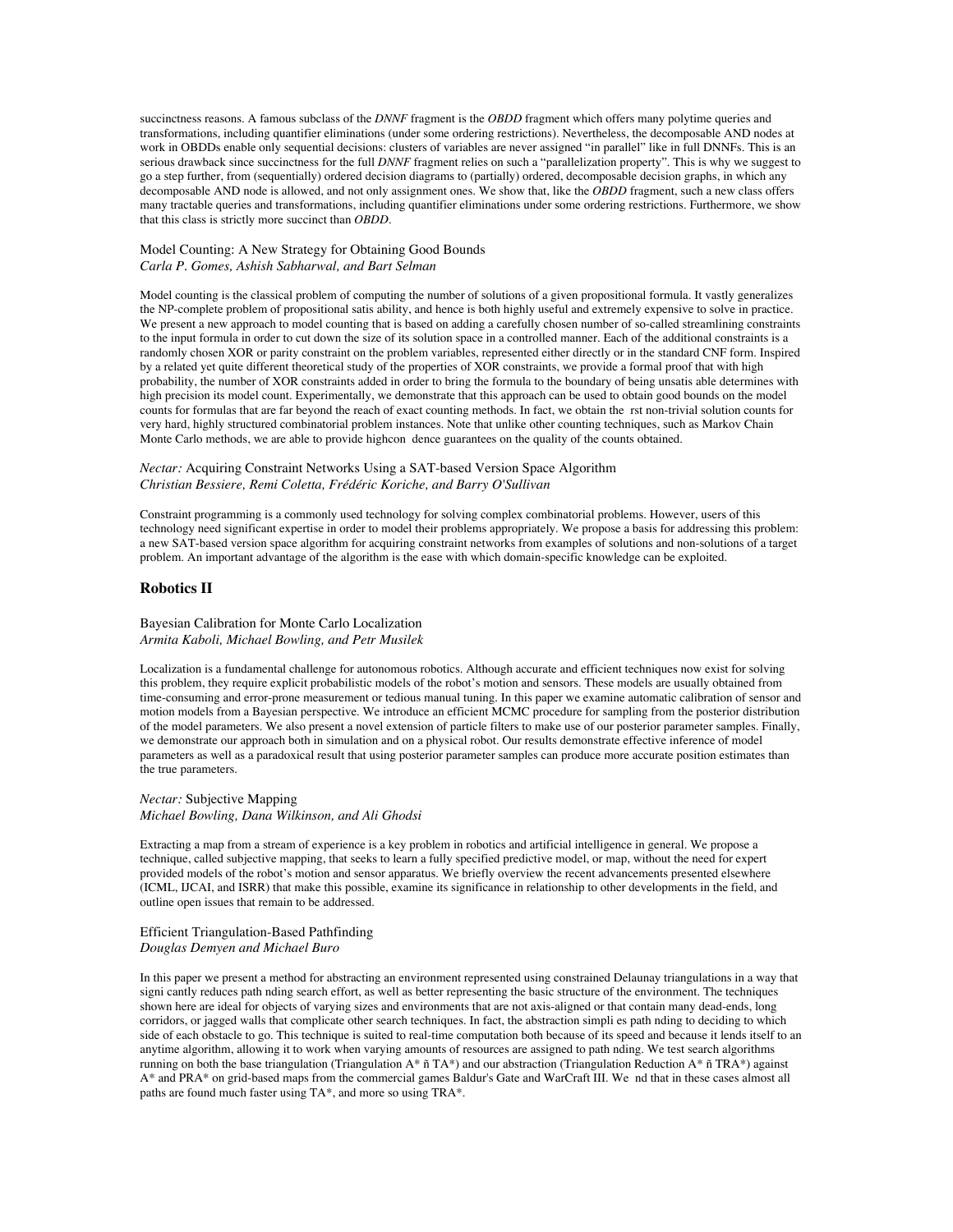## **Human-Computer Interaction & Cognitive Modeling: Intelligent Tutoring Systems**

## Classifying Learner Engagement through Integration of Multiple Data Sources *Carole R. Beal, Lei Qu, and Hyokyeong Lee*

Intelligent tutoring systems (ITS) can provide effective instruction, but learners do not always use such systems effectively. In the present study, high school students' action sequences with a mathematics ITS were machineclassified into five finite-state machines indicating guessing strategies, appropriate help use, and independent problem solving; over 90% of problem events were categorized. Students were grouped via cluster analyses based on self reports of motivation. Motivation grouping predicted ITS strategic approach better than prior math achievement (as rated by classroom teachers). Learners who reported being disengaged in math were most likely to exhibit appropriate help use while working with the ITS, relative to average and high motivation learners. The results indicate that learners can readily report their motivation state and that these data predict how learners interact with the ITS.

### A Dynamic Mixture Model to Detect Student Motivation and Proficiency *Jeff Johns and Beverly Woolf*

Unmotivated students do not reap the full rewards of using a computer-based intelligent tutoring system. Detection of improper behavior is thus an important component of an online student model. To meet this challenge, we present a dynamic mixture model based on Item Response Theory. This model, which simultaneously estimates a student's proficiency and changing motivation level, was tested with data of high school students using a geometry tutoring system. By accounting for student motivation, the dynamic mixture model can more accurately estimate proficiency and the probability of a correct response. The model's generality is an added benefit, making it applicable to many intelligent tutoring systems as well as other domains.

#### Probabilistic Goal Recognition in Interactive Narrative Environments *Bradford Mott, Sunyoung Lee, and James Lester*

Recent years have witnessed a growing interest in interactive narrative-centered virtual environments for education, training, and entertainment. Narrative environments dynamically craft engaging story-based experiences for users, who are themselves active participants in unfolding stories. A key challenge posed by interactive narrative is recognizing users' goals so that narrative planners can dynamically orchestrate plot elements and character actions to create rich, customized stories. In this paper we present an inductive approach to predicting users' goals by learning probabilistic goal recognition models. This approach has been evaluated in a narrative environment for the domain of microbiology in which the user plays the role of a medical detective solving a science mystery. An empirical evaluation of goal recognition based on *n*-gram models and Bayesian networks suggests that the models offer significant predictive power.

# **IAAI-06: Constraint-Based Reasoning**

### Expressive Commerce and Its Application to Sourcing *Tuomas Sandholm*

Sourcing professionals buy several trillion dollars worth of goods and services yearly. We introduced a new paradigm called *expressive commerce* and applied it to sourcing. It combines the advantages of highly expressive human negotiation with the advantages of electronic reverse auctions. The idea is that supply and demand are expressed in drastically greater detail than in traditional electronic auctions, and are algorithmically cleared. This creates a Pareto efficiency improvement in the allocation (a winwin between the buyer and the sellers) but the market clearing problem is a highly complex combinatorial optimization problem. We developed the world's fastest tree search algorithms for solving it. We have hosted \$16 billion of sourcing using the technology, and created \$1.8 billion of hard-dollar savings. The suppliers also benefited by being able to express production efficiencies and creativity, and through exposure problem removal. Supply networks were redesigned, with quantitative understanding of the tradeoffs, and implemented in weeks instead of months.

# **1:50 – 2:50 PM**

## **Machine Learning: Ensemble Learning**

On Combining Multiple Classifiers Using an Evidential Approach *Yaxin Bi, Sally McClean, and Terry Anderson*

Combining multiple classifiers via combining schemes or meta-learners has led to substantial improvements in many classification problems. One of the challenging tasks is to choose appropriate combining schemes and classifiers involved in an ensemble of classifiers. In this paper we propose a novel evidential approach to combining decisions given by multiple classifiers. We develop a novel evidence structure – a focal triplet, examine its theoretical properties and establish computational formulations for representing classifier outputs as pieces of evidence to be combined. The evaluations on the effectiveness of the established formalism have been carried out over the data sets of 20- newsgroup and *Reuters*-21578, demonstrating the advantage of this novel approach in combining classifiers.

Boosting Expert Ensembles for Rapid Concept Recall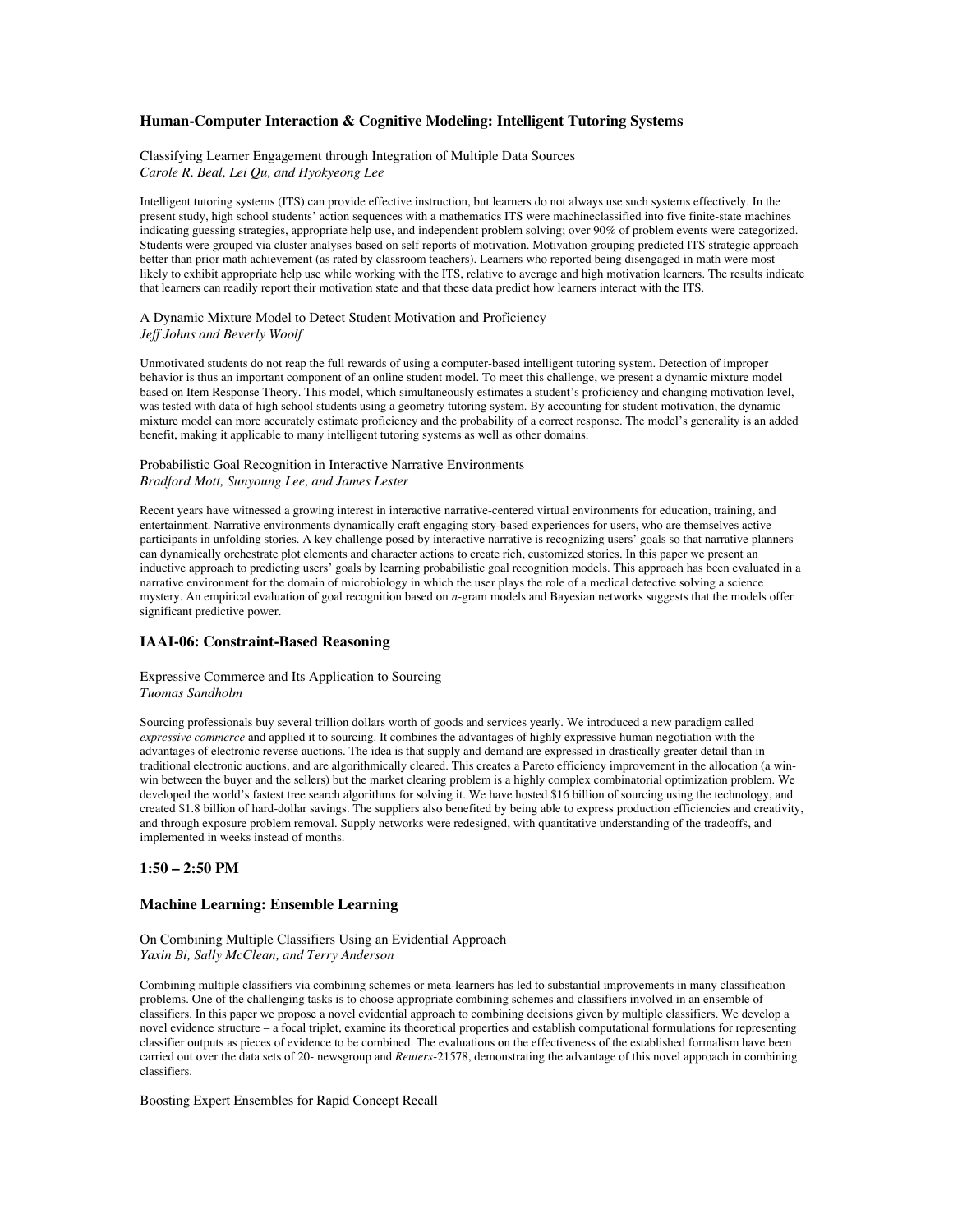#### *Achim Rettinger, Martin Zinkevich, and Michael Bowling*

Many learning tasks in adversarial domains tend to be highly dependent on the opponent. Predefined strategies optimized for play against a specific opponent are not likely to succeed when employed against another opponent. Learning a strategy for each new opponent from scratch, though, is inefficient as one is likely to encounter the same or similar opponents again. We call this particular variant of inductive transfer a concept recall problem. We present an extension to AdaBoost called ExpBoost that is especially designed for such a sequential learning tasks. It automatically balances between an ensemble of experts each trained on one known opponent and learning the concept of the new opponent. We present and compare results of Exp- Boost and other algorithms on both synthetic data and in a simulated robot soccer task. ExpBoost can rapidly adjust to new concepts and achieve performance comparable to a classifier trained exclusively on a particular opponent with far more data.

### Gradient Boosting for Sequence Alignment *Charles Parker, Alan Fern, and Prasad Tadepalli*

Sequence alignment is a common subtask in many applications such as genetic matching and music information retrieval. Crucial to the performance of any sequence alignment algorithm is an accurate model of the reward of transforming one sequence into another. Using this model, we can find the optimal alignment of two sequences or perform query-based selection from a database of target sequences with a dynamic programming approach. In this paper, we describe a new algorithm to learn the reward models from positive and negative examples of matching sequences. We develop a gradient boosting approach that reduces sequence learning to a series of standard function approximation problems that can be solved by any function approximator. A key advantage of this approach is that it is able to induce complex features using function approximation rather than relying on the user to predefine such features. Our experiments on synthetic data and a fairly complex real-world music retrieval domain demonstrate that our approach can achieve better accuracy and faster learning compared to a state-of-the-art structured SVM approach.

## **UAI: Probabilistic Inference**

## MPE and Partial Inversion in Lifted Probabilistic Variable Elimination *Rodrigo de Salvo Braz, Eyal Amir, and Dan Roth*

It is often convenient to represent probabilistic models in a first-order fashion, using logical atoms such as *partners*(*X,Y* ) as random variables parameterized by logical variables. (de Salvo Braz, Amir, & Roth 2005), following (Poole 2003), give a *lifted* variable elimination algorithm (FOVE) for computing marginal probabilities from first-order probabilistic models (belief assessment, or BA). FOVE is lifted because it works directly at the first-order level, eliminating all the instantiations of a set of atoms in a single step, in some cases independently of the number of these instantiations. Previous work could treat only restricted potential functions. There, atoms' instantiations cannot constrain each other: predicates can appear at most once, or logical variables must not interact across atoms. In this paper, we present two contributions. The first one is a significantly more general lifted variable elimination algorithm, FOVE-P, that covers many cases where atoms share logical variables. The second contribution is to use FOVE-P for solving the Most Probable Explanation (MPE) problem, which consists of calculating the most probable assignment of the random variables in a model. The transition from BA to MPE is straightforward in propositional models, but the lifted first-order case is harder. We introduce the notion of *lifted assignments*, a *distribution* of values to a set of random variables rather than to each individual one. Lifted assignments are cheaper to compute while being as useful as regular assignments over that group. Both contributions advance the theoretical understanding of lifted probabilistic inference.

### Solving MAP Exactly by Searching on Compiled Arithmetic Circuits *Jinbo Huang, Mark Chavira, and Adnan Darwiche*

The MAP (maximum a posteriori hypothesis) problem in Bayesian networks is to find the most likely states of a set of variables given partial evidence on the complement of that set. Standard structure-based inference methods for finding exact solutions to MAP, such as variable elimination and jointree algorithms, have complexities that are exponential in the constrained treewidth of the network. A more recent algorithm, proposed by Park and Darwiche, is exponential only in the treewidth and has been shown to handle networks whose constrained treewidth is quite high. In this paper we present a new algorithm for exact MAP that is not necessarily limited in scalability even by the treewidth. This is achieved by leveraging recent advances in compilation of Bayesian networks into arithmetic circuits, which can circumvent treewidth-imposed limits by exploiting the local structure present in the network. Specifically, we implement a branch-and-bound search where the bounds are computed using linear-time operations on the compiled arithmetic circuit. On networks with local structure, we observe orders-of-magnitude improvements over the algorithm of Park and Darwiche. In particular, we are able to efficiently solve many problems where the latter algorithm runs out of memory because of high treewidth.

### An Edge Deletion Semantics for Belief Propagation and its Practical Impact on Approximation Quality *Arthur Choi and Adnan Darwiche*

We show in this paper that the influential algorithm of iterative belief propagation can be understood in terms of exact inference on a polytree, which results from deleting enough edges from the original network. We show that deleting edges implies adding new parameters into a network, and that the iterations of belief propagation are searching for values of these new parameters which satisfy intuitive conditions that we characterize. The new semantics lead to the following question: Can one improve the quality of approximations computed by belief propagation by recovering some of the deleted edges, while keeping the network easy enough for exact inference? We show in this paper that the answer is yes, leading to another question: How do we choose which edges to recover? To answer, we propose a specific method based on mutual information which is motivated by the edge deletion semantics. Empirically, we provide experimental results showing that the quality of approximations can be improved without incurring much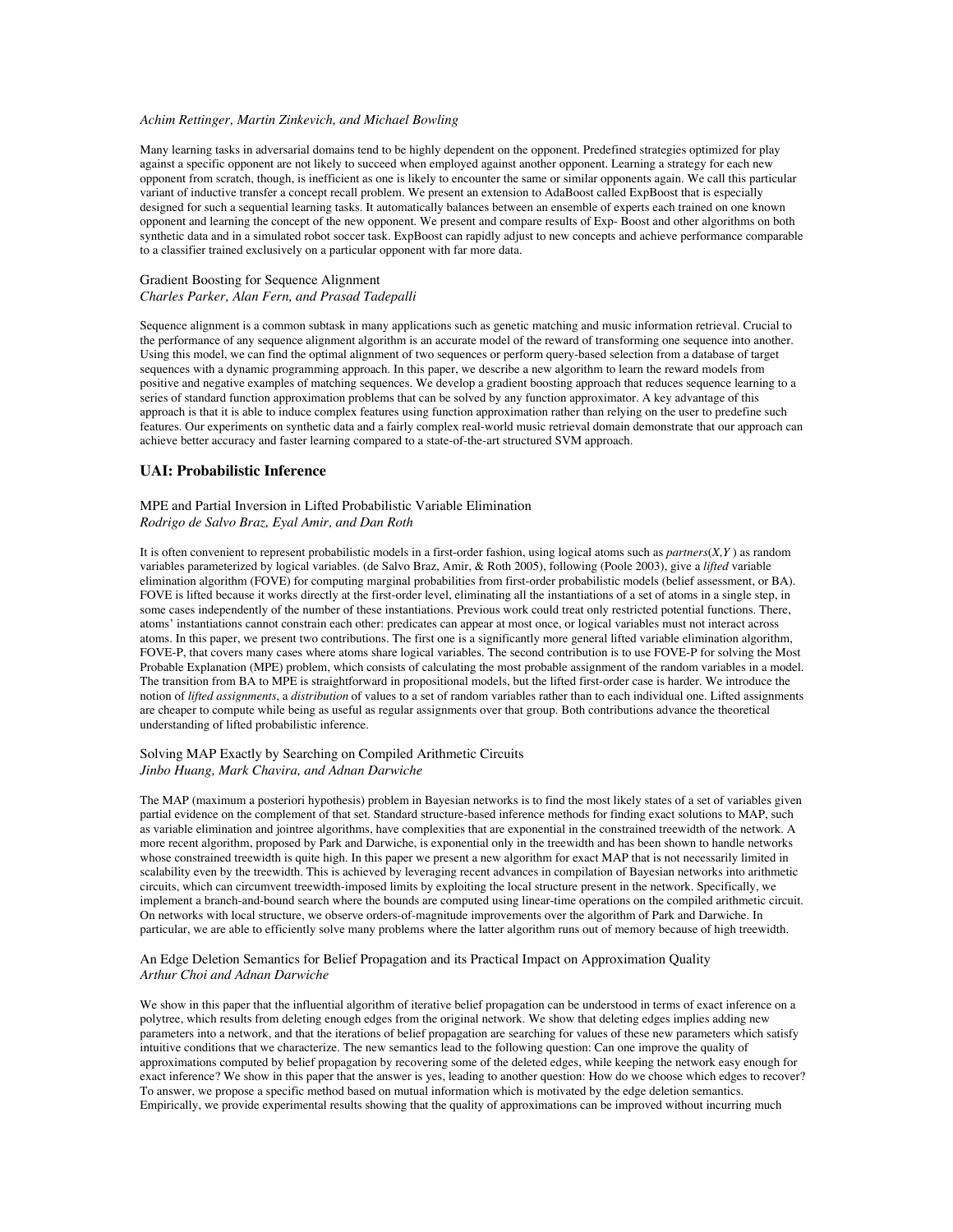additional computational cost. We also show that recovering certain edges with low mutual information may not be worthwhile as they increase the computational complexity, without necessarily improving the quality of approximations.

### **Satisfiability II**

New Inference Rules for Efficient Max-SAT Solving *Federico Heras and Javier Larrosa*

In this paper we augment the Max-SAT solver of (Larrosa & Heras 2005) with three new inference rules. The three of them are special cases of Max-SAT resolution with which better lower bounds and more value pruning is achieved. Our experimental results on several domains show that the resulting algorithm can be orders of magnitude faster than state-of-theart Max-SAT solvers and the best Weighted CSP solver.

Efficient Haplotype Inference with Boolean Satisfiability *Inês Lynce and João Marques-Silva*

One of the main topics of research in genomics is determining the relevance ofmutations, described in haplotype data, as causes of some genetic diseases. However, due to technological limitations, genotype data rather than haplotype data is usually obtained. The haplotype inference by pure parsimony (HIPP) problem consists in inferring haplotypes from genotypes s.t. the number of required haplotypes is minimum. Previous approaches to the HIPP problem have focused on integer programming models and branch-andbound algorithms. In contrast, this paper proposes the utilization of Boolean Satisfiability (SAT). The proposed solution entails a SAT model, a number of key pruning techniques, and an iterative algorithm that enumerates the possible solution values for the target optimization problem. Experimental results, obtained on a wide range of instances, demonstrate that the SAT-based approach can be several orders of magnitude faster than existing solutions. Besides being more efficient, the SAT-based approach is also the only capable of computing the solution for a large number of instances.

Fast SAT-based Answer Set Solver *Zhijun Lin, Yuanlin Zhang, and Hector Hernandez*

Recent research shows that SAT (propositional satisfiability) techniques can be employed to build efficient systems to compute answer sets for logic programs. ASSAT and CMODELS are two well-known such systems. They find an answer set from the full models for the completion of the input program, which is (iteratively) augmented with loop formulas. Making use of the fact that, for non-tight programs, during the model generation, a partial assignment may be extensible to a full model but may not grow into any answer set, we propose to add answer set extensibility checking on partial assignments. Furthermore, given a partial assignment, we identify a class of loop formulas that are "active" on the assignment. These "active" formulas can be used to prune the search space. We also provide an efficient method to generate these formulas. These ideas can be implemented with a moderate modification on SAT solvers. We have developed a new answer set solver SAG on top of the SAT solver MCHAFF. Empirical studies on well-known benchmarks show that in most cases it is faster than the state-of-the-art answer set solvers, often by an order of magnitude. In the few cases when it is not the winner, it is close to the top performer, which shows its robustness.

#### **Robotics III**

*Senior:* From the Programmer's Apprentice to Human-Robot Interaction: Thirty Years of Research on Human-Computer Collaboration

*Charles Rich and Candace L. Sidner*

We summarize the continuous thread of research we have conducted over the past thirty years on human-computer collaboration. This research reflects many of the themes and issues in operation in the greater field of AI over this period, such as knowledge representation and reasoning, planning and intent recognition, learning, and the interplay of human theory and computer engineering.

Reinforcement Learning with Human Teachers: Evidence of Feedback and Guidance with Implications for Learning Performance

*Andrea L. Thomaz and Cynthia Breazeal*

As robots become a mass consumer product, they will need to learn new skills by interacting with typical human users. Past approaches have adapted reinforcement learning (RL) to accept a human reward signal; however, we question the implicit assumption that people shall only want to give the learner feedback on its past actions. We present findings from a human user study showing that people use the reward signal not only to provide feedback about past actions, but also to provide *future directed* rewards to *guide* subsequent actions. Given this, we made specific modifications to the simulated RL robot to incorporate guidance. We then analyze and evaluate its learning performance in a second user study, and we report significant improvements on several measures. This work demonstrates the importance of understanding the human-teacher/robotlearner system as a whole in order to design algorithms that support how people want to teach while simultaneously improving the robot's learning performance.

Diagnosis of Multi-Robot Coordination Failures Using Distributed CSP Algorithms *Meir Kalech, Gal A. Kaminka, Amnon Meisels, and Yehuda Elmaliach*

With increasing deployment of systems involving multiple coordinating agents, there is a growing need for diagnosing coordination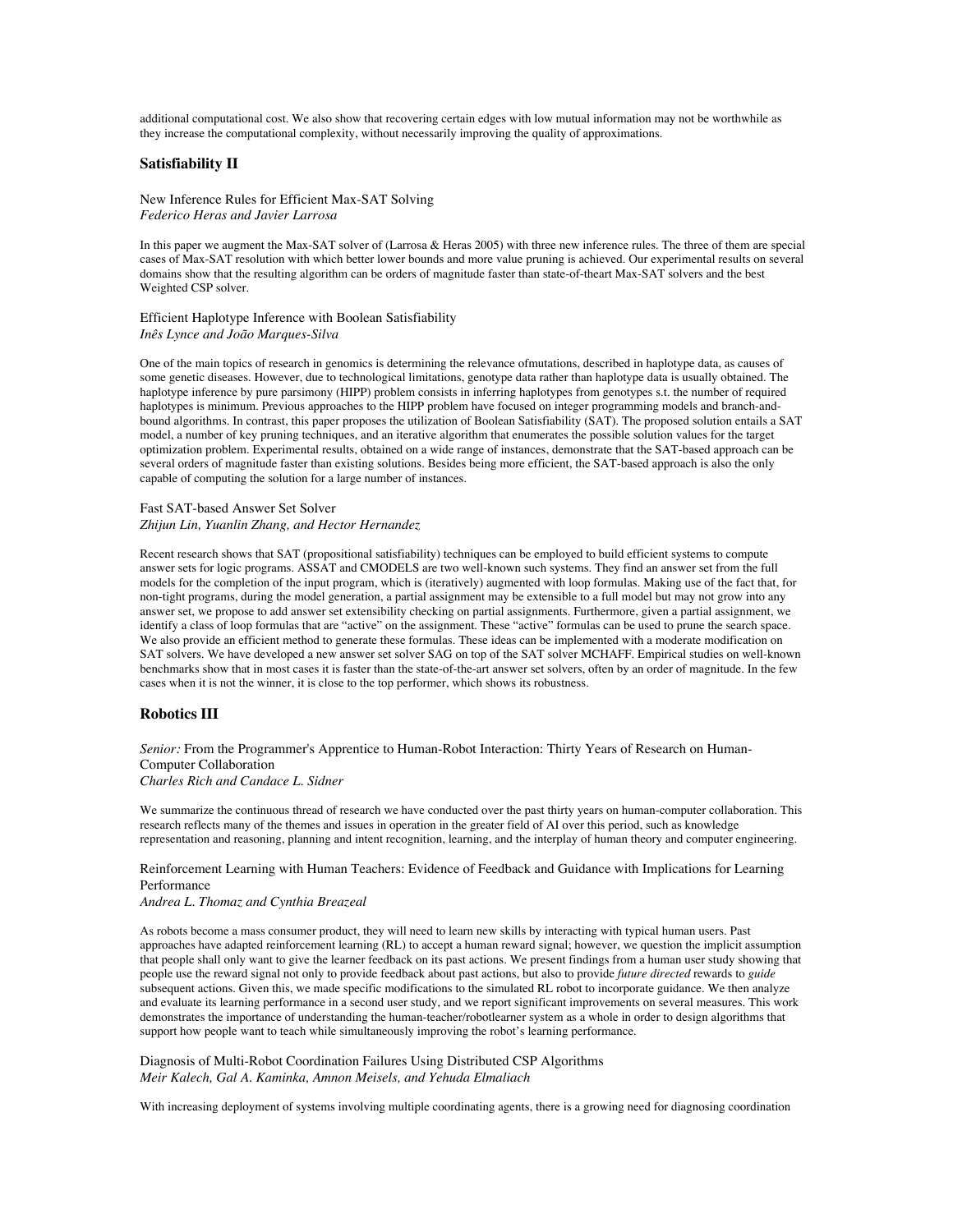failures in such systems. Previous work presented centralized methods for coordination failure diagnosis; however, these are not always applicable, due to the significant computational and communication requirements, and the brittleness of a single point of failure. In this paper we propose a distributed approach to model-based coordination failure diagnosis. We model the coordination between the agents as a constraint graph, and adapt several algorithms from the distributed CSP area, to use as the basis for the diagnosis algorithms. We evaluate the algorithms in extensive experiments with simulated and real Sony Aibo robots and show that in general a trade-off exists between the computational requirements of the algorithms, and their diagnosis results. Surprisingly, in contrast to results in distributed CSPs, the asynchronous backtracking algorithm outperforms stochastic local search in terms of both quality and runtime.

### **Human-Computer Interaction & Cognitive Modeling: Cognitive Modeling**

Modeling Human Decision Making in Cliff-Edge Environments *Ron Katz and Sarit Kraus*

In this paper we propose a model for human learning and decision making in environments of repeated Cliff-Edge (CE) interactions. In CE environments, which include common daily interactions, such as sealed-bid auctions and the Ultimatum Game (UG), the probability of success decreases monotonically as the expected reward increases. Thus, CE environments are characterized by an underlying conflict between the strive to maximize profits and the fear of causing the entire deal to fall through. We focus on the behavior of people who repeatedly compete in one-shot CE interactions, with a different opponent in each interaction. Our model, which is based upon the *Deviated Virtual Reinforcement Learning* (DVRL) algorithm, integrates the Learning Direction Theory with the Reinforcement Learning algorithm. We also examined several other models, using an innovative methodology in which the decision dynamics of the models were compared with the empirical decision patterns of individuals during their interactions. An analysis of human behavior in auctions and in the UG reveals that our model fits the decision patterns of far more subjects than any other model.

## From Pigeons to Humans: Grounding Relational Learning in Concrete Examples *Marc T. Tomlinson and Bradley C. Love*

We present a cognitive model that bridges work in analogy and category learning. The model, Building Relations through Instance Driven Gradient Error Shifting (BRIDGES), extends ALCOVE, an exemplar-based connectionist model of human category learning (Kruschke, 1992). Unlike ALCOVE which is limited to featural or spatial representations, BRIDGES can appreciate analogical relationships between stimuli and stored predicate representations of exemplars. Like ALCOVE, BRIDGES learns to shift attention over the course of learning to reduce error and, in the process, alters its notion of similarity. A shift toward relational sources of similarity allows BRIDGES to display what appears to be an understanding of abstract domains, when in fact performance is driven by similarity-based structural alignment (i.e., analogy) to stored exemplars. Supportive simulations of animal, infant, and adult learning are provided. We end by considering possible extensions of BRIDGES suitable for computationally demanding applications.

## *Nectar:* AI Support for Building Cognitive Models *Robert St. Amant, Sean P. McBride, and Frank E. Ritter*

Cognitive modeling techniques provide a way of evaluating user interface designs, based on what is known about human cognitive strengths and limitations. Cognitive modelers face a tradeoff, however: more detailed models require disproportionately more time and effort to develop than coarser models. In this paper we describe a system, G2A, that automatically produces translations from abstract GOMS models into more detailed ACT-R models. G2A demonstrates how even simple AI techniques can facilitate the construction of cognitive models and suggests new directions for improving modeling tools.

## **IAAI-06: Personalization Technologies**

CPM: Context-Aware Power Management in WLANs *Fahd Albinali and Chris Gniady*

### In this paper, we present a novel approach for tuning

power modes of wireless 802.11 interfaces. We use K-means and simple correlation techniques to analyze user's interaction with applications based on mouse clicks. This provides valuable contextual hints that are used to anticipate future network access patterns and intent of users. Based on those hints, we adapt the power mode of the wireless network interface to optimize both energy usage and bandwidth usage. Evaluation results (based on real data gathered from interaction with a desktop) show significant improvements over earlier power management schemes.

Trip Router with Individualized Preferences (TRIP): Incorporating Personalization into Route Planning *Julia Letchner, John Krumm, and Eric Horvitz*

Popular route planning systems (Windows Live Local, Yahoo! Maps, Google Maps, *etc.*) generate driving directions using a static library of roads and road attributes. They ignore both the time at which a route is to be traveled and, more generally, the preferences of the drivers they serve. We present a set of methods for including driver preferences and time-variant traffic condition estimates in route planning. These methods have been incorporated into a working prototype named TRIP. Using a large database of GPS traces logged by drivers, TRIP learns time-variant traffic speeds for every road in a widespread metropolitan area. It also leverages a driver's past GPS logs when responding to future route queries to produce routes that are more suited to the driver's individual driving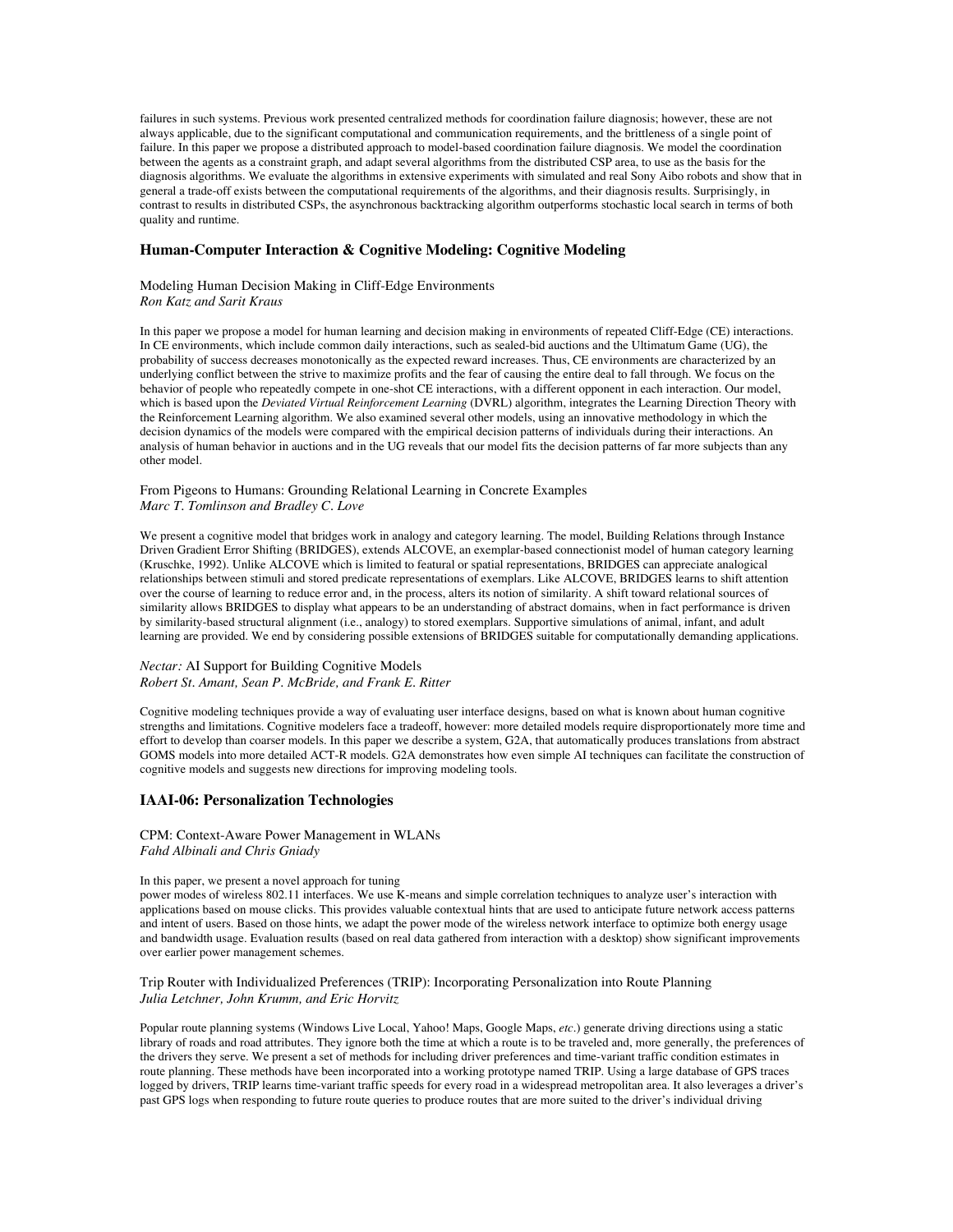preferences. Using experiments with real driving data, we demonstrate that the routes produced by TRIP are measurably closer to those actually chosen by drivers than are the routes produced by routers that use static heuristics.

### **3:00 – 4:00 PM**

## **AI & the Turing Test**

Senior: Turing's Dream and the Knowledge Challenge *Lenhart Schubert*

There is a set of clear-cut challenges, all centering around knowledge, that have received insufficient attention in AI, and whose solution could bring the realization of Turing's dream – the dream of a machine we can talk with just like a person, and which is therefore (at least) our intellectual equal. These challenges have to do with the representation of linguistically expressible knowledge, the role of knowledge in language understanding, the use of knowledge for several sorts of commonsense reasoning, and knowledge accumulation. Concerning the last topic, I briefly present preliminary results of some of our recent efforts to extract "shallow" general knowledge about the world from large text corpora.

Senior: Does the Turing Test Demonstrate Intelligence or Not? *Stuart M. Shieber*

The Turing Test has served as a defining inspiration throughout the early history of artificial intelligence research. Its centrality arises in part because verbal behavior indistinguishable from that of humans seems like an incontrovertible criterion for intelligence, a "philosophical conversation stopper" as Dennett (1985) says. On the other hand, from the moment Turing's seminal article (Turing, 1950) was published, the conversation hasn't stopped; the appropriateness of the Test has been continually questioned, and current philosophical wisdom holds that the Turing Test is hopelessly flawed as a sufficient condition for attributing intelligence. In this short article, I summarize for an artificial intelligence audience an argument that I have presented at length for a philosophical audience (Shieber, to appear) that attempts to reconcile these two mutually contradictory but well-founded attitudes towards the Turing Test that have been under constant debate since 1950 (Shieber, 2004).

## **UAI: Bayesian Networks**

### Identifiability in Causal Bayesian Networks: A Sound and Complete Algorithm *Yimin Huang and Marco Valtorta*

This paper addresses the problem of identifying causal effects from nonexperimental data in a *causal Bayesian network*, i.e., a directed acyclic graph that represents causal relationships. The identifiability question asks whether it is possible to compute the probability of some set of (effect) variables given intervention on another set of (intervention) variables, in the presence of non-observable (i.e., hidden or latent) variables. It is well known that the answer to the question depends on the structure of the causal Bayesian network, the set of observable variables, the set of effect variables, and the set of intervention variables. Our work is based on the work of Tian, Pearl, Huang, and Valtorta (Tian & Pearl 2002a; 2002b; 2003; Huang & Valtorta 2006a) and extends it. We show that the *identify* algorithm that Tian and Pearl define and prove sound for semi-Markovian models can be transfered to general causal graphs and is not only sound, but also complete. This result effectively solves the identifiability question for causal Bayesian networks that Pearl posed in 1995 (Pearl 1995), by providing a sound and complete algorithm for identifiability.

Identification of Joint Interventional Distributions in Recursive Semi-Markovian Causal Models *Ilya Shpitser and Judea Pearl*

This paper is concerned with estimating the effects of actions from causal assumptions, represented concisely as a directed graph, and statistical knowledge, given as a probability distribution. We provide a necessary and sufficient graphical condition for the cases when the causal effect of an arbitrary set of variables on another arbitrary set can be determined uniquely from the available information, as well as an algorithm which computes the effect whenever this condition holds. Furthermore, we use our results to prove completeness of do-calculus [Pearl, 1995], and a version of an identification algorithm in [Tian, 2002] for the same identification problem. Finally, we derive a complete characterization of semi- Markovian models in which all causal effects are identifiable.

### A Bayesian Network for Outbreak Detection and Prediction *Xia Jiang and Garrick L. Wallstrom*

Health care officials are increasingly concerned with knowing early whether an outbreak of a particular disease is unfolding. We often have daily counts of some variable that are indicative of the number of individuals in a given community becoming sick each day with a particular disease. By monitoring these daily counts we can possibly detect an outbreak in an early stage. A number of classical time-series methods have been applied to outbreak detection based on monitoring daily counts of some variables. These classical methods only give us an alert as to whether there may be an outbreak. They do not predict properties of the outbreak such as its size, duration, and how far we are into the outbreak. Knowing the probable values of these variables can help guide us to a cost-effective decision that maximizes expected utility. Bayesian networks have become one of the most prominent architectures for reasoning under uncertainty in artificial intelligence. We present an intelligent system, implemented using a Bayesian network, which not only detects an outbreak, but predicts its size and duration, and estimates how far we are into the outbreak. We show results of investigating the performance of the system using simulated outbreaks based on real outbreak data. These results indicate that the system shows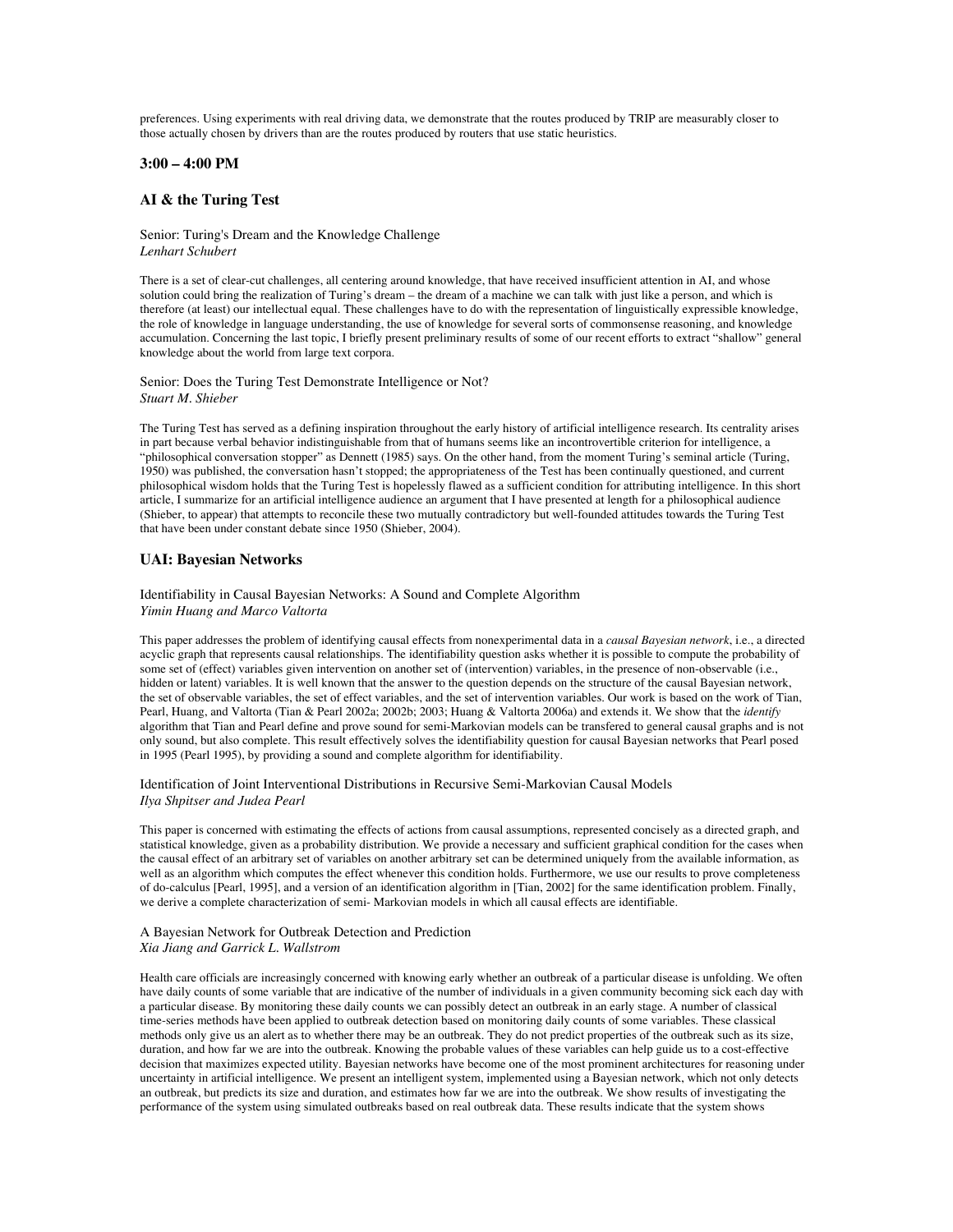promise of being able to predict properties of an outbreak.

## **Satisfiability III**

Abstract Branching for Quantified Formulas *Marco Benedetti*

We introduce a novel search-based decision procedure for Quantified Boolean Formulas (QBFs), called *Abstract Branching*. As opposed to standard search-based procedures, it escapes the burdensome need for branching on both children of every universal node in the search tree. This is achieved by branching on existential variables only, while admissible universal assignments are *inferred*. Running examples and experimental results are reported.

#### Solving QBF by Combining Conjunctive and Disjunctive Normal Forms *Lintao Zhang*

Similar to most state-of-the-art Boolean Satisfiability (SAT) solvers, all contemporary Quantified Boolean Formula (QBF) solvers require inputs to be in the Conjunctive Normal Form (CNF). Most of them also store the QBF in CNF internally for reasoning. In order to use these solvers, arbitrary Boolean formulas have to be transformed into equi-satisfiable formulas in Conjunctive Normal Form by introducing additional variables. In this paper, we point out an inherent limitation of this approach, namely the asymmetric treatment of satisfactions and conflicts. This deficiency leads to artificial increase of search space for QBF solving. To overcome the limitation, we propose to transform a Boolean formula into a combination of an equisatisfiable CNF formula and an equi-tautological DNF formula for QBF solving. QBF solvers based on this approach treat satisfactions and conflicts symmetrically, thus avoiding the exploration of unnecessary search space. A QBF solver called IQTest is implemented based on this idea. Experimental results show that it significantly outperforms existing QBF solvers.

#### DNNF-based Belief State Estimation *Paul Elliott and Brian Williams*

As embedded systems grow increasingly complex, there is a pressing need for diagnosing and monitoring capabilities that estimate the system state robustly. This paper is based on approaches that address the problem of robustness by reasoning over declarative models of the physical plant, represented as a variant of factored Hidden Markov Models, called Probabilistic Concurrent Constraint Automata. Prior work on Mode Estimation of PCCAs is based on a Best-First Trajectory Enumeration (BFTE) algorithm. Two algorithms have since made improvements to the BFTE algorithm: 1) the Best-First Belief State Update (BFBSU) algorithm has improved the accuracy of BFTE and 2) the MEXEC algorithm has introduced a polynomial-time bounded algorithm using a smooth deterministic decomposable negation normal form (sd-DNNF) representation. This paper introduces a new DNNF-based Belief State Estimation (DBSE) algorithm that merges the polynomial time bound of the MEXEC algorithm with the accuracy of the BFBSU algorithm. This paper also presents an encoding of a PCCA as a CNF with probabilistic data, suitable for compilation into an sd-DNNF-based representation. The sd-DNNF representation supports computing k belief states from k previous belief states in the DBSE algorithm.

#### **Computer Vision**

### Object Boundary Detection in Images using a Semantic Ontology *Anthony Hoogs and Roderic Collins*

We present a novel method for detecting the boundaries between objects in images that uses a large, hierarchical, semantic ontology – WordNet. The semantic object hierarchy in WordNet grounds this ill-posed segmentation problem, so that true boundaries are defined as edges between instances of different classes, and all other edges are clutter. To avoid fully classifying each pixel, which is very difficult in generic images, we evaluate the semantic similarity of the two regions bounding each edge in an initial oversegmentation. Semantic similarity is computed using WordNet enhanced with appearance information, and is largely orthogonal to visual similarity. Hence two regions with very similar visual attributes, but from different categories, can have a large semantic distance and therefore evidence of a strong boundary between them, and vice versa. The ontology is trained with images from the UC Berkeley image segmentation benchmark, extended with manual labeling of the semantic content of each image segment. Results on boundary detection against the benchmark images show that semantic similarity computed through WordNet can significantly improve boundary detection compared to generic segmentation.

#### Motion-Based Autonomous Grounding: Inferring External World Properties from Encoded Internal Sensory States Alone

#### *Yoonsuck Choe and Noah H. Smith*

How can we build artificial agents that can autonomously explore and understand their environments? An immediate requirement for such an agent is to learn how its own sensory state corresponds to the external world properties: It needs to learn the semantics of its internal state (i.e., grounding). In principle, we as programmers can provide the agents with the required semantics, but this will compromise the autonomy of the agent. To overcome this problem, we may fall back on natural agents and see how they acquire meaning of their own sensory states, their neural firing patterns. We can learn a lot about what certain neural spikes mean by carefully controlling the input stimulus while observing how the neurons fire. However, neurons embedded in the brain do not have direct access to the outside stimuli, so such a stimulus-to-spike association may not be learnable at all. How then can the brain solve this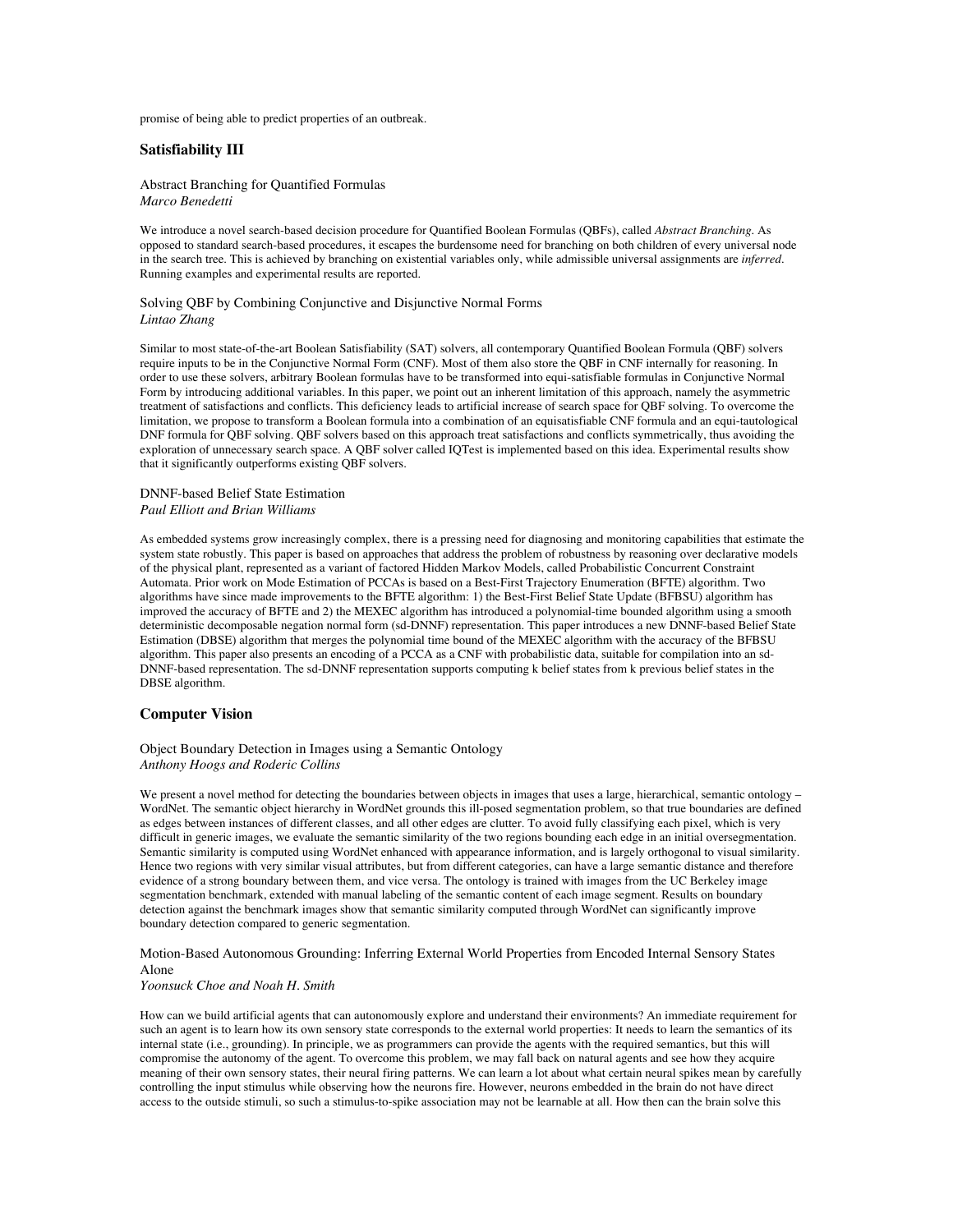problem? (We know it does.) We propose that motor interaction with the environment is necessary to overcome this conundrum. Further, we provide a simple yet powerful criterion, sensory invariance, for learning the meaning of sensory states. The basic idea is that a particular form of action sequence that maintains invariance of a sensory state will express the key property of the environmental stimulus that gave rise to the sensory state. Our experiments with a sensorimotor agent trained on natural images show that sensory invariance can indeed serve as a powerful objective for semantic grounding.

#### *Nectar:* The Role of Context in Head Gesture Recognition *Louis-Philippe Morency, Candace Sidner, Christopher Lee, and Trevor Darrell*

Head pose and gesture offer several key conversational grounding cues and are used extensively in face-to-face interaction among people. We investigate how dialog context from an embodied conversational agent (ECA) can improve visual recognition of user gestures. We present a recognition framework which (1) extracts contextual features from an ECA's dialog manager, (2) computes a prediction of head nod and head shakes, and (3) integrates the contextual predictions with the visual observation of a vision-based head gesture recognizer. We found a subset of lexical, punctuation and timing features that are easily available in most ECA architectures and can be used to learn how to predict user feedback. Using a discriminative approach to contextual prediction and multi-modal integration, we were able to improve the performance of head gesture detection even when the topic of the test set was significantly different than the training set.

## **Competitions at AAAI**

General Game Playing Competition *Michael Genesereth*

Mobile Robot Competition *Paul Rybski and Jeffrey Forbes*

Poker Competition *Martin Zinkevich*

## **IAAI-06: Knowledge-Based Systems 3**

TPBOSCourier: A Transportation Procurement System (for the Procurement of Courier Services) *Andrew Lim, Zhou Xu, Brenda Cheang, Ho Wee Kit, and Steve Au-yeung*

*TPBOSCourier* is the Transportation Procurement and Bid Optimization System (*TPBOS*) for Philips Electronics to automate and optimize its procurement of courier services. It was jointly developed by Red Jasper Limited and the Hong Kong University of Science and Technology, and has been successfully deployed in 2005. Philips typically procures courier services for more than 2500 shipping lanes annually and the use of the software has resulted in significant cost and time savings in analyzing and optimizing procurement decisions. This paper explains the development and design of the *TPBOSCourier*.

#### Hand Grip Pattern Recognition for Mobile User Interfaces

*Kee-Eung Kim, Wook Chang, Sung-Jung Cho, Junghyun Shim, Hyunjeong Lee, Joonah Park, Youngbeom Lee, and Sangryoung Kim*

This paper presents a novel user interface for handheld mobile devices by recognizing hand grip patterns. Particularly, we consider the scenario where the device is provided with an array of capacitive touch sensors underneath the exterior cover. In order to provide the users with intuitive and natural manipulation experience, we use pattern recognition techniques for identifying the users' hand grips from the touch sensors. Preliminary user studies suggest that filtering out unintended user hand grip is one of the most important issues to be resolved. We discuss the details of the prototype implementation, as well as engineering challenges for practical deployment.

# *AAAI-06 Technical Posters*

# *Wednesday, July 19 5:30 – 9:30 pm*

## **Constraint Satisfaction and Satisfiability**

Extending Dynamic Backtracking to Solve Weighted Conditional CSPs, *Robert T. Effinger and Brian C. Williams*

Many planning and design problems can be characterized as optimal search over a constrained network of conditional choices with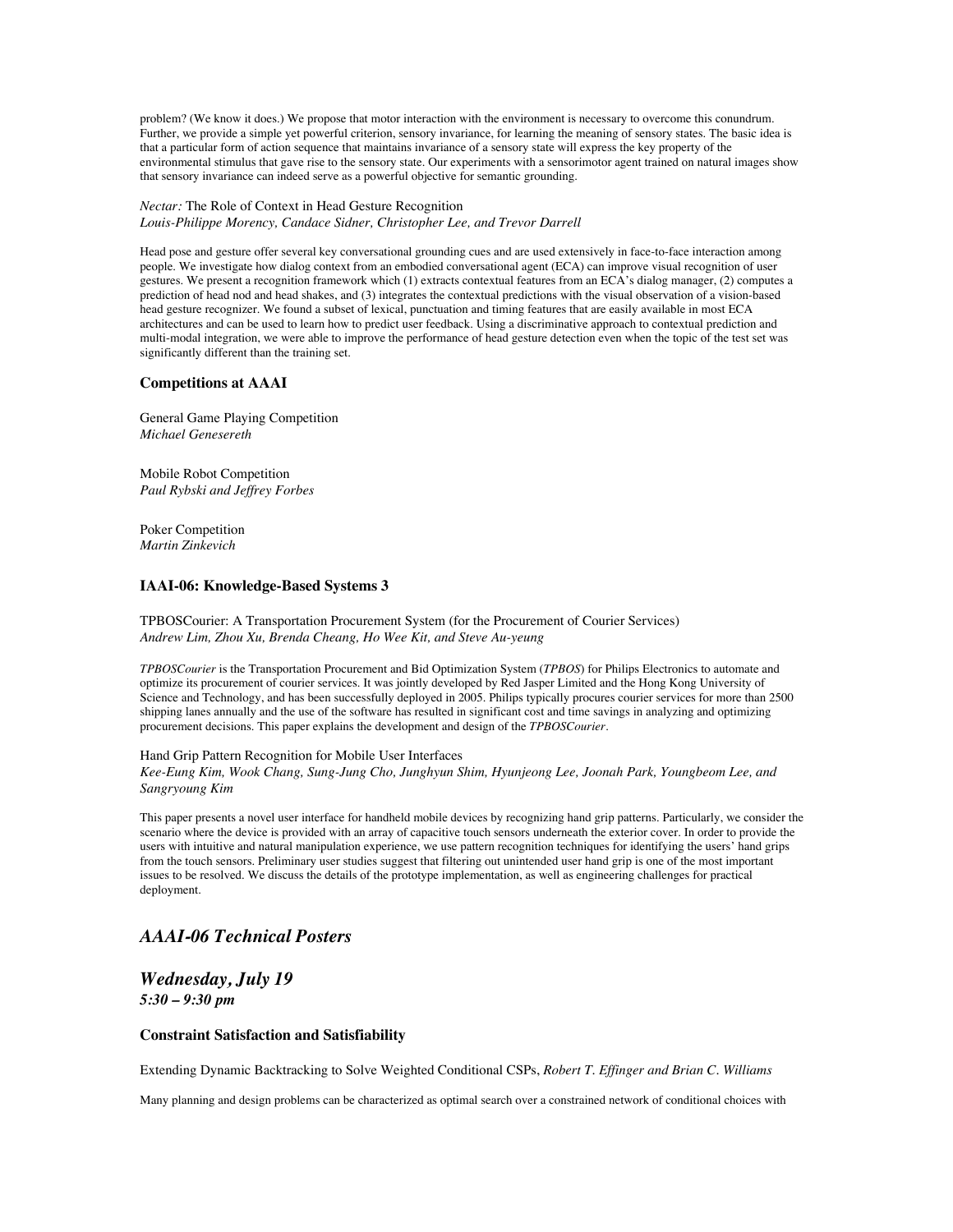preferences. To draw upon the advanced methods of constraint satisfaction to solve these types of problems, many dynamic and flexible CSP variants have been proposed. One such variant is the Weighted Conditional CSP (WCCSP). So far, however, little work has been done to extend the full suite of CSP search algorithms to solve these CSP variants. In this paper, we extend Dynamic Backtracking and similar backjumpingbased CSP search algorithms to solve WCCSPs by utilizing activity constraints and soft constraints in order to quickly prune infeasible and suboptimal regions of the search space. We provide experimental results on randomly generated WCCSP instances to prove these claims.

## Detecting Disjoint Inconsistent Subformulas for Computing Lower Bounds for Max-SAT, Chu-*Min Li, Felip Manyà, and Jordi Planes*

Many lower bound computation methods for branch and bound Max-SAT solvers can be explained as procedures that search for disjoint inconsistent subformulas in the Max-SAT instance under consideration. The difference among them is the technique used to detect inconsistencies. In this paper, we define five new lower bound computation methods: two of them are based on detecting inconsistencies via a unit propagation procedure that propagates unit clauses using an original ordering; the other three add an additional level of forward look-ahead based on detecting failed literals. Finally, we provide empirical evidence that the new lower bounds are of better quality than the existing lower bounds, as well as that a solver with our new lower bounds greatly outperforms some of the best performing state-of-the-art Max-SAT solvers on Max-2SAT, Max-3SAT, and Max-Cut instances.

An Asymptotically Optimal Algorithm for the Max k-Armed Bandit Problem, *Matthew J. Streeter and Stephen F. Smith*

We present an asymptotically optimal algorithm for the *max* variant of the k-armed bandit problem. Given a set of k slot machines, each yielding payoff from a fixed (but unknown) distribution, we wish to allocate trials to the machines so as to maximize the expected maximum payoff received over a series of n trials. Subject to certain distributional assumptions, we show that O "k ln( k ln(n)2 2 "trials are sufficient to identify, with probability at least 1 \_ , a machine whose expected maximum payoff is within of optimal. This result leads to a strategy for solving the problem that is asymptotically optimal in the following sense: the gap between the expected maximum payoff obtained by using our strategy for n trials and that obtained by pulling the single best arm for all n trials approaches zero as n ! 1.

## **Human Computer Interaction and Cognitive Modeling**

### Evaluating Critiquing-based Recommender Agents, *Li Chen and Pearl Pu*

We describe a user study evaluating two critiquing-based recommender agents based on three criteria: decision accuracy, decision effort, and user confidence. Results show that user-motivated critiques were more frequently applied and the example critiquing system employing only this type of critiques achieved the best results. In particular, the example critiquing agent significantly improves users' decision accuracy with less cognitive effort consumed than the dynamic critiquing recommender with systemproposed critiques. Additionally, the former is more likely to inspire users' confidence of their choice and promote their intention to purchase and return to the agent for future use.

## Salience in Orientation-Filter Response Measured as Suspicious Coincidence in Natural Images, *Subramonia Sarma and Yoonsuck Choe*

Visual cortex neurons have receptive fields resembling oriented bandpass filters, and their response distributions on natural images are non-Gaussian. Inspired by this, we previously showed that comparing the response distribution to normal distribution with the same variance gives a good thresholding criterion for detecting salient levels of edginess in images. However, (1) the results were based on comparison with human data, thus, an objective, quantitative performance measure was not taken. Furthermore, (2) why a normal distribution would serve as a good baseline was not investigated in full. In this paper, we first conduct a quantitative analysis of the normal-distribution baseline, using artificial images that closely mimic the statistics of natural images. Since in these artificial images, we can control and obtain the exact saliency information, the performance of the thresholding algorithm can be measured objectively. We then interpret the issue of the normal distribution being an effective baseline for thresholding, under the general concept of suspicious coincidence proposed by Barlow. It turns out that salience defined our way can be understood as a deviation from the unsuspicious baseline. Our results show that the response distribution on white-noise images (where there is no structure, thus zero salience and nothing suspicious) has a near-Gaussian distribution. We then show that the response threshold directly calculated from the response distribution to white-noise images closely matches that of humans, providing further support for the analysis. In sum, our results and analysis show an intimate relationship among subjective perceptual measure of salience, objective measures of salience using normal distributions as a baseline, and the theory of suspicious coincidence.

## **Knowledge Representation and Logic**

Goal Specification, Non-Determinism and Quantifying over Policies, *Chitta Baral and Jicheng Zhao*

One important aspect in directing cognitive robots or agents is to formally specify what is expected of them. This is often referred to as goal specification. Temporal logics such as LTL, and CTL*°Ë* have been used to specify goals of cognitive robots and agents when their actions have deterministic consequences. It has been suggested that in domains where actions have non-deterministic effects, temporal logics may not be able to express many intuitive and useful goals. In this paper we first show that this is indeed true with respect to existing temporal logics such as LTL, CTL*°Ë*, and *1/4*-CTL*°Ë*. We then propose the language, P-CTL*°Ë*, which includes the quantifiers, exist a policy and for all policies. We show that this language allows for the specification of richer goals, including many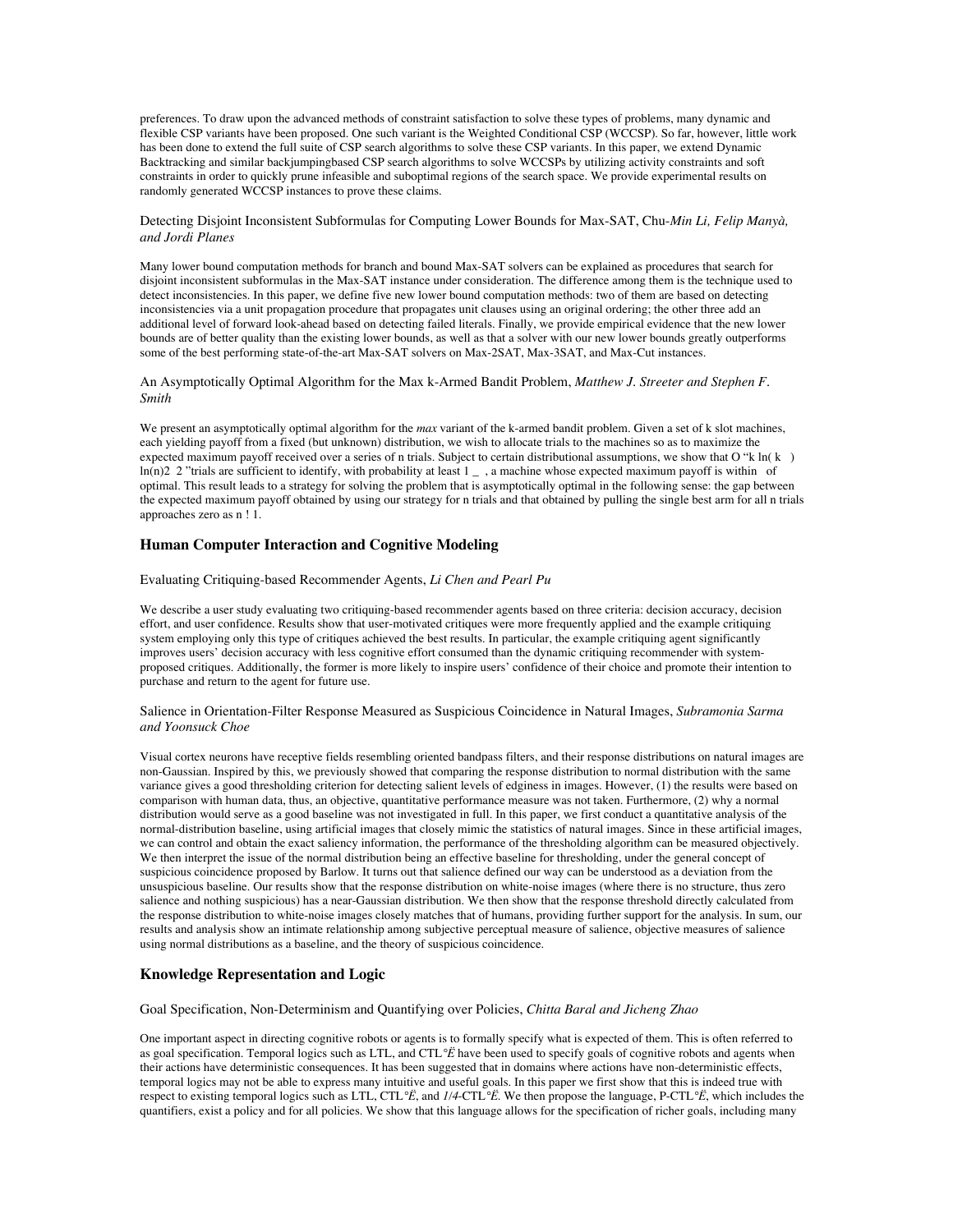intuitive and useful goals mentioned in the literature which cannot be expressed in existing temporal languages. We generalize our approach of showing the limitations of *1/4*- CTL*°Ë* to develop a framework to compare expressiveness of goal languages.

#### Belief Change in the Context of Fallible Actions and Observations, *Aaron Hunter and James P. Delgrande*

We consider the iterated belief change that occurs following an alternating sequence of actions and observations. At each instant, an agent has some beliefs about the action that occurs as well as beliefs about the resulting state of the world. We represent such problems by a sequence of ranking functions, so an agent assigns a quantitative plausibility value to every action and every state at each point in time. The resulting formalism is able to represent fallible knowledge, erroneous perception, exogenous actions, and failed actions. We illustrate that our framework is a generalization of several existing approaches to belief change, and it appropriately captures the non-elementary interaction between belief update and belief revision.

### Characterizing Data Complexity for Conjunctive Query Answering in Expressive Description Logics, *Magdalena Ortiz, Diego Calvanese, and Thomas Eiter*

Description Logics (DLs) are the formal foundations of the standard web ontology languages OWL-DL and OWL-Lite. In the Semantic Web and other domains, ontologies are increasingly seen also as a mechanism to access and query data repositories. This novel context poses an original combination of challenges that has not been addressed before: (*i*) sufficient expressive power of the DL to capture common data modeling constructs; (*ii*) well established and flexible query mechanisms such as Conjunctive Queries (CQs); (*iii*) optimization of inference techniques with respect to data size, which typically dominates the size of ontologies. This calls for investigating data complexity of query answering in expressive DLs. While the complexity of DLs has been studied extensively, data complexity has been characterized only for answering atomic queries, and was still open for answering CQs in expressive DLs. We tackle this issue and prove a tight CONP upper bound for the problem in *SHIQ*, as long as no transitive roles occur in the query. We thus establish that for a whole range of DLs from *AL* to *SHIQ*, answering CQs with no transitive roles has CONP-complete data complexity. We obtain our result by a novel tableaux-based algorithm for checking query entailment, inspired by the one in [19], but which manages the technical challenges of simultaneous inverse roles and number restrictions (which leads to a DL lacking the finite model property).

Reconciling Situation Calculus and Fluent Calculus, *Stephan Schiffel and Michael Thielscher*

The Situation Calculus and the Fluent Calculus are successful action formalisms that share many concepts. But until now there is no formal relation between the two calculi that would allow to formally analyze the relationship between the two approaches as well as between the programming languages based on them, Golog and FLUX. Furthermore, such a formal relation would allow to combine Golog and FLUX and to analyze which of the underlying computation principles is better suited for different classes of programs. We develop a formal translation between domain axiomatizations of the Situation Calculus and the Fluent Calculus and present a Fluent Calculus semantics for Golog programs. For domains with deterministic actions our approach allows an automatic translation of Golog domain descriptions and execution of Golog programs with FLUX.

## **Machine Learning**

On the Difficulty of Modular Reinforcement Learning for Real-World Partial Programming, *Sooraj Bhat, Charles L. Isbell, Jr., and Michael Mateas*

In recent years there has been a great deal of interest in ìmodular reinforcement learningî (MRL). Typically, problems are decomposed into concurrent subgoals, allowing increased scalability and state abstraction. An arbitrator combines the subagents' preferences to select an action. In this work, we contrast treating an MRL agent as a set of subagents with the same goal with treating an MRL agent as a set of subagents who may have different, possibly con icting goals. We argue that the latter is a more realistic description of realworld problems, especially when building partial programs. We address a range of algorithms for single-goal MRL, and leveraging social choice theory, we present an impossibility result for applications of such algorithms to multigoal MRL. We suggest an alternative formulation of arbitration as scheduling that avoids the assumptions of comparability of preference that are implicit in single-goal MRL. A notable feature of this formulation is the explicit codi cation of the tradeoffs between the subproblems. Finally, we introduce A2BL, a language that encapsulates many of these ideas.

Identifying and Generating Easy Sets of Constraints for Clustering, *Ian Davidson and S. S. Ravi*

Clustering under constraints is a recent innovation in the artificial intelligence community that has yielded significant practical benefit. However, recent work has shown that for some negative forms of constraints the associated subproblem of just finding a feasible clustering is **NP**-complete. These *worst case* results for the entire problem class say nothing of where and how prevalent easy problem instances are. In this work, we show that there are large pockets within these problem classes where clustering under constraints is easy and that using easy sets of constraints yields better empirical results. We then illustrate several sufficient conditions from graph theory to identify *a priori* where these easy problem instances are and present algorithms to create large and easy to satisfy constraint sets.

Nonnegative Matrix Factorization and Probabilistic Latent Semantic Indexing: Equivalence Chi-Square Statistic, and a Hybrid Method, *Chris Ding, Tao Li, and Wei Peng*

Non-negative Matrix Factorization (NMF) and Probabilistic Latent Semantic Indexing (PLSI) have been successfully applied to document clustering recently. In this paper, we show that PLSI and NMF optimize the same objective function, although PLSI and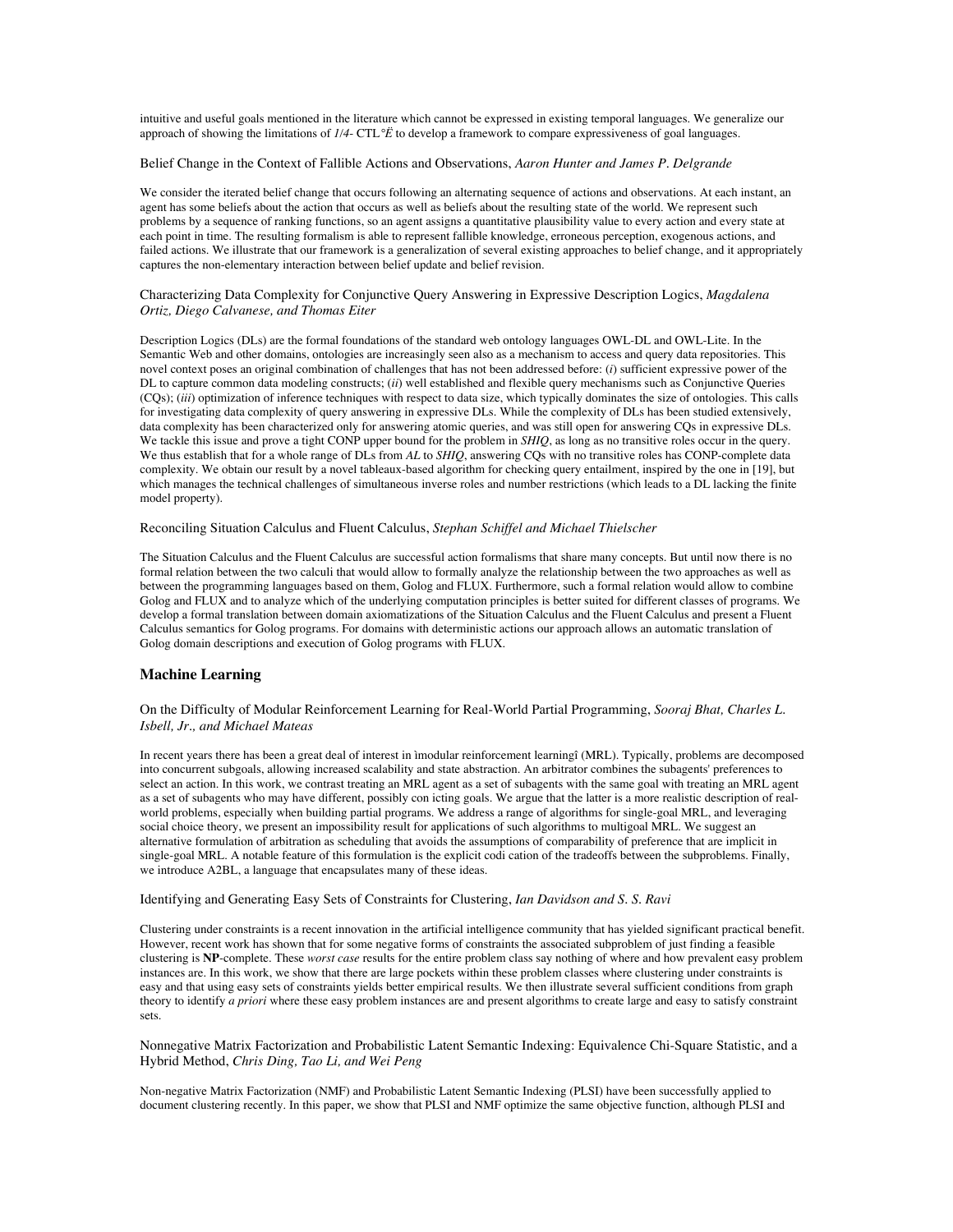NMF are different algorithms as verified by experiments. This provides a theoretical basis for a new hybrid method that runs PLSI and NMF alternatively, each jumping out of local minima of the other method successively, thus achieving better final solution. Extensive experiments on 5 real-life datasets show relations between NMF and PLSI, and indicate the hybrid method lead to significant improvements over NMF-only or PLSI-only methods. We also show that at first order approximation, NMF is identical to 2-statistic.

#### Incremental Least-Squares Temporal Difference Learning, *Alborz Geramifard, Michael Bowling, and Richard S. Sutton*

Approximate policy evaluation with linear function approximation is a commonly arising problem in reinforcement learning, usually solved using temporal difference (TD) algorithms. In this paper we introduce a new variant of linear TD learning, called incremental least-squares TD learning, or iLSTD. This method is more data efficient than conventional TD algorithms such as TD(0) and is more computationally efficient than non-incremental least-squares TD methods such as LSTD (Bradtke & Barto 1996; Boyan 1999). In particular, we show that the per-time-step complexities of iLSTD and TD(0) are O(n), where n is the number of features, whereas that of LSTD is O(n2). This difference can be decisive in modern applications of reinforcement learning where the use of a large number features has proven to be an effective solution strategy. We present empirical comparisons, using the test problem introduced by Boyan (1999), in which iLSTD converges faster than TD(0) and almost as fast as LSTD.

Improving Approximate Value Iteration Using Memories and Predictive State Representations, *Michael R. James, Ton Wessling, and Nikos Vlassis*

Planning in partially-observable dynamical systems is a challenging problem, and recent developments in point-based techniques such as Perseus significantly improve performance as compared to exact techniques. In this paper, we show how to apply these techniques to new models for non- Markovian dynamical systems called Predictive State Representations (PSRs) and Memory-PSRs (mPSRs). PSRs and mPSRs are models of non-Markovian decision processes that differ from latent-variable models (e.g. HMMs, POMDPs) by representing state using only observable quantities. Further, mPSRs explicitly represent certain structural properties of the dynamical system that are also relevant to planning. We show how planning techniques can be adapted to leverage this structure to improve performance both in terms of execution time as well as quality of the resulting policy.

#### Quantifying the Impact of Learning Algorithm Parameter Tuning, *Niklas Lavesson and Paul Davidsson*

The impact of learning algorithm optimization by means of parameter tuning is studied. To do this, two quality attributes, sensitivity and classification performance, are investigated, and two metrics for quantifying each of these attributes are suggested. Using these metrics, a systematic comparison has been performed between four induction algorithms on eight data sets. The results indicate that parameter tuning is often more important than the choice of algorithm and there does not seem to be a trade-off between the two quality attributes. Moreover, the study provides quantitative support to the assertion that some algorithms are more robust than others with respect to parameter configuration. Finally, it is briefly described how the quality attributes and their metrics could be used for algorithm selection in a systematic way.

## Multi-Conditional Learning: Generative/Discriminative Training for Clustering and Classification, *Andrew McCallum, Chris Pal, Greg Druck, and Xuerui Wang*

This paper presents multi-conditional learning (MCL), a training criterion based on a product of multiple conditional likelihoods. When combining the traditional conditional probability of "label given input" with a generative probability of "input given label" the later acts as a surprisingly effective regularizer. When applied to models with latent variables, MCL combines the structure-discovery capabilities of generative topic models, such as latent Dirichlet allocation and the exponential family harmonium, with the accuracy and robustness of discriminative classifiers, such as logistic regression and conditional random fields. We present results on several standard text data sets showing significant reductions in classification error due to MCL regularization, and substantial gains in precision and recall due to the latent structure discovered under MCL.

#### Learning Blocking Schemes for Record Linkage, *Matthew Michelson and Craig A. Knoblock*

*Record linkage* is the process of matching records across data sets that refer to the same entity. One issue within record linkage is determining which record pairs to consider, since a detailed comparison between all of the records is impractical. *Blocking* addresses this issue by generating candidate matches as a preprocessing step for record linkage. For example, in a person matching problem, blocking might return all people with the same last name as candidate matches. Two main problems in blocking are the selection of attributes for generating the candidate matches and deciding which methods to use to compare the selected attributes. These attribute and method choices constitute a *blocking scheme*. Previous approaches to record linkage address the blocking issue in a largely ad-hoc fashion. This paper presents a machine learning approach to automatically learn effective blocking schemes. We validate our approach with experiments that show our learned blocking schemes outperform the ad-hoc blocking schemes of non-experts and perform comparably to those manually built by a domain expert.

### Thresholding for Making Classifiers Cost-sensitive, *Victor S. Sheng and Charles X. Ling*

In this paper we propose a very simple, yet general and effective method to make any cost-insensitive classifiers (that can produce probability estimates) cost-sensitive. The method, called *Thresholding*, selects a proper threshold from training instances according to the misclassification cost. Similar to other cost-sensitive meta-learning methods, *Thresholding* can convert any existing (and future) costinsensitive learning algorithms and techniques into costsensitive ones. However, by comparing with the existing cost sensitive meta-learning methods and the direct use of the theoretical threshold, *Thresholding* almost always produces the lowest misclassification cost. Experiments also show that *Thresholding* has the least sensitivity on the misclassification cost ratio. Thus, it is recommended to use when the difference on misclassification costs is large.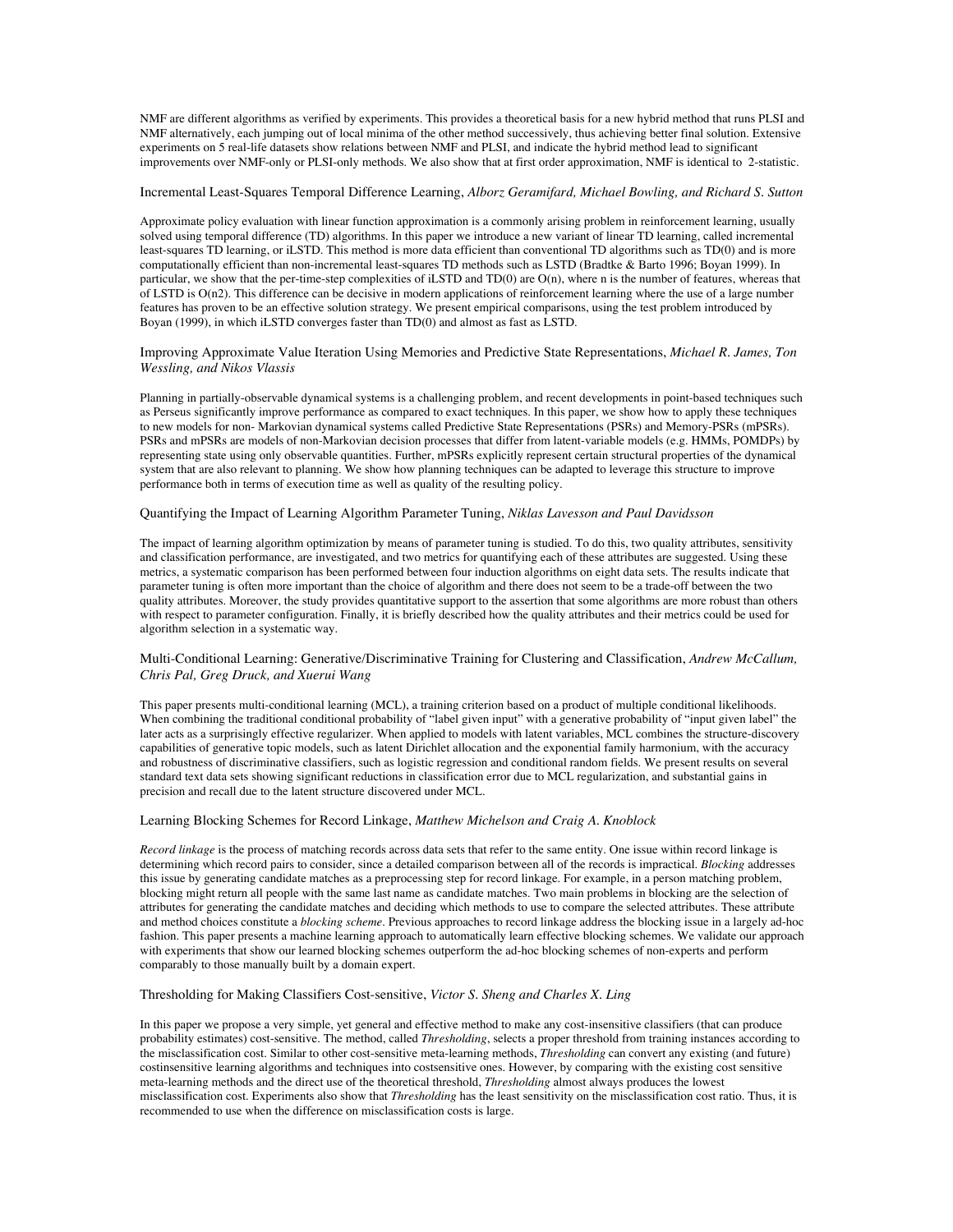#### Cost-Sensitive Test Strategies, *Charles X. Ling and Shengli Sheng*

In medical diagnosis doctors must often determine what medical tests (e.g., X-ray, blood tests) should be ordered for a patient to minimize the total cost of medical tests and misdiagnosis. In this paper, we design cost-sensitive machine learning algorithms to model this learning and diagnosis process. Medical tests are like attributes in machine learning whose values may be obtained at cost (attribute cost), and misdiagnoses are like misclassifications which may also incur a cost (misclassification cost). We first propose an improved decision tree learning algorithm that minimizes the sum of attribute costs and misclassification costs. Then we design several novel "test strategies" that may request to obtain values of unknown attributes at cost (similar to doctors' ordering of medical tests at cost) in order to minimize the total cost for test examples (new patients). We empirically evaluate and compare these test strategies, and show that they are effective and that they outperform previous methods. A case study on heart disease is given.

#### A Fast Decision Tree Learning Algorithm, *Jiang Su and Harry Zhang*

There is growing interest in scaling up the widely-used decision-tree learning algorithms to very large data sets. Although numerous diverse techniques have been proposed, a fast tree-growing algorithm without substantial decrease in accuracy and substantial increase in space complexity is essential. In this paper, we present a novel, fast decision-tree learning algorithm that is based on a conditional independence assumption. The new algorithm has a time complexity of  $O(m \phi n)$ , where *m* is the size of the training data and *n* is the number of attributes. This is a significant asymptotic improvement over the time complexity  $O(m \phi n^2)$  of the standard decision-tree learning algorithm C4.5, with an additional space increase of only  $O(n)$ . Experiments show that our algorithm performs competitively with C4.5 in accuracy on a large number of UCI benchmark data sets, and performs even better and significantly faster than C4.5 on a large number of text classification data sets. The time complexity of our algorithm is as low as naive Bayes'. Indeed, it is as fast as naive Bayes but outperforms naive Bayes in accuracy according to our experiments. Our algorithm is a core tree-growing algorithm that can be combined with other scaling-up techniques to achieve further speedup.

#### Hard Constrained Semi-Markov Decision Processes, *Wai-Leong Yeow, Chen-Khong Tham, and Wai-Choong Wong*

In multiple criteria Markov Decision Processes (MDP) where multiple costs are incurred at every decision point, current methods solve them by minimising the expected primary cost criterion while constraining the expectation of other cost criteria to some critical values. However, systems are often faced with hard constraints where the cost criteria should never exceed some critical values at any time, rather than constraints based on the expected cost criteria. For example, a resource-limited sensor network no longer functions once its energy is depleted. Based on the semi-MDP (sMDP) model, we study the hard constrained (HC) problem in continuous time, state and action spaces with respect to both nite and in nite horizons, and various cost criteria. We show that the HCsMDP problem is NP-hard and that there exists an equivalent discrete-time MDP to every HCsMDP. Hence, classical methods such as reinforcement learning can solve HCsMDPs.

#### On Multi-Class Cost-Sensitive Learning, *Zhi-Hua Zhou and Xu-Ying Liu*

A popular approach to cost-sensitive learning is to rescale the classes according to their misclassification costs. Although this approach is effective in dealing with binary-class problems, recent studies show that it is often not so helpful when being applied to multiclass problems directly. This paper analyzes that why the traditional rescaling approach is often helpless on multi-class problems, which reveals that before applying rescaling, the *consistency* of the costs must be examined. Based on the analysis, a new approach is presented, which should be the choice if the user wants to use rescaling for multi-class cost-sensitive learning. Moreover, this paper shows that the proposed approach is helpful when unequal misclassification costs and class imbalance occur simultaneously, and can also be used to tackle pure class-imbalance learning. Thus, the proposed approach provides a unified framework for using rescaling to address multi-class cost-sensitive learning as well as multi-class class-imbalance learning.

### **Multiagent Systems**

## Keeping in Touch: Maintaining Biconnected Structure by Homogeneous Robots, *Mazda Ahmadi and Peter Stone*

For many distributed autonomous robotic systems, it is important to maintain communication connectivity among the robots. That is, each robot must be able to communicate with each other robot, perhaps through a series of other robots. Ideally, this property should be robust to the removal of any single robot from the system. In (Ahmadi & Stone 2006a) we define a property of a team's communication graph that ensures this property, called biconnectivity. In that paper, a distributed algorithm to check if a team of robots is biconnected and its correctness proof are also presented. In this paper we provide distributed algorithms to add and remove robots to/from a multi-robot team while maintaining the biconnected property. These two algorithms are implemented and tested in the Player/Stage simulator.

#### Quantifying Incentive Compatibility of Ranking Systems, *Alon Altman and Moshe Tennenholtz*

Reasoning about agent preferences on a set of alternatives, and the aggregation of such preferences into some social ranking is a fundamental issue in reasoning about multi-agent systems. When the set of agents and the set of alternatives coincide, we get the ranking systems setting. A famous type of ranking systems are page ranking systems in the context of search engines. Such ranking systems do not exist in empty space, and therefore agents' incentives should be carefully considered. In this paper we define three measures for quantifying the incentive compatibility of ranking systems. We apply these measures to several known ranking systems, such as PageRank, and prove tight bounds on the level of incentive compatibility under two basic properties: strong monotonicity and non-imposition. We also introduce two novel nonimposing ranking systems, one general, and the other for the case of systems with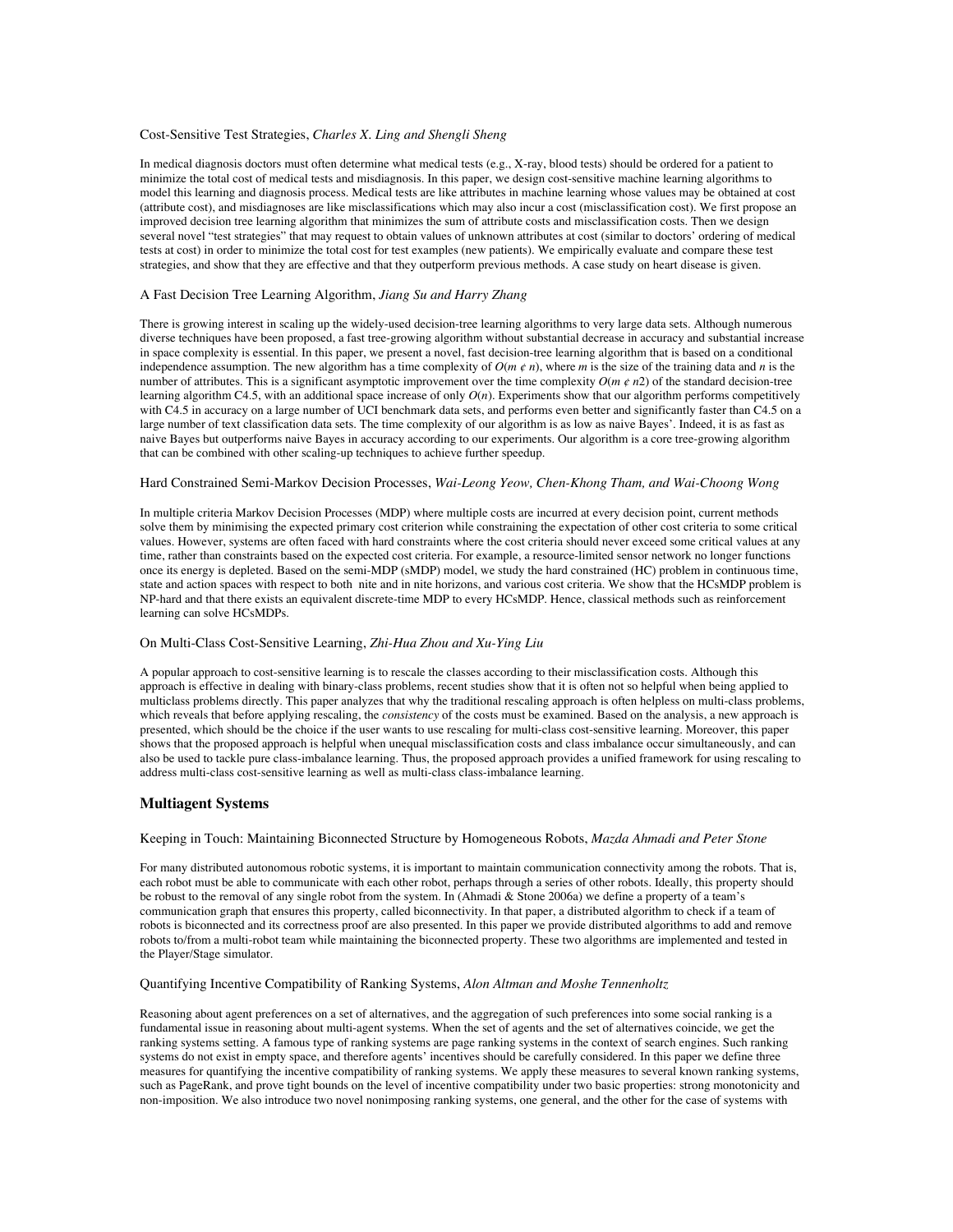three participants. A full axiomatization is provided for the latter.

#### Computing Slater Rankings Using Similarities among Candidates, *Vincent Conitzer*

*Voting* (or *rank aggregation*) is a general method for aggregating the preferences of multiple agents. One important voting rule is the *Slater* rule. It selects a ranking of the alternatives (or *candidates*) to minimize the number of pairs of candidates such that the ranking disagrees with the pairwise majority vote on these two candidates. The use of the Slater rule has been hindered by a lack of techniques to *compute* Slater rankings. In this paper, we show how we can decompose the Slater problem into smaller subproblems if there is a set of *similar* candidates. We show that this technique suffices to compute a Slater ranking in linear time if the pairwise majority graph is hierarchically structured. For the general case, we also give an efficient algorithm for *finding* a set of similar candidates. We provide experimental results that show that this technique significantly (sometimes drastically) speeds up search algorithms. Finally, we also use the technique of similar sets to show that computing an optimal Slater ranking is NP-hard, even in the absence of pairwise ties.

### Distributed Interactive Learning in Multi-Agent Systems, *Jian Huang and Adrian R. Pearce*

Both explanation-based and inductive learning techniques have proven successful in a variety of distributed domains. However, learning in multi-agent systems does not necessarily involve the participation of other agents directly in the inductive process itself. Instead, many systems frequently employ multiple instances of induction separately, or singleagent learning. In this paper we present a new framework, named the Multi-Agent Inductive Learning System (MAILS), that tightly integrates processes of induction between agents. The MAILS framework combines inverse entailment with an epistemic approach to reasoning about knowledge in a multiagent setting, facilitating a systematic approach to the sharing of knowledge and invention of predicates when required. The benefits of the new approach are demonstrated for inducing declarative program fragments in a multi-agent distributed programming system.

## A Compact Representation Scheme for Coalitional Games in Open Anonymous Environments, *Naoki Ohta, Atsushi Iwasaki, Makoto Yokoo, Kohki Maruono, Vincent Conitzer, and Tuomas Sandholm*

Coalition formation is an important capability of automated negotiation among self-interested agents. In order for coalitions to be stable, a key question that must be answered is how the gains from cooperation are to be distributed. Recent research has revealed that traditional solution concepts, such as the Shapley value, core, least core, and nucleolus, are vulnerable to various manipulations in open anonymous environments such as the Internet. These manipulations include submitting false names, collusion, and hiding some skills. To address this, a solution concept called the anonymityproof core, which is robust against such manipulations, was developed. However, the representation size of the outcome function in the anonymity-proof core (and similar concepts) requires space exponential in the number of agents/skills. This paper proposes a compact representation of the outcome function, given that the characteristic function is represented using a recently introduced compact language that explicitly specifies only coalitions that introduce synergy. This compact representation scheme can successfully express the outcome function in the anonymity-proof core. Furthermore, this paper develops a new solution concept, the anonymity-proof nucleolus, that is also expressible in this compact representation. We show that the anonymity-proof nucleolus always exists, is unique, and is in the anonymity-proof core (if the latter is nonempty), and assigns the same value to symmetric skills.

## ODPOP: An Algorithm for Open/Distributed Constraint Optimization, *Adrian Petcu and Boi Faltings*

We propose ODPOP, a new distributed algorithm for *open multiagent combinatorial optimization* that feature unbounded domains (Faltings & Macho-Gonzalez 2005). The ODPOP algorithm explores the same search space as the dynamic programming algorithm DPOP (Petcu & Faltings 2005b) or ADOPT (Modi *et al.* 2005), but does so in an incremental, best-first fashion suitable for open problems. ODPOP has several advantages over DPOP. First, it uses messages whose size only grows linearly with the treewidth of the problem. Second, by letting agents explore values in a bestfirst order, it avoids incurring always the worst case complexity as DPOP, and on average it saves a significant amount of computation and information exchange. To show the merits of our approach, we report on experiments with practically sized distributed meeting scheduling problems in a multiagent system.

#### Behaviosites: Manipulation of Multiagent System Behavior through Parasitic Infection, *Amit Shabtay, Zinovi Rabinovich, and Jeffrey S. Rosenschein*

In this paper we present the Behaviosite Paradigm, a new approach to coordination and control of distributed agents in a multiagent system, inspired by biological parasites with behavior manipulation properties. Behaviosites are code modules that "infect" a system, attaching themselves to agents and altering the sensory activity and actions of those agents. These behavioral changes can be used to achieve altered, potentially improved, performance of the overall system; thus, Behaviosites provide a mechanism for distributed control over a distributed system. Behaviosites need to be designed so that they are intimately familiar with the internal workings of the environment and of the agents operating within it. To demonstrate our approach, we use behaviosites to control the behavior of a swarm of simple agents. With a relatively low infection rate, a few behaviosites can engender desired behavior over the swarm as a whole: keeping it in one place, leading it through checkpoints, or moving the swarm from one stable equilibrium to another. We contrast behaviosites as a distributed swarm control mechanism with alternatives, such as the use of group leaders, herders, or social norms.

### Simultaneous Team Assignment and Behavior Recognition from Spatio-Temporal Agent Traces, *Gita Sukthankar and Katia Sycara*

This paper addresses the problem of activity recognition for physically-embodied agent teams. We define team activity recognition as the process of identifying team behaviors from traces of agent positions over time; for many physical domains, military or athletic,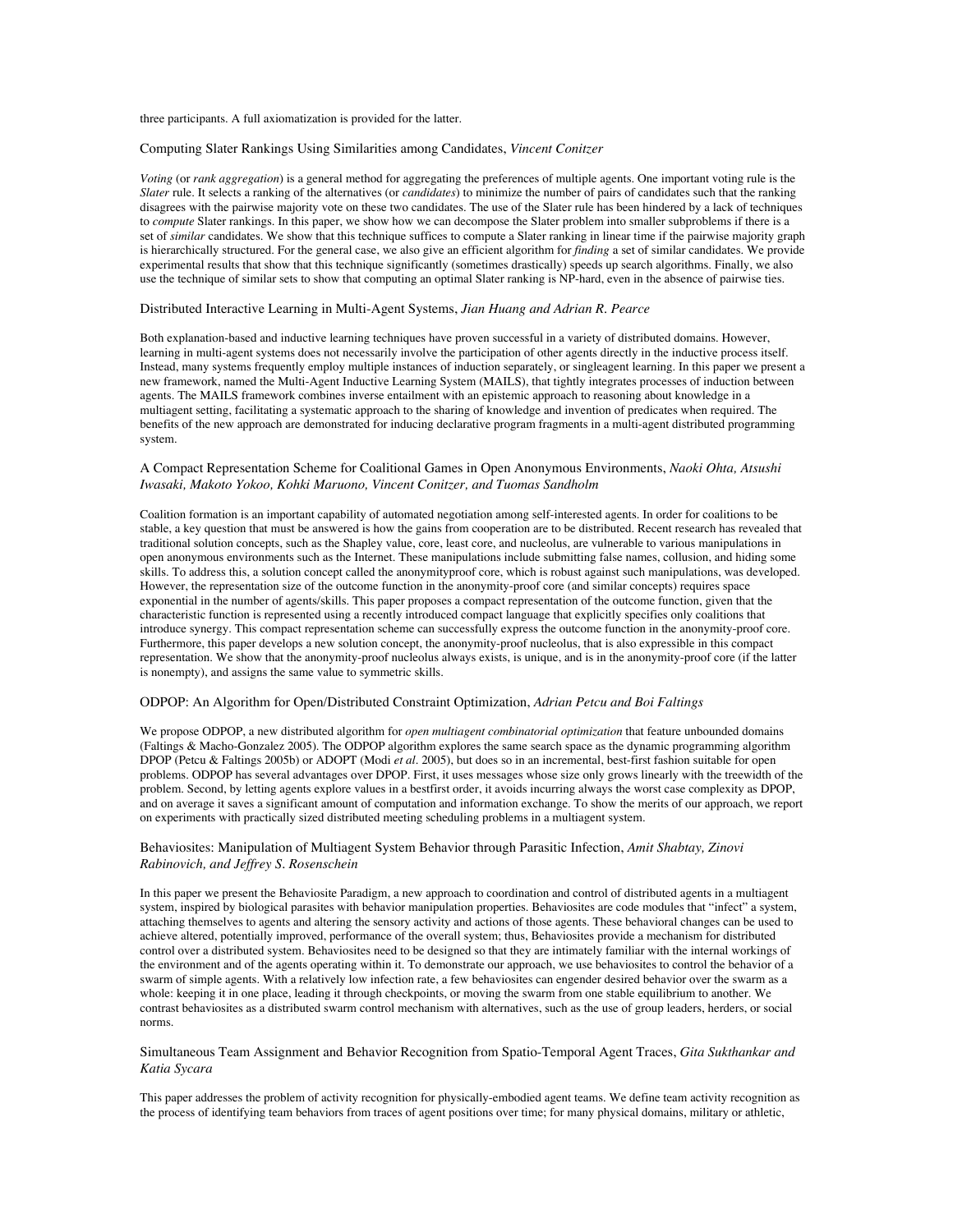coordinated team behaviors create distinctive spatio-temporal patterns that can be used to identify low-level action sequences. This paper focuses on the novel problem of recovering *agent-to-team* assignments for complex team tasks where team composition, the mapping of agents into teams, changes over time. Without *a priori* knowledge of current team assignments, the behavior recognition problem is challenging since behaviors are characterized by the aggregate motion of the entire team and cannot generally be determined by observing the movements of a single agent in isolation. To handle this problem, we introduce a new algorithm, Simultaneous Team Assignment and Behavior Recognition (STABR), that generates behavior annotations from spatio-temporal agent traces. The proposed approach is able to perform accurate team behavior recognition without an exhaustive search over the combinatorial space of potential team assignments, as demonstrated on several scenarios of simulated military maneuvers.

#### Contract Enactment in Virtual Organizations: A Commitment-Based Approach, *Yathiraj B. Udupi and Munindar P. Singh*

A virtual organization (VO) is a dynamic collection of entities (individuals, enterprises, and information resources) collaborating on some computational activity. VOs are an emerging means to model, enact, and manage large-scale computations. VOs consist of autonomous, heterogeneous members, often dynamic exhibiting complex behaviors. Thus, VOs are best modeled via multiagent systems. An agent can be an individual such as a person, business partner, or a resource. An agent may also be a VO. A VO is an agent that comprises other agents. Contracts provide a natural arms-length abstraction for modeling interaction among autonomous and heterogeneous agents. The interplay of contracts and VOs is the subject of this paper. The core of this paper is an approach to formalize VOs and contracts based on commitments. Our main contributions are (1) a formalization of VOs, (2) a discussion of certain key properties of VOs, and (3) an identification of a variety of VO structures and an analysis of how they support contract enactment. We evaluate our approach with an analysis of several scenarios involving the handling of exceptions and conflicts in contracts.

### Mechanisms for Partial Information Elicitation: The Truth, but Not the Whole Truth, *Aviv Zohar and Jeffrey S. Rosenschein*

We study information elicitation mechanisms in which a principal agent attempts to elicit the private information of other agents using a carefully selected payment scheme based on proper scoring rules. Scoring rules, like many other mechanisms set in a probabilistic environment, assume that all participating agents share some common belief about the underlying probability of events. In real-life situations however, the underlying distributions are not known precisely, and small differences in beliefs of agents about these distributions may alter their behavior under the prescribed mechanism. We propose designing elicitation mechanisms that will be robust to small changes in belief. We show how to algorithmically design such mechanisms in polynomial time using tools of stochastic programming and convex programming, and discuss implementation issues for multiagent scenarios.

## **Natural Language Processing**

## Script and Language Identification in Degraded and Distorted Document Images, *Shijian Lu and Chew Lim Tan*

This paper reports a statistical identification technique that differentiates scripts and languages in degraded and distorted document images. We identify scripts and languages through document vectorization, which transforms each document image into an electronic document vector that characterizes the shape and frequency of the contained character and word images. We first identify scripts based on the density and distribution of vertical runs between character strokes and a vertical scan line. Latin-based languages are then differentiated using a set of word shape codes constructed using horizontal word runs and character extremum points. Experimental results show that our method is tolerant to noise, document degradation, and slight document skew and attains an average identification rate over 95%.

## **Reasoning about Plans and Actions**

### Adaptive Sampling Based Large-Scale Stochastic Resource Control, *Balázs Csanád Csáji and László Monostori*

We consider closed-loop solutions to stochastic optimization problems of resource allocation type. They concern with the dynamic allocation of reusable resources over time to non-preemtive interconnected tasks with stochastic durations. The aim is to minimize the expected value of a regular performance measure. First, we formulate the problem as a stochastic shortest path problem and argue that our formulation has favorable properties, e.g., it has finite horizon, it is acyclic, thus, all policies are proper, and moreover, the space of control policies can be safely restricted. Then, we propose an iterative solution. Essentially, we apply a reinforcement learning based adaptive sampler to compute a suboptimal control policy. We suggest several approaches to enhance this solution and make it applicable to largescale problems. The main improvements are: (1) the value function is maintained by feature-based support vector  $r_{\text{e}}$  regression; (2) the initial exploration is guided by rollout algorithms; (3) the state space is partitioned by clustering the tasks while keeping the precedence constraints satisfied; (4) the action space is decomposed and, consequently, the number of available actions in a state is decreased; and, finally, (5) we argue that the sampling can be effectively distributed among several processors. The effectiveness of the approach is demonstrated by experimental results on both artificial (benchmark) and real-world (industry related) data.

### Cost-Optimal External Planning, *Stefan Edelkamp and Shahid Jabbar*

This paper considers strategies for external memory based optimal planning. An external breadth-first search exploration algorithm is devised that is guaranteed to find the costoptimal solution. We contribute a procedure for finding the upper bound on the locality of the search in planning graphs that dictates the number of layers that have to be kept to avoid re-openings. We also discuss an external variant of Enforced Hill Climbing. Using relaxed-plan heuristic without helpful-action pruning we have been able to perform large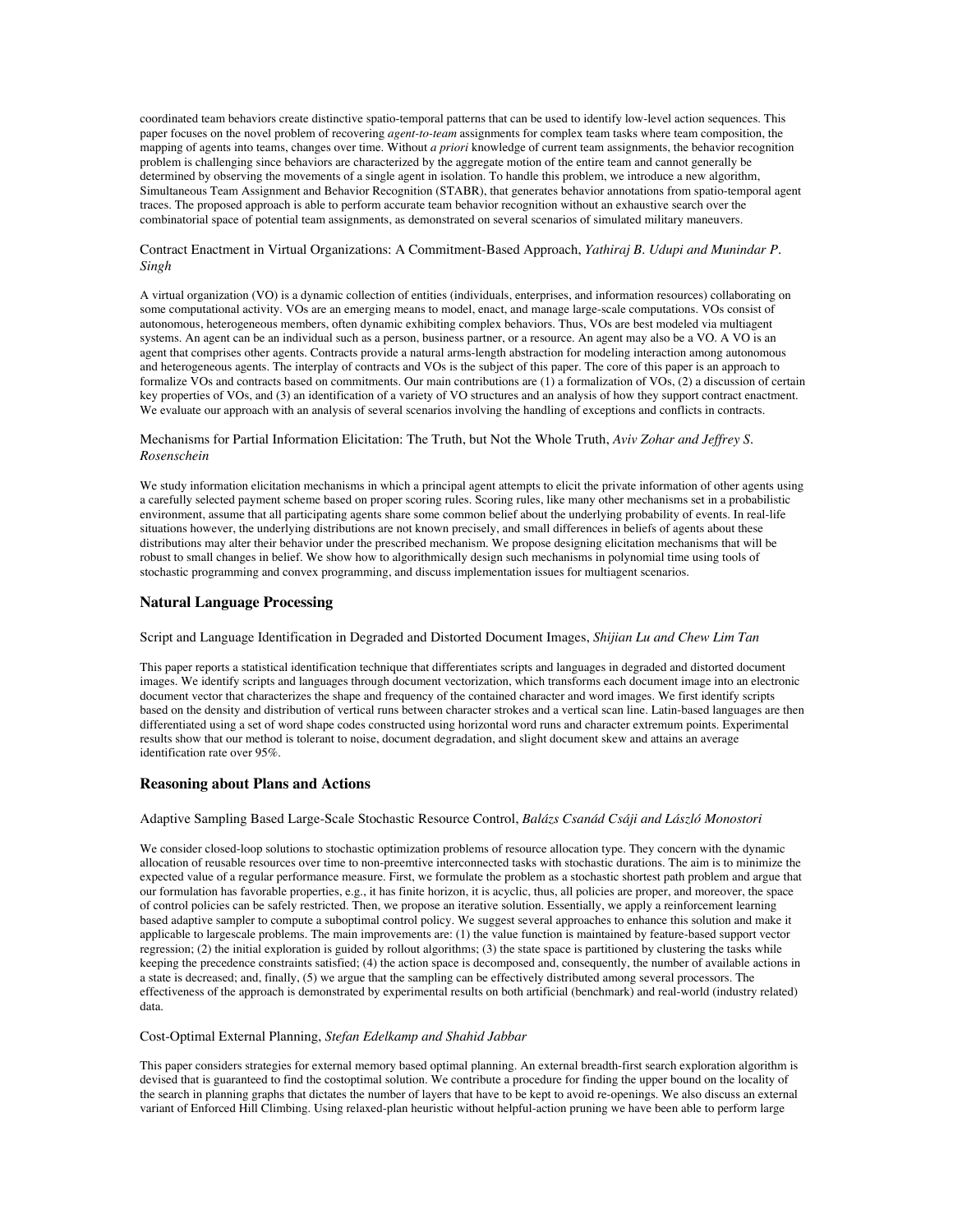explorations on metric planning problems, providing better plan lengths than have been reported earlier. A novel approach to plan reconstruction in external setting with linear I/O complexity is proposed. We provide external exploration results on some recently proposed planning domains.

## Reasoning about Discrete Event Sources, *Shieu-Hong Lin*

We investigate the modelling of workflows, plans, and other event-generating processes as discrete event sources and reason about the possibility of having event sequences ending in undesirable states. In previous research, the problem is shown to be NP-Complete even if the number of events to occur is fixed in advance. In this paper, we consider possible events sequences of indefinite length and show that many interesting cases of such reasoning task are solvable in polynomial time.

### Learning Partially Observable Action Models: Efficient Algorithms, *Dafna Shahaf, Allen Chang, and Eyal Amir*

We present tractable, exact algorithms for learning actions' effects and preconditions in partially observable domains. Our algorithms maintain a propositional logical representation of the set of possible action models after each observation and action execution. The algorithms perform exact learning of preconditions and effects in any deterministic action domain. This includes STRIPS actions and actions with conditional effects. In contrast, previous algorithms rely on approximations to achieve tractability, and do not supply approximation guarantees. Our algorithms take time and space that are polynomial in the number of domain features, and can maintain a representation that stays compact indefinitely. Our experimental results show that we can learn efficiently and practically in domains that contain over 1000's of features (more than 21000 states).

### **Robotics and Computer Vision**

Probabilistic Self-Localization for Sensor Networks, *Dimitrii Marinakis and Gregory Dudek*

This paper describes a technique for the *probabilistic* self-localization of a sensor network based on noisy inter-sensor range data. Our method is based on a number of parallel instances of Markov Chain Monte Carlo (MCMC). By combining estimates drawn from these parallel chains, we build up a representation of the underlying probability distribution function (PDF) for the network pose. Our approach includes sensor data incrementally in order to avoid local minima and is shown to produce meaningful results efficiently. We return a distribution over sensor locations rather than a single maximum likelihood estimate. This can then be used for subsequent exploration and validation.

#### **Search and Game Playing**

#### Sequential and Parallel Algorithms for Frontier A\* with Delayed Duplicate Detection, *Robert Niewiadomski, José Nelson Amaral, and Robert C. Holte*

We present sequential and parallel algorithms for Frontier A\* (FA\*) algorithm augmented with a form of Delayed Duplicate Detection (DDD). The sequential algorithm, FA\*-DDD, overcomes the leak-back problem associated with the combination of FA\* and DDD. The parallel algorithm, PFA\*-DDD, is a parallel version of FA\*-DDD that features a novel workload distribution strategy based on intervals. We outline an implementation of PFA\*-DDD designed to run on a cluster of workstations. The implementation computes intervals at runtime that are tailored to fit the workload at hand. Because the implementation distributes the workload in a manner that is both automated and adaptive, it does not require the user to specify a workload mapping function, and, more importantly, it is applicable to arbitrary problems that may be irregular. We present the results of an experimental evaluation of the implementation where it is used to solve instances of the multiple sequence alignment problem on a cluster of workstations running on top of a commodity network. Results demonstrate that the implementation offers improved capability in addition to improved performance.

Disco — Novo — GoGo: Integrating Local Search and Complete Search with Restarts, *Meinolf Sellmann and Carlos Ansótegui*

A hybrid algorithm is devised to boost the performance of complete search on under-constrained problems. We suggest to use random variable selection in combination with restarts, augmented by a coarse-grained local search algorithm that learns favorable value heuristics over the course of several restarts. Numerical results show that this method can speedup complete search by orders of magnitude.

## **Uncertainty in AI**

An Iterative Algorithm for Solving Constrained Decentralized Markov Decision Processes, *Aurélie Beynier and Abdel-Illah Mouaddib*

Despite the significant progress to extend Markov Decision Processes (MDP) to cooperative multi-agent systems, developing approaches that can deal with realistic problems remains a serious challenge. Existing approaches that solve Decentralized Markov Decision Processes (DEC-MDPs) suffer from the fact that they can only solve relatively small problems without complex constraints on task execution. OCDEC- MDP has been introduced to deal with large DECMDPs under resource and temporal constraints. However, the proposed algorithm to solve this class of DEC-MDPs has some limits: it suffers from overestimation of opportunity cost and restricts policy improvement to one sweep (or iteration). In this paper, we propose to overcome these limits by first introducing the notion of Expected Opportunity Cost to better assess the influence of a local decision of an agent on the others. We then describe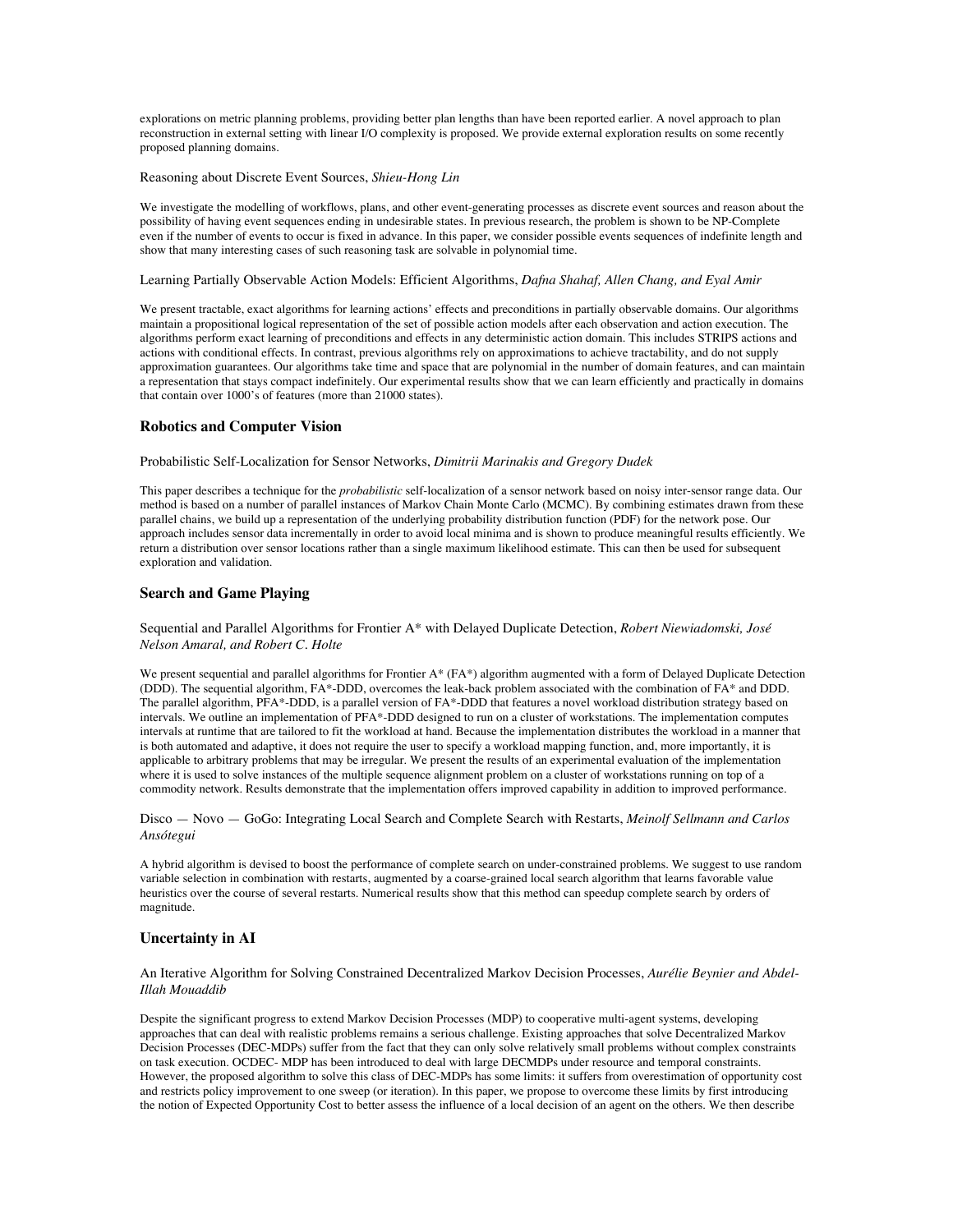an iterative version of the algorithm to incrementally improve the policies of agents leading to higher quality solutions in some settings. Experimental results are shown to support our claims.

### An Anytime Scheme for Bounding Posterior Beliefs, *Bozhena Bidyuk and Rina Dechter* Preferences over Sets, *R. I. Brafman, C. Domshlak, S. E. Shimony, and Y. Silver*

This paper presents an any-time scheme for computing lower and upper bounds on posterior marginals in Bayesian networks. The scheme draws from two previously proposed methods, bounded conditioning (Horvitz, Suermondt, & Cooper 1989) and bound propagation (Leisink & Kappen 2003). Following the principles of cutset conditioning (Pearl 1988), our method enumerates a subset of cutset tuples and applies exact reasoning in the network instances conditioned on those tuples. The probability mass of the remaining tuples is bounded using a variant of bound propagation. We show that our new scheme improves on the earlier schemes.

## When Gossip is Good: Distributed Probabilistic Inference for Detection of Slow Network Intrusions, *Denver Dash, Branislav Kveton, John Mark Agosta, Eve Schooler, Jaideep Chandrashekar, Abraham Bachrach, and Alex Newman*

Intrusion attempts due to self-propagating code are becoming an increasingly urgent problem, in part due to the homogeneous makeup of the internet. Recent advances in anomalybased intrusion detection systems (IDSs) have made use of the quickly spreading nature of these attacks to identify them with high sensitivity and at low false positive (FP) rates. However, slowly propagating attacks are much more difficult to detect because they are cloaked under the veil of normal network traffic, yet can be just as dangerous due to their exponential spread pattern. We extend the idea of using collaborative IDSs to corroborate the likelihood of attack by imbuing end hosts with probabilistic graphical models and using random messaging to gossip state among peer detectors. We show that such a system is able to boost a weak anomaly detector *D* to detect an order-of-magnitude slower worm, at false positive rates less than a few per week, than would be possible using *D* alone at the end-host or on a network aggregation point. We show that this general architecture is scalable in the sense that a fixed absolute false positive rate can be achieved as the network size grows, spreads communication bandwidth uniformly throughout the network, and makes use of the increased computation power of a distributed system. We argue that using probabilistic models provides more robust detections than previous collaborative counting schemes and allows the system to account for heterogeneous detectors in a principled fashion.

### Learning Basis Functions in Hybrid Domains, *Branislav Kveton and Milos Hauskrecht*

Markov decision processes (MDPs) with discrete and continuous state and action components can be solved efficiently by hybrid approximate linear programming (HALP). The main idea of the approach is to approximate the optimal value function by a set of basis functions and optimize their weights by linear programming. The quality of this approximation naturally depends on its basis functions. However, basis functions leading to good approximations are rarely known in advance. In this paper, we propose a new approach that discovers these functions automatically. The method relies on a class of parametric basis function models, which are optimized using the dual formulation of a relaxed HALP.We demonstrate the performance of our method on two hybrid optimization problems and compare it to manually selected basis functions.

#### Incremental Least Squares Policy Iteration for POMDPs, *Hui Li, Xuejun Liao, and Lawrence Carin*

We present a new algorithm, called incremental least squares policy iteration (ILSPI), for finding the infinite-horizon stationary policy for partially observable Markov decision processes (POMDPs). The ILSPI algorithm computes a basis representation of the infinitehorizon value function by minimizing the square of Bellman residual and performs policy improvement in reachable belief states. A number of optimal basis functions are determined by the algorithm to minimize the Bellman residual incrementally, via efficient computations. We show that, by using optimally determined basis functions, the policy can be improved successively on a set of most probable belief points sampled from the reachable belief set. As the ILSPI is based on belief sample points, it represents a point-based policy iteration method. The results on four benchmark problems show that the ILSPI compares competitively to its value-iteration counterparts in terms of both performance and computational efficiency.

#### Performing Incremental Bayesian Inference by Dynamic Model Counting, *Wei Li, Peter van Beek, and Pascal Poupart*

The ability to update the structure of a Bayesian network when new data becomes available is crucial for building adaptive systems. Recent work by Sang, Beame, and Kautz (AAAI 2005) demonstrates that the well-known Davis-Putnam procedure combined with a dynamic decomposition and caching technique is an effective method for exact inference in Bayesian networks with high density and width. In this paper, we define dynamic model counting and extend the dynamic decomposition and caching technique to multiple runs on a series of problems with similar structure. This allows us to perform Bayesian inference incrementally as the structure of the network changes. Experimental results show that our approach yields significant improvements over the previous model counting approaches on multiple challenging Bayesian network instances.

#### Functional Value Iteration for Decision-Theoretic Planning with General Utility Functions, *Yaxin Liu and Sven Koenig*

We study how to find plans that maximize the expected total utility for a given MDP, a planning objective that is important for decision making in high-stakes domains. The optimal actions can now depend on the total reward that has been accumulated so far in addition to the current state. We extend our previous work on functional value iteration from one-switch utility functions to all utility functions that can be approximated with piecewise linear utility functions (with and without exponential tails) by using functional value iteration to find a plan that maximizes the expected total utility for the approximate utility function. Functional value iteration does not maintain a value for every state but a value function that maps the total reward that has been accumulated so far into a value. We describe how functional value iteration represents these value functions in finite form, how it performs dynamic programming by manipulating these representations and what kinds of approximation guarantees it is able to make. We also apply it to a probabilistic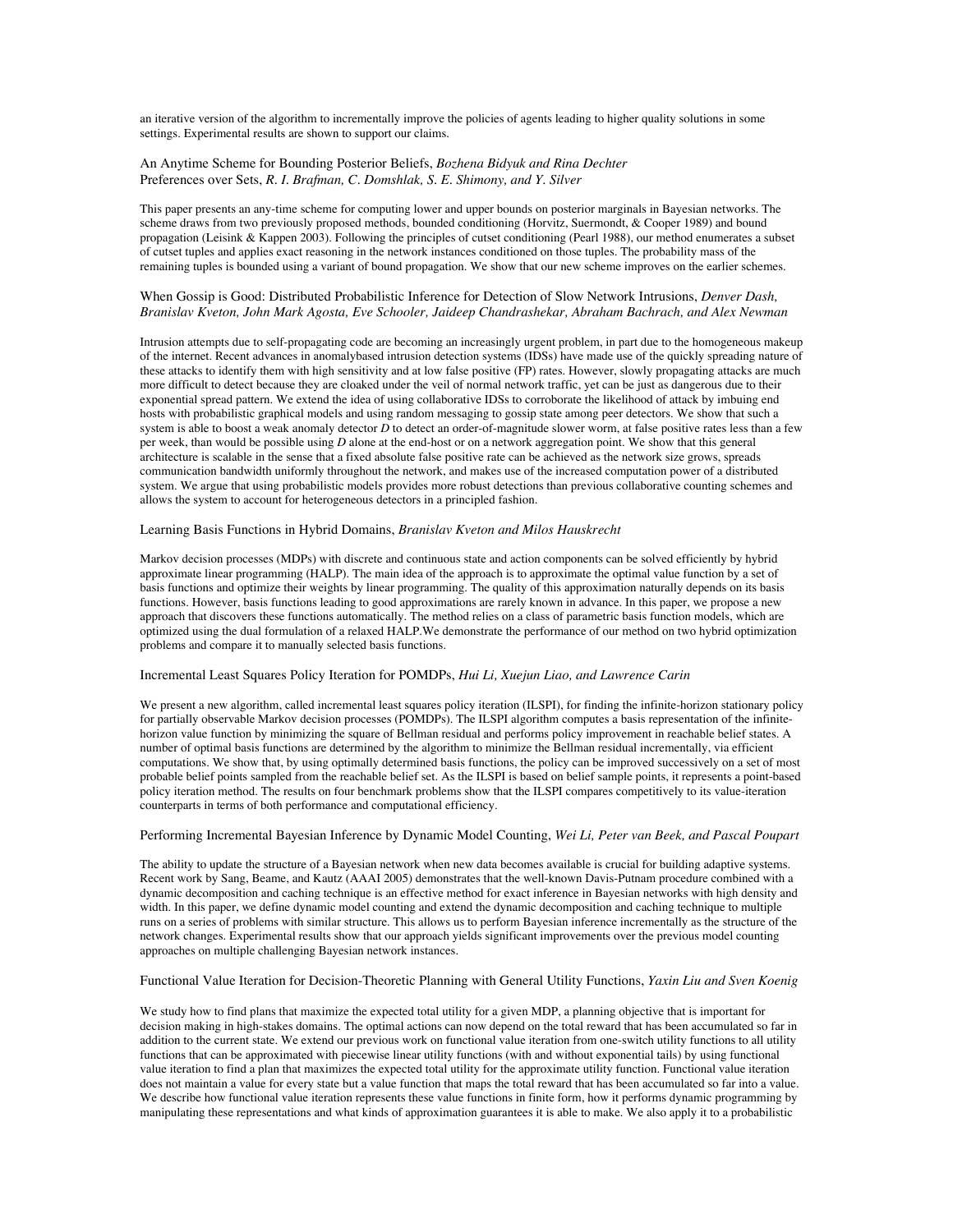blocksworld problem, a standard test domain for decision-theoretic planners.

#### Learning Representation and Control in Continuous Markov Decision Processes, *Sridhar Mahadevan, Mauro Maggioni, Kimberly Ferguson, and Sarah Osentoski*

This paper presents a novel framework for simultaneously learning representation and control in continuous Markov decision processes. Our approach builds on the framework of proto-value functions, in which the underlying representation or basis functions are automatically derived from a spectral analysis of the state space manifold. The proto-value functions correspond to the eigenfunctions of the graph Laplacian. We describe an approach to extend the eigenfunctions to novel states using the Nystr¨om extension. A least-squares policy iterationmethod is used to learn the control policy, where the underlying subspace for approximating the value function is spanned by the learned proto-value functions. A detailed set of experiments is presented using classic benchmark tasks, including the inverted pendulum and the mountain car, showing the sensitivity in performance to various parameters, and including comparisons with a parametric radial basis function method.

## Memory Intensive Branch-and-Bound Search for Graphical Models, *Radu Marinescu and Rina Dechter*

*AND/OR search spaces* have recently been introduced as a unifying paradigm for advanced algorithmic schemes for graphical models. The main virtue of this representation is its sensitivity to the structure of the model, which can translate into exponential time savings for search algorithms. AND/OR Branch-and-Bound (AOBB) is a new algorithm that explores the AND/OR search tree for solving optimization tasks in graphical models. In this paper we extend the algorithm to explore an AND/OR search *graph* by equipping it with a context-based adaptive caching scheme similar to good and no-good recording. The efficiency of the new graph search algorithm is demonstrated empirically on various benchmarks, including the very challenging ones that arise in genetic linkage analysis.

### Bayesian Reputation Modeling in E-Marketplaces Sensitive to Subjectivity, Deception and Change, *Kevin Regan, Pascal Poupart, and Robin Cohen*

We present a model for buying agents in e-marketplaces to interpret evaluations of sellers provided by other buying agents, known as advisors. The interpretation of seller evaluations is complicated by the inherent subjectivity of each advisor, the possibility that advisors may deliberately provide misleading evaluations to deceive competitors and the dynamic nature of seller and advisor behaviours that may naturally change seller evaluations over time. Using a Bayesian approach, we demonstrate how to cope with subjectivity, deception and change in a principled way. More specifically, by modeling seller properties and advisor evaluation functions as dynamic random variables, buyers can progressively learn a probabilistic model that naturally and "correctly" calibrates the interpretation of seller evaluations without having to resort to heuristics to explicitely detect and filter/discount unreliable seller evaluations. Our model, called BLADE, is shown empirically to achieve lower mean error in the estimation of seller properties when compared to other models for reasoning about advisor ratings of sellers in electronic maketplaces.

### Targeting Specific Distributions of Trajectories in MDPs, *David L. Roberts, Mark J. Nelson, Charles L. Isbell, Jr., Michael Mateas, and Michael L. Littman*

We de<sup>-</sup>ne TTD-MDPs, a novel class of Markov decision processes where the traditional goal of an agent is changed from <sup>-</sup>nding an optimal trajectory through a state space to realizing a speci¯ed distribution of tra- jectories through the space. After motivating this formulation, we show how to convert a traditional MDP into a TTD-MDP. We derive an algorithm for  $\hat{}$ nding non-deterministic policies by constructing a trajectory tree that allows us to compute locally-consistent policies. We specify the necessary conditions for solving the problem exactly and present a heuristic algorithm for constructing policies when an exact answer is impossible or impractical. We present empirical results for our algorithm in two domains: a synthetic grid world and stories in an interactive drama or game.

## Focused Real-Time Dynamic Programming for MDPs: Squeezing More Out of a Heuristic, *Trey Smith and Reid Simmons*

Real-time dynamic programming (RTDP) is a heuristic search algorithm for solving MDPs. We present a modified algorithm called Focused RTDP with several improvements. While RTDP maintains only an upper bound on the long-term reward function, FRTDP maintains two-sided bounds and bases the output policy on the lower bound. FRTDP guides search with a new rule for outcome selection, focusing on parts of the search graph that contribute most to uncertainty about the values of good policies. FRTDP has modified trial termination criteria that should allow it to solve some problems (within ) that RTDP cannot. Experiments show that for all the problems we studied, FRTDP significantly outperforms RTDP and LRTDP, and converges with up to six times fewer backups than the state-of-the-art HDP algorithm.

#### A Characterization of Interventional Distributions in Semi-Markovian Causal Models, *Jin Tian, Changsung Kang, and Judea Pearl*

We offer a complete characterization of the set of distributions that could be induced by local interventions on variables governed by a causal Bayesian network of unknown structure, in which some of the variables remain unmeasured. We show that such distributions are constrained by a simply formulated set of inequalities, from which bounds can be derived on causal effects that are not directly measured in randomized experiments.

## **Special Track on Artificial Intelligence and the Web**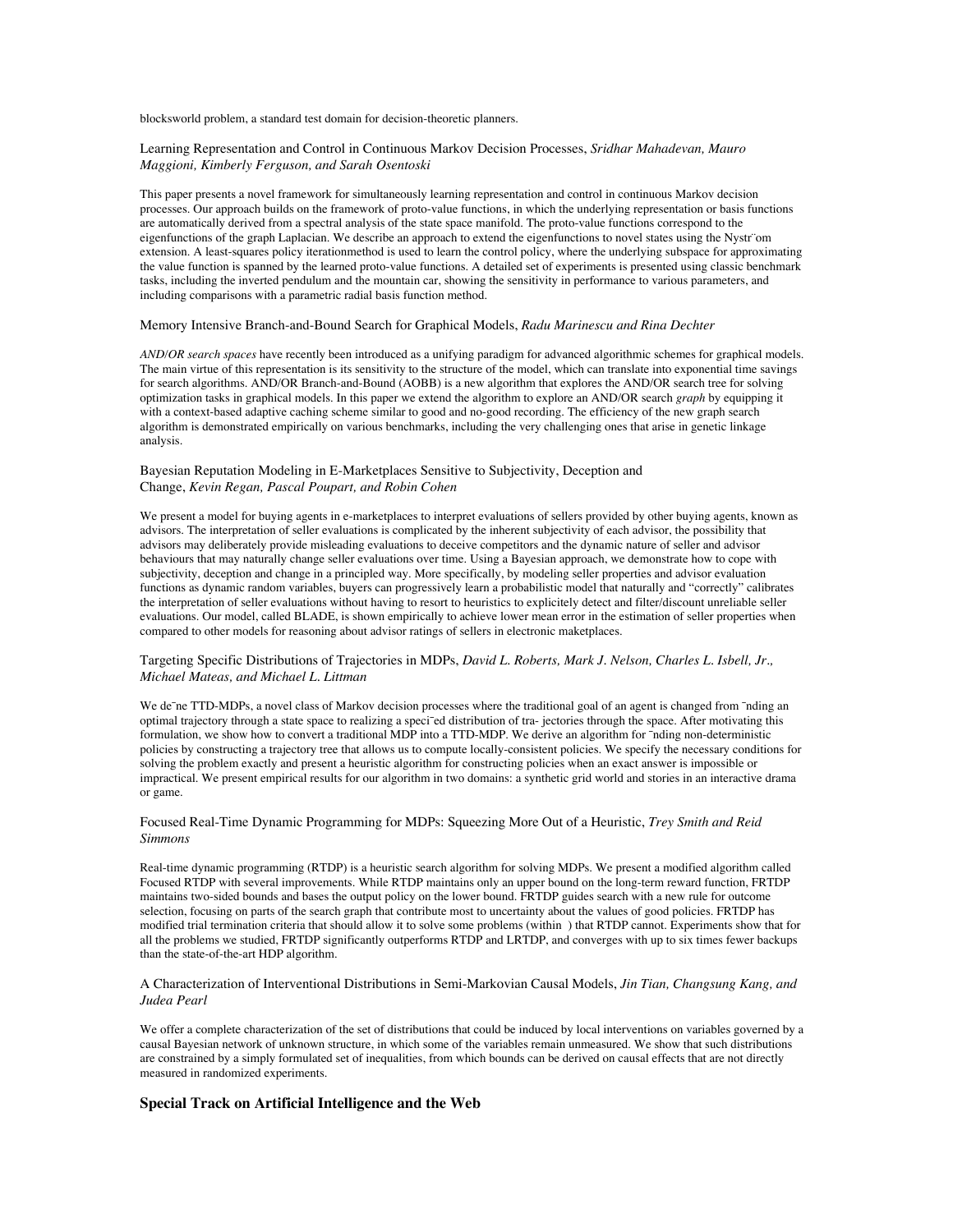#### A Platform to Evaluate the Technology for Service Discovery in the Semantic Web, *Cecile Aberg, Johan Aberg, Patrick Lambrix, and Nahid Shahmehri*

Since the description of the Semantic Web paradigm in 2001, technology has been proposed to allow its deployment and use. However, there is not yet any large and widely deployed set of semantically annotated Web resources available. As a result, it is not possible to evaluate the use of the technology in a real environment, and several assumptions about how the Semantic Web should work are emerging. In order to further investigate these assumptions and the related technology, we propose a simulation and evaluation platform. The platform provides tools to create SemanticWeb simulations using different technologies for different purposes, and to evaluate their performance. In this paper we introduce the model of the platform and describe the current implementation. The implementation facilitates the integration of technology for an essential operation on the Semantic Web, namely Semantic Web service discovery. We illustrate the use of the platform in a case study by implementing a SemanticWeb where the Jade multi-agent platform provides the framework to describe the agents, and a number of existing Semantic Web technologies are embedded in agent behavior.

#### Comparative Experiments on Sentiment Classification for Online Product Reviews, *Hang Cui, Vibhu Mittal, and Mayur Datar*

Evaluating text fragments for positive and negative subjective expressions and their strength can be important in applications such as single- or multi- document summarization, document ranking, data mining, *etc*. This paper looks at a simplified version of the problem: classifying online product reviews into positive and negative classes. We discuss a series of experiments with different machine learning algorithms in order to experimentally evaluate various trade-offs, using approximately 100K product reviews from the web.

### On the Update of Description Logic Ontologies at the Instance Level, *Giuseppe De Giacomo, Maurizio Lenzerini, Antonella Poggi, and Riccardo Rosati*

We study the notion of update of an ontology expressed as a Description Logic knowledge base. Such a knowledge base is constituted by two components, called TBox and ABox. The former expresses general knowledge about the concepts and their relationships, whereas the latter describes the state of affairs regarding the instances of concepts. We investigate the case where the update affects only the instance level of the ontology, i.e., the ABox. Building on classical approaches on knowledge base update, our first contribution is to provide a general semantics for instance level update in Description Logics. We then focus on *DL-Lite*, a specific Description Logic where the basic reasoning tasks are computationally tractable. We show that *DL-Lite* is closed with respect to instance level update, in the sense that the result of an update is always expressible as a new *DL-Lite* ABox. Finally we provide an algorithm that computes the result of an update in *DL-Lite*, and we show that it runs in polynomial time with respect to the size of both the original knowledge base and the update formula.

## Mining and Re-ranking for Answering Biographical Queries on the Web, *Donghui Feng, Deepak Ravichandran, and Eduard Hovy*

The rapid growth of the Web has made itself a huge and valuable knowledge base. Among them, biographical information is of great interest to society. However, there has not been an efficient and complete approach to automated biography creation by querying the web. This paper describes an automatic web-based question answering system for biographical queries. Ad-hoc improvements on pattern learning approaches are proposed for mining biographical knowledge. Using bootstrapping, our approach learns surface text patterns from the web, and applies the learned patterns to extract relevant information. To reduce human labeling cost, we propose a new IDF-inspired reranking approach and compare it with pattern's precisionbased re-ranking approach. A comparative study of the two re-ranking models is conducted. The tested system produces promising results for answering biographical queries.

### Inconsistencies, Negations and Changes in Ontologies, *Giorgos Flouris, Zhisheng Huang, Jeff Z. Pan, Dimitris Plexousakis, and Holger Wache*

Ontology management and maintenance are considered cornerstone issues in current Semantic Web applications in which semantic integration and ontological reasoning play a fundamental role. The ability to deal with inconsistency and to accommodate change is of utmost importance in realworld applications of ontological reasoning and management, wherein the need for expressing negated assertions also arises naturally. For this purpose, precise, formal definitions of the the different types of inconsistency and negation in ontologies are required. Unfortunately, ontology languages based on Description Logics (DLs) do not provide enough expressive power to represent axiom negations. Furthermore, there is no single, well-accepted notion of inconsistency and negation in the Semantic Web community, due to the lack of a common and solid foundational framework. In this paper, we propose a general framework accounting for inconsistency, negation and change in ontologies. Different levels of negation and inconsistency in DLbased ontologies are distinguished. We demonstrate how this framework can provide a foundation for reasoning with and management of dynamic ontologies.

#### Deciding Semantic Matching of Stateless Services, *Duncan Hull, Evgeny Zolin, Andrey Bovykin, Ian Horrocks, Ulrike Sattler, and Robert Stevens*

We present a novel approach to describe and reason about stateless information processing services. It can be seen as an extension of standard descriptions which makes explicit the relationship between inputs and outputs and takes into account OWL ontologies to fix the meaning of the terms used in a service description. This allows us to define a notion of matching between services which yields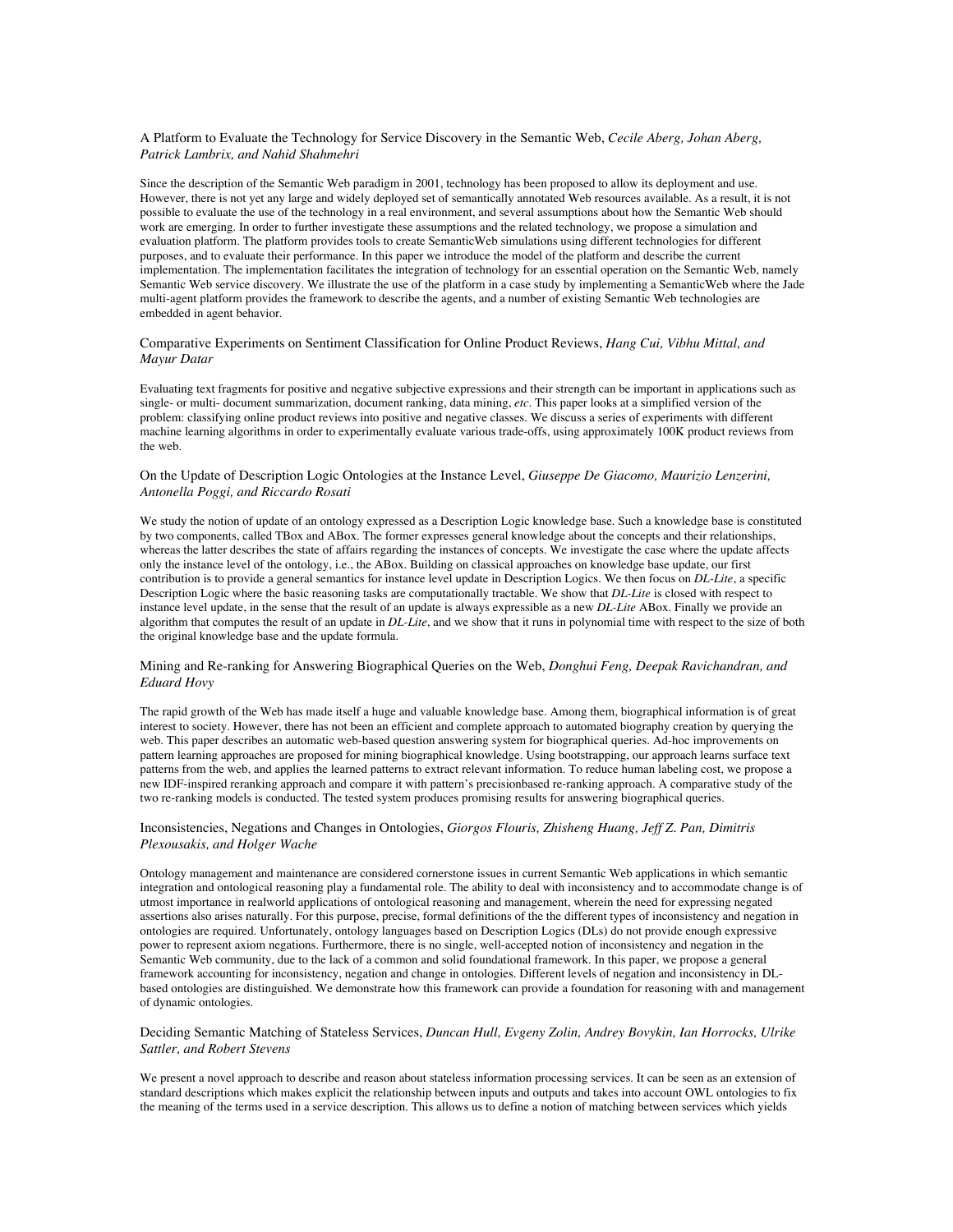high precision and recall for service location. We explain why matching is decidable, and provide biomedical example services to illustrate the utility of our approach.

### Detecting Spam Blogs: A Machine Learning Approach, *Pranam Kolari, Akshay Java, Tim Finin, Tim Oates, and Anupam Joshi*

Weblogs or blogs are an important new way to publish information, engage in discussions, and form communities on the Internet. The *Blogosphere* has unfortunately been infected by several varieties of spam-like content. Blog search engines, for example, are inundated by posts from splogs – false blogs with machine generated or hijacked content whose sole purpose is to host ads or raise the PageRank of target sites. We discuss how SVM models based on local and link-based features can be used to detect splogs. We present an evaluation of learned models and their utility to blog search engines; systems that employ techniques differing from those of conventional web search engines.

#### Novel Relationship Discovery Using Opinions Mined from the Web, *Lun-Wei Ku, Hsiu-Wei Ho, and Hsin-Hsi Chen*

This paper proposes relationship discovery models using opinions mined from the Web instead of only conventional collocations. Web opinion mining extracts subjective information from the Web for specific targets, summarizes the polarity and the degree of the information, and tracks the development over time. Targets which gain similar opinionated tendencies within a period of time may be correlated. This paper detects event bursts from the tracking plots of opinions, and decides the strength of the relationship using the coverage of the plots. Companies are selected as the experimental targets. A total of 1,282,050 economics-related documents are collected from 93 Web sources between August 2003 and May 2005 for experiments. Models that discover relations are then proposed and compared on the basis of their performance. There are three types of models, collocation-based, opinionbased, and integration models, and respectively, four, two and two variants of each type. For evaluation, company pairs which demonstrate similar oscillation of stock prices are considered correlated and are selected as the gold standard. The results show that collocation-based models and opinion-based models are complementary, and the integration models perform the best. The top 25, 50 and 100 answers discovered by the best integration model achieve precision rates of 1, 0.92 and 0.79, respectively.

## An Investigation into the Feasibility of the Semantic Web, *Zhengxiang Pan, Abir Qasem, and Jeff Heflin*

We investigate the challenges that must be addressed for the Semantic Web to become a feasible enterprise. Specifically we focus on the query answering capability of the Semantic Web. We put forward that two key challenges we face are heterogeneity and scalability. We propose a flexible and decentralized framework for addressing the heterogeneity problem and demonstrate that sufficient reasoning is possible over a large dataset by taking advantage of database technologies and making some tradeoff decisions. As a proof of concept, we collect a significant portion of the available SemanticWeb data; use our framework to resolve some heterogeneity and reason over the data as one big knowledge base. In addition to demonstrating the feasibility of a "real" SemanticWeb, our experiments have provided us with some interesting insights into how it is evolving and the type of queries that can be answered.

#### Inferring User's Preferences using Ontologies, *Vincent Schickel-Zuber and Boi Faltings*

We consider recommender systems that filter information and only show the most preferred items. Good recommendations can be provided only when an accurate model of the user's preferences is available. We propose a novel technique for filling in missing elements of a user's preference model using the knowledge captured in an ontology. Furthermore, we show through experiments on the MovieLens data set that our model achieves a high prediction accuracy and personalization level when little about the user's preferences is known.

## **New Scientific and Technical Advances in Research Papers (NECTAR)**

#### Building Semantic Mappings from Databases to Ontologies, *Yuan An, John Mylopoulos, and Alex Borgida*

A recent special issue of AI Magazine (AAAI 2005) was dedicated to the topic of *semantic integration* — the problem of sharing data across disparate sources. At the core of the solution lies the discovery the "semantics" of different data sources. Ideally, the semantics of data are captured by a *formal ontology* of the domain *together with* a *semantic mapping* connecting the schema describing the data to the ontology. However, establishing the semantic mapping from a database schema to a formal ontology in terms of formal logic expressions is inherently difficult to automate, so the task was left to humans. In this paper, we report on our study (An, Borgida,  $\&$ Mylopoulos 2005a; 2005b) of a *semi-automatic* tool, called MAPONTO, that assists users to discover plausible semantic relationships between a database schema (relational or XML) and an ontology, expressing them as logical formulas/rules.

#### Maintaining Cooperation in Noisy Environments, *Tsz-Chiu Au and Dana Na*

To prevent or alleviate conflicts in multi-agent environments, it is important to distinguish between situations where another agent has misbehaved intentionally and situations where the misbehavior was accidental. One situation where this problem arises is the Noisy Iterated Prisoner's Dilemma, a version of the Iterated Prisoner's Dilemma (IPD) in which there is a nonzero probability that a "cooperate" action will accidentally be changed into a "defect" action and vice versa. Tit-For-Tat and other strategies that do quite well in the ordinary (non-noisy) IPD can do quite badly in the Noisy IPD. This paper presents a technique called symbolic noise detection, for detecting whether anomalies in player's behavior are deliberate or accidental. This idea to use player's deterministic behavior to tell whether an action has been affected by noise. We also present DBS, an algorithm that uses symbolic noise detection in the Noisy IPD. DBS constructs a model of the other agent's deterministic behavior, and watches for any deviation from this model. If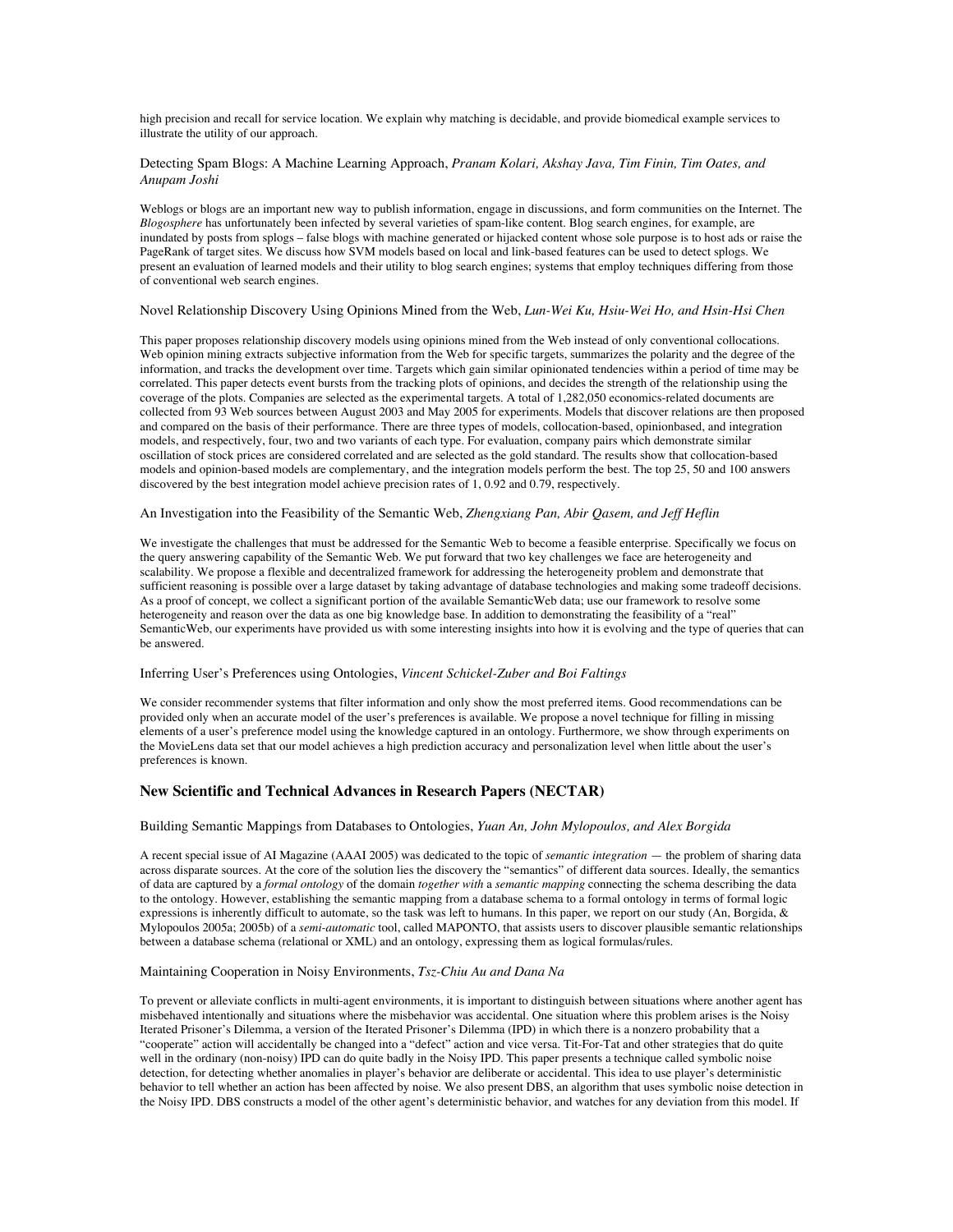the other agent's next action is inconsistent with this model, the inconsistency can be due either to noise or to a genuine change in their behavior; and DBS can often distinguish between two cases by waiting to see whether this inconsistency persists in next few moves. This technique is effective because many IPD players often have clear deterministic patterns of behavior. We entered several different implementations of DBS in the 2005 Iterated Prisoner's Dilemma competition, in Category 2 (noisy environments). Out of the 165 contestants in this category, most of DBS implementations ranked among top ten. The best one ranked third, and it was beaten only by two "master-and-slaves strategy" programs that each had a large number of "slave" programs feeding points to them.

#### B-ROC Curves for the Assessment of Classifiers over Imbalanced Data Sets, *Alvaro A. Cárdenas and John S. Baras*

The class imbalance problem appears to be ubiquitous to a large portion of the machine learning and data mining communities. One of the key questions in this setting is how to evaluate the learning algorithms in the case of class imbalances. In this paper we introduce the Bayesian Receiver Operating Characteristic (B-ROC) curves, as a set of tradeoff curves that combine in an intuitive way, the variables that are more relevant to the evaluation of classifiers over imbalanced data sets. This presentation is based on section 4 of (C´ardenas, Baras, & Seamon 2006).

Constraint Symmetry and Solution Symmetry, David Cohen, Peter Jeavons, Christopher Jefferson, Karen E. Petrie, and Barbara M. Smith

Symmetry in constraint satisfaction problems (CSPs) has been considered in two fundamentally different ways: as an operation preserving the solutions of a CSP instance, or as an operation preserving the constraints. To reflect these two views, we define *solution symmetry* and *constraint symmetry*. We discuss how these concepts are related and show that some CSP instances have many more solution symmetries than constraint symmetries.

Traffic Intersections of the Future, *Kurt Dresner and Peter Stone*

### Few concepts embody the goals of artificial intelligence as

well as fully autonomous robots. Countless films and stories have been made that focus on a future filled with autonomous agents that complete menial tasks or run errands that humans do not want or are too busy to carry out. One such task is driving automobiles. In this paper, we summarize the work we have done towards a future of fully-autonomous vehicles, specifically coordinating such vehicles safely and efficiently at intersections. We then discuss the implications this work has for other areas of AI, including planning, multiagent learning, and computer vision.

#### Towards a Validated Model of "Emotional Intelligence," *Jonathan Gratch, Stacy Marsella, and Wenji Mao*

This article summarizes recent progress in developing a validated computational account of the cognitive antecedents and consequences of emotion. We describe the potential of this work to impact a variety of AI problem domains.

The Power of Sequential Single-Item Auctions for Agent Coordination, Sven Koenig, Craig Tovey, Michail Lagoudakis, Vangellis Markakis, David Kempe, Pinar Keskinocak, Anton Kleywegt, Adam Meyerson, and Sonal Jain

Teams of robots are more fault tolerant than single robots, and auctions appear to be promising means for coordinating them. In a recent paper at "Robotics: Science and Systems 2005," we analyzed a coordination system based on sequential single-item auctions. We showed that the coordination system is simple to implement and computation and communication efficient, and that the resulting sum of all travel distances in known terrain is guaranteed to be only a constant factor away from optimum. In this paper, we put these results in perspective by comparing our coordination system against those based on either parallel single-item auctions or combinatorial auctions, demonstrating that it combines the advantages of both.

#### Controlled Search over Compact State Representations, in Nondeterministic Planning Domains and Beyond, *Ugur Kuter and Dana Nau*

Two of the most efficient planners for planning in nondeterministic domains are MBP and ND-SHOP2. MBP achieves its efficiency by using Binary Decision Diagrams (BDDs) to represent sets of states that share some common properties, so it can plan for all of these states simultaneously. ND-SHOP2 achieves its efficiency by using HTN task decomposition to focus the search. In some environments, ND-SHOP2 runs exponentially faster than MBP, and in others the reverse is true. In this paper, we discuss the following: • We describe how to combine ND-SHOP2's HTNs with MBP's BDDs. Our new planning algorithm, YoYo, performs task decompositions over classes of states that are represented as BDDs. In our experiments, YoYo easily outperformed both MBP and ND-SHOP2, often by several orders of magnitude. • HTNs are just one of several techniques that are originally developed for classical planning domains and that can be adapted to work in nondeterministic domains. By combining those techniques with a BDD representation, it should be possible to get great speedups just as we did here. • We discuss how these same ideas can be generalized for use in several other research areas, such as planning with Markov Decision Processes, synthesizing controllers for hybrid systems, and composing Semantic Web Services.

## The Synthy Approach for End to End Web Services Composition: Planning with Decoupled Causal and Resource Reasoning, *Biplav Srivastava*

Web services offer a unique opportunity to simplify application integration by defining common, web-based, platformneutral, standards for publishing service descriptions to a registry, finding and invoking them – not necessarily by the same parties. Viewing software components as web services, the current solutions to web services composition based on business web services (using